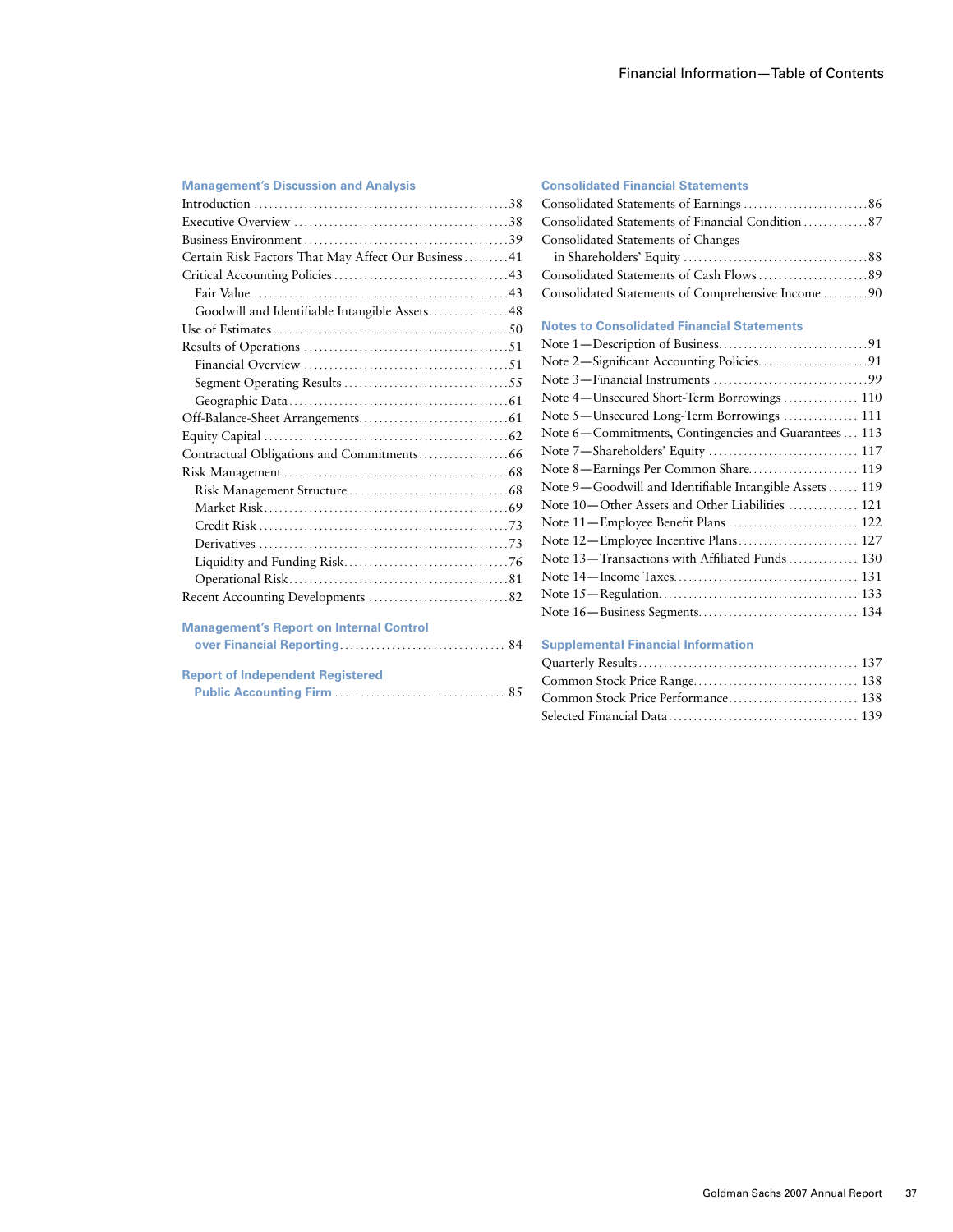# **Introduction**

Goldman Sachs is a leading global investment banking, securities and investment management firm that provides a wide range of services worldwide to a substantial and diversified client base that includes corporations, financial institutions, governments and high-net-worth individuals.

Our activities are divided into three segments:

- ■ Investment Banking. We provide a broad range of investment banking services to a diverse group of corporations, financial institutions, investment funds, governments and individuals.
- **EXPADING AND PRINCIPAL INVESTMENTS.** We facilitate client transactions with a diverse group of corporations, financial institutions, investment funds, governments and individuals and take proprietary positions through market making in, trading of and investing in fixed income and equity products, currencies, commodities and derivatives on these products. In addition, we engage in market-making and specialist activities on equities and options exchanges and clear client transactions on major stock, options and futures exchanges worldwide. In connection with our merchant banking and other investing activities, we make principal investments directly and through funds that we raise and manage.
- **ASSET MANAGEMENT AND SECURITIES SERVICES.** We provide investment advisory and financial planning services and offer investment products (primarily through separately managed accounts and commingled vehicles, such as mutual funds and private investment funds) across all major asset classes to a diverse group of institutions and individuals worldwide and provide prime brokerage services, financing services and securities lending services to institutional clients, including hedge funds, mutual funds, pension funds and foundations, and to high-net-worth individuals worldwide.

Unless specifically stated otherwise, all references to 2007, 2006 and 2005 refer to our fiscal years ended, or the dates, as the context requires, November 30, 2007, November 24, 2006 and November 25, 2005, respectively.

When we use the terms "Goldman Sachs," "we," "us" and "our," we mean The Goldman Sachs Group, Inc. (Group Inc.), a Delaware corporation, and its consolidated subsidiaries. References herein to the Annual Report on Form 10-K are to our Annual Report on Form 10-K for the fiscal year ended November 30, 2007.

In this discussion, we have included statements that may constitute "forward-looking statements" within the meaning of the safe harbor provisions of the Private Securities Litigation Reform Act of 1995. Forward-looking statements are not historical facts but instead represent only our beliefs regarding future events, many of which, by their nature, are inherently uncertain and outside our control. These statements include

statements other than historical information or statements of current condition and may relate to our future plans and objectives and results, among other things, and may also include statements about the objectives and effectiveness of our risk management and liquidity policies, statements about trends in or growth opportunities for our businesses and statements about our investment banking transaction backlog. By identifying these statements for you in this manner, we are alerting you to the possibility that our actual results and financial condition may differ, possibly materially, from the anticipated results and financial condition indicated in these forward-looking statements. Important factors that could cause our actual results and financial condition to differ from those indicated in these forward-looking statements include, among others, those discussed below under "—Certain Risk Factors That May Affect Our Business" as well as "Risk Factors" in Part I, Item 1A of the Annual Report on Form 10-K and "Cautionary Statement Pursuant to the Private Securities Litigation Reform Act of 1995" in Part I, Item 1 of the Annual Report on Form 10-K.

# **Executive Overview**

Our diluted earnings per common share were \$24.73 for 2007 compared with \$19.69 for 2006. During 2007, we achieved record results in the Americas, Europe and Asia, and derived over one-half of our pre-tax earnings outside of the Americas. Return on average tangible common shareholders' equity (1) was 38.2% and return on average common shareholders' equity was 32.7% for 2007. Book value per common share increased 25% to \$90.43 at year end. During 2007, we repurchased 41.2 million shares of our common stock for a total cost of \$8.96 billion.

In 2007, we generated record diluted earnings per common share, which exceeded the prior year record results by 26%. Each of our three segments produced record net revenues. The increase in Trading and Principal Investments reflected higher net revenues in Equities, Fixed Income, Currency and Commodities (FICC) and Principal Investments. Net revenues in Equities increased 33% compared with 2006, reflecting significantly higher net revenues in both our customer franchise businesses and principal strategies. During 2007, Equities operated in an environment characterized by strong customerdriven activity, generally higher equity prices and higher levels of volatility, particularly during the second half of the year. The increase in FICC reflected significantly higher net revenues in currencies and interest rate products. In addition, net revenues in mortgages were higher despite a significant deterioration in the

<sup>(1)</sup>Return on average tangible common shareholders' equity (ROTE) is computed by dividing net earnings applicable to common shareholders by average monthly tangible common shareholders' equity. See "—Results of Operations—Financial Overview" below for further information regarding our calculation of ROTE.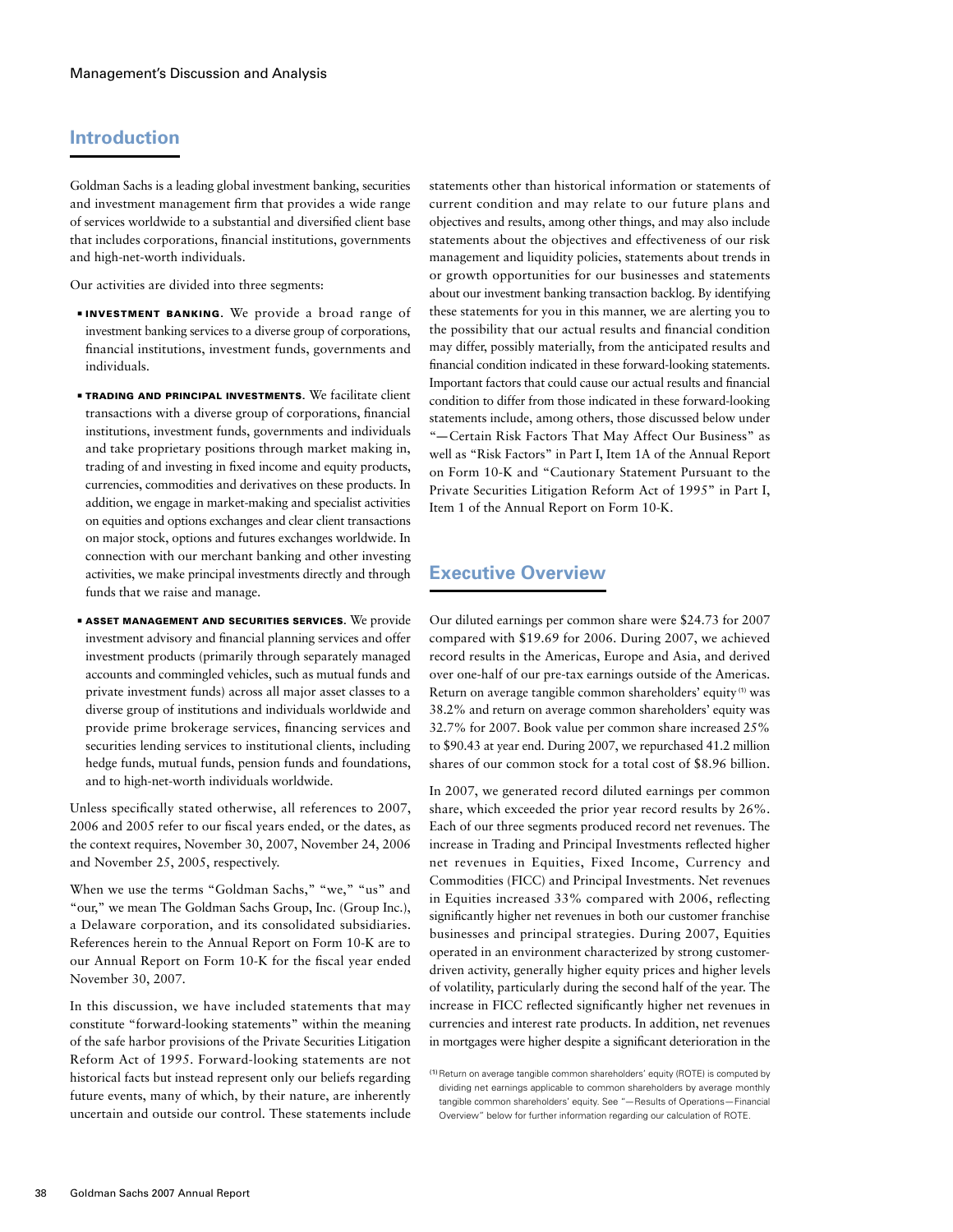mortgage market throughout the year, while net revenues in credit products were strong, but slightly lower compared with 2006. Credit products included substantial gains from equity investments, including a gain of approximately \$900 million related to the disposition of Horizon Wind Energy L.L.C., as well as a loss of approximately \$1 billion, net of hedges, related to non-investment-grade credit origination activities. During 2007, FICC operated in an environment generally characterized by strong customer-driven activity and favorable market opportunities. However, during the year, the mortgage market experienced significant deterioration and, in the second half of the year, the broader credit markets were characterized by wider spreads and reduced levels of liquidity. We continued to capitalize on trading and investing opportunities for our clients and ourselves and, accordingly, our market risk increased, particularly in interest rate and equity products. In addition, our total assets surpassed \$1 trillion during the year, as we grew our balance sheet in order to support these opportunities, as well as to support increased activity in Securities Services. The increase in Principal Investments reflected strong results in both corporate and real estate investing.

The increase in Investment Banking reflected a 64% increase in Financial Advisory net revenues and a strong performance in our Underwriting business. The increase in Financial Advisory primarily reflected growth in industry-wide completed mergers and acquisitions. The increase in Underwriting reflected higher net revenues in debt underwriting, as leveraged finance activity was strong during the first half of our fiscal year, while net revenues in equity underwriting were strong but essentially unchanged from 2006. Our investment banking transaction backlog at the end of 2007 was higher than it was at the end of 2006. (1)

Net revenues in Asset Management and Securities Services also increased. The increase in Securities Services primarily reflected significant growth in global customer balances. The increase in Asset Management reflected significantly higher asset management fees, partially offset by significantly lower incentive fees. During the year, assets under management increased \$192 billion, or 28%, to a record \$868 billion, including net inflows of \$161 billion.

In 2008, we will remain focused on our clients, geographic expansion and the importance of effective risk management. We continue to see opportunities for growth in the businesses and geographic areas in which we operate and, in particular, we believe continued expansion of the economies of Brazil, Russia, India and China, as well as those of the Middle East, will offer opportunities for us to increase our presence in those markets. Though we generated particularly strong results in 2007, our business, by its nature, does not produce predictable earnings. Our results in any given period can be materially affected by conditions in global financial markets and economic conditions generally. For a further discussion of the factors that may affect our future operating results, see "—Certain Risk Factors That May Affect Our Business" below as well as "Risk Factors" in Part I, Item 1A of the Annual Report on Form 10-K.

# **Business Environment**

As an investment banking, securities and investment management firm, our businesses are materially affected by conditions in the financial markets and economic conditions generally, both in the United States and elsewhere around the world. A favorable business environment is generally characterized by, among other factors, high global gross domestic product growth, stable geopolitical conditions, transparent, liquid and efficient capital markets, low inflation, high business and investor confidence and strong business earnings. These factors provide a positive climate for our investment banking activities, for many of our trading and investing businesses and for wealth creation, which contributes to growth in our asset management business. During the first half of 2007, global economic growth was generally solid, inflation remained contained, global equity markets rose and corporate activity levels were strong. However, during the second half of 2007, significant weakness and volatility in global credit markets, particularly in the U.S. and Europe, spread to broader financial markets and began to affect global economic growth. For a further discussion of how market conditions can affect our businesses, see "—Certain Risk Factors That May Affect Our Business" below as well as "Risk Factors" in Part I, Item 1A of the Annual Report on Form 10-K. A further discussion of the business environment in 2007 is set forth below.

<sup>(1)</sup>Our investment banking transaction backlog represents an estimate of our future net revenues from investment banking transactions where we believe that future revenue realization is more likely than not.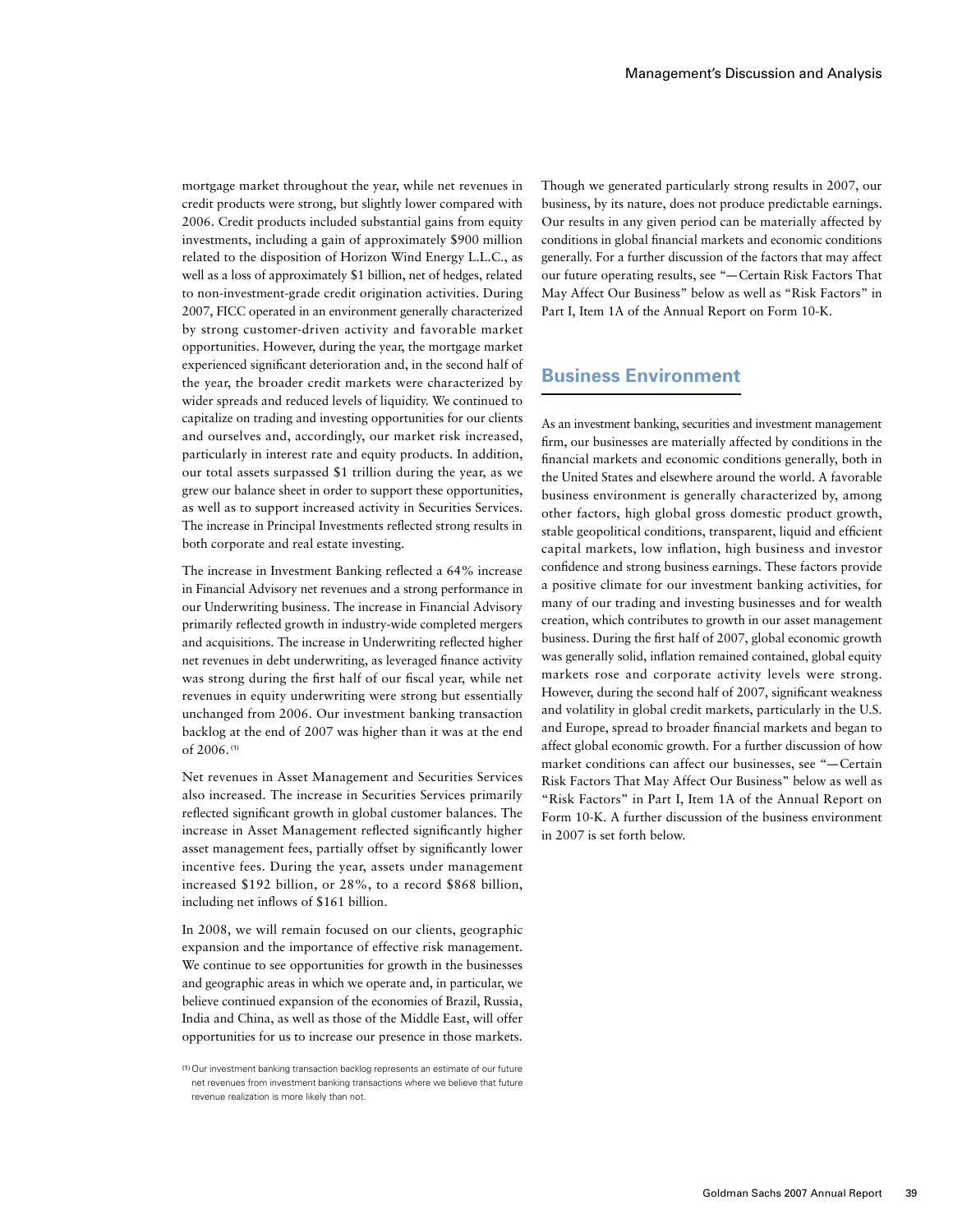Global. Growth in the global economy slowed over the course of 2007. Although the pace of economic growth was solid through the beginning of our third fiscal quarter, global growth in the latter part of our fiscal year was impacted by volatility in the credit markets, particularly in the U.S. and Europe, and accelerated weakness in the U.S. housing market. Fixed income and equity markets experienced high volatility, particularly during the second half of the year. The U.S. mortgage market experienced significant deterioration throughout the year, particularly in subprime loans and securities. The broader global credit markets were characterized by significant weakness in the second half of the year, which was evident in the significant dislocation in money market rates in the U.S. and Europe. The U.S. Federal Reserve lowered its federal funds target rate towards the end of our fiscal year, while central banks in the Eurozone, United Kingdom, Japan and China all raised rates during the year. Oil prices rose significantly during our fiscal year and, in the currency markets, the U.S. dollar weakened against most major currencies, particularly against the Euro and the British pound. Corporate activity was generally strong during our fiscal year, reflecting significant growth in mergers and acquisitions and equity underwritings, as well as strength in leveraged finance during the first half of our fiscal year.

UNITED STATES. Real gross domestic product growth in the U.S. economy slowed to an estimated 2.2% in calendar year 2007, down from 2.9% in 2006. While economic growth was generally solid during the first nine months of our fiscal year, activity appeared to decelerate sharply during the fourth quarter. Much of the slowdown was attributable to the housing market, as sales of new and existing homes and residential real estate investment declined, as well as to the weakness in credit markets. Growth in industrial production slowed from 2006 levels, reflecting reduced growth in domestic demand, partially offset by stronger growth in net exports. Although business confidence remained fairly strong, consumer confidence declined over the course of the year. Growth in consumer expenditure was strong in the first quarter but declined thereafter, as concerns about the housing market intensified and oil prices rose. The unemployment rate rose during the second half of our fiscal year and ended the year higher. The rate of inflation increased sharply over our fiscal year, as energy prices rose significantly. Measures of core inflation, while slowing from 2006 levels, accelerated towards the end of the year. The U.S. Federal Reserve reduced its federal funds target rate by a total of 75 basis points to 4.50% during our fourth quarter, the first reductions since 2003. Beginning in August, the U.S. Federal Reserve also took other measures to improve liquidity in credit markets. Although the 10-year U.S. Treasury note yield rose during the first half of our fiscal year, it subsequently declined as credit concerns took hold, and ended the year 58 basis points lower at 3.97%. The Dow Jones Industrial Average, the S&P 500 Index and the NASDAQ Composite Index ended our fiscal year higher by 9%, 6% and 8%, respectively.

Europe. Real gross domestic product growth in the Eurozone economies slowed to an estimated 2.7% in calendar year 2007, down from 2.9% in 2006. Industrial production and fixed investment slowed as the year progressed, while growth in consumer expenditure was weak throughout the year. Surveys of business and consumer confidence declined. However, the labor market strengthened, as evidenced by a decline in the unemployment rate. Measures of core inflation increased during the year. The European Central Bank (ECB) continued to raise interest rates, increasing its main refinancing operations rate by a total of 75 basis points to 4.00% by the end of June. The ECB left the rate unchanged for the rest of our fiscal year, but engaged in measures to improve liquidity conditions in the last four months of the year. In the United Kingdom, real gross domestic product rose by an estimated 3.1% for calendar year 2007, up from 2.9% in 2006, but showed signs of slowing late in the year due to credit market concerns and a slowdown in the U.K. housing market. Measures of inflation remained elevated during the year. The Bank of England increased interest rates, raising its official bank rate by a total of 75 basis points to 5.75%. Long-term bond yields in both the Eurozone and the U.K. ended the year higher. The Euro and British pound appreciated by 11% and 7%, respectively, against the U.S. dollar during our fiscal year. Major European equity markets ended our fiscal year higher.

Asia. In Japan, real gross domestic product growth slowed to an estimated 1.9% in calendar year 2007 from 2.4% in 2006. Measures of investment activity in the housing sector and growth in consumption declined during the year. Export growth remained solid but showed signs of deterioration towards year end as the environment outside of Japan worsened. The rate of inflation remained near zero percent during the year. The Bank of Japan raised its target overnight call rate by 25 basis points for the second consecutive year, bringing it to 0.50%, while the yield on 10-year Japanese government bonds declined slightly during our fiscal year. The yen appreciated by 4% against the U.S. dollar. The Nikkei 225 Index rose during the first eight months of our fiscal year but declined significantly in August, and ended our fiscal year essentially unchanged.

In China, real gross domestic product growth accelerated to an estimated 11.4% in calendar year 2007 from 11.1% in 2006, with continued strength in exports, as demonstrated by China's large and growing current account surplus and foreign exchange reserves. Industrial production accelerated during the year, while domestic demand softened but remained solid. The rate of inflation increased, particularly during the second half of the year. The People's Bank of China raised its one-year benchmark lending rate by a total of 117 basis points to 7.29% and took additional measures to reduce liquidity in the financial system. The government continued to allow the steady appreciation of its currency, which ended our fiscal year nearly 6% higher against the U.S. dollar. Elsewhere in Asia, real gross domestic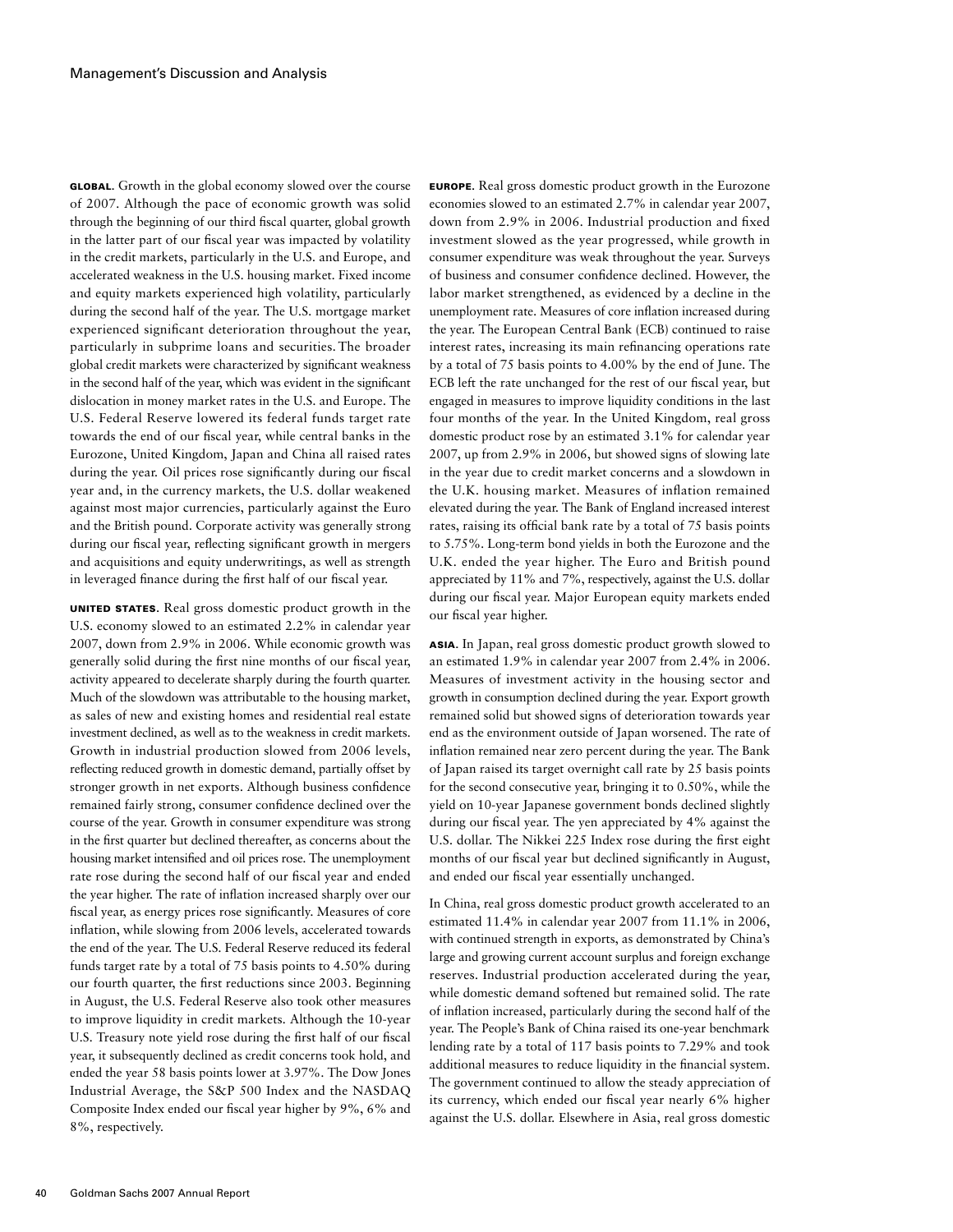product growth in India slowed to an estimated 8.7% in calendar year 2007 from 9.4% in 2006, as its currency strengthened and the central bank tightened monetary policy. The rate of wholesale inflation fell, but the rate of consumer price inflation remained elevated. Other currencies in the region also generally appreciated against the U.S. dollar. Equity markets rose sharply across the region, with the Shanghai Composite Index up 138%, and markets in Hong Kong, India and South Korea ending the year significantly higher.

Other Markets. Real gross domestic product in Brazil rose by an estimated 5.4% in calendar year 2007, supported by strong capital inflows, strong demand and rising prices in commodities, and expansionary fiscal and monetary policies. The central bank reduced interest rates even as the rate of inflation rose. In Russia, real gross domestic product rose by an estimated 7.3% in calendar year 2007, supported by strong household consumption and increased capital investment, particularly in the first half of the year. The rate of inflation rose sharply in the latter part of the year. Brazilian and Russian equity prices ended our fiscal year significantly higher.

# **Certain Risk Factors That May Affect Our Business**

We face a variety of risks that are substantial and inherent in our businesses, including market, liquidity, credit, operational, legal and regulatory risks. For a discussion of how management seeks to manage some of these risks, see "—Risk Management" below. A summary of the more important factors that could affect our business follows below. For a further discussion of these and other important factors that could affect our business, see "Risk Factors" in Part I, Item 1A of the Annual Report on Form 10-K.

Market Conditions and Market Risk. Our businesses are materially affected by conditions in the global financial markets and economic conditions generally, and these conditions may change suddenly and dramatically. A favorable business environment is generally characterized by, among other factors, high global gross domestic product growth, stable geopolitical conditions, transparent, liquid and efficient capital markets, low inflation, high business and investor confidence, and strong business earnings. Unfavorable or uncertain economic and market conditions, which can be caused by: outbreaks of hostilities or other geopolitical instability; declines in economic growth, business activity or investor or business confidence; limitations on the availability or increases in the cost of credit and capital; increases in inflation, interest rates, exchange rate volatility, default rates or the price of basic commodities; corporate, political or other scandals that reduce investor

confidence in capital markets; natural disasters or pandemics; or a combination of these or other factors, have adversely affected, and may in the future adversely affect, our business and profitability in many ways, including the following:

- ■ Increasing or high interest rates and/or widening credit spreads, especially if such changes are rapid, may create a less favorable environment for certain of our businesses, and may affect the fair value of financial instruments that we issue or hold. For example, beginning in the second half of 2007, difficulties in the mortgage and broader credit markets resulted in a relatively sudden and substantial decrease in the availability of credit and credit spreads widened significantly, affecting volatility and liquidity in the debt and equity markets.
- ■ We have been committing increasing amounts of capital in many of our businesses and generally maintain large trading, specialist and investing positions. Market fluctuations and volatility may adversely affect the value of those positions or may reduce our willingness to enter into new transactions. Conversely, certain of our trading businesses depend on market volatility to provide trading and arbitrage opportunities, and decreases in volatility may reduce these opportunities and adversely affect the results of these businesses.
- ■ Increases in interest rates or credit spreads, as well as limitations on the availability of credit, can affect our ability to borrow on a secured or unsecured basis, which may adversely affect our liquidity and results of operations. We seek to finance our less liquid assets on a secured basis and disruptions in the credit markets are likely to make it harder and more expensive to fund these assets. In difficult credit markets, we may be forced to fund our operations at a higher cost or we may be unable to raise as much funding as we need to support our business activities. This could cause us to curtail our business activities and could increase our cost of funding, both of which could reduce our profitability.
- ■ Industry-wide declines in the size and number of underwritings and mergers and acquisitions may have an adverse effect on our revenues and, because we may be unable to reduce expenses correspondingly, our profit margins. Our clients engaging in mergers and acquisitions often rely on access to the secured and unsecured credit markets to finance their transactions. The lack of available credit or increased cost of credit may adversely affect the size, volume and timing of our clients' merger and acquisition transactions—particularly large transactions—and adversely affect our financial advisory and underwriting businesses.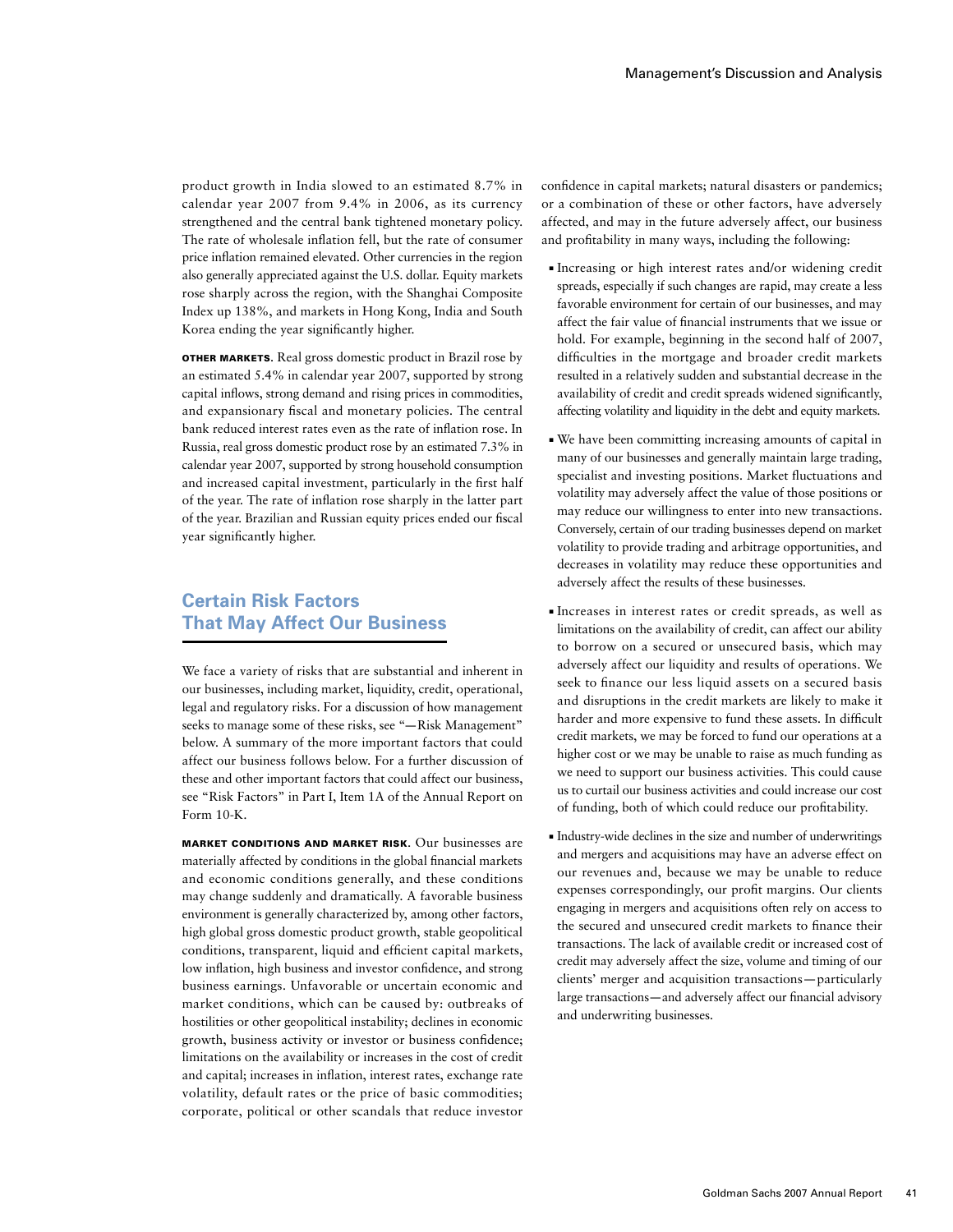- ■ Reductions in the level of the equity markets or increases in interest rates tend to reduce the value of our clients' portfolios, which in turn may reduce the fees we earn for managing assets. Increases in interest rates or attractive conditions in other investments could cause our clients to transfer their assets out of our funds or other products. Even in the absence of uncertain or unfavorable economic or market conditions, investment performance by our asset management business below the performance of benchmarks or competitors could result in a decline in assets under management and in the incentive and management fees we receive and might make it more difficult to attract new investors.
- ■ Concentration of risk increases the potential for significant losses in our market-making, proprietary trading and investing, block trading, merchant banking, underwriting and lending businesses. This risk may increase to the extent we expand our proprietary trading and investing businesses or commit capital to facilitate customer-driven business.
- ■ An increase in market volatility increases our measured risk, which might cause us to reduce our proprietary positions or to reduce certain of our business activities. In such circumstances, we may not be able to reduce our positions or our exposure in a timely, cost-effective way or in a manner sufficient to offset the increase in measured risk.
- The volume of transactions that we execute for our clients and as a specialist or market maker may decline, which would reduce the revenues we receive from commissions and spreads. In our specialist businesses, we are obligated by stock exchange rules to maintain an orderly market, including by purchasing shares in a declining market. This may result in trading losses and an increased need for liquidity. Weakness in global equity markets and the trading of securities in multiple markets and on multiple exchanges could adversely impact our trading businesses and impair the value of our goodwill and identifiable intangible assets.

LIQUIDITY RISK. Liquidity is essential to our businesses. Our liquidity could be impaired by an inability to access secured and/or unsecured debt markets, an inability to access funds from our subsidiaries, an inability to sell assets or redeem our investments, or unforeseen outflows of cash or collateral. This situation may arise due to circumstances that we may be unable to control, such as a general market disruption or an operational problem that affects third parties or us, or even by the perception among market participants that we are experiencing greater liquidity risk. The financial instruments that we hold and the contracts to which we are a party are increasingly complex, as we employ structured products to benefit our clients and ourselves, and these complex structured products often do not have readily available markets to access in times of liquidity stress. Growth of our proprietary investing activities may lead to situations where the holdings from these activities represent a significant portion of specific markets, which could restrict liquidity for our positions. Further, our ability to sell assets may be impaired if other market participants are seeking to sell similar assets at the same time, as is likely to occur in a liquidity or other market crisis. In addition, financial institutions with which we interact may exercise set-off rights or the right to require additional collateral, including in difficult market conditions, which could further impair our access to liquidity.

Our credit ratings are important to our liquidity. A reduction in our credit ratings could adversely affect our liquidity and competitive position, increase our borrowing costs, limit our access to the capital markets or trigger our obligations under certain bilateral provisions in some of our trading and collateralized financing contracts. Under these provisions, counterparties could be permitted to terminate contracts with Goldman Sachs or require us to post additional collateral. Termination of our trading and collateralized financing contracts could cause us to sustain losses and impair our liquidity by requiring us to find other sources of financing or to make significant cash payments or securities movements. For a discussion of the potential impact on Goldman Sachs of a reduction in our credit ratings, see "—Liquidity and Funding Risk—Credit Ratings" below.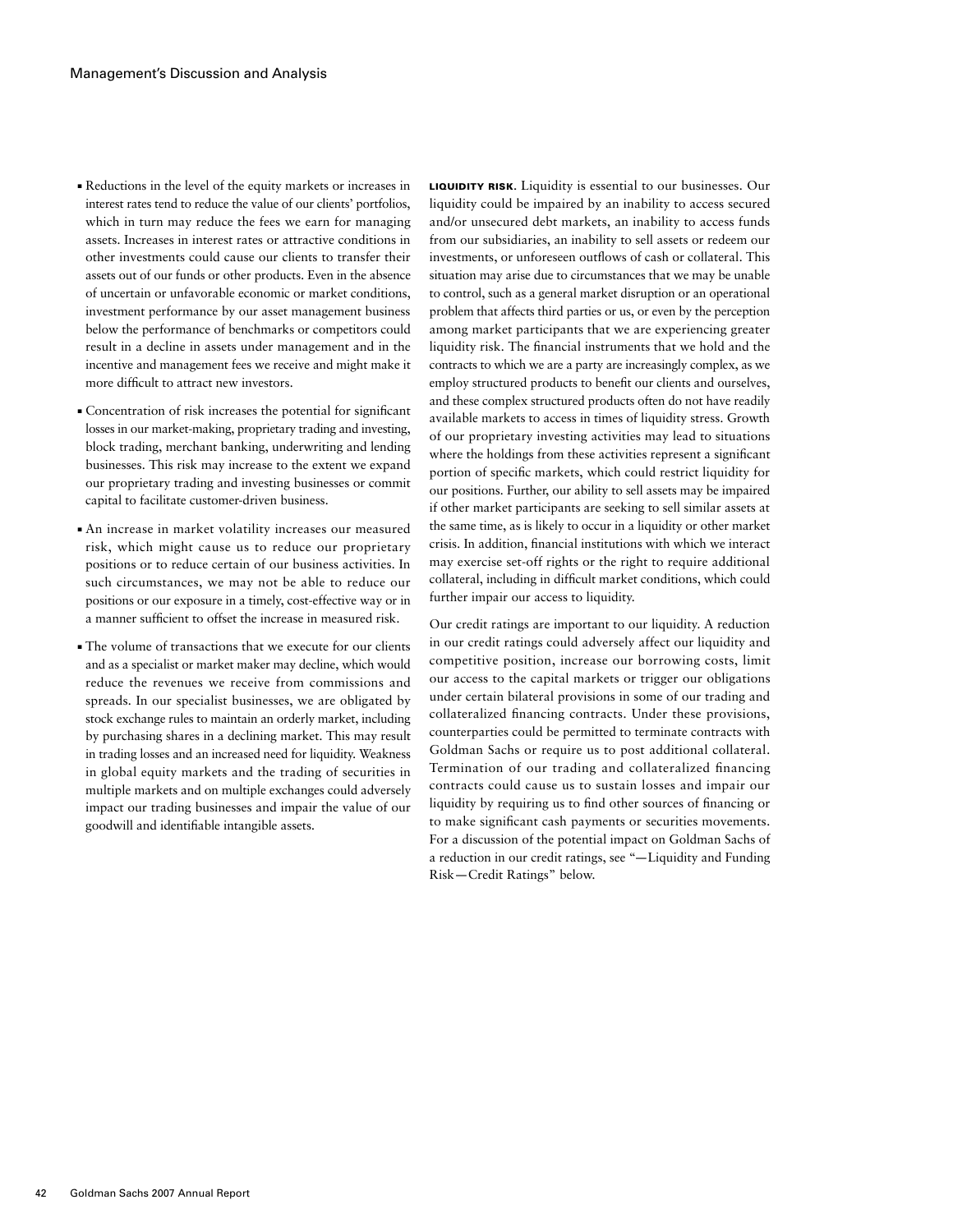Credit Risk. The amount and duration of our credit exposures have been increasing over the past several years, as has the breadth and size of the entities to which we have credit exposures. We are exposed to the risk that third parties that owe us money, securities or other assets will not perform their obligations. These parties may default on their obligations to us due to bankruptcy, lack of liquidity, operational failure or other reasons. We are also subject to the risk that our rights against third parties may not be enforceable in all circumstances. In addition, deterioration in the credit quality of third parties whose securities or obligations we hold could result in losses and/or adversely affect our ability to rehypothecate or otherwise use those securities or obligations for liquidity purposes. A significant downgrade in the credit ratings of our counterparties could also have a negative impact on our results. While in many cases we are permitted to require additional collateral for counterparties that experience financial difficulty, disputes may arise as to the amount of collateral we are entitled to receive and the value of pledged assets.

In addition, as part of our clearing business, we finance our client positions, and we could be held responsible for the defaults or misconduct of our clients. Although we regularly review credit exposures to specific clients and counterparties and to specific industries, countries and regions that we believe may present credit concerns, default risk may arise from events or circumstances that are difficult to detect or foresee, particularly as new business initiatives lead us to transact with a broader array of clients and expose us to new asset classes and new markets. In addition, concerns about, or a default by, one institution could lead to significant liquidity problems, losses or defaults by other institutions, which in turn could adversely affect us.

We have experienced, due to competitive factors, pressure to extend and price credit at levels that may not always fully compensate us for the risks we take. In particular, corporate clients sometimes seek to require credit commitments from us in connection with investment banking and other assignments.

**OPERATIONAL RISK.** Shortcomings or failures in our internal processes, people or systems, or external events could lead to impairment of our liquidity, financial loss, disruption of our businesses, liability to clients, regulatory intervention or reputational damage. Our businesses are highly dependent on our ability to process and monitor, on a daily basis, a large number of transactions, many of which are highly complex, across numerous and diverse markets in many currencies. These transactions, as well as information technology services

we provide to clients, often must adhere to client-specific guidelines, as well as legal and regulatory standards. Despite the contingency plans and facilities we have in place, our ability to conduct business may be adversely impacted by a disruption in the infrastructure that supports our businesses and the communities in which we are located. This may include a disruption involving electrical, communications, transportation or other services used by us or third parties with which we conduct business.

LEGAL AND REGULATORY RISK. We are subject to extensive and evolving regulation in jurisdictions around the world. Several of our subsidiaries are subject to regulatory capital requirements and, as a Consolidated Supervised Entity (CSE), we are subject to minimum capital standards on a consolidated basis. Substantial legal liability or a significant regulatory action against us could have material adverse financial effects or cause significant reputational harm to us, which in turn could seriously harm our business prospects. Firms in the financial services industry have been operating in a difficult regulatory environment. We face significant legal risks in our businesses, and the volume of claims and amount of damages and penalties claimed in litigation and regulatory proceedings against financial institutions remain high. For a discussion of how we account for our legal and regulatory exposures, see "—Use of Estimates" below.

# **Critical Accounting Policies**

# **Fair Value**

The use of fair value to measure financial instruments, with related unrealized gains or losses generally recognized in "Trading and principal investments" in our consolidated statements of earnings, is fundamental to our financial statements and our risk management processes and is our most critical accounting policy. The fair value of a financial instrument is the amount that would be received to sell an asset or paid to transfer a liability in an orderly transaction between market participants at the measurement date (the exit price). Instruments that we own (long positions) are marked to bid prices, and instruments that we have sold, but not yet purchased (short positions) are marked to offer prices.

We adopted Statement of Financial Accounting Standards (SFAS) No. 157, "Fair Value Measurements," as of the beginning of 2007. See Notes 2 and 3 to the consolidated financial statements for further information on SFAS No. 157.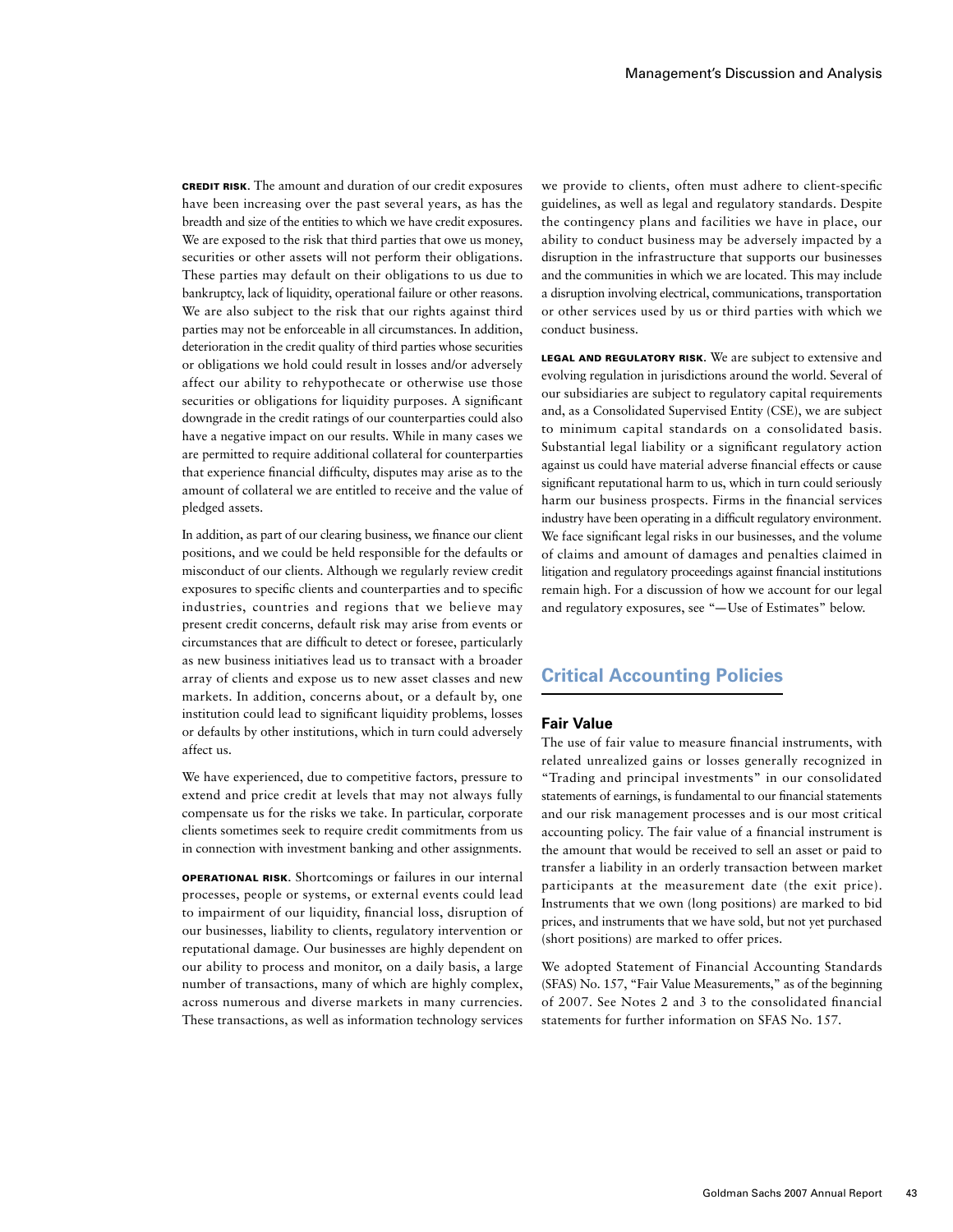In determining fair value, we separate our "Financial instruments, owned at fair value" and "Financial instruments sold, but not yet purchased, at fair value" into two categories: cash instruments and derivative contracts, as set forth in the following table:

#### Financial Instruments by Category

|                             |                                                                   | As of November                                                                             |                                                     |                                                                              |  |
|-----------------------------|-------------------------------------------------------------------|--------------------------------------------------------------------------------------------|-----------------------------------------------------|------------------------------------------------------------------------------|--|
|                             |                                                                   | 2007                                                                                       |                                                     | 2006                                                                         |  |
| (in millions)               | <b>Financial</b><br><b>Instruments</b><br>Owned.<br>at Fair Value | <b>Financial</b><br><b>Instruments Sold,</b><br>but not Yet<br>Purchased.<br>at Fair Value | Financial<br>Instruments<br>Owned.<br>at Fair Value | Financial<br>Instruments Sold,<br>but not Yet<br>Purchased,<br>at Fair Value |  |
| Cash trading instruments    | \$324,181                                                         | \$112,018                                                                                  | \$253,056                                           | \$87,244                                                                     |  |
| <b>ICBC</b>                 | $6,807^{(2)}$                                                     |                                                                                            | $5,194^{(2)}$                                       |                                                                              |  |
| SMFG <sup>(1)</sup>         | 4.060                                                             | $3,627^{(5)}$                                                                              | 4,505                                               | $3,065^{(5)}$                                                                |  |
| Other principal investments | $11,933^{(3)}$                                                    |                                                                                            | $4,263^{(3)}$                                       |                                                                              |  |
| Principal investments       | 22,800                                                            | 3,627                                                                                      | 13,962                                              | 3,065                                                                        |  |
| Cash instruments            | 346,981                                                           | 115,645                                                                                    | 267,018                                             | 90,309                                                                       |  |
| Exchange-traded             | 13,541                                                            | 12,280                                                                                     | 14,407                                              | 13,851                                                                       |  |
| Over-the-counter            | 92,073                                                            | 87.098                                                                                     | 53,136                                              | 51,645                                                                       |  |
| Derivative contracts        | 105,614(4)                                                        | 99,378(6)                                                                                  | 67,543(4)                                           | 65,496(6)                                                                    |  |
| Total                       | \$452,595                                                         | \$215,023                                                                                  | \$334,561                                           | \$155,805                                                                    |  |

(1) The fair value of our Japanese yen-denominated investment in the convertible preferred stock of Sumitomo Mitsui Financial Group, Inc. (SMFG) includes the effect of foreign exchange revaluation, for which we maintain an economic currency hedge.

(2) Includes interests of \$4.30 billion and \$3.28 billion as of November 2007 and November 2006, respectively, held by investment funds managed by Goldman Sachs. The fair value of our investment in the ordinary shares of Industrial and Commercial Bank of China Limited (ICBC), which trade on The Stock Exchange of Hong Kong, includes the effect of foreign exchange revaluation for which we maintain an economic currency hedge.

(3) The following table sets forth the principal investments (in addition to our investments in ICBC and SMFG) included within the Principal Investments component of our Trading and Principal Investments segment:

|               |           |                    | As of November |           |                    |         |
|---------------|-----------|--------------------|----------------|-----------|--------------------|---------|
|               |           | 2007               |                |           | 2006               |         |
| (in millions) | Corporate | <b>Real Estate</b> | Total          | Corporate | <b>Real Estate</b> | Total   |
| Private       | \$7,297   | \$2,361            | \$9,658        | \$2,741   | \$555              | \$3,296 |
| Public        | 2.208     | 67                 | 2.275          | 934       | 33                 | 967     |
| Total         | \$9.505   | \$2,428            | \$11.933       | \$3.675   | \$588              | \$4,263 |

(4) Net of cash received pursuant to credit support agreements of \$59.05 billion and \$24.06 billion as of November 2007 and November 2006, respectively.

(5)Represents an economic hedge on the shares of common stock underlying our investment in the convertible preferred stock of SMFG.

(6) Net of cash paid pursuant to credit support agreements of \$27.76 billion and \$16.00 billion as of November 2007 and November 2006, respectively.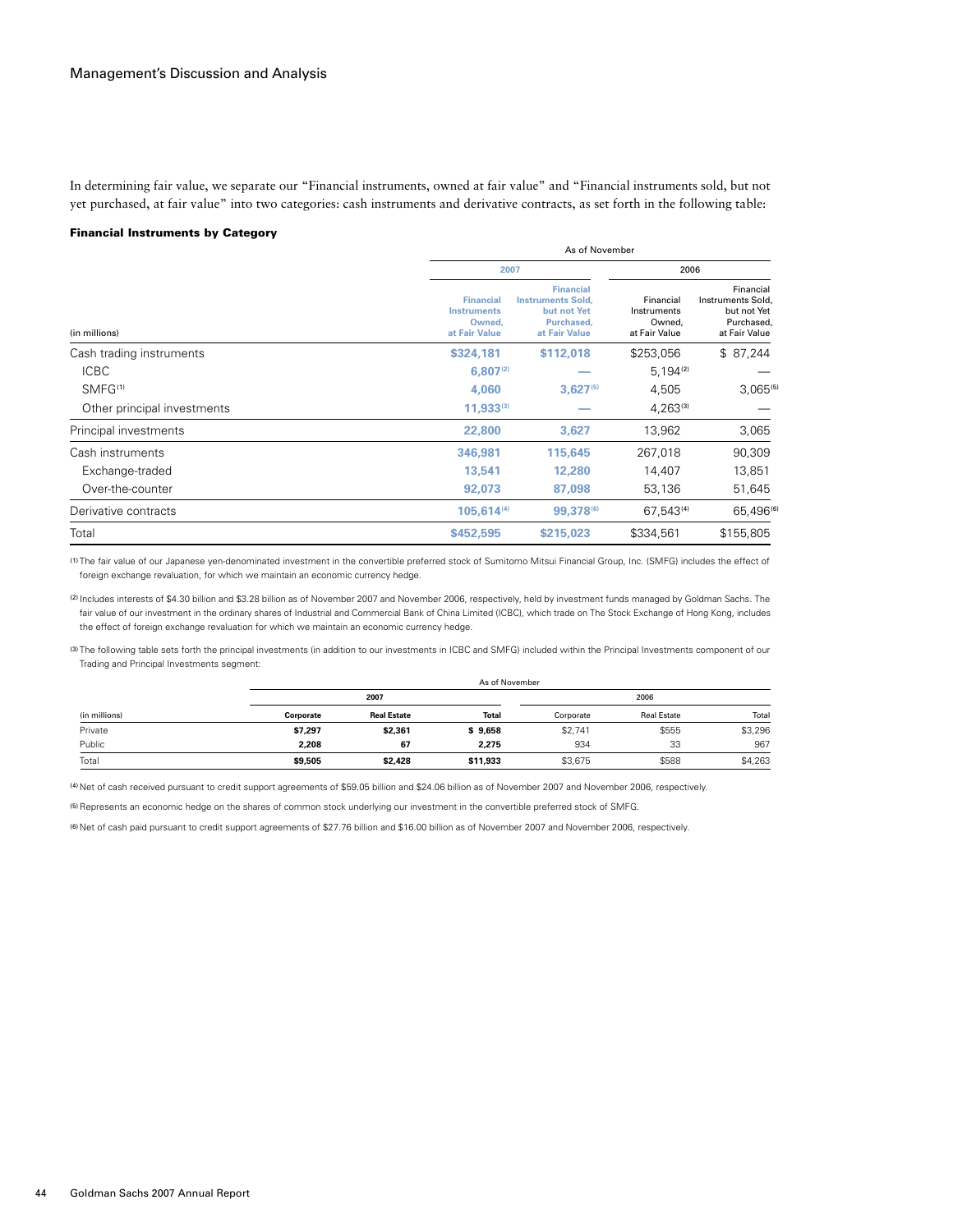Cash Instruments. Cash instruments include cash trading instruments, public principal investments and private principal investments.

**EXASH TRADING INSTRUMENTS.** Our cash trading instruments are generally valued using quoted market prices in active markets, broker or dealer quotations, or alternative pricing sources with reasonable levels of price transparency. The types of instruments valued based on quoted market prices in active markets include most U.S. government and agency securities, many other sovereign government obligations, active listed equities and most money market securities.

The types of instruments valued based on quoted prices in markets that are not active, broker or dealer quotations, or alternative pricing sources with reasonable levels of price transparency include most investment-grade and high-yield corporate bonds, most mortgage products, certain corporate bank and bridge loans, less liquid listed equities, state, municipal and provincial obligations, most physical commodities and certain loan commitments.

Certain cash trading instruments trade infrequently and therefore have little or no price transparency. Such instruments include private equity and real estate fund investments, certain corporate bank and bridge loans, less liquid mortgage whole loans, distressed debt instruments and certain loan commitments. The transaction price is initially used as the best estimate of fair value. Accordingly, when a pricing model is used to value such an instrument, the model is adjusted so that the model value at inception equals the transaction price. This valuation is adjusted only when changes to inputs and assumptions are corroborated by evidence such as transactions in similar instruments, completed or pending third-party transactions in the underlying investment or comparable entities, subsequent rounds of financing, recapitalizations and other transactions across the capital structure, offerings in the equity or debt capital markets, and changes in financial ratios or cash flows.

For positions that are not traded in active markets or are subject to transfer restrictions, valuations are adjusted to reflect illiquidity and/or non-transferability, and such adjustments are generally based on available market evidence. In the absence of such evidence, management's best estimate is used.

**■ PUBLIC PRINCIPAL INVESTMENTS.** Our public principal investments held within the Principal Investments component of our Trading and Principal Investments segment tend to be large, concentrated holdings resulting from initial public offerings or other corporate transactions, and are valued based on quoted market prices. For positions that are not traded in active markets or are subject to transfer restrictions, valuations are adjusted to reflect illiquidity and/or nontransferability, and such adjustments are generally based on available market evidence. In the absence of such evidence, management's best estimate is used.

Our most significant public principal investment is our investment in the ordinary shares of ICBC. Our investment in ICBC is valued using the quoted market prices adjusted for transfer restrictions. The ordinary shares acquired from ICBC are subject to transfer restrictions that, among other things, prohibit any sale, disposition or other transfer until April 28, 2009. From April 28, 2009 to October 20, 2009, we may transfer up to 50% of the aggregate ordinary shares of ICBC that we owned as of October 20, 2006. We may transfer the remaining shares after October 20, 2009. A portion of our interest is held by investment funds managed by Goldman Sachs.

We also have an investment in the convertible preferred stock of SMFG. This investment is valued using a model that is principally based on SMFG's common stock price. As of November 2007, the conversion price of our SMFG convertible preferred stock into shares of SMFG common stock was ¥318,800. This price is subject to downward adjustment if the price of SMFG common stock at the time of conversion is less than the conversion price (subject to a floor of ¥105,100). As a result of downside protection on the conversion stock price, the relationship between changes in the fair value of our investment and changes in SMFG's common stock price would be nonlinear for a significant decline in the SMFG common stock price. As of November 2007, we had hedged approximately 90% of the common stock underlying our investment in SMFG and there were no restrictions on our ability to hedge the remainder.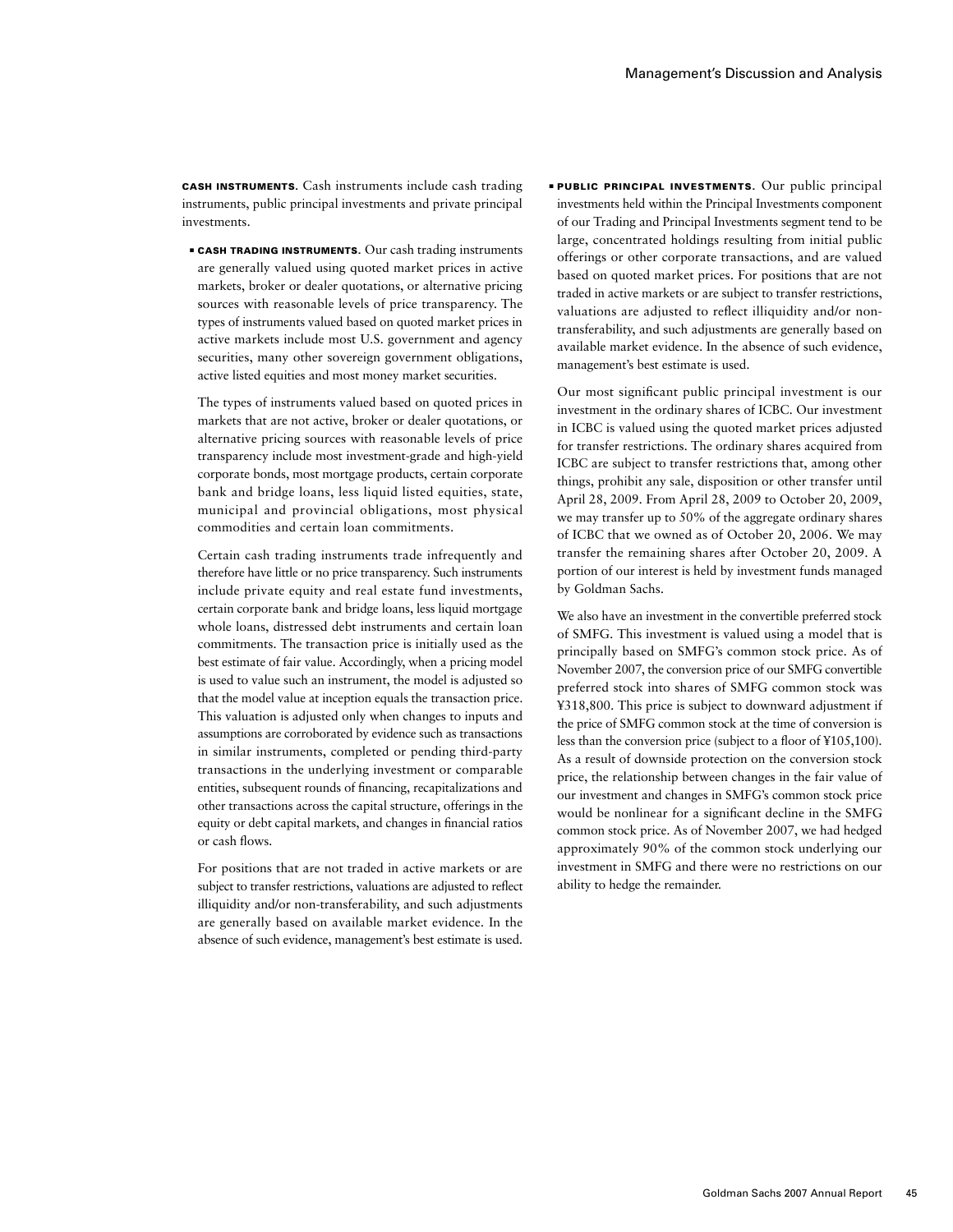**· PRIVATE PRINCIPAL INVESTMENTS.** Our private principal investments held within the Principal Investments component of our Trading and Principal Investments segment include investments in private equity, debt and real estate, primarily held through investment funds. By their nature, these investments have little or no price transparency. We value such instruments initially at transaction price and adjust valuations when evidence is available to support such adjustments. Such evidence includes transactions in similar instruments, completed or pending third-party transactions in the underlying investment or comparable entities, subsequent rounds of financing, recapitalizations and other transactions across the capital structure, offerings in the equity or debt capital markets, and changes in financial ratios or cash flows.

DERIVATIVE CONTRACTS. Derivative contracts can be exchangetraded or over-the-counter (OTC). We generally value exchangetraded derivatives within portfolios using models which calibrate to market clearing levels and eliminate timing differences between the closing price of the exchange-traded derivatives and their underlying cash instruments.

OTC derivatives are valued using market transactions and other market evidence whenever possible, including marketbased inputs to models, model calibration to market clearing transactions, broker or dealer quotations or alternative pricing sources with reasonable levels of price transparency. Where models are used, the selection of a particular model to value an OTC derivative depends upon the contractual terms of, and specific risks inherent in, the instrument as well as the availability of pricing information in the market. We generally use similar models to value similar instruments. Valuation models require a variety of inputs, including contractual terms, market prices, yield curves, credit curves, measures of volatility, prepayment rates and correlations of such inputs. For OTC derivatives that trade in liquid markets, such as generic forwards, swaps and options, model inputs can generally be verified and model selection does not involve significant management judgment.

Certain OTC derivatives trade in less liquid markets with limited pricing information, and the determination of fair value for these derivatives is inherently more difficult. Where we do not have corroborating market evidence to support significant model inputs and cannot verify the model to market transactions, transaction price is initially used as the best estimate of fair value. Accordingly, when a pricing model is used to value such an instrument, the model is adjusted so that the model value at inception equals the transaction price. Subsequent to initial recognition, we only update valuation inputs when corroborated by evidence such as similar market transactions, third-party pricing services and/or broker or dealer quotations, or other empirical market data. In circumstances where we cannot verify the model value to market transactions, it is possible that a different valuation model could produce a materially different estimate of fair value. See "—Credit Risk—Derivatives" below for further information on our OTC derivatives.

When appropriate, valuations are adjusted for various factors such as liquidity, bid/offer spreads and credit considerations. Such adjustments are generally based on available market evidence. In the absence of such evidence, management's best estimate is used.

FAIR VALUE HIERARCHY-LEVEL 3 ASSETS. SFAS No. 157 establishes a fair value hierarchy that prioritizes the inputs to valuation techniques used to measure fair value. The objective of a fair value measurement is to determine the price that would be received to sell an asset or paid to transfer a liability in an orderly transaction between market participants at the measurement date (an exit price). The hierarchy gives the highest priority to unadjusted quoted prices in active markets for identical assets or liabilities (level 1 measurements) and the lowest priority to unobservable inputs (level 3 measurements). Assets and liabilities are classified in their entirety based on the lowest level of input that is significant to the fair value measurement. See Notes 2 and 3 to the consolidated financial statements for further information regarding SFAS No. 157.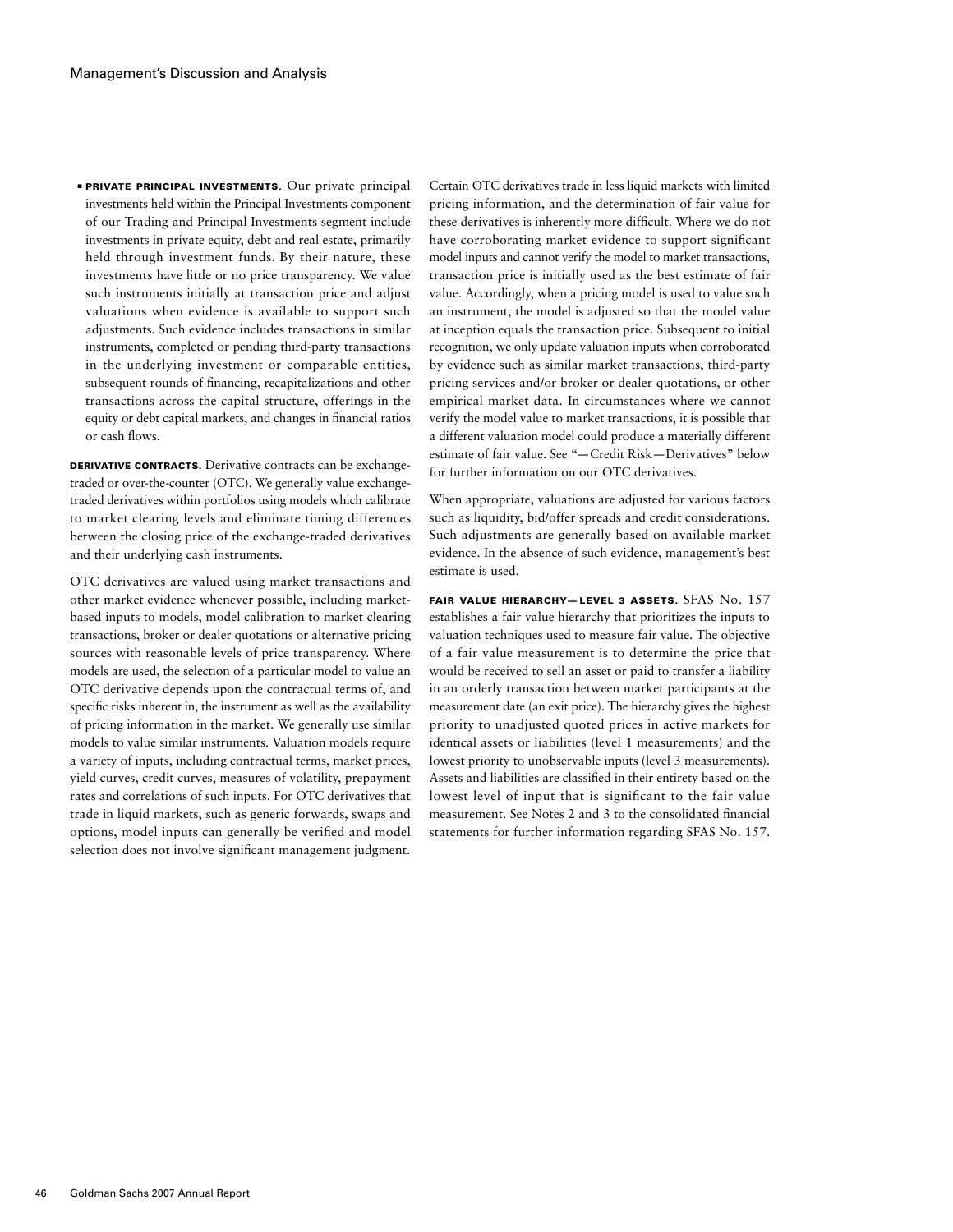The following table sets forth the fair values of assets classified as level 3 within the fair value hierarchy, along with a brief description of the valuation technique for each type of asset:

# Level 3 Assets at Fair Value (in millions) **As of**  Description **November 2007** Valuation Technique Private equity and real estate fund investments(1) **\$ 18,006** Initially valued at transaction price. Subsequently valued based on third-party investments, pending transactions or changes in financial ratios (e.g., earnings multiples) and discounted cash flows. Bank loans<sup>(2)</sup> **13,334** Initially valued at transaction price. Subsequently valued using market data for similar instruments (e.g., recent transactions or broker quotes), comparisons to benchmark derivative indices or movements in Corporate debt securities and other debt obligations<sup>(3)</sup> 6,111  $\int$  underlying credit spreads. Mortgage and other asset-backed loans and securities Loans and securities backed by commercial real estate<sup>(4)</sup> 7,410 Initially valued at transaction price. Subsequently valued transactions for similar instruments and discounted cash flow techniques (calibrated to trading activity, where applicable). Loans and securities backed by residential real estate<sup>(5)</sup> 2,484 Initially valued at transaction price. Subsequently valued by comparison to transactions in instruments with similar collateral and risk profiles, discounted cash flow techniques, option adjusted spread analyses, and hypothetical securitization analyses. Loan portfolios<sup>(6)</sup> **6,106 Initially valued at transaction price. Subsequently** valued using transactions for similar instruments and discounted cash flow techniques. Cash instruments **53,451**  Derivative contracts **15,700** Valuation models are calibrated to initial trade price. Subsequent valuations are based on observable inputs to the valuation model (e.g., interest rates, credit spreads, volatilities, etc.). Model inputs are changed only when corroborated by market data. Total level 3 assets at fair value **69,151**

| Level i<br>acc∆tc<br>TOE WHICE<br>i we bear economic. |  |
|-------------------------------------------------------|--|

(1) Includes \$7.06 billion of assets for which we do not bear economic exposure. Also includes \$2.02 billion of real estate fund investments.

(2) Includes mezzanine financing, leveraged loans arising from capital market transactions and other corporate bank debt.

(3) Includes \$2.49 billion of collateralized debt obligations (CDOs) backed by corporate obligations.

bear economic exposure<sup>(7)</sup> (14,437)

Level 3 assets for which we do not

(4) Loans and securities backed by commercial real estate were \$19.02 billion, of which \$7.41 billion were classified as level 3.

(5) Includes subprime mortgage exposure of \$507 million, including \$316 million of CDOs backed by subprime mortgages.

(6)Consists of acquired portfolios of distressed loans. These loans are primarily backed by commercial and residential real estate collateral.

(7)We do not bear economic exposure to these level 3 assets as they are financed by nonrecourse debt, attributable to minority investors or attributable to employee interests in certain consolidated funds.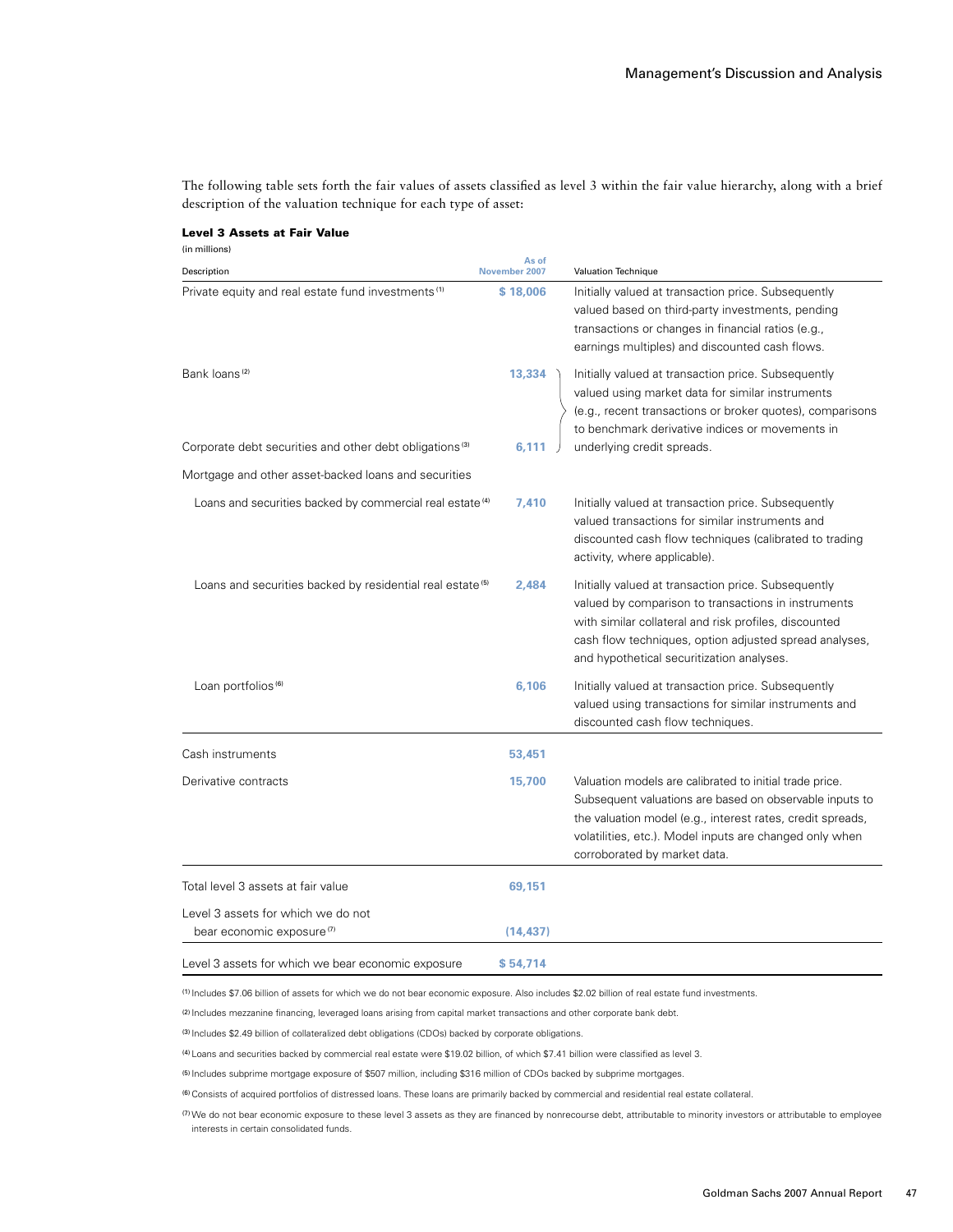Subprime mortgage exposure. We securitize, underwrite and make markets in subprime mortgages. As of November 2007, the fair value of our long position in subprime mortgage cash instruments was \$2.11 billion (of which \$507 million was classified as level 3 within the fair value hierarchy), including \$316 million of collateralized debt obligations (CDOs) backed by subprime mortgages. At any point in time, we may use cash instruments as well as derivatives to manage our long or short risk position in the subprime mortgage market.

Other Financial Assets and Financial Liabilities. In addition to "Financial instruments owned, at fair value" and "Financial instruments sold, but not yet purchased, at fair value," we have elected to account for certain of our other financial assets and financial liabilities at fair value under SFAS No. 155, "Accounting for Certain Hybrid Financial Instruments—an amendment of FASB Statements No. 133 and 140," or SFAS No. 159, "The Fair Value Option for Financial Assets and Financial Liabilities." Such financial assets and financial liabilities include (i) certain unsecured short-term borrowings, consisting of all promissory notes and commercial paper and certain hybrid financial instruments; (ii) certain other secured financings, primarily transfers accounted for as financings rather than sales under SFAS No. 140 and debt raised through our William Street program; (iii) certain unsecured long-term borrowings, including prepaid physical commodity transactions; (iv) resale and repurchase agreements; (v) securities borrowed and loaned within Trading and Principal Investments, consisting of our matched book and certain firm financing activities; (vi) corporate loans, loan commitments and certificates of deposit issued by Goldman Sachs Bank USA (GS Bank USA) as well as securities held by GS Bank USA (previously accounted for as availablefor-sale); (vii) receivables from customers and counterparties arising from transfers accounted for as secured loans rather than purchases under SFAS No. 140; and (viii) in general, investments acquired after the adoption of SFAS No. 159 where we have significant influence over the investee and would otherwise apply the equity method of accounting. See "—Recent Accounting Developments" below for a discussion of the impact of adopting SFAS No. 159.

CONTROLS OVER VALUATION OF FINANCIAL INSTRUMENTS.  $\rm A$ control infrastructure, independent of the trading and investing functions, is fundamental to ensuring that our financial instruments are appropriately valued and that fair value measurements are reliable. This is particularly important where prices or valuations that require inputs are less observable.

We employ an oversight structure that includes appropriate segregation of duties. Senior management, independent of the trading and investing functions, is responsible for the oversight of control and valuation policies and for reporting the results of these policies to our Audit Committee. We seek to maintain the necessary resources to ensure that control functions are performed to the highest standards. We employ procedures for the approval of new transaction types and markets, price verification, review of daily profit and loss, and review of valuation models by personnel with appropriate technical knowledge of relevant products and markets. These procedures are performed by personnel independent of the trading and investing functions. For trading and principal investments where prices or valuations that require inputs are less observable, we employ, where possible, procedures that include comparisons with similar observable positions, analysis of actual to projected cash flows, comparisons with subsequent sales and discussions with senior business leaders. See "—Market Risk" below for a further discussion of how we manage the risks inherent in our trading and principal investing businesses.

### **Goodwill and Identifiable Intangible Assets**

As a result of our acquisitions, principally SLK LLC (SLK) in 2000, The Ayco Company, L.P. (Ayco) in 2003 and our variable annuity and life insurance business in 2006, we have acquired goodwill and identifiable intangible assets. Goodwill is the cost of acquired companies in excess of the fair value of net assets, including identifiable intangible assets, at the acquisition date.

Goodwill. We test the goodwill in each of our operating segments, which are components one level below our three business segments, for impairment at least annually in accordance with SFAS No. 142, "Goodwill and Other Intangible Assets," by comparing the estimated fair value of each operating segment with its estimated net book value. We derive the fair value of each of our operating segments primarily based on price-earnings and price-book multiples. We derive the net book value of our operating segments by estimating the amount of shareholders' equity required to support the activities of each operating segment. Our last annual impairment test was performed during our 2007 fourth quarter and no impairment was identified.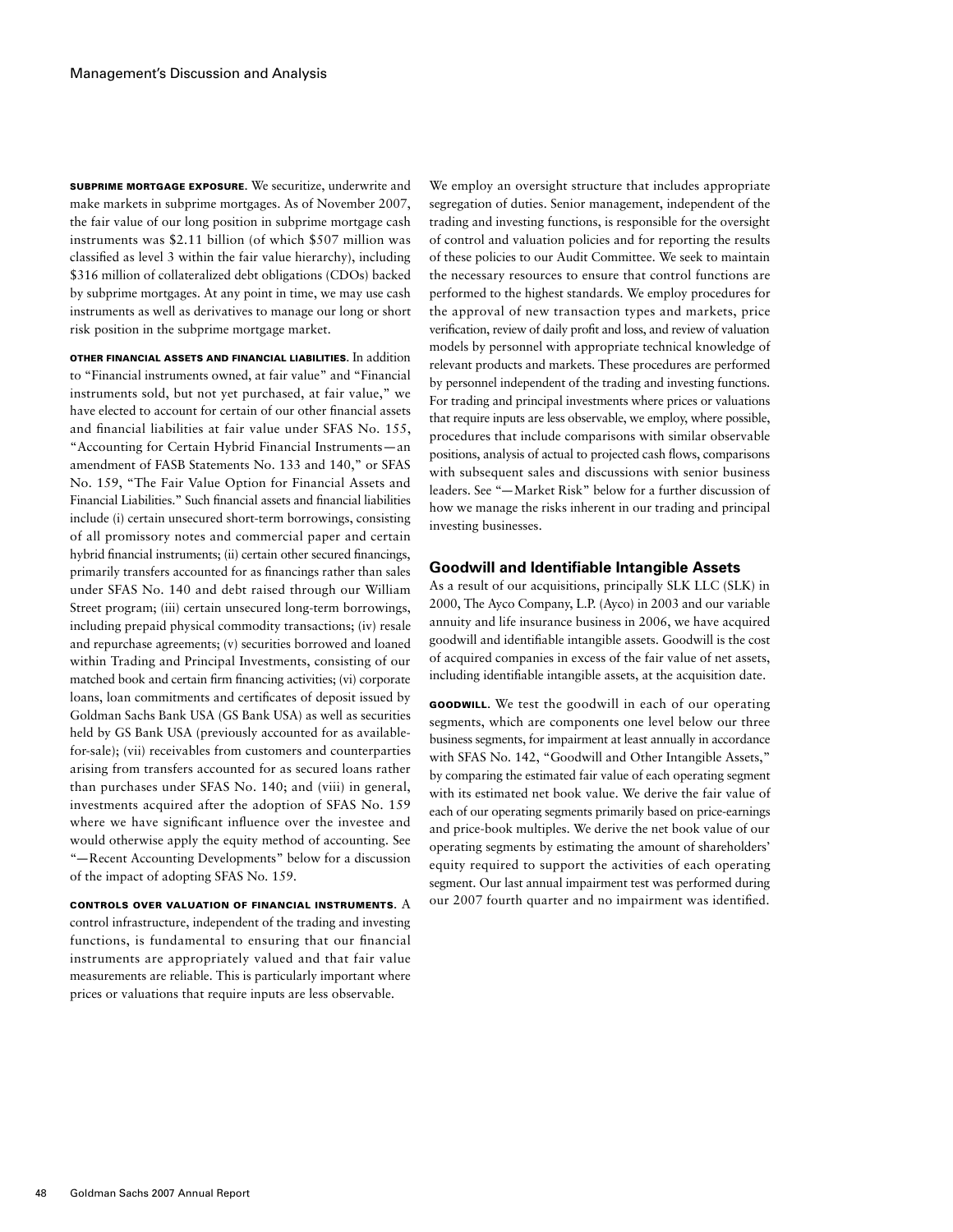The following table sets forth the carrying value of our goodwill by operating segment:

### Goodwill by Operating Segment

|                                          | As of November |                |  |
|------------------------------------------|----------------|----------------|--|
| (in millions)                            | 2007           | 2006           |  |
| <b>Investment Banking</b>                |                |                |  |
| <b>Financial Advisory</b>                | S              | \$             |  |
| Underwriting                             | 125            | 125            |  |
| Trading and Principal Investments        |                |                |  |
| <b>FICC</b>                              | 123            | 136            |  |
| Equities <sup>(1)</sup>                  | 2,381          | 2,381          |  |
| Principal Investments                    | 11             | $\overline{4}$ |  |
| Asset Management and Securities Services |                |                |  |
| Asset Management <sup>(2)</sup>          | 564            | 421            |  |
| Securities Services                      | 117            | 117            |  |
| Total                                    | \$3,321        | \$3,184        |  |

(1)Primarily related to SLK.

(2)Primarily related to Ayco. The increase in goodwill from November 2006 relates to our acquisition of Macquarie—IMM Investment Management.

**IDENTIFIABLE INTANGIBLE ASSETS.** We amortize our identifiable intangible assets over their estimated useful lives in accordance with SFAS No. 142, and test for potential impairment whenever events or changes in circumstances suggest that an asset's or asset group's carrying value may not be fully recoverable in accordance with SFAS No. 144, "Accounting for the Impairment or Disposal of Long-Lived Assets." An impairment loss, calculated as the difference between the estimated fair value and the carrying value of an asset or asset group, is recognized if the sum of the estimated undiscounted cash flows relating to the asset or asset group is less than the corresponding carrying value.

The following table sets forth the carrying value and range of remaining useful lives of our identifiable intangible assets by major asset class:

# Identifiable Intangible Assets by Asset Class

|                                                  |                          | As of November                                                              |                   |
|--------------------------------------------------|--------------------------|-----------------------------------------------------------------------------|-------------------|
|                                                  | 2007                     | 2006                                                                        |                   |
| (\$ in millions)                                 | Carrying<br><b>Value</b> | <b>Range of Estimated</b><br>Remaining<br><b>Useful Lives</b><br>(in years) | Carrying<br>Value |
| Customer lists <sup>(1)</sup>                    | \$732                    | $3 - 18$                                                                    | 737<br>\$         |
| New York Stock Exchange (NYSE) specialist rights | 502                      | 14                                                                          | 542               |
| Insurance-related assets <sup>(2)</sup>          | 372                      |                                                                             | 362               |
| Exchange-traded fund (ETF) specialist rights     | 100                      | 20                                                                          | 105               |
| Power contracts <sup>(3)</sup>                   | 20                       | $1 - 18$                                                                    | 667               |
| Other <sup>(4)</sup>                             | 45                       | $1 - 5$                                                                     | 89                |
| Total                                            | \$1,771                  |                                                                             | \$2,502           |

(1)Primarily includes our clearance and execution and NASDAQ customer lists related to SLK and financial counseling customer lists related to Ayco.

(2)Consists of the value of business acquired (VOBA) and deferred acquisition costs (DAC). VOBA represents the present value of estimated future gross profits of the variable annuity and life insurance business. DAC results from commissions paid by Goldman Sachs to the primary insurer (ceding company) on life and annuity reinsurance agreements as compensation to place the business with us and to cover the ceding company's acquisition expenses. VOBA and DAC are amortized over the estimated life of the underlying contracts based on estimated gross profits, and amortization is adjusted based on actual experience. The seven-year useful life represents the weighted average remaining amortization period of the underlying contracts (certain of which extend for approximately 30 years).

(3) The reduction in power contracts from November 2006 is due to the sale of the majority of our ownership interests in 14 power generation facilities during 2007.

(4) Primarily includes marketing and technology-related assets.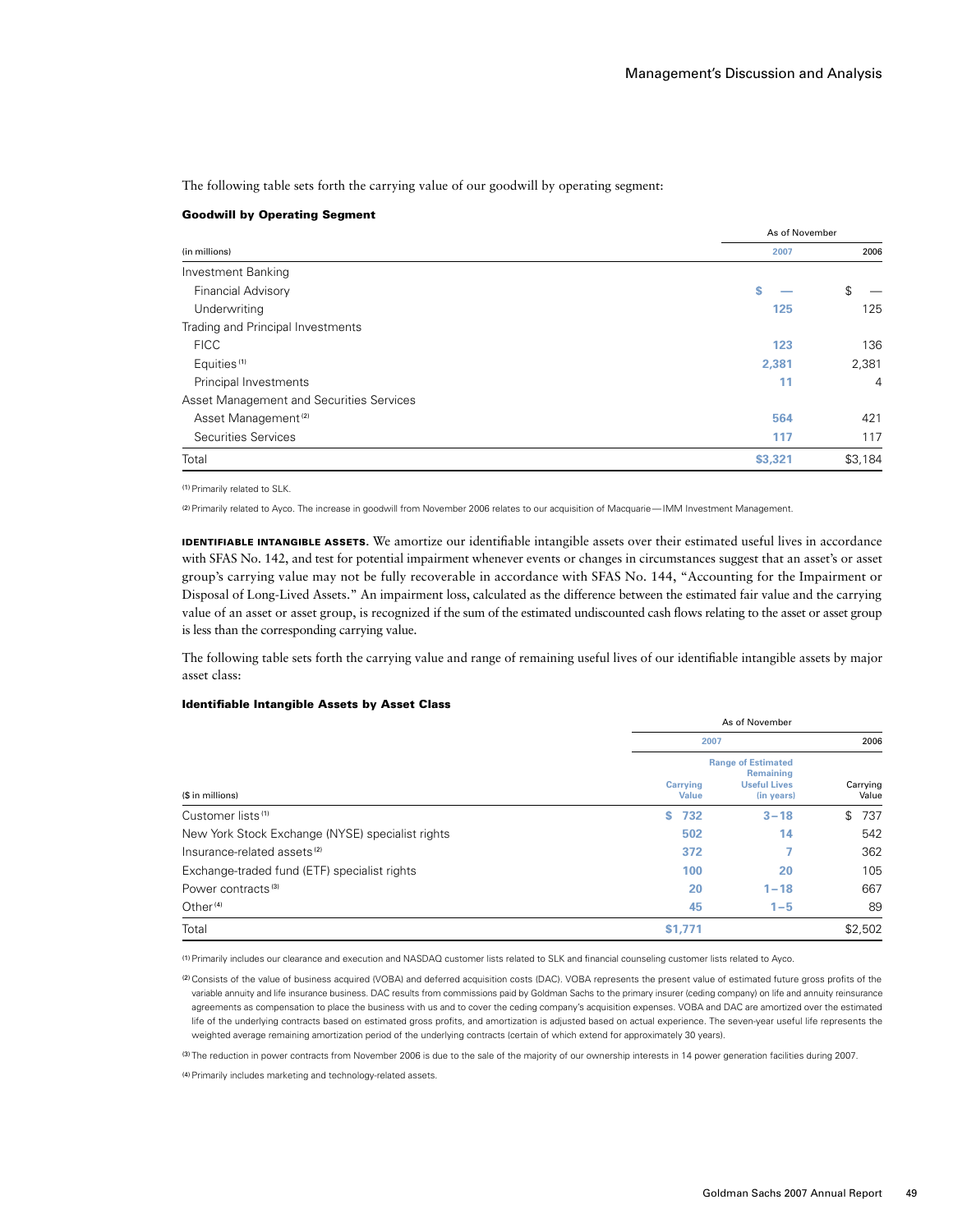A prolonged period of weakness in global equity markets and the trading of securities in multiple markets and on multiple exchanges could adversely impact our businesses and impair the value of our goodwill and/or identifiable intangible assets. In addition, certain events could indicate a potential impairment of our identifiable intangible assets, including (i) changes in market structure that could adversely affect our specialist businesses (see discussion below), (ii) an adverse action or assessment by a regulator, or (iii) adverse actual experience on the contracts in our variable annuity and life insurance business.

During the fourth quarter of 2007, as a result of continuing weak operating results in our NYSE specialist business, we tested our NYSE specialist rights for impairment in accordance with SFAS No. 144, "Accounting for the Impairment or Disposal of Long-Lived Assets." Under SFAS No. 144, an impairment loss is recognized if the carrying amount of our NYSE specialist rights exceeds the projected undiscounted cash flows of the business over the estimated remaining useful life of our NYSE specialist rights. Projected undiscounted cash flows exceeded the carrying amount of our NYSE specialist rights, and accordingly, we did not record an impairment loss.

We expect that the NYSE will enact numerous rule changes in 2008 that will further align its model with investor requirements for speed and efficiency of execution and will establish specialists as Designated Market Makers (DMMs). As DMMs, specialists will retain their obligation to commit capital but for the first time, specialists will be able to trade on parity with other market participants. In addition, we understand that the NYSE plans to introduce a reserve order system that will allow for anonymous trade execution and is expected to increase liquidity and market share. The new rules are expected to bolster the NYSE's competitive position by simplifying trading and advancing the NYSE's goal of increasing execution speeds.

In projecting the undiscounted cash flows of the business for the purpose of performing our impairment test, we made several important assumptions about the potential beneficial effects of the expected rule and market structure changes described above. Specifically, we assumed that:

- ■ overall equity trading volumes will continue to grow at a rate consistent with recent historical trends;
- ■ the NYSE will be able to recapture approximately one-half of the market share that it lost in 2007; and
- ■ we will increase the market share of our NYSE specialist business and, as a DMM, the profitability of each share traded.

There can be no assurance that the assumptions, rule or structure changes described above will result in sufficient cash flows to avoid future impairment of our NYSE specialist rights. As of November 30, 2007, the carrying value of our NYSE specialist rights was \$502 million. To the extent that there were to be an impairment in the future, it could result in a significant writedown in the carrying value of these specialist rights.

# **Use of Estimates**

The use of generally accepted accounting principles requires management to make certain estimates and assumptions. In addition to the estimates we make in connection with fair value measurements and the accounting for goodwill and identifiable intangible assets, the use of estimates and assumptions is also important in determining provisions for potential losses that may arise from litigation and regulatory proceedings and tax audits.

We estimate and provide for potential losses that may arise out of litigation and regulatory proceedings and tax audits to the extent that such losses are probable and can be estimated, in accordance with SFAS No. 5, "Accounting for Contingencies." Significant judgment is required in making these estimates and our final liabilities may ultimately be materially different. Our total estimated liability in respect of litigation and regulatory proceedings is determined on a case-by-case basis and represents an estimate of probable losses after considering, among other factors, the progress of each case or proceeding, our experience and the experience of others in similar cases or proceedings, and the opinions and views of legal counsel. Given the inherent difficulty of predicting the outcome of our litigation and regulatory matters, particularly in cases or proceedings in which substantial or indeterminate damages or fines are sought, we cannot estimate losses or ranges of losses for cases or proceedings where there is only a reasonable possibility that a loss may be incurred. See "—Legal Proceedings" in Part I, Item 3 of the Annual Report on Form 10-K, for information on our judicial, regulatory and arbitration proceedings.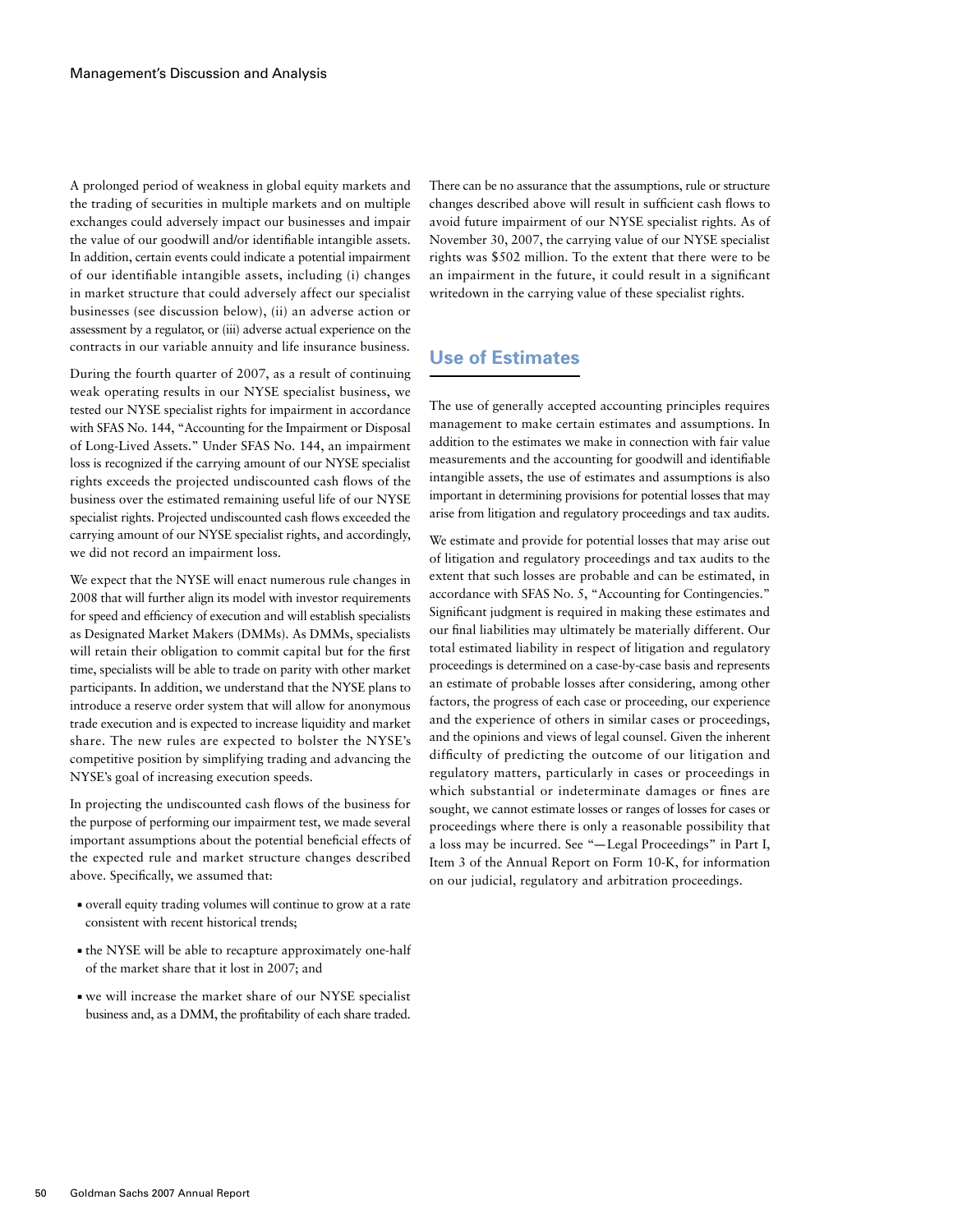# **Results of Operations**

The composition of our net revenues has varied over time as financial markets and the scope of our operations have changed. The composition of net revenues can also vary over the shorter term due to fluctuations in U.S. and global economic and market conditions. See "—Certain Risk Factors That May Affect Our Business" above, and "Risk Factors" in Part I, Item 1A of the Annual Report on Form 10-K.

### **Financial Overview**

The following table sets forth an overview of our financial results:

#### Financial Overview

|                                                                       |          | <b>Year Ended November</b> |          |  |
|-----------------------------------------------------------------------|----------|----------------------------|----------|--|
| (\$ in millions, except per share amounts)                            | 2007     | 2006                       | 2005     |  |
| Net revenues                                                          | \$45,987 | \$37,665                   | \$25,238 |  |
| Pre-tax earnings                                                      | 17.604   | 14,560                     | 8,273    |  |
| Net earnings                                                          | 11.599   | 9.537                      | 5,626    |  |
| Net earnings applicable to common shareholders                        | 11.407   | 9.398                      | 5,609    |  |
| Diluted earnings per common share                                     | 24.73    | 19.69                      | 11.21    |  |
| Return on average common shareholders' equity <sup>(1)</sup>          | 32.7%    | 32.8%                      | 21.8%    |  |
| Return on average tangible common shareholders' equity <sup>(2)</sup> | 38.2%    | 39.8%                      | 26.7%    |  |

(1)Return on average common shareholders' equity is computed by dividing net earnings applicable to common shareholders by average monthly common shareholders' equity.

(2) Tangible common shareholders' equity equals total shareholders' equity less preferred stock, goodwill and identifiable intangible assets, excluding power contracts. Identifiable intangible assets associated with power contracts are not deducted from total shareholders' equity because, unlike other intangible assets, less than 50% of these assets are supported by common shareholders' equity.

Management believes that return on average tangible common shareholders' equity (ROTE) is meaningful because it measures the performance of businesses consistently, whether they were acquired or developed internally. ROTE is computed by dividing net earnings applicable to common shareholders by average monthly tangible common shareholders' equity.

The following table sets forth a reconciliation of average total shareholders' equity to average tangible common shareholders' equity:

| (in millions)                                                          |          | Average for the Year Ended November |          |
|------------------------------------------------------------------------|----------|-------------------------------------|----------|
|                                                                        | 2007     | 2006                                | 2005     |
| Total shareholders' equity                                             | \$37.959 | \$31.048                            | \$26.264 |
| Preferred stock                                                        | (3.100)  | (2.400)                             | (538)    |
| Common shareholders' equity                                            | 34.859   | 28.648                              | 25.726   |
| Goodwill and identifiable intangible assets, excluding power contracts | (4.971)  | (5.013)                             | (4.737)  |
| Tangible common shareholders' equity                                   | \$29.888 | \$23.635                            | \$20.989 |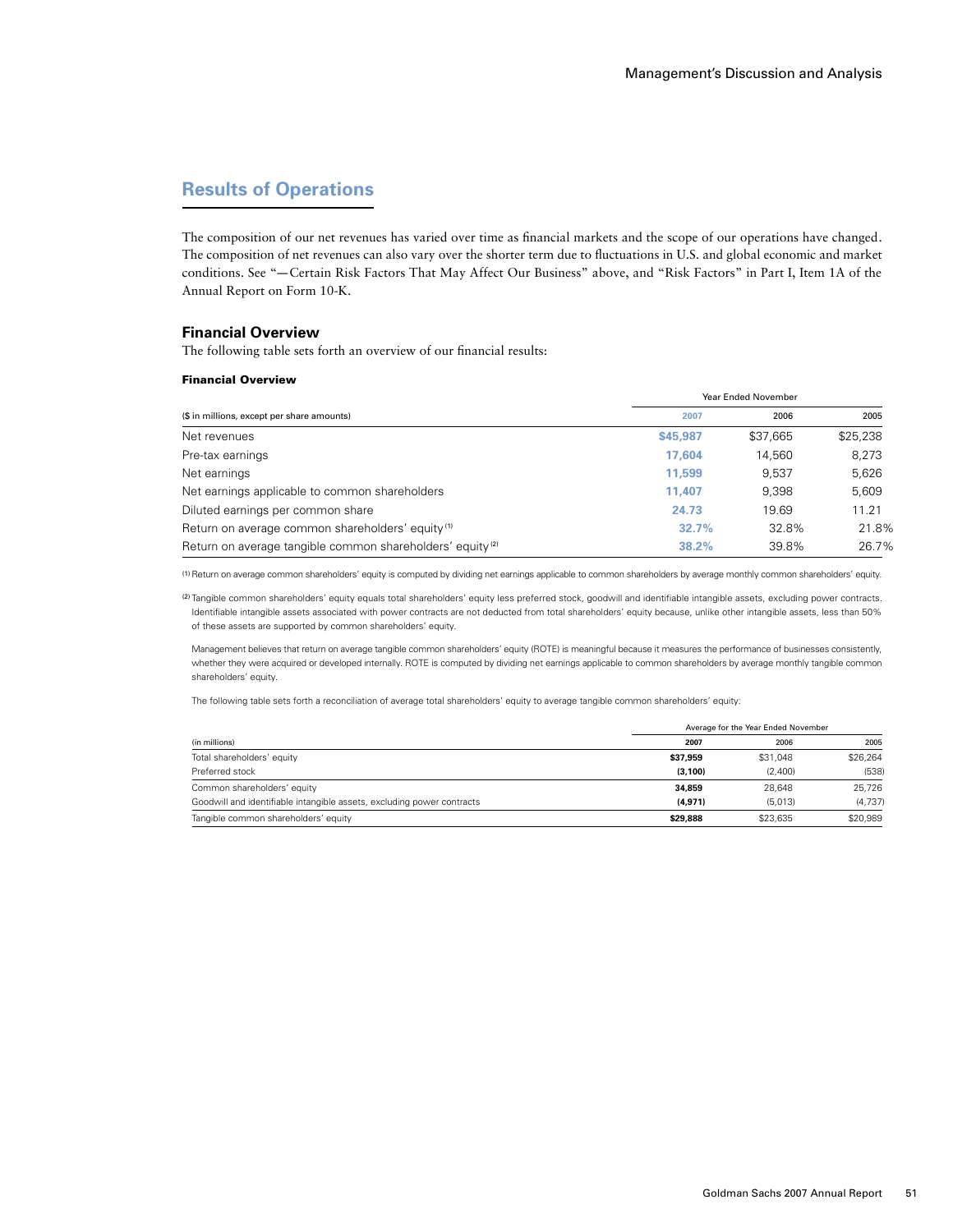#### **Net Revenues**

2007 versus 2006. Our net revenues were \$45.99 billion in 2007, an increase of 22% compared with 2006, reflecting significantly higher net revenues in Trading and Principal Investments and Investment Banking, and higher net revenues in Asset Management and Securities Services. The increase in Trading and Principal Investments reflected higher net revenues in Equities, FICC and Principal Investments. Net revenues in Equities increased 33% compared with 2006, reflecting significantly higher net revenues in both our customer franchise businesses and principal strategies. During 2007, Equities operated in an environment characterized by strong customerdriven activity, generally higher equity prices and higher levels of volatility, particularly during the second half of the year. The increase in FICC reflected significantly higher net revenues in currencies and interest rate products. In addition, net revenues in mortgages were higher despite a significant deterioration in the mortgage market throughout the year, while net revenues in credit products were strong, but slightly lower compared with 2006. Credit products included substantial gains from equity investments, including a gain of approximately \$900 million related to the disposition of Horizon Wind Energy L.L.C., as well as a loss of approximately \$1 billion, net of hedges, related to non-investment-grade credit origination activities. During 2007, FICC operated in an environment generally characterized by strong customer-driven activity and favorable market opportunities. However, during the year, the mortgage market experienced significant deterioration and, in the second half of the year, the broader credit markets were characterized by wider spreads and reduced levels of liquidity. The increase in Principal Investments reflected strong results in both corporate and real estate investing.

The increase in Investment Banking reflected a 64% increase in Financial Advisory net revenues and a strong performance in our Underwriting business. The increase in Financial Advisory primarily reflected growth in industry-wide completed mergers and acquisitions. The increase in Underwriting reflected higher net revenues in debt underwriting, as leveraged finance activity was strong during the first half of our fiscal year, while net revenues in equity underwriting were strong but essentially unchanged from 2006.

Net revenues in Asset Management and Securities Services also increased. The increase in Securities Services primarily reflected significant growth in global customer balances. The increase in Asset Management reflected significantly higher asset management fees, partially offset by significantly lower incentive fees. During the year, assets under management increased \$192 billion, or 28%, to a record \$868 billion, including net inflows of \$161 billion.

2006 versus 2005. Our net revenues were \$37.67 billion in 2006, an increase of 49% compared with 2005, reflecting significantly higher net revenues in Trading and Principal Investments, Investment Banking, and Asset Management and Securities Services. The increase in Trading and Principal Investments reflected significantly higher net revenues in FICC, Equities and Principal Investments. The increase in FICC reflected particularly strong performances across all major businesses. During 2006, FICC operated in an environment characterized by strong customer-driven activity and favorable market opportunities. In addition, corporate credit spreads tightened, the yield curve flattened and volatility levels were generally low in interest rate and currency markets. The increase in Equities primarily reflected significantly higher net revenues in our customer franchise businesses. During 2006, Equities operated in a favorable environment characterized by strong customer-driven activity, generally higher equity prices and favorable market opportunities, although volatility levels were generally low. The increase in Principal Investments reflected a significant gain related to our investment in the ordinary shares of ICBC and higher gains and overrides from other principal investments, partially offset by a smaller, but still significant, gain related to our investment in the convertible preferred stock of SMFG.

The increase in Investment Banking was due to significantly higher net revenues in Underwriting and Financial Advisory, as we benefited from strong client activity levels, reflecting favorable equity and financing markets, strong CEO confidence and growth in financial sponsor activity.

The increase in Asset Management and Securities Services was primarily due to higher assets under management and significantly higher incentive fees, as well as significantly higher global customer balances in Securities Services. Assets under management increased \$144 billion or 27% to a record \$676 billion, including net asset inflows of \$94 billion during 2006.

## **Operating Expenses**

Our operating expenses are primarily influenced by compensation, headcount and levels of business activity. A substantial portion of our compensation expense represents discretionary bonuses which are significantly impacted by, among other factors, the level of net revenues, prevailing labor markets, business mix and the structure of our share-based compensation programs. For 2007, our ratio of compensation and benefits to net revenues was 43.9% compared with 43.7% for 2006.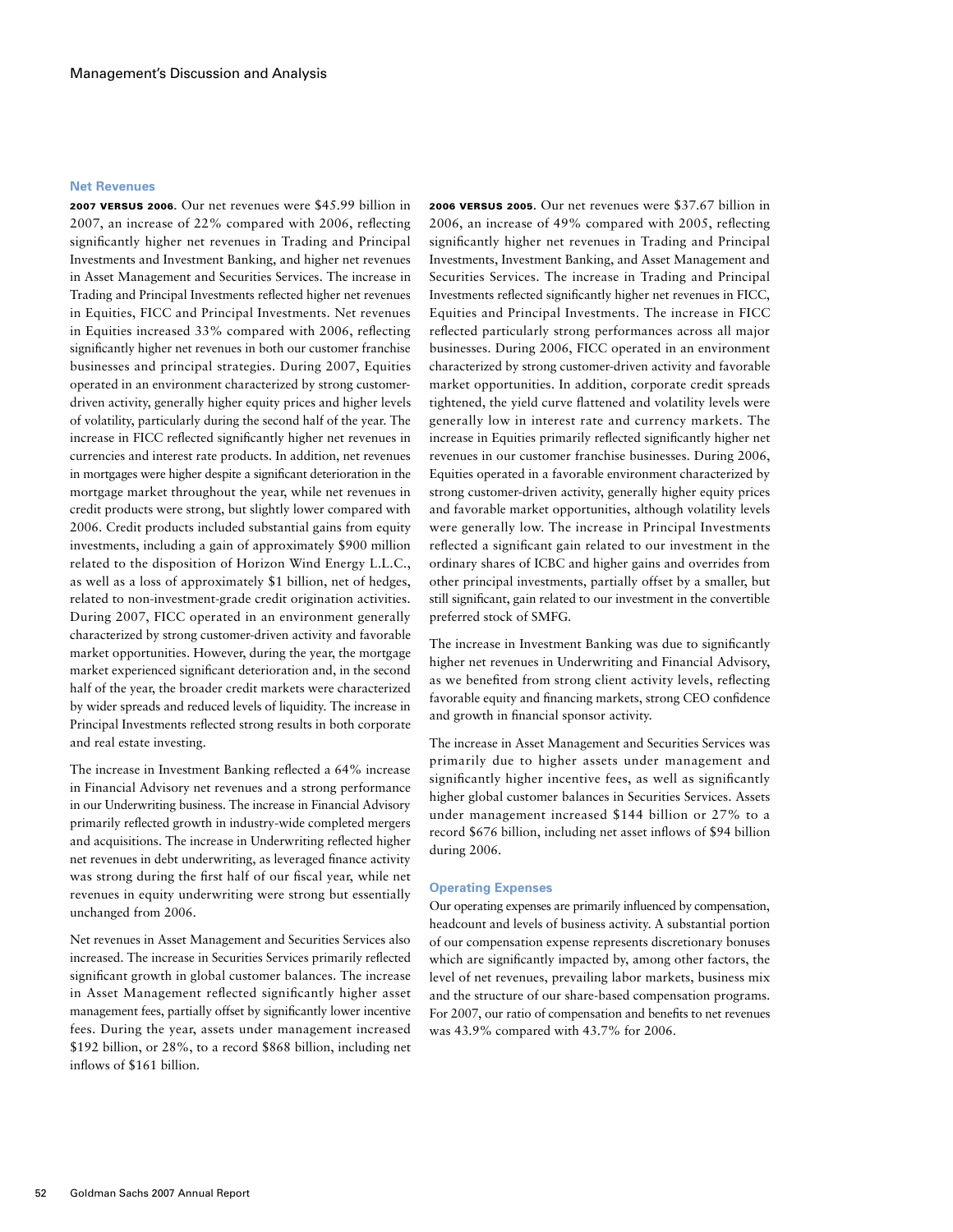The following table sets forth our operating expenses and number of employees:

#### Operating Expenses and Employees

|                                                     | <b>Year Ended November</b> |          |          |
|-----------------------------------------------------|----------------------------|----------|----------|
| (\$ in millions)                                    | 2007                       | 2006     | 2005     |
| Compensation and benefits <sup>(1)</sup>            | \$20,190                   | \$16,457 | \$11,758 |
| Brokerage, clearing, exchange and distribution fees | 2,758                      | 1,985    | 1,416    |
| Market development                                  | 601                        | 492      | 378      |
| Communications and technology                       | 665                        | 544      | 490      |
| Depreciation and amortization                       | 624                        | 521      | 501      |
| Amortization of identifiable intangible assets      | 195                        | 173      | 124      |
| Occupancy                                           | 975                        | 850      | 728      |
| Professional fees                                   | 714                        | 545      | 475      |
| Cost of power generation                            | 335                        | 406      | 386      |
| Other expenses                                      | 1,326                      | 1,132    | 709      |
| Total non-compensation expenses                     | 8,193                      | 6,648    | 5,207    |
| Total operating expenses                            | \$28,383                   | \$23,105 | \$16,965 |
| Employees at year end <sup>(2)</sup>                | 30.522                     | 26.467   | 23.623   |

(1)Compensation and benefits includes \$168 million, \$259 million and \$137 million for the years ended November 2007, November 2006 and November 2005, respectively, attributable to consolidated entities held for investment purposes. Consolidated entities held for investment purposes are entities that are held strictly for capital appreciation, have a defined exit strategy and are engaged in activities that are not closely related to our principal businesses.

(2)Excludes 4,572, 3,868 and 7,382 employees as of November 2007, November 2006 and November 2005, respectively, of consolidated entities held for investment purposes (see footnote 1 above).

The following table sets forth non-compensation expenses of consolidated entities held for investment purposes and our remaining non-compensation expenses by line item:

#### Non-Compensation Expenses

|                                                                      | Year Ended November |           |                     |  |
|----------------------------------------------------------------------|---------------------|-----------|---------------------|--|
| (in millions)                                                        | 2007                | 2006      | 2005                |  |
| Non-compensation expenses of consolidated investments <sup>(1)</sup> | 446<br>s.           | \$<br>501 | $\mathbb{S}$<br>265 |  |
| Non-compensation expenses excluding consolidated investments         |                     |           |                     |  |
| Brokerage, clearing, exchange and distribution fees                  | 2.758               | 1.985     | 1,416               |  |
| Market development                                                   | 593                 | 461       | 361                 |  |
| Communications and technology                                        | 661                 | 537       | 487                 |  |
| Depreciation and amortization                                        | 509                 | 444       | 467                 |  |
| Amortization of identifiable intangible assets                       | 189                 | 169       | 124                 |  |
| Occupancy                                                            | 892                 | 738       | 674                 |  |
| Professional fees                                                    | 711                 | 534       | 468                 |  |
| Cost of power generation                                             | 335                 | 406       | 386                 |  |
| Other expenses                                                       | 1,099               | 873       | 559                 |  |
| Subtotal                                                             | 7,747               | 6,147     | 4,942               |  |
| Total non-compensation expenses, as reported                         | \$8,193             | \$6,648   | \$5,207             |  |

(1)Consolidated entities held for investment purposes are entities that are held strictly for capital appreciation, have a defined exit strategy and are engaged in activities that are not closely related to our principal businesses. For example, these investments include consolidated entities that hold real estate assets, such as hotels, but exclude investments in entities that primarily hold financial assets. We believe that it is meaningful to review non-compensation expenses excluding expenses related to these consolidated entities in order to evaluate trends in non-compensation expenses related to our principal business activities. Revenues related to such entities are included in "Trading and principal investments" in the consolidated statements of earnings.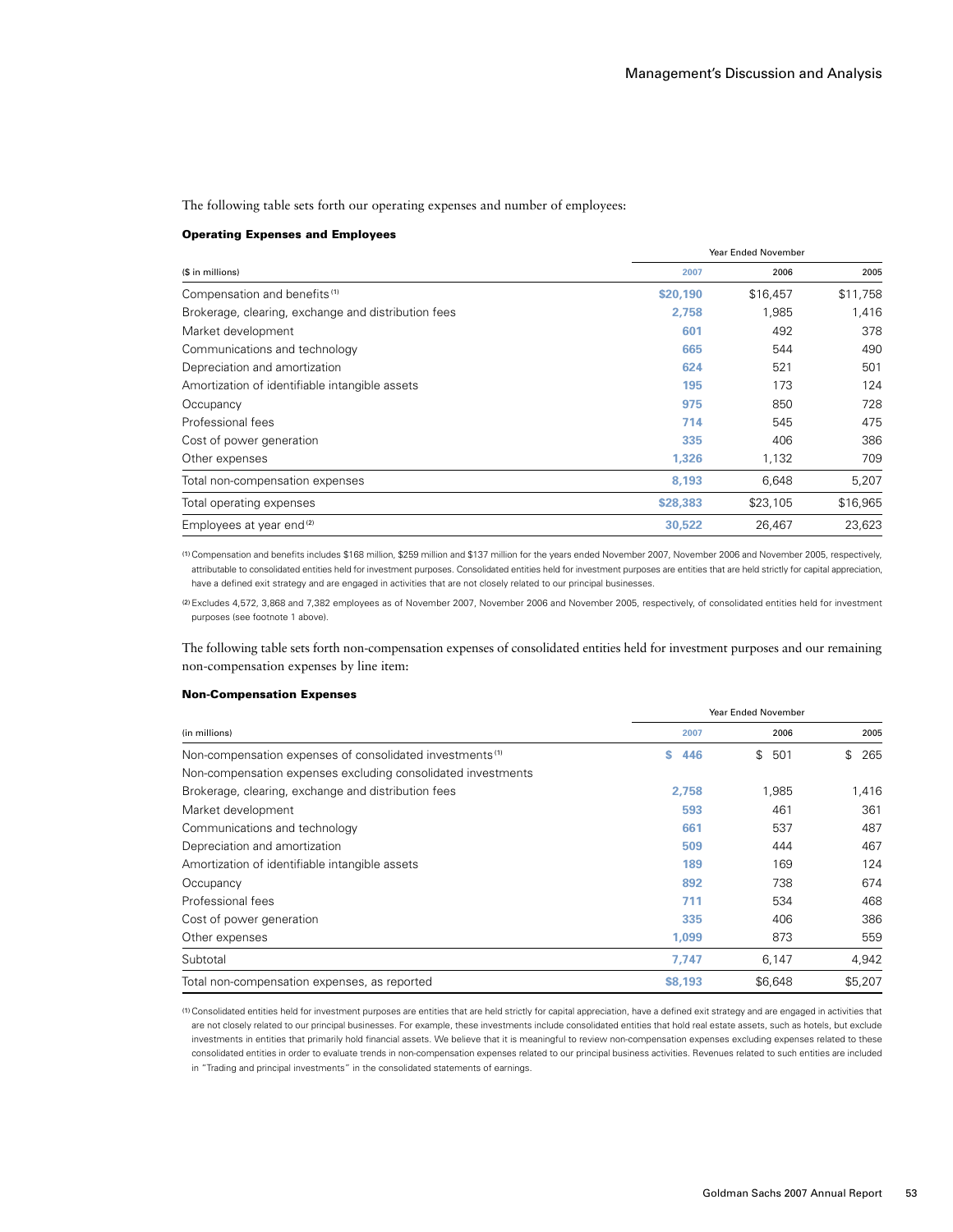2007 versus 2006. Operating expenses were \$28.38 billion for 2007, 23% higher than 2006. Compensation and benefits expenses of \$20.19 billion increased 23% compared with 2006, reflecting increased discretionary compensation and growth in employment levels. The ratio of compensation and benefits to net revenues for 2007 was 43.9% compared with 43.7% for 2006. Employment levels increased 15% compared with November 2006.

Non-compensation expenses of \$8.19 billion for 2007 increased 23% compared with 2006, primarily attributable to higher levels of business activity and continued geographic expansion. One-half of this increase was attributable to brokerage, clearing, exchange and distribution fees, principally reflecting higher transaction volumes in Equities. Other expenses, professional fees and communications and technology expenses also increased, primarily due to higher levels of business activity. Occupancy and depreciation and amortization expenses included exit costs of \$128 million related to the firm's office space.

2006 versus 2005. Operating expenses were \$23.11 billion for 2006, 36% higher than 2005. Compensation and benefits expenses of \$16.46 billion increased 40% compared with 2005, primarily reflecting increased discretionary compensation due to higher net revenues, and increased levels of employment. The ratio of compensation and benefits to net revenues for 2006 was 43.7% compared with 46.6% for 2005. This lower ratio primarily reflected our strong net revenues in 2006. Employment levels increased 12% compared with November 2005.

In the first quarter of 2006, we adopted SFAS No. 123-R, which requires that share-based awards granted to retirementeligible employees be expensed in the year of grant. In addition to expensing current year awards, prior year awards must continue to be amortized over the relevant service period. Therefore, our compensation and benefits in 2006 included both amortization of prior year share-based awards held by employees that were retirement-eligible on the date of adoption of SFAS No. 123-R and new awards granted to those employees.

Compensation and benefits expenses in 2006 included \$637 million in continued amortization of prior year awards held by employees that were retirement-eligible on the date of adoption of SFAS No. 123-R. This amount represents the majority of the expense to be recognized with respect to these awards.

Non-compensation expenses of \$6.65 billion for 2006 increased 28% compared with 2005. Excluding noncompensation expenses related to consolidated entities held for investment purposes, non-compensation expenses were 24% higher than 2005, primarily due to higher brokerage, clearing, exchange and distribution fees in Equities and FICC, and increased other expenses, primarily due to costs related to our insurance business, which was acquired in 2006. In addition, market development costs and professional fees were higher, reflecting increased levels of business activity, and occupancy expenses increased, primarily reflecting new office space and higher facility expenses.

# **Provision for Taxes**

The effective income tax rate was 34.1% for 2007, down from 34.5% for 2006, primarily due to changes in the geographic mix of earnings. The effective income tax rate was 34.5% for 2006, up from 32.0% for 2005. The increase in the effective income tax rate for 2006 compared with 2005 was primarily related to a reduction in the impact of permanent benefits due to higher levels of earnings in 2006 and audit settlements in 2005.

Our effective income tax rate can vary from period to period depending on, among other factors, the geographic and business mix of our earnings, the level of our pre-tax earnings, the level of our tax credits and the effect of tax audits. Certain of these and other factors, including our history of pre-tax earnings, are taken into account in assessing our ability to realize our net deferred tax assets. See Note 14 to the consolidated financial statements for further information regarding our provision for taxes.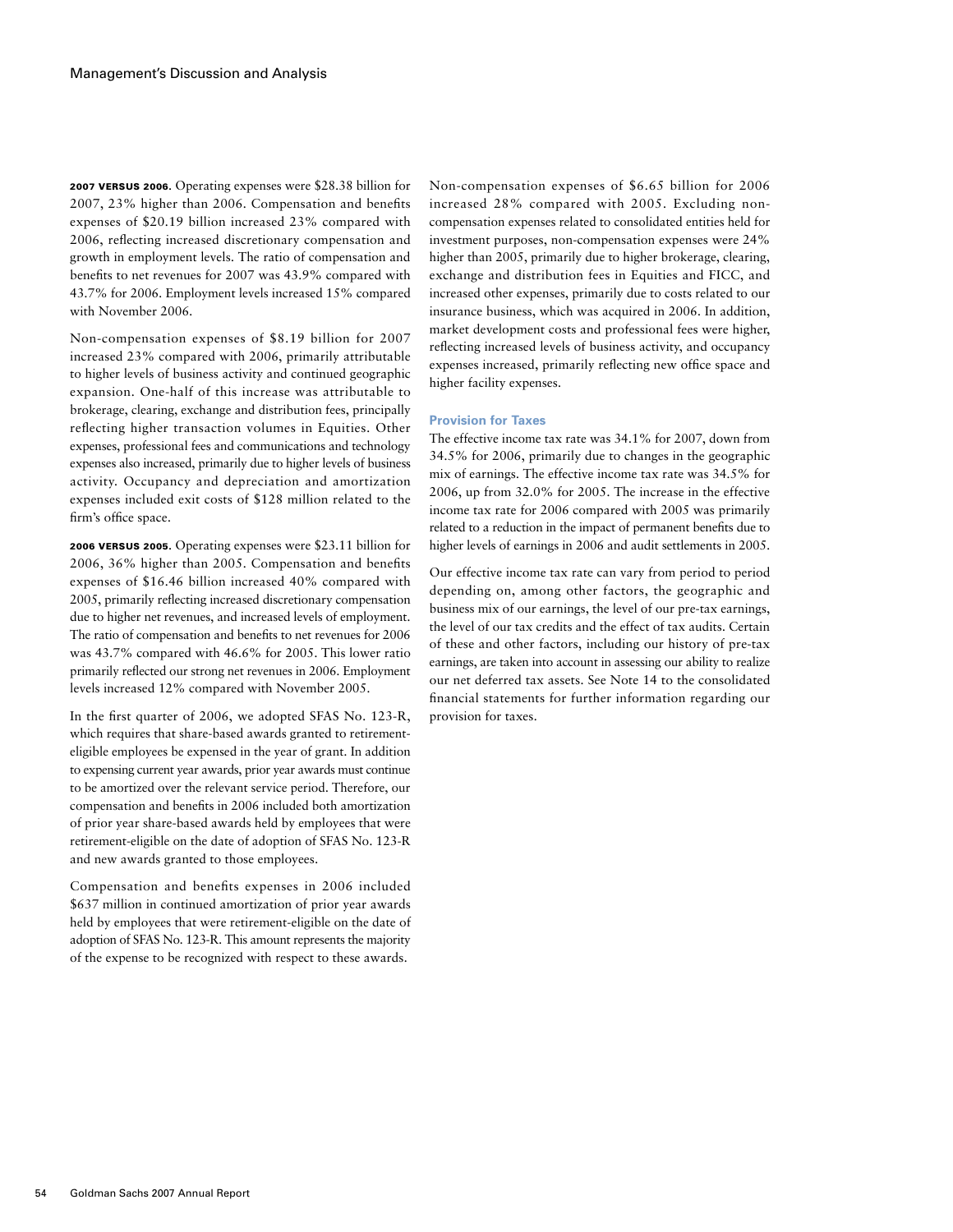# **Segment Operating Results**

The following table sets forth the net revenues, operating expenses and pre-tax earnings of our segments:

#### Segment Operating Results

|                                                 |                                   |          | Year Ended November |           |
|-------------------------------------------------|-----------------------------------|----------|---------------------|-----------|
| (in millions)                                   |                                   | 2007     | 2006                | 2005      |
| <b>Investment Banking</b>                       | Net revenues                      | \$7,555  | \$5,629             | \$3,671   |
|                                                 | Operating expenses                | 4,985    | 4,062               | 3,258     |
|                                                 | Pre-tax earnings                  | \$2,570  | \$1,567             | 413<br>\$ |
| <b>Trading and Principal Investments</b>        | Net revenues                      | \$31.226 | \$25,562            | \$16,818  |
|                                                 | Operating expenses                | 17,998   | 14,962              | 10,600    |
|                                                 | Pre-tax earnings                  | \$13,228 | \$10,600            | \$6,218   |
| <b>Asset Management and Securities Services</b> | Net revenues                      | \$7.206  | \$6,474             | \$4,749   |
|                                                 | Operating expenses                | 5,363    | 4,036               | 3,070     |
|                                                 | Pre-tax earnings                  | \$1,843  | \$2,438             | \$1,679   |
| Total                                           | Net revenues                      | \$45,987 | \$37,665            | \$25,238  |
|                                                 | Operating expenses <sup>(1)</sup> | 28,383   | 23,105              | 16,965    |
|                                                 | Pre-tax earnings                  | \$17,604 | \$14,560            | \$8,273   |

(1)Operating expenses include net provisions for a number of litigation and regulatory proceedings of \$37 million, \$45 million and \$37 million for the years ended November 2007, November 2006 and November 2005, respectively, that have not been allocated to our segments.

Net revenues in our segments include allocations of interest income and interest expense to specific securities, commodities and other positions in relation to the cash generated by, or funding requirements of, such underlying positions. See Note 16 to the consolidated financial statements for further information regarding our business segments.

The cost drivers of Goldman Sachs taken as a whole—compensation, headcount and levels of business activity—are broadly similar in each of our business segments. Compensation and benefits expenses within our segments reflect, among other factors, the overall performance of Goldman Sachs as well as the performance of individual business units. Consequently, pre-tax margins in one segment of our business may be significantly affected by the performance of our other business segments. A discussion of segment operating results follows.

#### **Investment Banking**

Our Investment Banking segment is divided into two components:

- **FINANCIAL ADVISORY.** Financial Advisory includes advisory assignments with respect to mergers and acquisitions, divestitures, corporate defense activities, restructurings and spin-offs.
- **UNDERWRITING.** Underwriting includes public offerings and private placements of a wide range of securities and other financial instruments.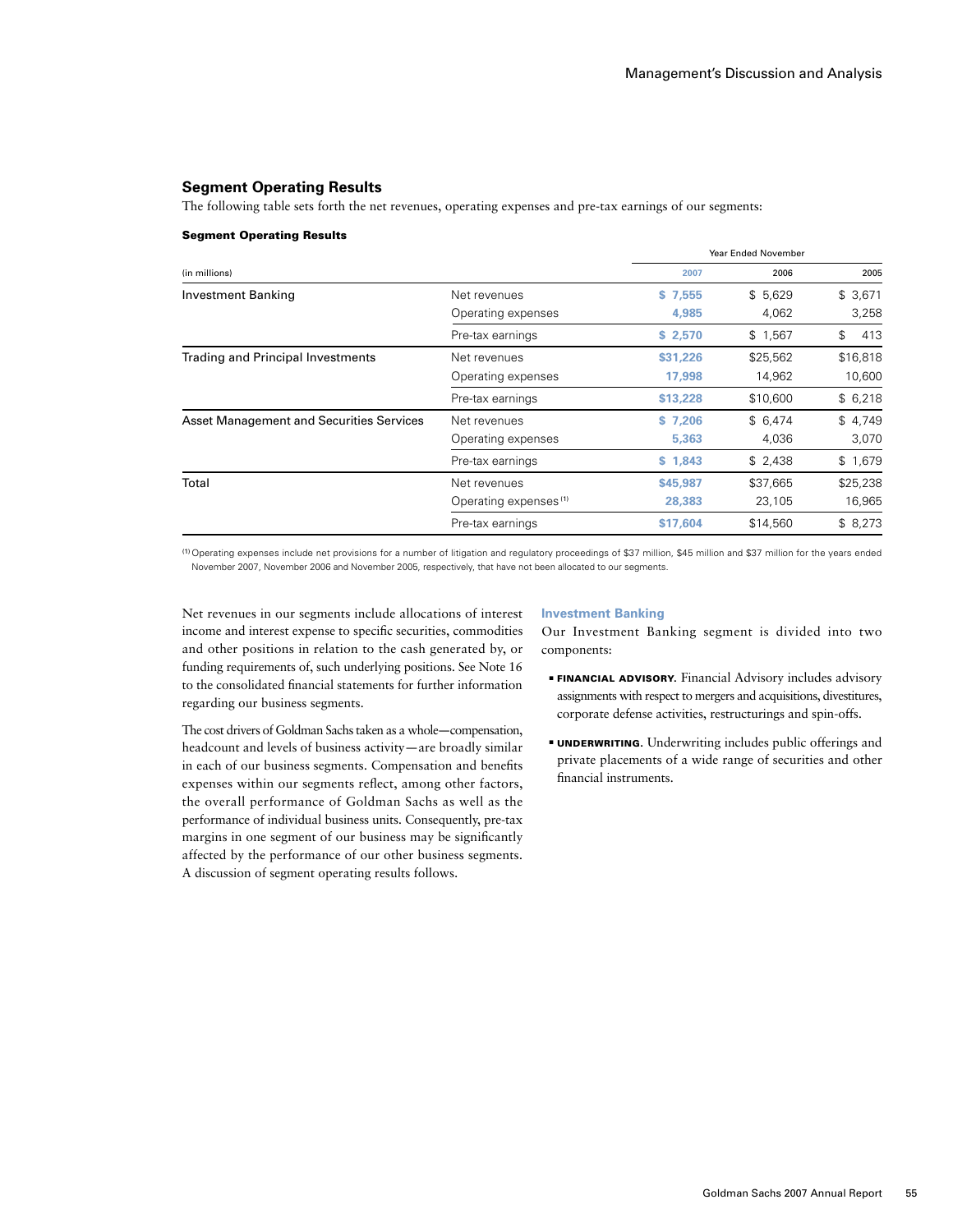The following table sets forth the operating results of our Investment Banking segment:

#### Investment Banking Operating Results

|                           | Year Ended November |         |           |
|---------------------------|---------------------|---------|-----------|
| (in millions)             | 2007                | 2006    | 2005      |
| <b>Financial Advisory</b> | \$4,222             | \$2,580 | \$1,905   |
| Equity underwriting       | 1,382               | 1,365   | 704       |
| Debt underwriting         | 1,951               | 1,684   | 1,062     |
| <b>Total Underwriting</b> | 3,333               | 3,049   | 1,766     |
| Total net revenues        | 7,555               | 5,629   | 3,671     |
| Operating expenses        | 4,985               | 4,062   | 3,258     |
| Pre-tax earnings          | \$2,570             | \$1,567 | 413<br>\$ |

The following table sets forth our financial advisory and underwriting transaction volumes:

#### Goldman Sachs Global Investment Banking Volumes**(1)**

|                                                    | Year Ended November |         |       |
|----------------------------------------------------|---------------------|---------|-------|
| (in billions)                                      | 2007                | 2006    | 2005  |
| Announced mergers and acquisitions                 | \$1,494             | \$1,104 | \$747 |
| Completed mergers and acquisitions                 | 1.424               | 864     | 584   |
| Equity and equity-related offerings <sup>(2)</sup> | 71                  | 80      | 49    |
| Debt offerings <sup>(3)</sup>                      | 312                 | 320     | 270   |

(1)Source: Thomson Financial. Announced and completed mergers and acquisitions volumes are based on full credit to each of the advisors in a transaction. Equity and equity-related offerings and debt offerings are based on full credit for single book managers and equal credit for joint book managers. Transaction volumes may not be indicative of net revenues in a given period.

(2) Includes Rule 144A and public common stock offerings, convertible offerings and rights offerings.

(3) Includes non-convertible preferred stock, mortgage-backed securities, asset-backed securities and taxable municipal debt. Includes publicly registered and Rule 144A issues.

2007 VERSUS 2006. Net revenues in Investment Banking of \$7.56 billion for 2007 increased 34% compared with 2006. Net revenues in Financial Advisory of \$4.22 billion increased 64% compared with 2006, primarily reflecting growth in industrywide completed mergers and acquisitions. Net revenues in our Underwriting business of \$3.33 billion increased 9% compared with 2006, due to higher net revenues in debt underwriting, primarily reflecting strength in leveraged finance during the first half of 2007. Net revenues in equity underwriting were also strong, but essentially unchanged from 2006. Our investment banking transaction backlog at the end of 2007 was higher than at the end of 2006. (1)

Operating expenses of \$4.99 billion for 2007 increased 23% compared with 2006, primarily due to increased compensation and benefits expenses resulting from higher discretionary compensation and growth in employment levels. Pre-tax earnings of \$2.57 billion in 2007 increased 64% compared with 2006.

2006 versus 2005. Net revenues in Investment Banking of \$5.63 billion for 2006 increased 53% compared with 2005. Net revenues in Financial Advisory of \$2.58 billion increased 35% compared with 2005, primarily reflecting strong growth in industry-wide completed mergers and acquisitions. Net revenues in our Underwriting business of \$3.05 billion increased 73% compared with 2005. Net revenues were significantly higher in equity underwriting, reflecting increased client activity. Net revenues were also significantly higher in debt underwriting, primarily due to a significant increase in leveraged finance activity and, to a lesser extent, an increase in investment-grade activity. Our investment banking transaction backlog at the end of 2006 was at its highest level since 2000. (1)

Operating expenses of \$4.06 billion for 2006 increased 25% compared with 2005, substantially all of which was due to increased compensation and benefits expenses resulting from higher levels of discretionary compensation. Pre-tax earnings were \$1.57 billion in 2006 compared with \$413 million in 2005.

(1)Our investment banking transaction backlog represents an estimate of our future net revenues from investment banking transactions where we believe that future revenue realization is more likely than not.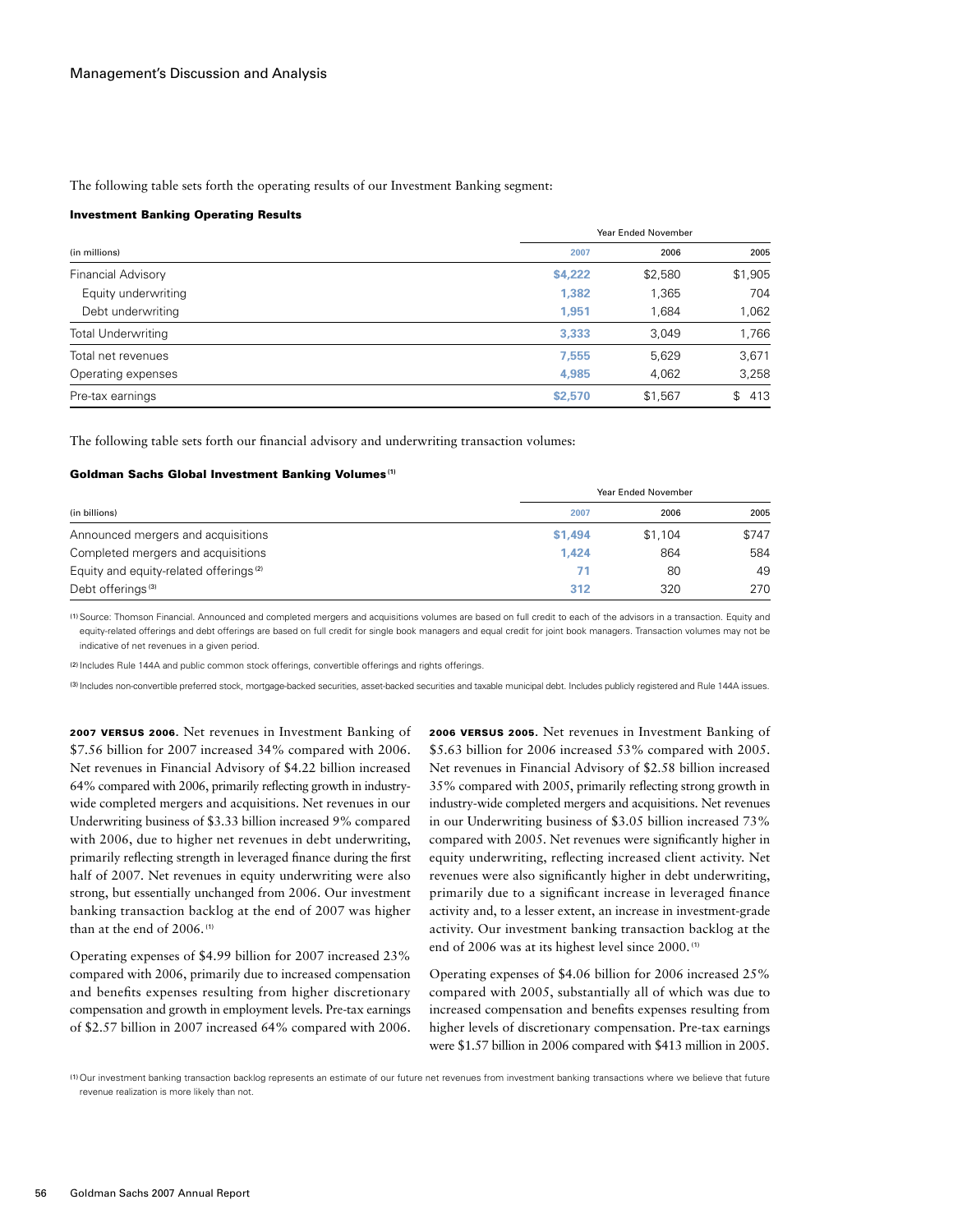#### **Trading and Principal Investments**

Our Trading and Principal Investments segment is divided into three components:

- **FICC.** We make markets in and trade interest rate and credit products, mortgage-related securities and loan products and other asset-backed instruments, currencies and commodities, structure and enter into a wide variety of derivative transactions, and engage in proprietary trading and investing.
- **EQUITIES.** We make markets in and trade equities and equityrelated products, structure and enter into equity derivative transactions and engage in proprietary trading. We generate commissions from executing and clearing client transactions on major stock, options and futures exchanges worldwide through our Equities customer franchise and clearing activities. We also engage in specialist and insurance activities.
- **PRINCIPAL INVESTMENTS.** We make real estate and corporate principal investments, including our investments in the ordinary shares of ICBC and the convertible preferred stock

of SMFG. We generate net revenues from returns on these investments and from the increased share of the income and gains derived from our merchant banking funds when the return on a fund's investments over the life of the fund exceeds certain threshold returns (typically referred to as an override).

Substantially all of our inventory is marked-to-market daily and, therefore, its value and our net revenues are subject to fluctuations based on market movements. In addition, net revenues derived from our principal investments in privately held concerns and in real estate may fluctuate significantly depending on the revaluation of these investments in any given period. We also regularly enter into large transactions as part of our trading businesses. The number and size of such transactions may affect our results of operations in a given period.

Net revenues from Principal Investments do not include management fees generated from our merchant banking funds. These management fees are included in the net revenues of the Asset Management and Securities Services segment.

Year Ended November

The following table sets forth the operating results of our Trading and Principal Investments segment:

| (in millions)                                   | 2007     | 2006     | 2005    |
|-------------------------------------------------|----------|----------|---------|
| <b>FICC</b>                                     | \$16,165 | \$14,262 | \$8,940 |
| Equities trading                                | 6,725    | 4,965    | 2,675   |
| Equities commissions                            | 4,579    | 3,518    | 2,975   |
| <b>Total Equities</b>                           | 11,304   | 8,483    | 5,650   |
| <b>ICBC</b>                                     | 495      | 937      |         |
| <b>SMFG</b>                                     | (129)    | 527      | 1,475   |
| Gross gains                                     | 3,728    | 1,534    | 767     |
| Gross losses                                    | (814)    | (585)    | (198)   |
| Net other corporate and real estate investments | 2.914    | 949      | 569     |
| Overrides                                       | 477      | 404      | 184     |
| <b>Total Principal Investments</b>              | 3,757    | 2,817    | 2,228   |
| Total net revenues                              | 31,226   | 25,562   | 16,818  |
| Operating expenses                              | 17,998   | 14,962   | 10,600  |
| Pre-tax earnings                                | \$13,228 | \$10,600 | \$6,218 |

#### Trading and Principal Investments Operating Results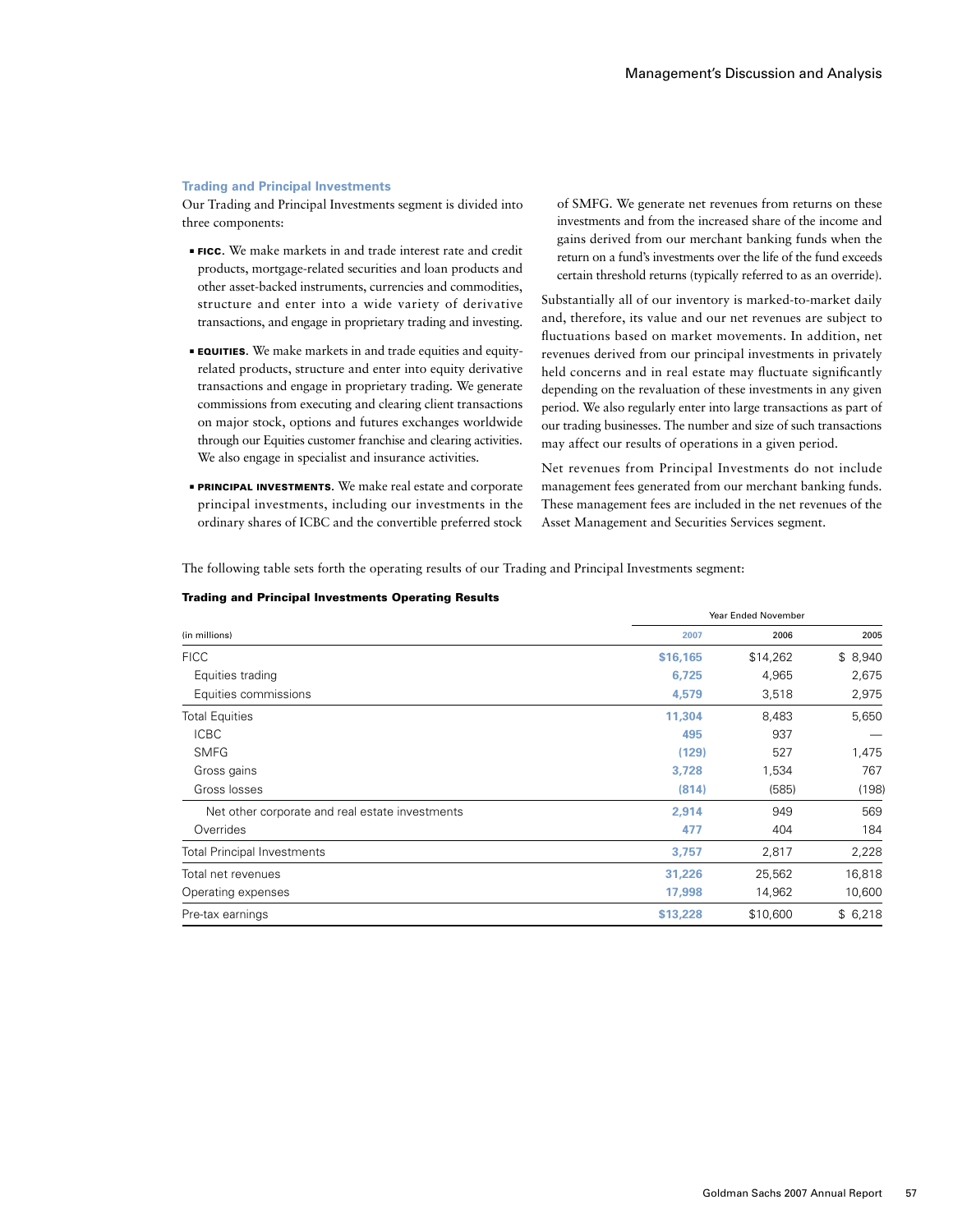2007 VERSUS 2006. Net revenues in Trading and Principal Investments of \$31.23 billion for 2007 increased 22% compared with 2006.

Net revenues in FICC of \$16.17 billion for 2007 increased 13% compared with 2006, reflecting significantly higher net revenues in currencies and interest rate products. In addition, net revenues in mortgages were higher despite a significant deterioration in the mortgage market throughout 2007, while net revenues in credit products were strong, but slightly lower compared with 2006. Credit products included substantial gains from equity investments, including a gain of approximately \$900 million related to the disposition of Horizon Wind Energy L.L.C., as well as a loss of approximately \$1 billion, net of hedges, related to non-investment-grade credit origination activities. Net revenues in commodities were also strong but lower compared with 2006. During 2007, FICC operated in an environment generally characterized by strong customerdriven activity and favorable market opportunities. However, during 2007, the mortgage market experienced significant deterioration and, in the second half of the year, the broader credit markets were characterized by wider spreads and reduced levels of liquidity.

Net revenues in Equities of \$11.30 billion for 2007 increased 33% compared with 2006, reflecting significantly higher net revenues in both our customer franchise businesses and principal strategies. The customer franchise businesses benefited from significantly higher commission volumes. During 2007, Equities operated in an environment characterized by strong customerdriven activity, generally higher equity prices and higher levels of volatility, particularly during the second half of the year.

Principal Investments recorded net revenues of \$3.76 billion for 2007, reflecting gains and overrides from corporate and real estate principal investments. Results in Principal Investments included a \$495 million gain related to our investment in the ordinary shares of ICBC and a \$129 million loss related to our investment in the convertible preferred stock of SMFG.

Operating expenses of \$18.00 billion for 2007 increased 20% compared with 2006, primarily due to increased compensation and benefits expenses, resulting from higher discretionary compensation and growth in employment levels. Noncompensation expenses increased due to the impact of higher levels of business activity and continued geographic expansion. The majority of this increase was in brokerage, clearing, exchange and distribution fees, which primarily reflected higher transaction volumes in Equities. Other expenses and professional fees also increased, reflecting increased business activity. Pre-tax earnings of \$13.23 billion in 2007 increased 25% compared with 2006.

2006 versus 2005. Net revenues in Trading and Principal Investments of \$25.56 billion for 2006 increased 52% compared with 2005.

Net revenues in FICC of \$14.26 billion increased 60% compared with 2005, primarily due to significantly higher net revenues in credit products (which includes distressed investing) and commodities. In addition, net revenues were higher in interest rate products, currencies and mortgages. During 2006, the business operated in an environment characterized by strong customer-driven activity and favorable market opportunities. In addition, corporate credit spreads tightened, the yield curve flattened and volatility levels were generally low in interest rate and currency markets.

Net revenues in Equities of \$8.48 billion increased 50% compared with 2005, primarily reflecting significantly higher net revenues in derivatives, across all regions, as well as higher net revenues in shares. The increase also reflected the contribution from our insurance business, which was acquired in 2006. In addition, principal strategies performed well, although net revenues were lower than a particularly strong 2005. During 2006, Equities operated in a favorable environment characterized by strong customer-driven activity, generally higher equity prices and favorable market opportunities, although volatility levels were generally low.

Principal Investments recorded net revenues of \$2.82 billion for 2006, reflecting a \$937 million gain related to our investment in the ordinary shares of ICBC, a \$527 million gain related to our investment in the convertible preferred stock of SMFG and \$1.35 billion in gains and overrides from other principal investments.

Operating expenses of \$14.96 billion for 2006 increased 41% compared with 2005, due to increased compensation and benefits expenses, primarily resulting from higher levels of discretionary compensation due to higher net revenues and increased levels of employment, as well as higher non-compensation expenses. Excluding non-compensation expenses related to consolidated entities held for investment purposes, the increase in non-compensation expenses was primarily due to higher brokerage, clearing, exchange and distribution fees, in Equities and FICC, and increased other expenses, primarily due to costs related to our insurance business, which was acquired in 2006, and higher levels of business activity. In addition, professional fees were higher, due to increased legal and consulting fees. Pre-tax earnings of \$10.60 billion in 2006 increased 70% compared with 2005.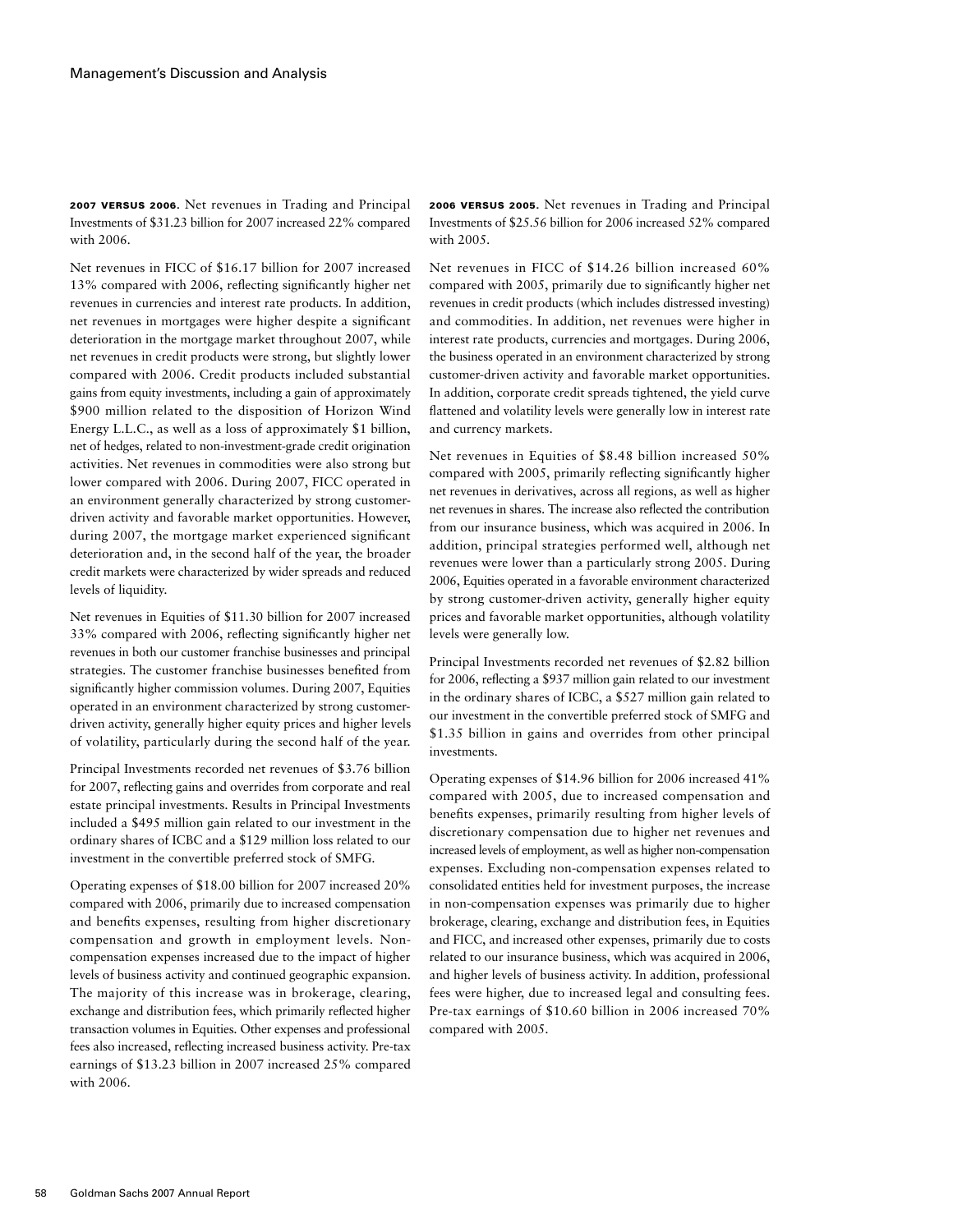### **Asset Management and Securities Services**

Our Asset Management and Securities Services segment is divided into two components:

- **EXSET MANAGEMENT.** Asset Management provides investment advisory and financial planning services and offers investment products (primarily through separately managed accounts and commingled vehicles, such as mutual funds and private investment funds) across all major asset classes to a diverse group of institutions and individuals worldwide and primarily generates revenues in the form of management and incentive fees.
- **EXECURITIES SERVICES.** Securities Services provides prime brokerage services, financing services and securities lending services to institutional clients, including hedge funds, mutual funds, pension funds and foundations, and to high-net-worth individuals worldwide, and generates revenues primarily in the form of interest rate spreads or fees.

Assets under management typically generate fees as a percentage of asset value, which is affected by investment performance and by inflows or redemptions. The fees that we charge vary by asset class, as do our related expenses. In certain circumstances, we are also entitled to receive incentive fees based on a percentage of a fund's return or when the return on assets under management exceeds specified benchmark returns or other performance targets. Incentive fees are recognized when the performance period ends and they are no longer subject to adjustment. We have numerous incentive fee arrangements, many of which have annual performance periods that end on December 31. For that reason, incentive fees have been seasonally weighted to our first quarter.

Year Ended November

The following table sets forth the operating results of our Asset Management and Securities Services segment:

|                               | <u>ical Lilucu Inovellibel</u> |         |         |
|-------------------------------|--------------------------------|---------|---------|
| (in millions)                 | 2007                           | 2006    | 2005    |
| Management and other fees     | \$4,303                        | \$3,332 | \$2,629 |
| Incentive fees                | 187                            | 962     | 327     |
| <b>Total Asset Management</b> | 4,490                          | 4,294   | 2,956   |
| Securities Services           | 2,716                          | 2,180   | 1,793   |
| Total net revenues            | 7,206                          | 6.474   | 4,749   |
| Operating expenses            | 5,363                          | 4,036   | 3,070   |
| Pre-tax earnings              | \$1,843                        | \$2,438 | \$1,679 |

Assets under management include our mutual funds, alternative investment funds and separately managed accounts for institutional and individual investors. Substantially all assets under management are valued as of calendar month end. Assets under management do not include assets in brokerage accounts that generate commissions, mark-ups and spreads based on transactional activity, or our own investments in funds that we manage.

The following table sets forth our assets under management by asset class:

#### Assets Under Management by Asset Class

|                                        | As of November 30 |       |       |
|----------------------------------------|-------------------|-------|-------|
| (in billions)                          | 2007              | 2006  | 2005  |
| Alternative investments <sup>(1)</sup> | \$151             | \$145 | \$110 |
| Equity                                 | 255               | 215   | 167   |
| Fixed income                           | 256               | 198   | 154   |
| Total non-money market assets          | 662               | 558   | 431   |
| Money markets                          | 206               | 118   | 101   |
| Total assets under management          | \$868             | \$676 | \$532 |

(1)Primarily includes hedge funds, private equity, real estate, currencies, commodities and asset allocation strategies.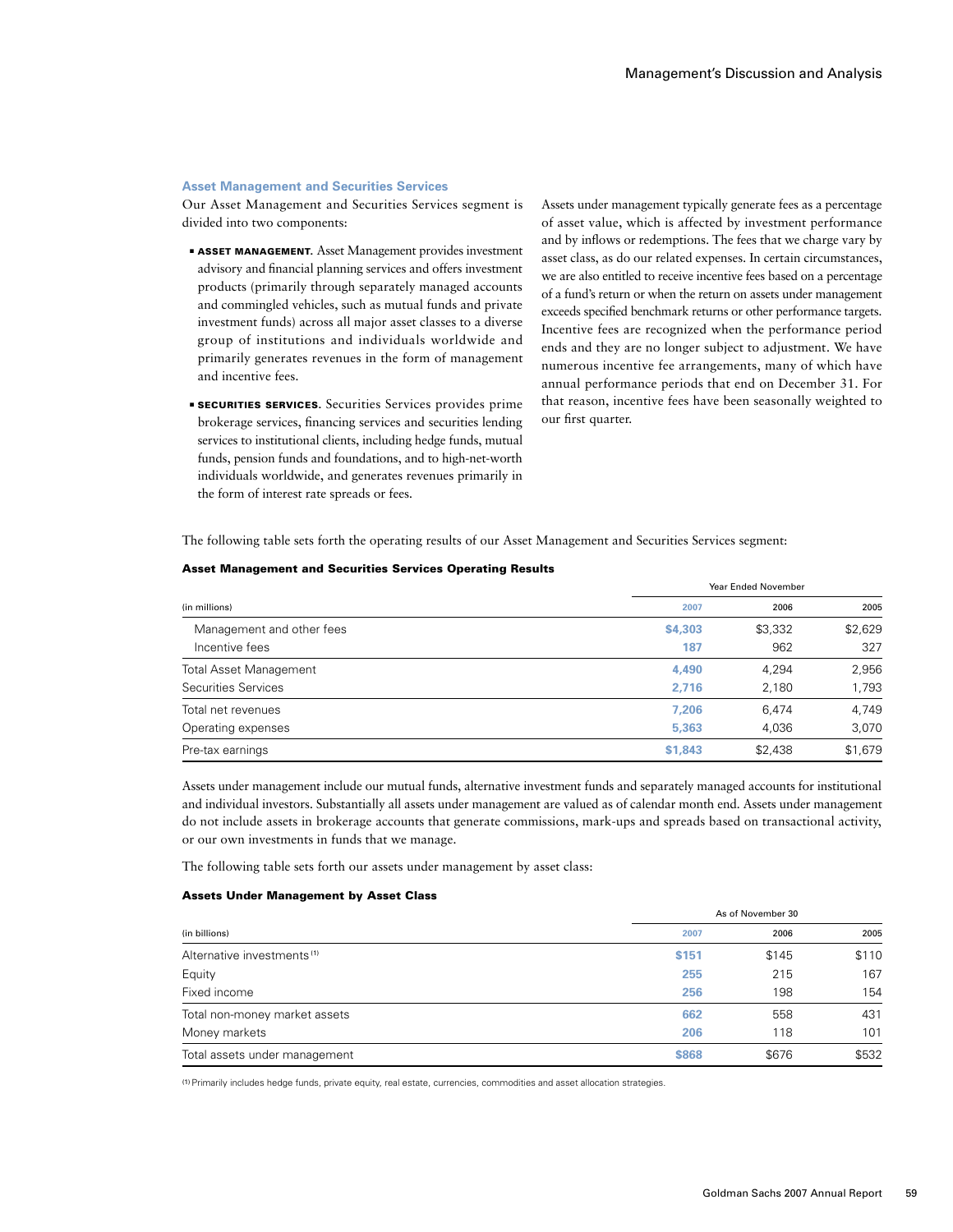The following table sets forth a summary of the changes in our assets under management:

#### Changes in Assets Under Management

|                                               |              | Year Ended November 30 |       |  |
|-----------------------------------------------|--------------|------------------------|-------|--|
| (in billions)                                 | 2007         | 2006                   | 2005  |  |
| Balance, beginning of year                    | <b>\$676</b> | \$532                  | \$452 |  |
| Net inflows/(outflows)                        |              |                        |       |  |
| Alternative investments                       | 9            | 32                     | 11    |  |
| Equity                                        | 26           | 16                     | 25    |  |
| Fixed income                                  | 38           | 29                     | 16    |  |
| Total non-money market net inflows/(outflows) | $73^{(1)}$   | 77                     | 52    |  |
| Money markets                                 | 88           | 17 <sup>(2)</sup>      | 11    |  |
| Total net inflows/(outflows)                  | 161          | $94^{(3)}$             | 63    |  |
| Net market appreciation/(depreciation)        | 31           | 50                     | 17    |  |
| Balance, end of year                          | \$868        | \$676                  | \$532 |  |

(1) Includes \$7 billion in net asset inflows in connection with our acquisition of Macquarie—IMM Investment Management.

<sup>(2)</sup> Net of the transfer of \$8 billion of money market assets under management to interest-bearing deposits at GS Bank USA, a wholly owned subsidiary of Goldman Sachs. These deposits are not included in assets under management.

(3) Includes \$3 billion of net asset inflows in connection with the acquisition of our variable annuity and life insurance business.

2007 VERSUS 2006. Net revenues in Asset Management and Securities Services of \$7.21 billion for 2007 increased 11% compared with 2006.

Asset Management net revenues of \$4.49 billion for 2007 increased 5% compared with 2006, reflecting a 29% increase in management and other fees, partially offset by significantly lower incentive fees. Incentive fees were \$187 million for 2007 compared with \$962 million for 2006. During 2007, assets under management increased \$192 billion, or 28%, to \$868 billion, reflecting non-money market net inflows of \$73 billion (1), primarily in fixed income and equity assets, money market net inflows of \$88 billion, and net market appreciation of \$31 billion, reflecting appreciation in fixed income and equity assets, partially offset by depreciation in alternative investment assets.

Securities Services net revenues of \$2.72 billion for 2007 increased 25% compared with 2006, as our prime brokerage business continued to generate strong results, primarily reflecting significantly higher customer balances in securities lending and margin lending.

Operating expenses of \$5.36 billion for 2007 increased 33% compared with 2006, primarily due to increased compensation and benefits expenses resulting from higher discretionary compensation and growth in employment levels, and higher distribution fees (included in brokerage, clearing, exchange and distribution fees). Pre-tax earnings of \$1.84 billion in 2007 decreased 24% compared with 2006.

2006 versus 2005. Net revenues in Asset Management and Securities Services of \$6.47 billion for 2006 increased 36% compared with 2005.

Asset Management net revenues of \$4.29 billion increased 45% compared with 2005, reflecting significantly higher management and other fees, principally due to strong growth in assets under management, and significantly higher incentive fees. During the year, assets under management increased \$144 billion or 27% to \$676 billion, reflecting non-money market net inflows of \$77 billion, spread across all asset classes, money market net inflows of \$17 billion (2), and market appreciation of \$50 billion, primarily in equity and fixed income assets.

Securities Services net revenues of \$2.18 billion increased 22% compared with 2005, as our prime brokerage business continued to generate strong results, primarily reflecting significantly higher global customer balances in securities lending and margin lending.

Operating expenses of \$4.04 billion for 2006 increased 31% compared with 2005, primarily due to increased compensation and benefits expenses, resulting from higher levels of discretionary compensation due to higher net revenues, and increased levels of employment. Non-compensation expenses also increased, primarily due to higher distribution fees. In addition, market development costs were higher, reflecting increased levels of business activity. Pre-tax earnings of \$2.44 billion in 2006 increased 45% compared with 2005.

<sup>(1)</sup> Includes \$7 billion in net asset inflows in connection with our acquisition of Macquarie—IMM Investment Management.

<sup>(2)</sup> Includes the transfer of \$8 billion of money market assets under management to interest-bearing deposits at GS Bank USA. These deposits are not included in assets under management.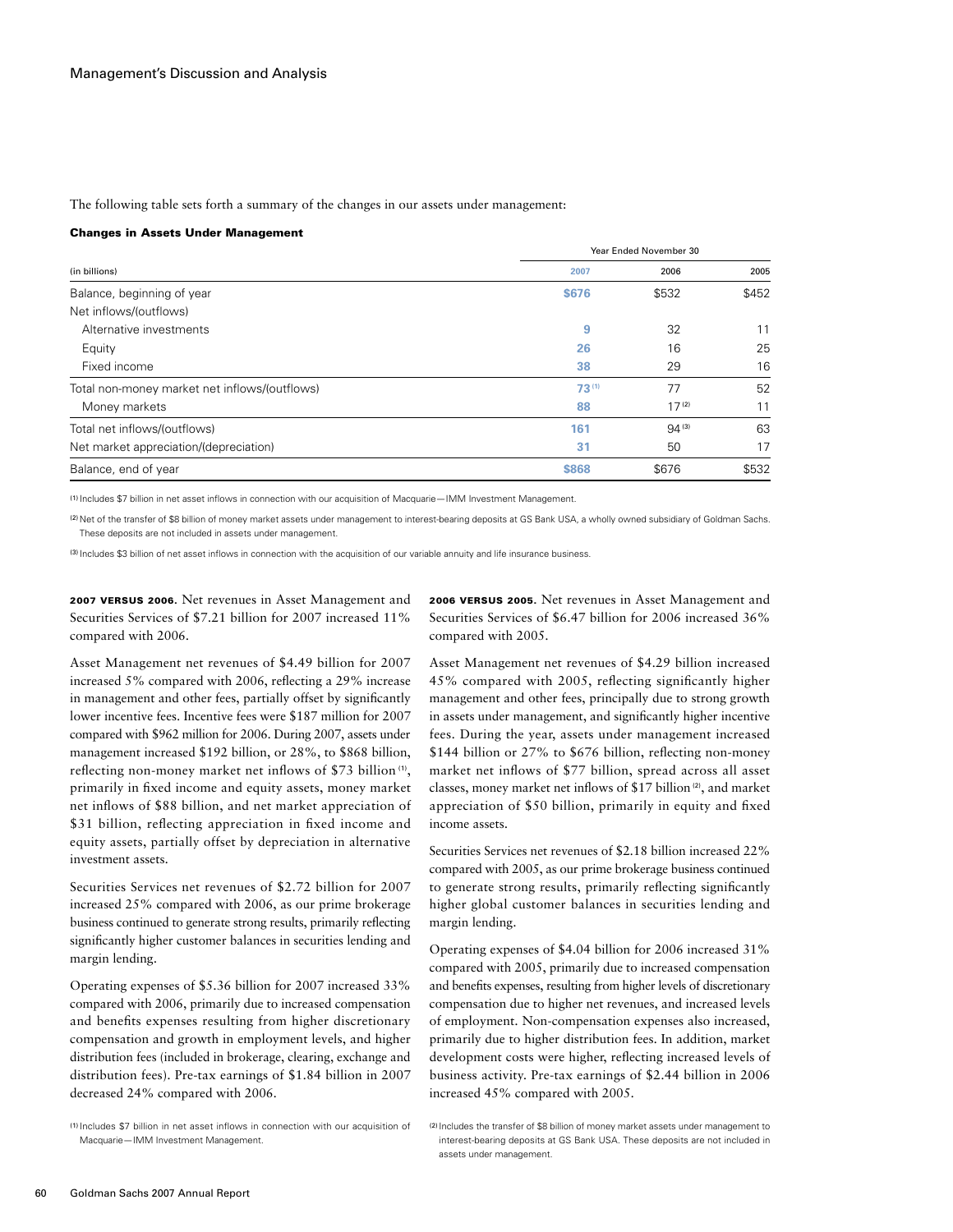# **Geographic Data**

For a summary of the net revenues and pre-tax earnings of Goldman Sachs by geographic region, see Note 16 to the consolidated financial statements.

# **Off-Balance-Sheet Arrangements**

We have various types of off-balance-sheet arrangements that we enter into in the ordinary course of business. Our involvement in these arrangements can take many different forms, including purchasing or retaining residual and other interests in mortgagebacked and other asset-backed securitization vehicles; holding senior and subordinated debt, interests in limited and general partnerships, and preferred and common stock in other nonconsolidated vehicles; entering into interest rate, foreign currency, equity, commodity and credit derivatives, including total return swaps; entering into operating leases; and providing guarantees, indemnifications, loan commitments, letters of credit and representations and warranties.

We enter into these arrangements for a variety of business purposes, including the securitization of commercial and residential mortgages, home equity and auto loans, government and corporate bonds, and other types of financial assets. Other reasons for entering into these arrangements include underwriting client securitization transactions; providing secondary market liquidity; making investments in performing and nonperforming debt, equity, real estate and other assets; providing investors with credit-linked and asset-repackaged notes; and receiving or providing letters of credit to satisfy margin requirements and to facilitate the clearance and settlement process.

We engage in transactions with variable interest entities (VIEs) and qualifying special-purpose entities (QSPEs). Such vehicles are critical to the functioning of several significant investor markets, including the mortgage-backed and other assetbacked securities markets, since they offer investors access to specific cash flows and risks created through the securitization process. Our financial interests in, and derivative transactions with, such nonconsolidated entities are accounted for at fair value, in the same manner as our other financial instruments, except in cases where we apply the equity method of accounting.

While we are routinely involved with VIEs and QSPEs in connection with our securitization activities, we did not have off-balance-sheet commitments to purchase or finance collateralized debt obligations held by structured investment vehicles as of November 2007.

The following table sets forth where a discussion of these and other off-balance-sheet arrangements may be found in this Annual Report:

| Type of Off-Balance-Sheet Arrangement                                                                                         | Disclosure in Annual Report                                                                                                              |
|-------------------------------------------------------------------------------------------------------------------------------|------------------------------------------------------------------------------------------------------------------------------------------|
| Retained interests or contingent interests in assets<br>transferred by us to nonconsolidated entities                         | See Note 3 to the consolidated financial statements.                                                                                     |
| Leases, letters of credit, and loans and other commitments                                                                    | See "-Contractual Obligations and Commitments" below<br>and Note 6 to the consolidated financial statements.                             |
| Guarantees                                                                                                                    | See Note 6 to the consolidated financial statements.                                                                                     |
| Other obligations, including contingent obligations, arising out<br>of variable interests we have in nonconsolidated entities | See Note 3 to the consolidated financial statements.                                                                                     |
| Derivative contracts                                                                                                          | See "-Critical Accounting Policies" above and<br>"-Risk Management" below and Notes 3 and 5<br>to the consolidated financial statements. |

In addition, see Note 2 to the consolidated financial statements for a discussion of our consolidation policies.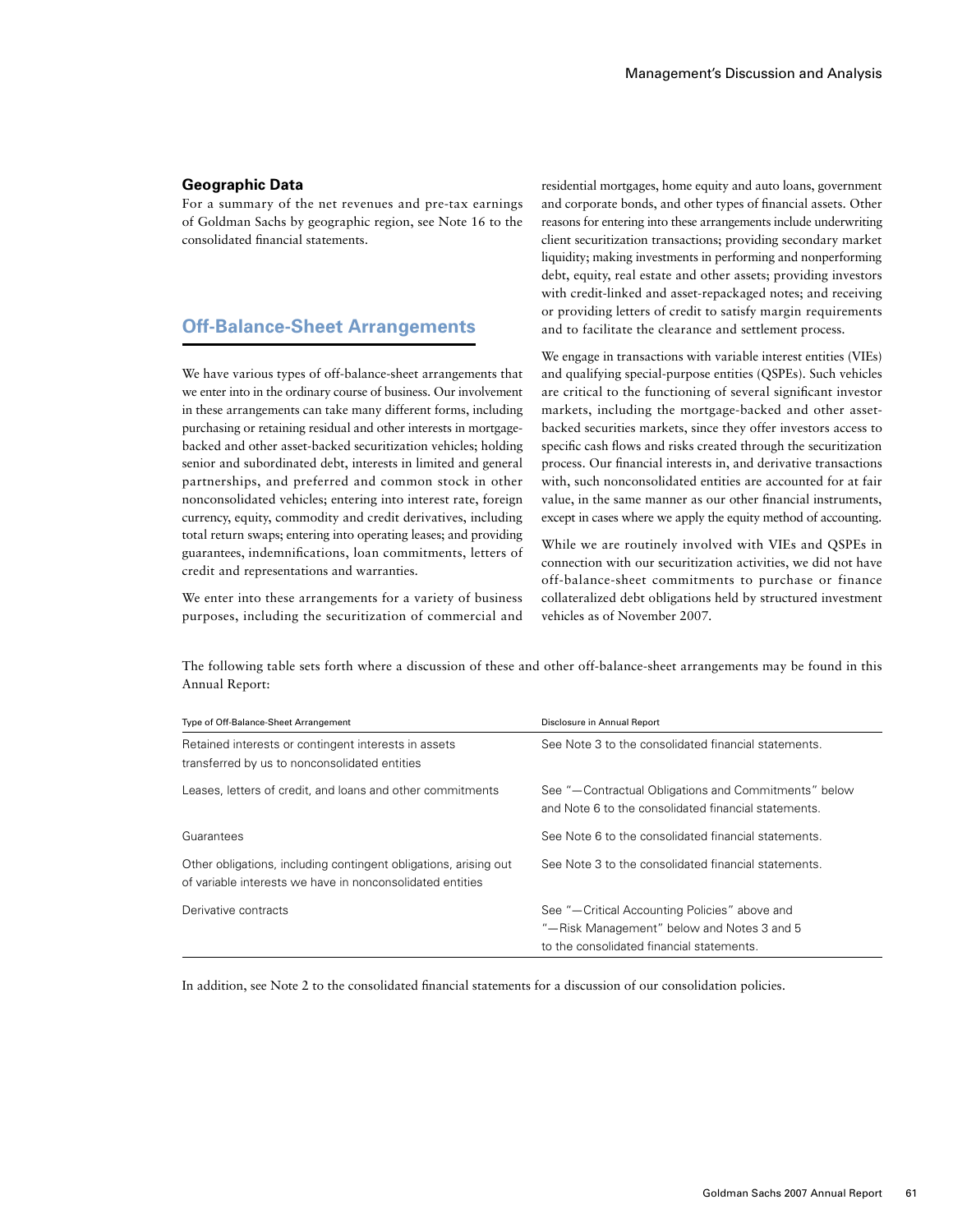# **Equity Capital**

The level and composition of our equity capital are principally determined by our consolidated regulatory capital requirements but may also be influenced by rating agency guidelines, subsidiary capital requirements, the business environment, conditions in the financial markets and assessments of potential future losses due to extreme and adverse changes in our business and market environments. As of November 2007, our total shareholders' equity was \$42.80 billion (consisting of common shareholders' equity of \$39.70 billion and preferred stock of \$3.10 billion) compared with total shareholders' equity of \$35.79 billion as of November 2006 (consisting of common shareholders' equity of \$32.69 billion and preferred stock of \$3.10 billion). In addition to total shareholders' equity, we consider the \$5.00 billion of junior subordinated debt issued to trusts (see discussion below) to be part of our equity capital, as it qualifies as capital for regulatory and certain rating agency purposes.

# **Consolidated Regulatory Capital Requirements**

Goldman Sachs is regulated by the Securities and Exchange Commission (SEC) as a CSE and, as such, is subject to groupwide supervision and examination by the SEC and to minimum capital adequacy standards on a consolidated basis. Minimum capital adequacy standards are principally driven by the amount of our market risk, credit risk and operational risk as calculated by methodologies approved by the SEC. Eligible sources of regulatory capital include common equity and certain types of preferred stock, debt and hybrid capital instruments, including our junior subordinated debt issued to trusts. The recognition of preferred stock, debt and hybrid capital instruments as regulatory capital is subject to limitations. Goldman Sachs was in compliance with the CSE capital adequacy standards as of November 2007 and November 2006.

# **Rating Agency Guidelines**

The credit rating agencies assign credit ratings to the obligations of The Goldman Sachs Group, Inc., which directly issues or guarantees substantially all of Goldman Sachs' senior unsecured obligations. The level and composition of our equity capital are among the many factors considered in determining our credit ratings. Each agency has its own definition of eligible capital and methodology for evaluating capital adequacy, and assessments are generally based on a combination of factors rather than a single calculation. See "—Liquidity and Funding Risk—Credit Ratings" below for further information regarding our credit ratings.

# **Subsidiary Capital Requirements**

Many of our principal subsidiaries are subject to separate regulation and capital requirements in the United States and/or elsewhere. Goldman, Sachs & Co. and Goldman Sachs Execution & Clearing, L.P. are registered U.S. broker-dealers and futures commissions merchants, and are subject to regulatory capital requirements, including those imposed by the SEC, the Commodity Futures Trading Commission, the Chicago Board of Trade, The Financial Industry Regulatory Authority (FINRA) and the National Futures Association. Goldman Sachs International, our regulated U.K. broker-dealer, is subject to minimum capital requirements imposed by the U.K.'s Financial Services Authority. Goldman Sachs Japan Co., Ltd., our regulated Japanese broker-dealer, is subject to minimum capital requirements imposed by Japan's Financial Services Agency. Several other subsidiaries of Goldman Sachs are regulated by securities, investment advisory, banking, insurance, and other regulators and authorities around the world. As of November 2007 and November 2006, these subsidiaries were in compliance with their local capital requirements.

As discussed above, many of our subsidiaries are subject to regulatory capital requirements in jurisdictions throughout the world. Subsidiaries not subject to separate regulation may hold capital to satisfy local tax guidelines, rating agency requirements (for entities with assigned credit ratings) or internal policies, including policies concerning the minimum amount of capital a subsidiary should hold based on its underlying level of risk. See "—Liquidity and Funding Risk—Conservative Liability Structure" below for a discussion of our potential inability to access funds from our subsidiaries.

Equity investments in subsidiaries are generally funded with parent company equity capital. As of November 2007, Group Inc.'s equity investment in subsidiaries was \$40.00 billion compared with its total shareholders' equity of \$42.80 billion.

Our capital invested in non-U.S. subsidiaries is generally exposed to foreign exchange risk, substantially all of which is managed through a combination of derivative contracts and non-U.S. denominated debt. In addition, we generally manage the nontrading exposure to foreign exchange risk that arises from transactions denominated in currencies other than the transacting entity's functional currency.

See Note 15 to the consolidated financial statements for further information regarding our regulated subsidiaries.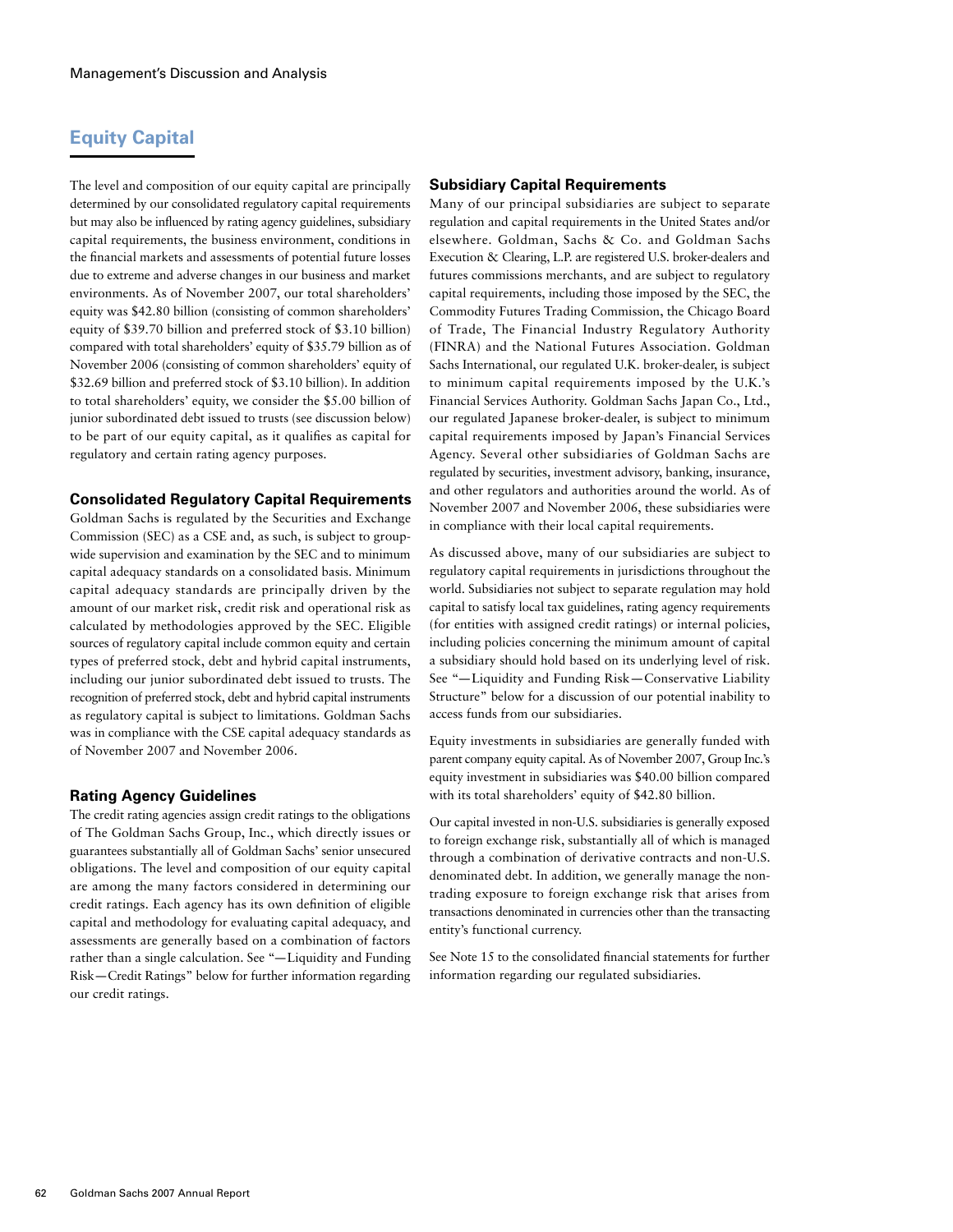# **Equity Capital Management**

Our objective is to maintain a sufficient level and optimal composition of equity capital. We manage our capital through repurchases of our common stock and issuances of preferred stock, junior subordinated debt issued to trusts and other subordinated debt. We manage our capital requirements principally by setting limits on balance sheet assets and/or limits on risk, in each case at both the consolidated and business unit levels. We attribute capital usage to each of our business units based upon the CSE regulatory capital framework and manage the levels of usage based upon the balance sheet and risk limits established.

SHARE REPURCHASE PROGRAM. We use our share repurchase program to help maintain the appropriate level of common equity and to substantially offset increases in share count over time resulting from employee share-based compensation. The repurchase program is effected primarily through regular openmarket purchases, the amounts and timing of which are determined primarily by our current and projected capital positions (i.e., comparisons of our desired level of capital to our actual level of capital) but which may also be influenced

by general market conditions and the prevailing price and trading volumes of our common stock.

The following table sets forth the level of share repurchases for the years ended November 2007 and November 2006:

|                                         | As of November |          |
|-----------------------------------------|----------------|----------|
| (in millions, except per share amounts) | 2007           | 2006     |
| Number of shares repurchased            | 41.22          | 50.23    |
| Total cost                              | \$8.956        | \$7.817  |
| Average cost per share                  | \$217.29       | \$155.64 |

The repurchase program was increased by 60.0 million shares on December 17, 2007. Taking into account this increased authorization, the total remaining authorization under the repurchase program was 65.4 million shares as of January 18, 2008. For additional information on our repurchase program, see "Market for Registrant's Common Equity, Related Stockholder Matters and Issuer Purchases of Equity Securities" in Part ll, Item 5 of the Annual Report on Form 10-K.

PREFERRED STOCK. As of November 2007, Goldman Sachs had 124,000 shares of perpetual non-cumulative preferred stock issued and outstanding in four series as set forth in the following table:

| <b>Series</b> | Shares<br>Issued | <b>Shares</b><br>Authorized | Dividend Rate                                        | Earliest<br><b>Redemption Date</b> | <b>Redemption Value</b><br>(in millions) |
|---------------|------------------|-----------------------------|------------------------------------------------------|------------------------------------|------------------------------------------|
| A             | 30,000           | 50,000                      | 3 month LIBOR + 0.75%, with floor of 3.75% per annum | <b>April 25, 2010</b>              | 750                                      |
| в             | 32,000           | 50,000                      | 6.20% per annum                                      | <b>October 31, 2010</b>            | 800                                      |
| C.            | 8,000            | 25,000                      | 3 month LIBOR + 0.75%, with floor of 4% per annum    | <b>October 31, 2010</b>            | 200                                      |
| D             | 54.000           | 60,000                      | 3 month LIBOR + 0.67%, with floor of 4% per annum    | May 24, 2011                       | 1.350                                    |
|               | 124,000          | 185,000                     |                                                      |                                    | \$3,100                                  |

#### Preferred Stock by Series

Each share of preferred stock issued and outstanding has a par value of \$0.01, has a liquidation preference of \$25,000, is represented by 1,000 depositary shares and is redeemable at our option at a redemption price equal to \$25,000 plus declared and unpaid dividends. Dividends on each series of preferred stock, if declared, are payable quarterly in arrears.

Our ability to declare or pay dividends on, or purchase, redeem or otherwise acquire, our common stock is subject to certain restrictions in the event that we fail to pay or set aside full dividends on our preferred stock for the latest completed dividend period. All series of preferred stock are pari passu and have a preference over our common stock upon liquidation.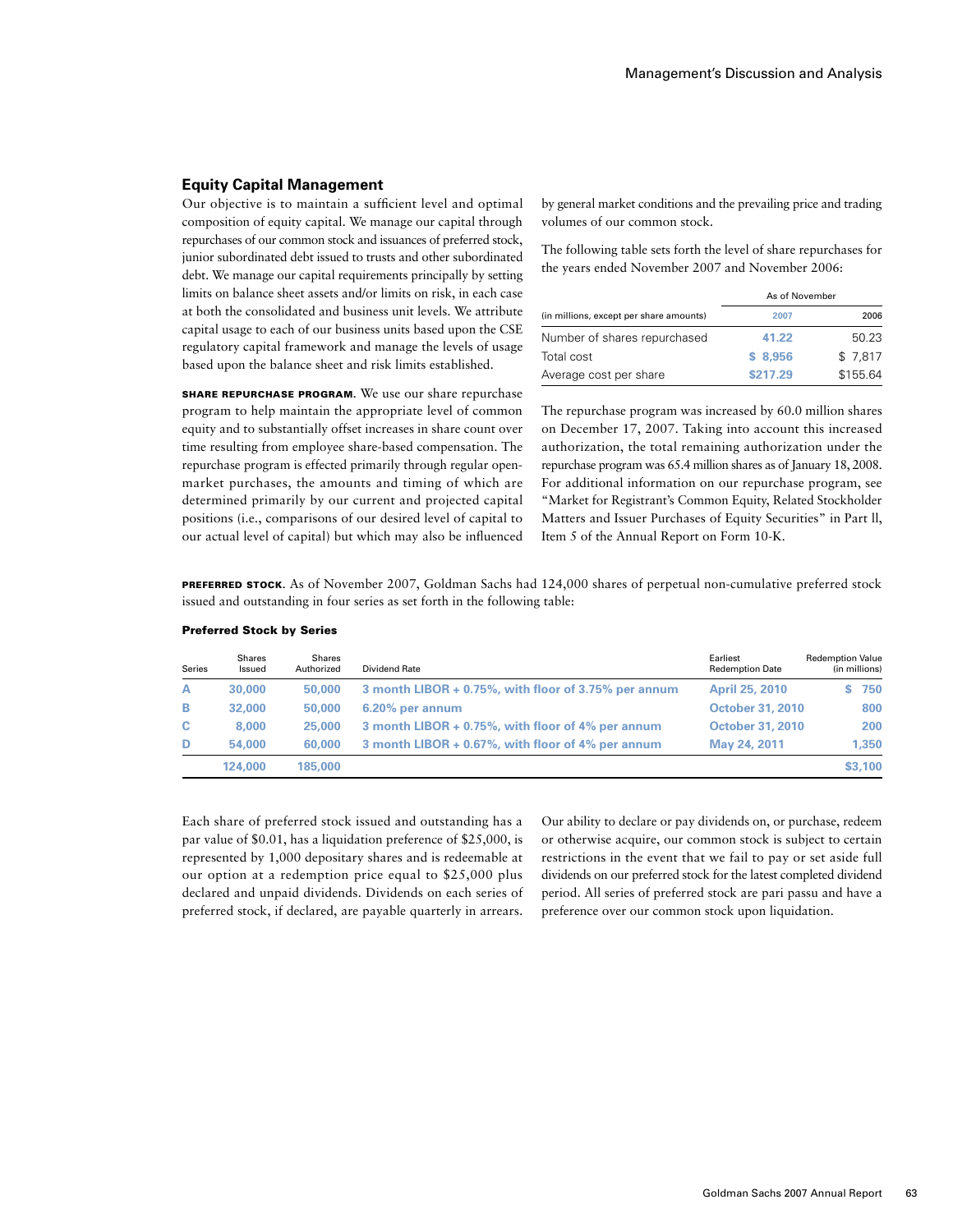### Junior Subordinated Debt Issued to Trusts in Connection with Normal Automatic Preferred Enhanced Capital

SECURITIES. In the second quarter of 2007, we issued \$1.75 billion of fixed rate junior subordinated debt to Goldman Sachs Capital II and \$500 million of floating rate junior subordinated debt to Goldman Sachs Capital III, Delaware statutory trusts that, in turn, issued \$2.25 billion of guaranteed perpetual Automatic Preferred Enhanced Capital Securities (APEX) to third parties and a de minimis amount of common securities to Goldman Sachs. The junior subordinated debt is included in "Unsecured long-term borrowings" in the consolidated statements of financial condition. In connection with the APEX issuance, we entered into stock purchase contracts with Goldman Sachs Capital II and III under which we will be obligated to sell and these entities will be obligated to purchase \$2.25 billion of perpetual non-cumulative preferred stock that we will issue in the future. Goldman Sachs Capital II and III are required to remarket the junior subordinated debt in order to fund their purchase of the preferred stock, but in the event that a remarketing is unsuccessful, they will relinquish the subordinated debt to us in exchange for the preferred stock. Because of certain characteristics of the junior subordinated debt (and the associated APEX), including its long-term nature, the future issuance of perpetual non-cumulative preferred stock under the stock purchase contracts, our ability to defer payments due on the debt and the subordinated nature of the debt in our capital structure, it qualifies as regulatory capital for CSE purposes and is included as part of our equity capital.

Junior Subordinated Debt Issued to a Trust in Connection with Trust Preferred Securities. We issued \$2.84 billion of junior subordinated debentures in the first quarter of 2004 to Goldman Sachs Capital I, a Delaware statutory trust that, in turn, issued \$2.75 billion of guaranteed preferred beneficial interests to third parties and \$85 million of common beneficial interests to Goldman Sachs. The junior subordinated debentures are included in "Unsecured long-term borrowings" in the consolidated statements of financial condition. Because of certain characteristics of the junior subordinated debt (and the associated trust preferred securities), including its long-term nature, our ability to defer coupon interest for up to ten consecutive semiannual periods and the subordinated nature of the debt in our capital structure, it qualifies as regulatory capital for CSE purposes and is included as part of our equity capital.

Subordinated Debt. In addition to junior subordinated debt issued to trusts, we had other outstanding subordinated debt of \$11.23 billion as of November 2007. Although not part of our shareholders' equity, subordinated debt may be used to meet a portion of our consolidated capital requirements as a CSE.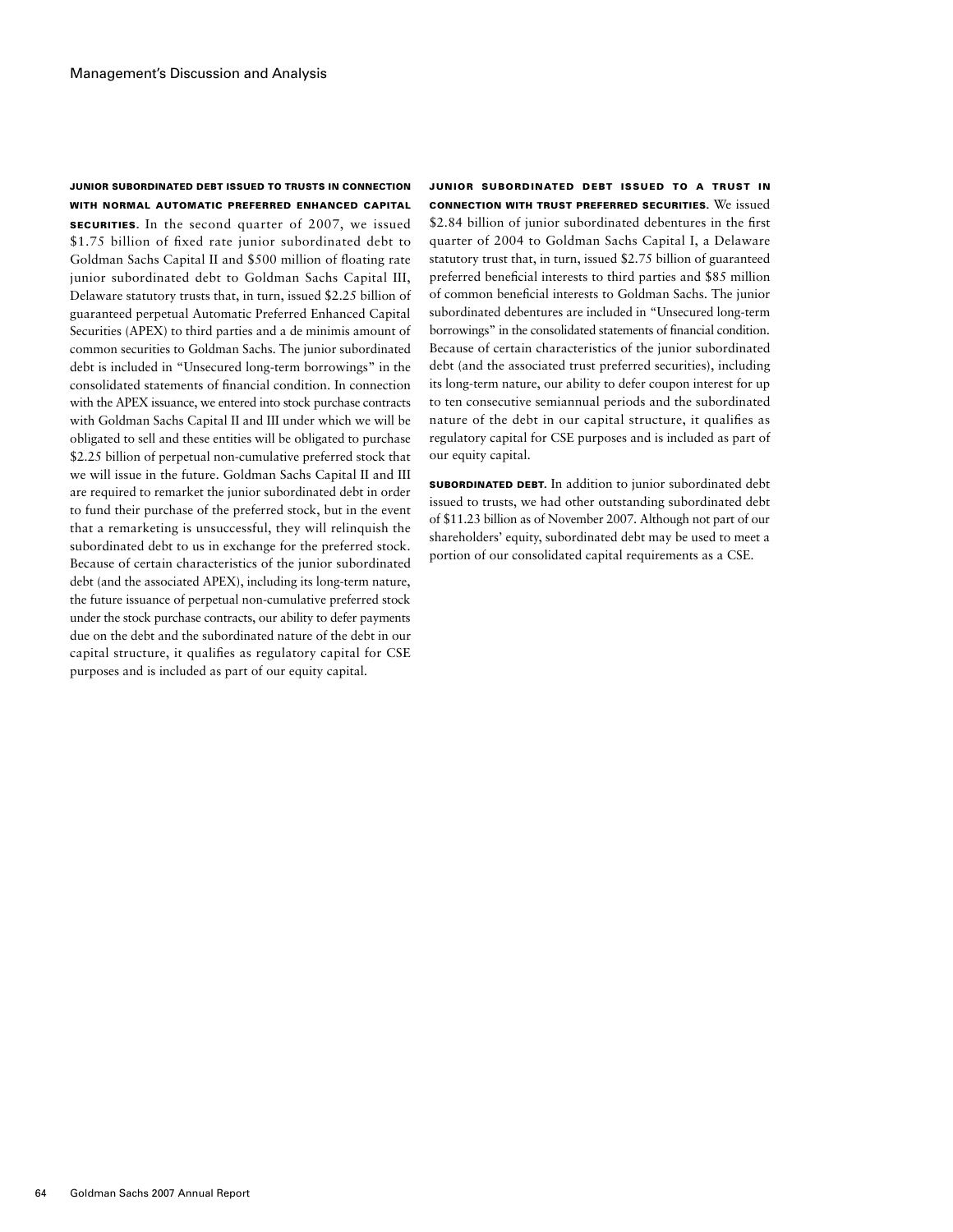# **Capital Ratios and Metrics**

The following table sets forth information on our assets, shareholders' equity, leverage ratios and book value per common share:

The following table sets forth the reconciliation of total shareholders' equity to tangible equity capital:

|                                              | As of November |          |
|----------------------------------------------|----------------|----------|
| (in millions)                                | 2007           | 2006     |
| Total shareholders' equity                   | \$42.800       | \$35,786 |
| Junior subordinated debt<br>Add:             |                |          |
| issued to trusts                             | 5.000          | 2.750    |
| Deduct: Goodwill and identifiable intangible |                |          |
| assets, excluding power contracts            | (5.072)        | (5.019)  |
| Tangible equity capital                      | \$42.728       | \$33,517 |

(3) Leverage ratio equals total assets divided by total shareholders' equity.

(4)Adjusted leverage ratio equals adjusted assets divided by tangible equity capital. We believe that the adjusted leverage ratio is a more meaningful measure of our capital adequacy than the leverage ratio because it excludes certain low-risk collateralized assets that are generally supported with little or no capital and reflects the tangible equity capital deployed in our businesses.

(5)Debt to equity ratio equals unsecured long-term borrowings divided by total shareholders' equity.

(6) Tangible common shareholders' equity equals total shareholders' equity less preferred stock, goodwill and identifiable intangible assets, excluding power contracts. We do not deduct identifiable intangible assets associated with power contracts from total shareholders' equity because, unlike other intangible assets, less than 50% of these assets are supported by common shareholders' equity.

The following table sets forth a reconciliation of total shareholders' equity to tangible common shareholders' equity:

|                                              | As of November |          |
|----------------------------------------------|----------------|----------|
| (in millions)                                | 2007           | 2006     |
| Total shareholders' equity                   | \$42.800       | \$35,786 |
| Deduct: Preferred stock                      | (3.100)        | (3, 100) |
| Common shareholders' equity                  | 39.700         | 32.686   |
| Deduct: Goodwill and identifiable intangible |                |          |
| assets, excluding power contracts            | (5.072)        | (5,019)  |
| Tangible common shareholders' equity         | \$34.628       | \$27.667 |

(7)Book value per common share is based on common shares outstanding, including restricted stock units granted to employees with no future service requirements, of 439.0 million and 450.1 million as of November 2007 and November 2006, respectively.

(8) Tangible book value per common share is computed by dividing tangible common shareholders' equity by the number of common shares outstanding, including restricted stock units granted to employees with no future service requirements.

|                                            | As of November |             |  |
|--------------------------------------------|----------------|-------------|--|
| (\$ in millions, except per share amounts) | 2007           | 2006        |  |
| Total assets                               | \$1.119.796    | \$838,201   |  |
| Adjusted assets <sup>(1)</sup>             | 747,300        | 541,033     |  |
| Total shareholders' equity                 | 42,800         | 35,786      |  |
| Tangible equity capital <sup>(2)</sup>     | 42,728         | 33,517      |  |
| Leverage ratio <sup>(3)</sup>              | 26.2x          | 23.4x       |  |
| Adjusted leverage ratio <sup>(4)</sup>     | 17.5x          | 16.1x       |  |
| Debt to equity ratio <sup>(5)</sup>        | 3.8x           | 3.4x        |  |
| Common shareholders' equity                | 39,700         | 32,686      |  |
| Tangible common                            |                |             |  |
| shareholders' equity <sup>(6)</sup>        | 34,628         | 27,667      |  |
| Book value per common share <sup>(7)</sup> | 90.43<br>S     | 72.62<br>\$ |  |
| Tangible book value                        |                |             |  |
| per common share ®                         | 78.88          | 61.47       |  |

(1)Adjusted assets excludes (i) low-risk collateralized assets generally associated with our matched book and securities lending businesses (which we calculate by adding our securities borrowed and financial instruments purchased under agreements to resell, at fair value, and then subtracting our nonderivative short positions), (ii) cash and securities we segregate for regulatory and other purposes and (iii) goodwill and identifiable intangible assets, excluding power contracts. We do not deduct identifiable intangible assets associated with power contracts from total assets in order to be consistent with the calculation of tangible equity capital and the adjusted leverage ratio (see footnote 2 below).

The following table sets forth a reconciliation of total assets to adjusted assets:

|               |                                        | As of November |            |
|---------------|----------------------------------------|----------------|------------|
| (in millions) |                                        | 2007           | 2006       |
| Total assets  |                                        | \$1,119,796    | \$838,201  |
|               | Deduct: Securities borrowed            | (277, 413)     | (219, 342) |
|               | <b>Financial instruments</b>           |                |            |
|               | purchased under agreements             |                |            |
|               | to resell, at fair value               | (85.717)       | (82.126)   |
| :Add          | Financial instruments sold,            |                |            |
|               | but not yet purchased,                 |                |            |
|               | at fair value                          | 215,023        | 155,805    |
|               | Less derivative liabilities            | (99, 378)      | (65, 496)  |
|               | Subtotal                               | 115,645        | 90.309     |
|               | Deduct: Cash and securities segregated |                |            |
|               | for regulatory and other purposes      | (119, 939)     | (80,990)   |
|               | Goodwill and identifiable intangible   |                |            |
|               | assets, excluding power contracts      | (5,072)        | (5,019)    |
|               | Adjusted assets                        | 747,300<br>s   | \$541,033  |

(2) Tangible equity capital equals total shareholders' equity and junior subordinated debt issued to trusts less goodwill and identifiable intangible assets, excluding power contracts. We do not deduct identifiable intangible assets associated with power contracts from total shareholders' equity because, unlike other intangible assets, less than 50% of these assets are supported by common shareholders' equity. We consider junior subordinated debt issued to trusts to be a component of our tangible equity capital base due to certain characteristics of the debt, including its long-term nature, our ability to defer payments due on the debt and the subordinated nature of the debt in our capital structure.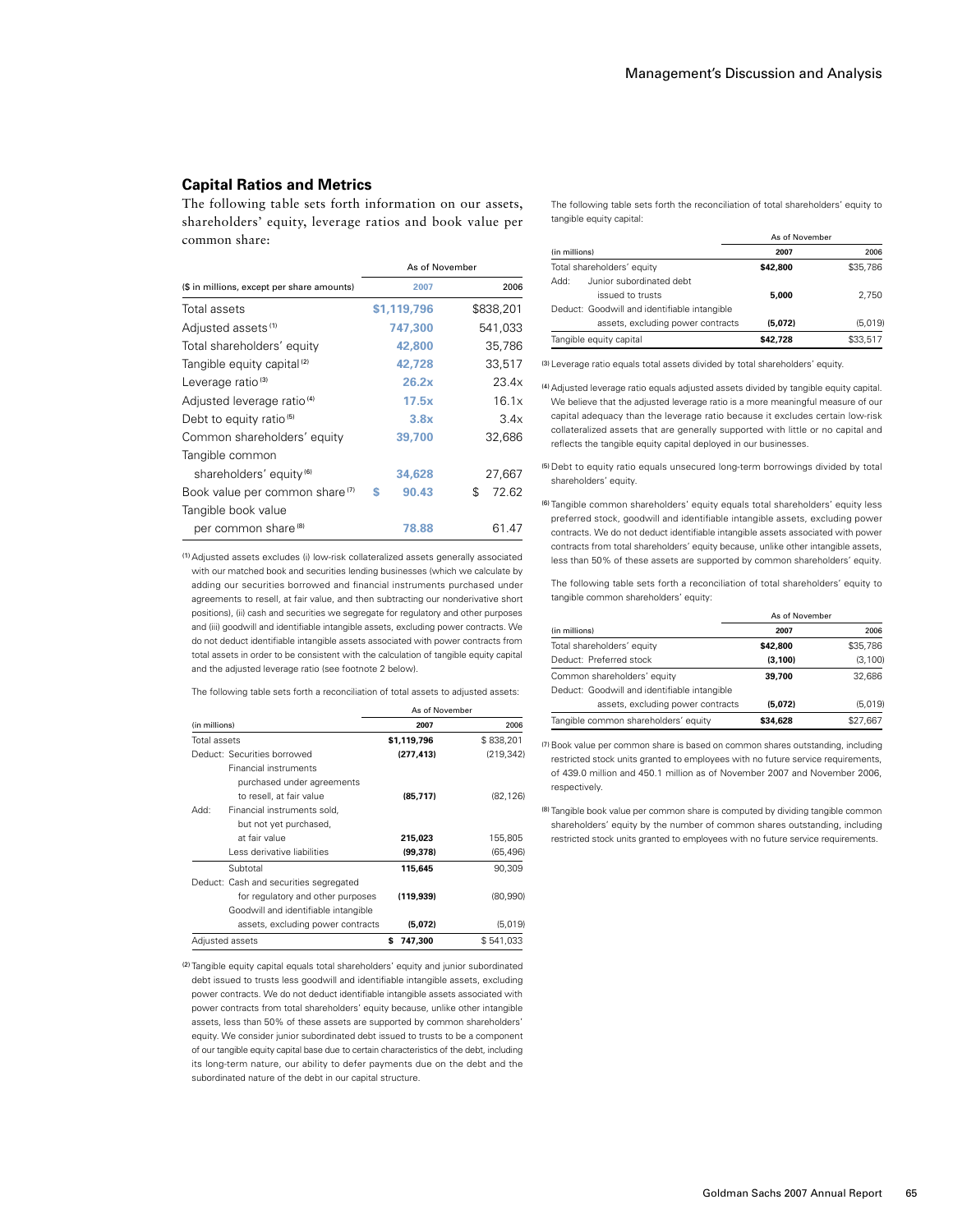# **Contractual Obligations and Commitments**

Goldman Sachs has contractual obligations to make future payments related to our unsecured long-term borrowings, secured long-term financings, long-term noncancelable lease agreements and purchase obligations and has commitments under a variety of commercial arrangements.

The following table sets forth our contractual obligations by fiscal maturity date as of November 2007:

#### Contractual Obligations

| (in millions)                              | 2008  | $2009 - 2010$ | 2011-2012 | 2013-Thereafter | <b>Total</b> |
|--------------------------------------------|-------|---------------|-----------|-----------------|--------------|
| Unsecured long-term borrowings (1) (2) (3) | -     | \$36,885      | \$29,295  | \$97,994        | \$164,174    |
| Secured long-term financings (1)(2)(4)     | ___   | 5,204         | 7.400     | 20,696          | 33,300       |
| Minimum rental payments                    | 450   | 850           | 568       | 2.022           | 3,890        |
| Purchase obligations <sup>(5)</sup>        | 2.176 | 309           | 21        | 27              | 2.533        |

(1) Obligations maturing within one year of our financial statement date or redeemable within one year of our financial statement date at the option of the holder are excluded from this table and are treated as short-term obligations. See Note 3 to the consolidated financial statements for further information regarding our secured financings.

(2)Obligations that are repayable prior to maturity at the option of Goldman Sachs are reflected at their contractual maturity dates. Obligations that are redeemable prior to maturity at the option of the holder are reflected at the dates such options become exercisable.

(3) Includes \$15.93 billion accounted for at fair value under SFAS No. 155 or SFAS No. 159 as of November 2007, primarily consisting of hybrid financial instruments.

(4) These obligations are reported within "Other secured financings" in the consolidated statements of financial condition and include \$18.53 billion accounted for at fair value under SFAS No. 159 as of November 2007.

(5)Primarily includes amounts related to the acquisition of Litton Loan Servicing LP (Litton) and construction-related obligations.

As of November 2007, our unsecured long-term borrowings were \$164.17 billion, with maturities extending to 2043, and consisted principally of senior borrowings. See Note 5 to the consolidated financial statements for further information regarding our unsecured long-term borrowings.

As of November 2007, our future minimum rental payments, net of minimum sublease rentals, under noncancelable leases were \$3.89 billion. These lease commitments, principally for office space, expire on various dates through 2069. Certain agreements are subject to periodic escalation provisions for increases in real estate taxes and other charges. See Note 6 to the consolidated financial statements for further information regarding our leases.

Our occupancy expenses include costs associated with office space held in excess of our current requirements. This excess space, the cost of which is charged to earnings as incurred, is being held for potential growth or to replace currently occupied space that we may exit in the future. We regularly evaluate our current and future space capacity in relation to current and projected staffing levels. In 2007, we incurred exit costs of \$128 million (included in "occupancy" and "depreciation and amortization" expenses in the consolidated statements of earnings). We may incur additional exit costs in 2008 and thereafter to the extent we (i) reduce our space capacity or (ii) commit to, or occupy, new properties in the locations in which we operate and, consequently, dispose of existing space that had been held for potential growth. These exit costs may be material to our results of operations in a given period.

As of November 2007 and November 2006, we had constructionrelated obligations of \$769 million and \$1.63 billion, respectively, including outstanding commitments of \$642 million and \$500 million as of November 2007 and November 2006, respectively, related to our new world headquarters in New York City, which is expected to cost between \$2.3 billion and \$2.5 billion. We are partially financing this construction project with tax-exempt Liberty Bonds. We borrowed approximately \$1.40 billion and approximately \$250 million in 2005 and 2007, respectively, through the issuance of Liberty Bonds.

In addition, we entered into an agreement in 2007 to acquire Litton, the mortgage servicing unit of Credit-Based Asset Servicing and Securitization LLC (C-BASS). The transaction closed in December 2007 at a purchase price of \$428 million, plus repayment of \$916 million of outstanding Litton debt obligations.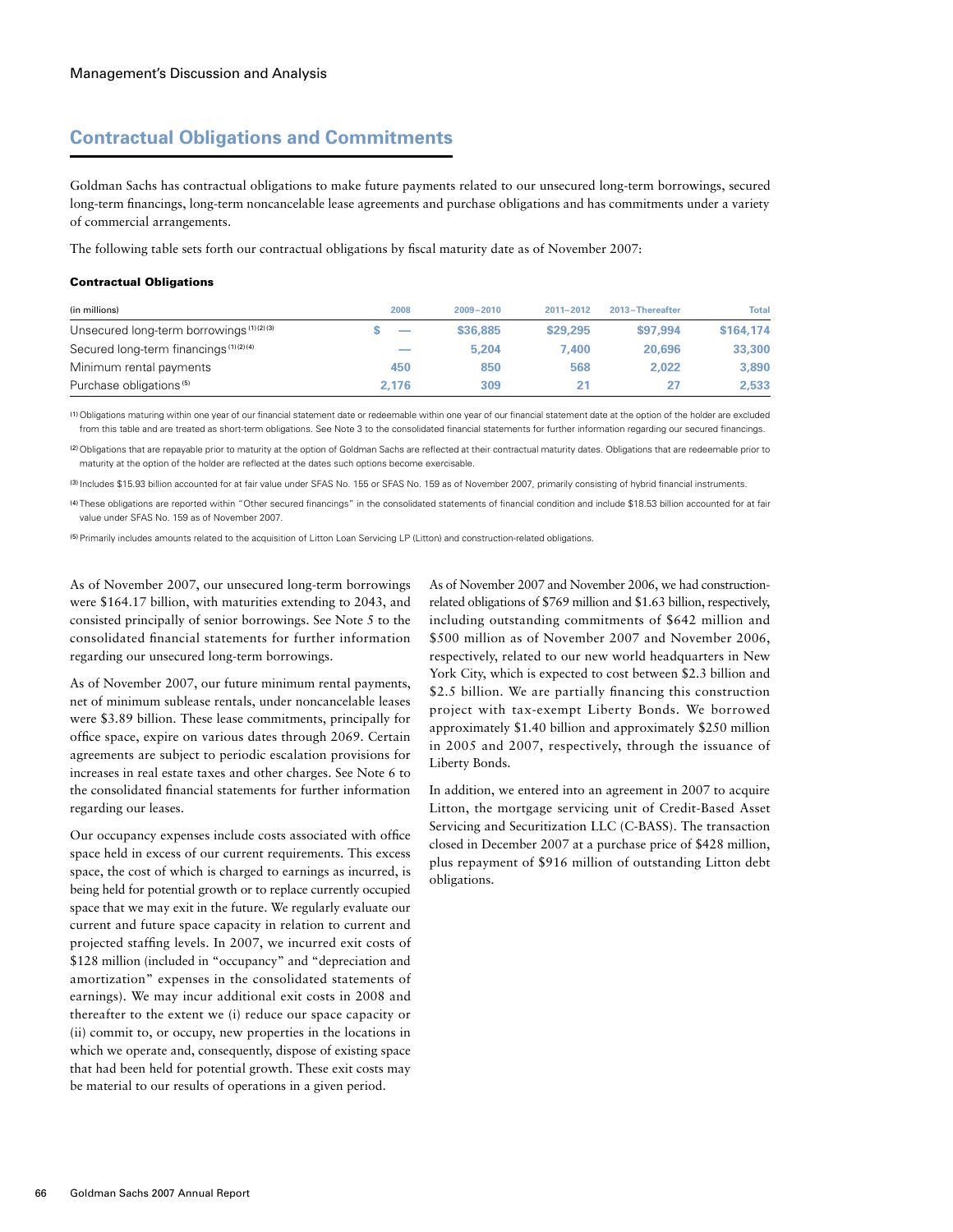The following table sets forth our commitments as of November 2007:

#### **Commitments**

|                                            | <b>Commitment Amount by Fiscal Period of Expiration</b> |           |           |                 |              |
|--------------------------------------------|---------------------------------------------------------|-----------|-----------|-----------------|--------------|
| (in millions)                              | 2008                                                    | 2009-2010 | 2011-2012 | 2013-Thereafter | <b>Total</b> |
| Commitments to extend credit               |                                                         |           |           |                 |              |
| Commercial lending:                        |                                                         |           |           |                 |              |
| Investment-grade                           | \$4,456                                                 | \$3,108   | \$3,248   | 907<br>s        | 11,719<br>s. |
| Non-investment-grade                       | 2,956                                                   | 2,969     | 6,845     | 29,160          | 41,930       |
| William Street program                     | 2,571                                                   | 4,046     | 16,929    | 942             | 24,488       |
| Warehouse financing                        | 3,386                                                   | 1,224     |           |                 | 4,610        |
| Total commitments to extend credit         | 13,369                                                  | 11,347    | 27,022    | 31,009          | 82,747       |
| Forward starting resale and securities     |                                                         |           |           |                 |              |
| borrowing agreements                       | 24,269                                                  | 3,867     |           |                 | 28,136       |
| Forward starting repurchase and securities |                                                         |           |           |                 |              |
| lending agreements                         | 15,392                                                  |           |           |                 | 15,392       |
| Commitments under letters of credit        |                                                         |           |           |                 |              |
| issued by banks to counterparties          | 8,281                                                   | 271       | 183       | 12              | 8,747        |
| Investment commitments                     | 6,180                                                   | 7,827     | 1,594     | 2,157           | 17,758       |
| Underwriting commitments                   | 88                                                      |           |           |                 | 88           |
| Total                                      | \$67,579                                                | \$23,312  | \$28,799  | \$33,178        | \$152,868    |

Our commitments to extend credit are agreements to lend to counterparties that have fixed termination dates and are contingent on the satisfaction of all conditions to borrowing set forth in the contract. In connection with our lending activities, we had outstanding commitments to extend credit of \$82.75 billion as of November 2007 compared with \$100.48 billion as of November 2006. Since these commitments may expire unused or be reduced or cancelled at the counterparty's request, the total commitment amount does not necessarily reflect the actual future cash flow requirements. Our commercial lending commitments are generally extended in connection with contingent acquisition financing and other types of corporate lending as well as commercial real estate financing. We may seek to reduce our credit risk on these commitments by syndicating all or substantial portions of commitments to other investors. In addition, commitments that are extended for contingent acquisition financing are often intended to be shortterm in nature, as borrowers often seek to replace them with other funding sources.

Substantially all of the commitments provided under the William Street credit extension program are to investmentgrade corporate borrowers. Commitments under the program are extended by William Street Commitment Corporation (Commitment Corp.), a consolidated wholly owned subsidiary of Group Inc. whose assets and liabilities are legally separated from other assets and liabilities of Goldman Sachs, William Street Credit Corporation, GS Bank USA, Goldman Sachs Credit Partners L.P. or other consolidated wholly owned subsidiaries of Group Inc. The commitments extended by Commitment Corp. are supported, in part, by funding raised by William Street Funding Corporation (Funding Corp.), another consolidated wholly owned subsidiary of Group Inc. whose assets and liabilities are also legally separated from other assets and liabilities of Goldman Sachs. With respect to most of the William Street commitments, SMFG provides us with credit loss protection that is generally limited to 95% of the first loss we realize on approved loan commitments, up to a maximum of \$1.00 billion. In addition, subject to the satisfaction of certain conditions, upon our request, SMFG will provide protection for 70% of the second loss on such commitments, up to a maximum of \$1.13 billion. We also use other financial instruments to mitigate credit risks related to certain William Street commitments not covered by SMFG.

Our commitments to extend credit also include financing for the warehousing of financial assets to be securitized. These financings are expected to be repaid from the proceeds of the related securitizations for which we may or may not act as underwriter. These arrangements are secured by the warehoused assets, primarily consisting of corporate bank loans and commercial mortgages as of November 2007 and residential mortgages and mortgage-backed securities, corporate bank loans and commercial mortgages as of November 2006.

See Note 6 to the consolidated financial statements for further information regarding our commitments, contingencies and guarantees.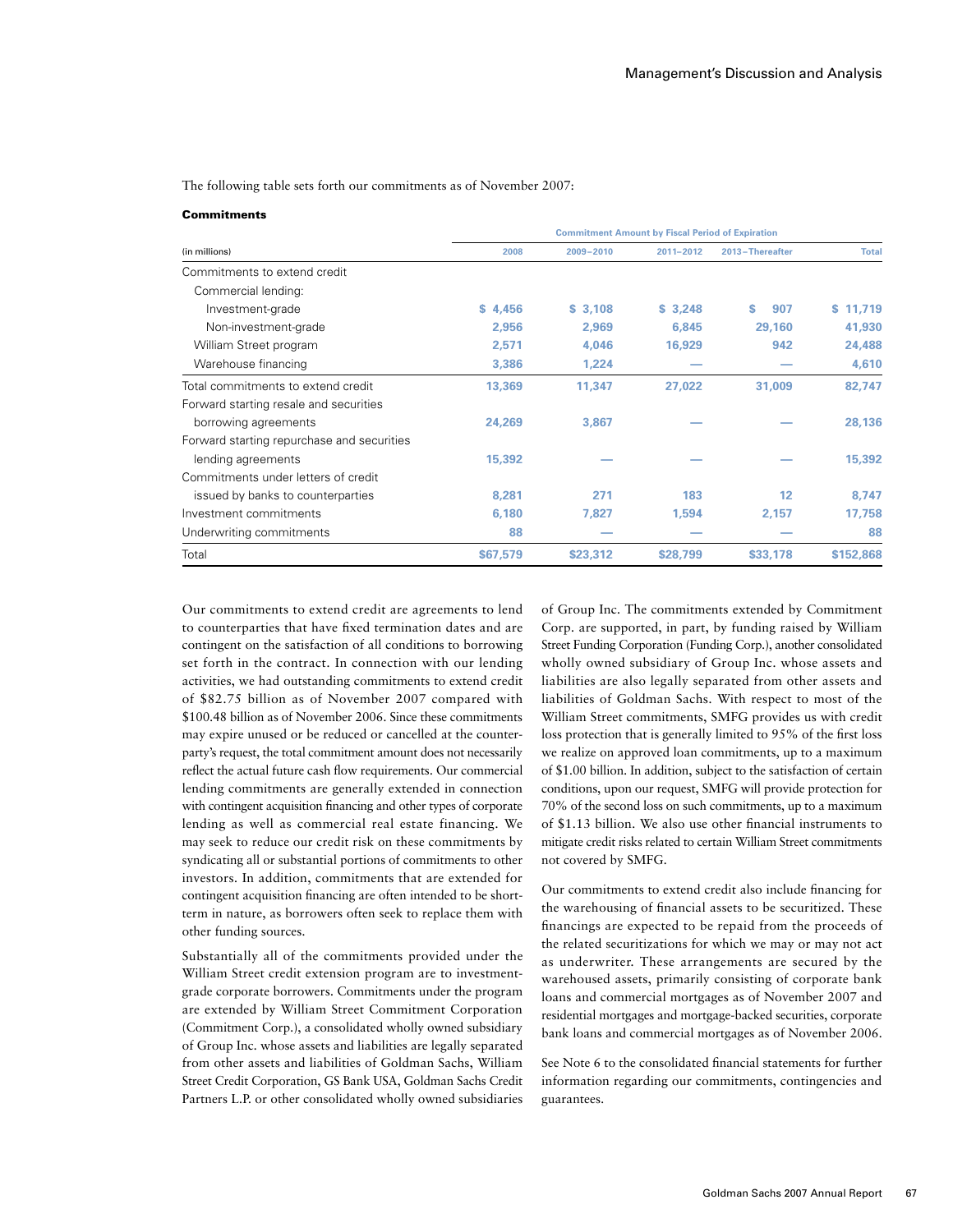# **Risk Management**

Management believes that effective risk management is of primary importance to the success of Goldman Sachs. Accordingly, we have a comprehensive risk management process to monitor, evaluate and manage the principal risks we assume in conducting our activities. These risks include market, credit, liquidity, operational, legal and reputational exposures.

# **Risk Management Structure**

We seek to monitor and control our risk exposure through a variety of separate but complementary financial, credit, operational, compliance and legal reporting systems. In addition, a number of committees are responsible for monitoring risk exposures and for general oversight of our risk management process, as described further below. These committees (including their subcommittees), meet regularly and consist of senior members of both our revenue-producing units and departments that are independent of our revenue-producing units.

Segregation of duties and management oversight are fundamental elements of our risk management process. In addition to the committees described below, functions that are independent of the revenue-producing units, such as Compliance, Finance, Legal, Management Controls (Internal Audit) and Operations, perform risk management functions, which include monitoring, analyzing and evaluating risk.

Management Committee. All risk control functions ultimately report to our Management Committee. Through both direct and delegated authority, the Management Committee approves all of our operating activities and trading risk parameters.

Risk Committees. The Firmwide Risk Committee reviews the activities of existing trading businesses, approves new businesses and products, approves firmwide market risk limits, reviews business unit market risk limits, approves market risk limits for selected sovereign markets and business units, approves sovereign credit risk limits and credit risk limits by ratings group, and reviews scenario analyses based on abnormal or "catastrophic" market movements.

The Divisional Risk Committee sets market risk limits for our trading activities subject to overall firmwide risk limits, based on a number of measures, including VaR, stress tests and scenario analyses. Several other committees oversee various risk, valuation, operational, credit and business practice issues related to our asset management business.

Business unit risk limits are established by the various risk committees and may be further allocated by the business unit managers to individual trading desks. Trading desk managers have the first line of responsibility for managing risk within prescribed limits. These managers have in-depth knowledge of the primary sources of risk in their respective markets and the instruments available to hedge their exposures.

Market risk limits are monitored by the Finance Division and are reviewed regularly by the appropriate risk committee. Limit violations are reported to the appropriate risk committee and business unit managers and addressed, as necessary. Credit risk limits are also monitored by the Finance Division and reviewed by the appropriate risk committee.

Business Practices Committee. The Business Practices Committee assists senior management in its oversight of compliance and operational risks and related reputational concerns, seeks to ensure the consistency of our policies, practices and procedures with our Business Principles, and makes recommendations on ways to mitigate potential risks.

Firmwide Capital Committee. The Firmwide Capital Committee reviews and approves transactions involving commitments of our capital. Such capital commitments include, but are not limited to, extensions of credit, alternative liquidity commitments, certain bond underwritings and certain distressed debt and principal finance activities. The Firmwide Capital Committee is also responsible for establishing business and reputational standards for capital commitments and seeking to ensure that they are maintained on a global basis.

Commitments Committee. The Commitments Committee reviews and approves underwriting and distribution activities, primarily with respect to offerings of equity and equity-related securities, and sets and maintains policies and procedures designed to ensure that legal, reputational, regulatory and business standards are maintained in conjunction with these activities. In addition to reviewing specific transactions, the Commitments Committee periodically conducts strategic reviews of industry sectors and products and establishes policies in connection with transaction practices.

Credit Policy Committee. The Credit Policy Committee establishes and reviews broad credit policies and parameters that are implemented by the Credit Department.

Finance Committee. The Finance Committee establishes and oversees our liquidity policies, sets certain inventory position limits and has oversight responsibility for liquidity risk, the size and composition of our balance sheet and capital base, and our credit ratings. The Finance Committee regularly reviews our funding position and capitalization and makes adjustments in light of current events, risks and exposures.

New Products Committee. The New Products Committee, under the oversight of the Firmwide Risk Committee, is responsible for reviewing and approving new products and businesses globally.

Operational Risk Committee. The Operational Risk Committee provides oversight of the ongoing development and implementation of our operational risk policies, framework and methodologies, and monitors the effectiveness of operational risk management.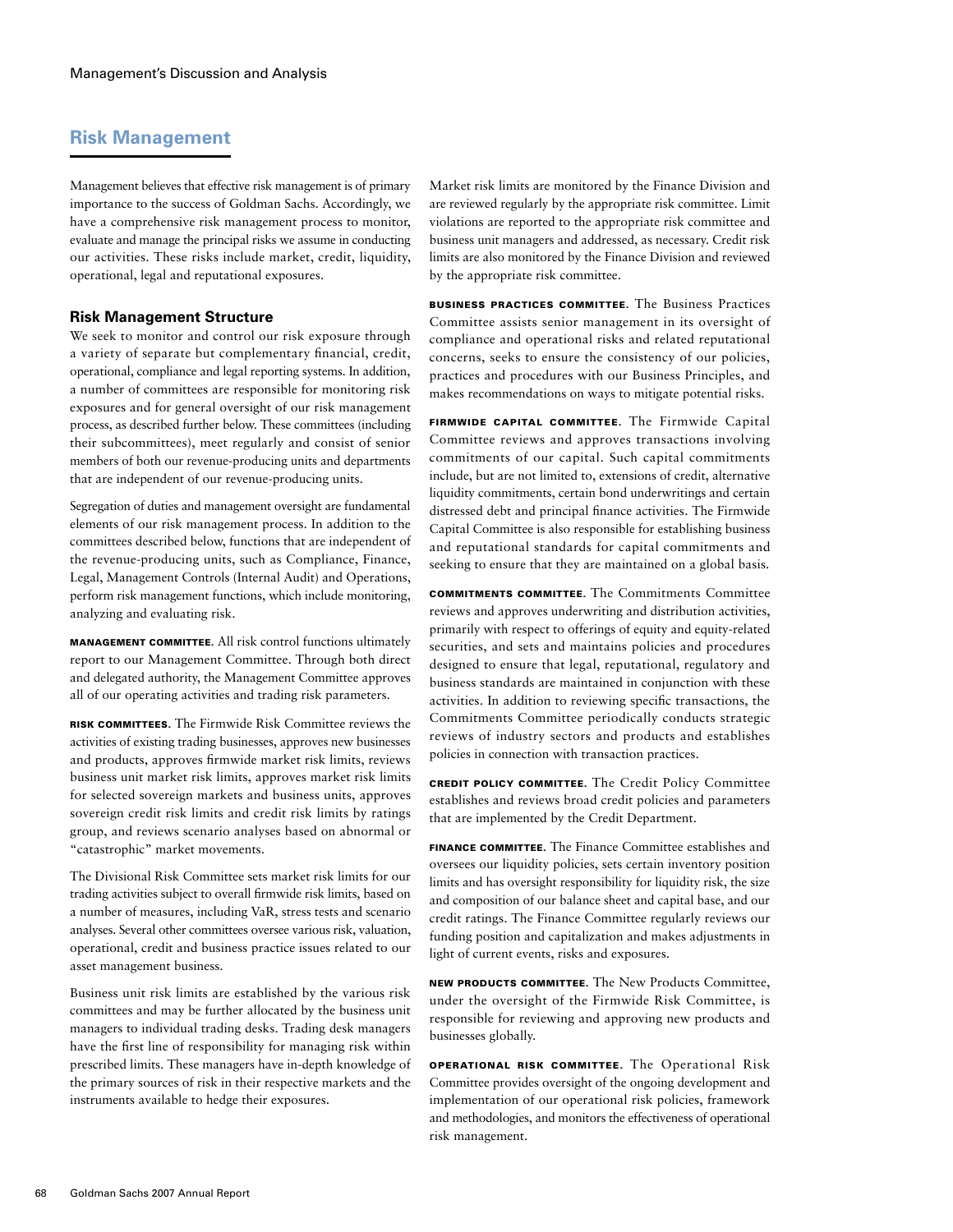STRUCTURED PRODUCTS COMMITTEE. The Structured Products Committee reviews and approves structured product transactions entered into with our clients that raise legal, regulatory, tax or accounting issues or present reputational risk to Goldman Sachs.

## **Market Risk**

The potential for changes in the market value of our trading and investing positions is referred to as market risk. Such positions result from market-making, proprietary trading, underwriting, specialist and investing activities. Substantially all of our inventory positions are marked-to-market on a daily basis and changes are recorded in net revenues.

Categories of market risk include exposures to interest rates, equity prices, currency rates and commodity prices. A description of each market risk category is set forth below:

- ■ Interest rate risks primarily result from exposures to changes in the level, slope and curvature of the yield curve, the volatility of interest rates, mortgage prepayment speeds and credit spreads.
- ■ Equity price risks result from exposures to changes in prices and volatilities of individual equities, equity baskets and equity indices.
- ■ Currency rate risks result from exposures to changes in spot prices, forward prices and volatilities of currency rates.
- ■ Commodity price risks result from exposures to changes in spot prices, forward prices and volatilities of commodities, such as electricity, natural gas, crude oil, petroleum products, and precious and base metals.

We seek to manage these risks by diversifying exposures, controlling position sizes and establishing economic hedges in related securities or derivatives. For example, we may hedge a portfolio of common stocks by taking an offsetting position in a related equity-index futures contract. The ability to manage an exposure may, however, be limited by adverse changes in the liquidity of the security or the related hedge instrument and in the correlation of price movements between the security and related hedge instrument.

In addition to applying business judgment, senior management uses a number of quantitative tools to manage our exposure to market risk for "Financial instruments owned, at fair value" and "Financial instruments sold, but not yet purchased, at fair value" in the consolidated statements of financial condition. These tools include:

■ risk limits based on a summary measure of market risk exposure referred to as VaR;

- ■ scenario analyses, stress tests and other analytical tools that measure the potential effects on our trading net revenues of various market events, including, but not limited to, a large widening of credit spreads, a substantial decline in equity markets and significant moves in selected emerging markets; and
- ■ inventory position limits for selected business units.

### **VaR**

VaR is the potential loss in value of trading positions due to adverse market movements over a defined time horizon with a specified confidence level.

For the VaR numbers reported below, a one-day time horizon and a 95% confidence level were used. This means that there is a 1 in 20 chance that daily trading net revenues will fall below the expected daily trading net revenues by an amount at least as large as the reported VaR. Thus, shortfalls from expected trading net revenues on a single trading day greater than the reported VaR would be anticipated to occur, on average, about once a month. Shortfalls on a single day can exceed reported VaR by significant amounts. Shortfalls can also accumulate over a longer time horizon such as a number of consecutive trading days.

The modeling of the risk characteristics of our trading positions involves a number of assumptions and approximations. While management believes that these assumptions and approximations are reasonable, there is no standard methodology for estimating VaR, and different assumptions and/or approximations could produce materially different VaR estimates.

We use historical data to estimate our VaR and, to better reflect current asset volatilities, we generally weight historical data to give greater importance to more recent observations. Given its reliance on historical data, VaR is most effective in estimating risk exposures in markets in which there are no sudden fundamental changes or shifts in market conditions. An inherent limitation of VaR is that the distribution of past changes in market risk factors may not produce accurate predictions of future market risk. Different VaR methodologies and distributional assumptions could produce a materially different VaR. Moreover, VaR calculated for a one-day time horizon does not fully capture the market risk of positions that cannot be liquidated or offset with hedges within one day.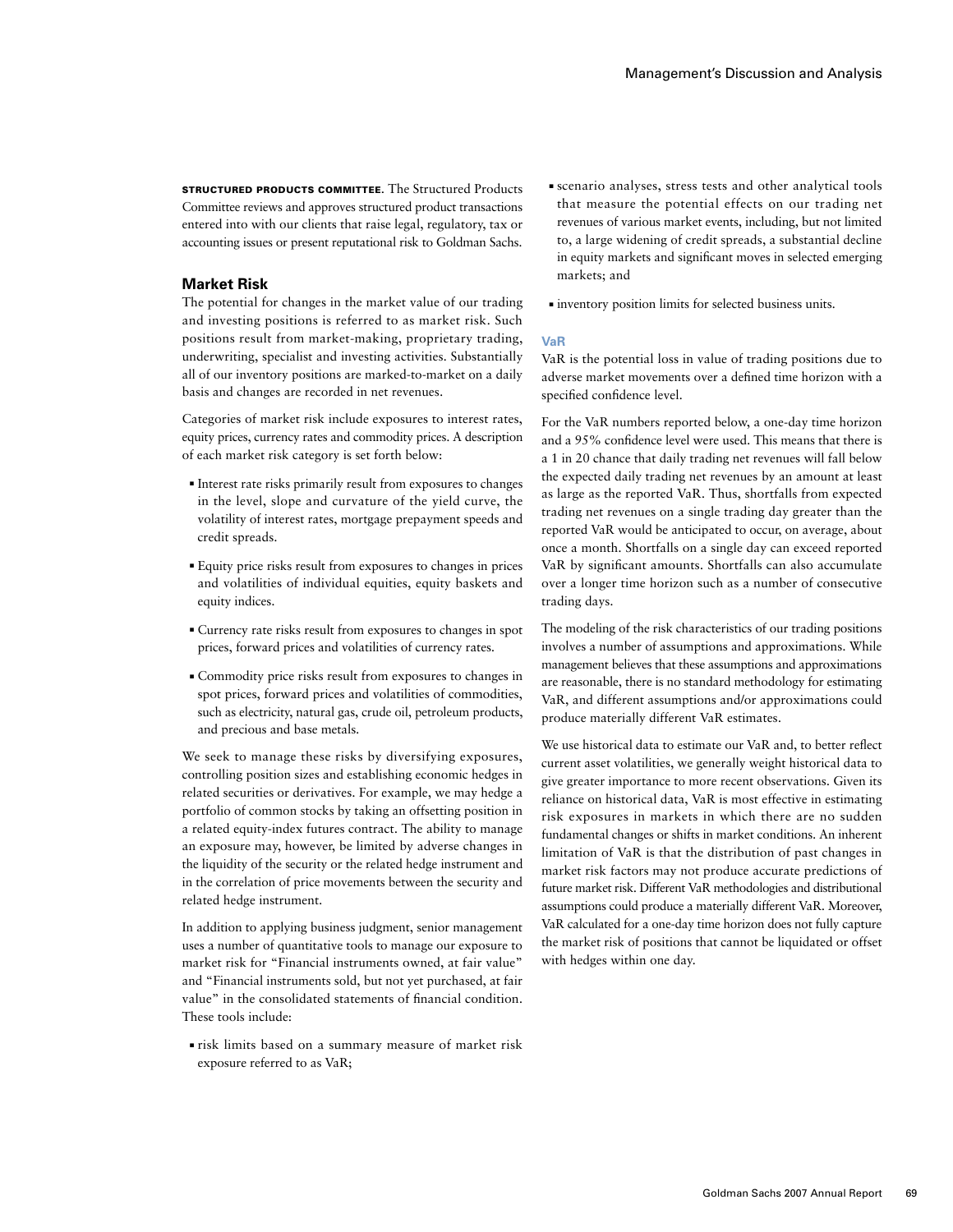The following tables set forth the daily VaR:

### Average Daily VaR **(1)**

(in millions)

| <b>Risk Categories</b>                |       | Year Ended November |      |  |
|---------------------------------------|-------|---------------------|------|--|
|                                       | 2007  | 2006                | 2005 |  |
| Interest rates                        | \$85  | \$49                | \$37 |  |
| Equity prices                         | 100   | 72                  | 34   |  |
| Currency rates                        | 23    | 21                  | 17   |  |
| Commodity prices                      | 26    | 30                  | 26   |  |
| Diversification effect <sup>(2)</sup> | (96)  | (71)                | (44) |  |
| Total                                 | \$138 | \$101               | \$70 |  |

(1)Certain portfolios and individual positions are not included in VaR, where VaR is not the most appropriate measure of risk (e.g., due to transfer restrictions and/or illiquidity). See "—Other Market Risk Measures" below.

(2)Equals the difference between total VaR and the sum of the VaRs for the four risk categories. This effect arises because the four market risk categories are not perfectly correlated.

Our average daily VaR increased to \$138 million in 2007 from \$101 million in 2006. The increase was primarily due to higher levels of exposure and volatility in interest rates and equity prices.

Our average daily VaR increased to \$101 million in 2006 from \$70 million in 2005. We increased our level of exposure across all risk categories, particularly equity prices and interest rates.

#### Daily VaR (in millions)

| .                                     | As of November |       | <b>Year Ended November 2007</b> |       |
|---------------------------------------|----------------|-------|---------------------------------|-------|
| <b>Risk Categories</b>                | 2007           | 2006  | <b>High</b>                     | Low   |
| Interest rates                        | \$105          | \$51  | \$152                           | \$42  |
| Equity prices                         | 82             | 84    | 167                             | 59    |
| Currency rates                        | 35             | 15    | 41                              | 12    |
| Commodity prices                      | 33             | 21    | 51                              | 17    |
| Diversification effect <sup>(1)</sup> | (121)          | (52)  |                                 |       |
| Total                                 | \$134          | \$119 | <b>\$181</b>                    | \$104 |

(1)Equals the difference between total VaR and the sum of the VaRs for the four risk categories. This effect arises because the four market risk categories are not perfectly correlated.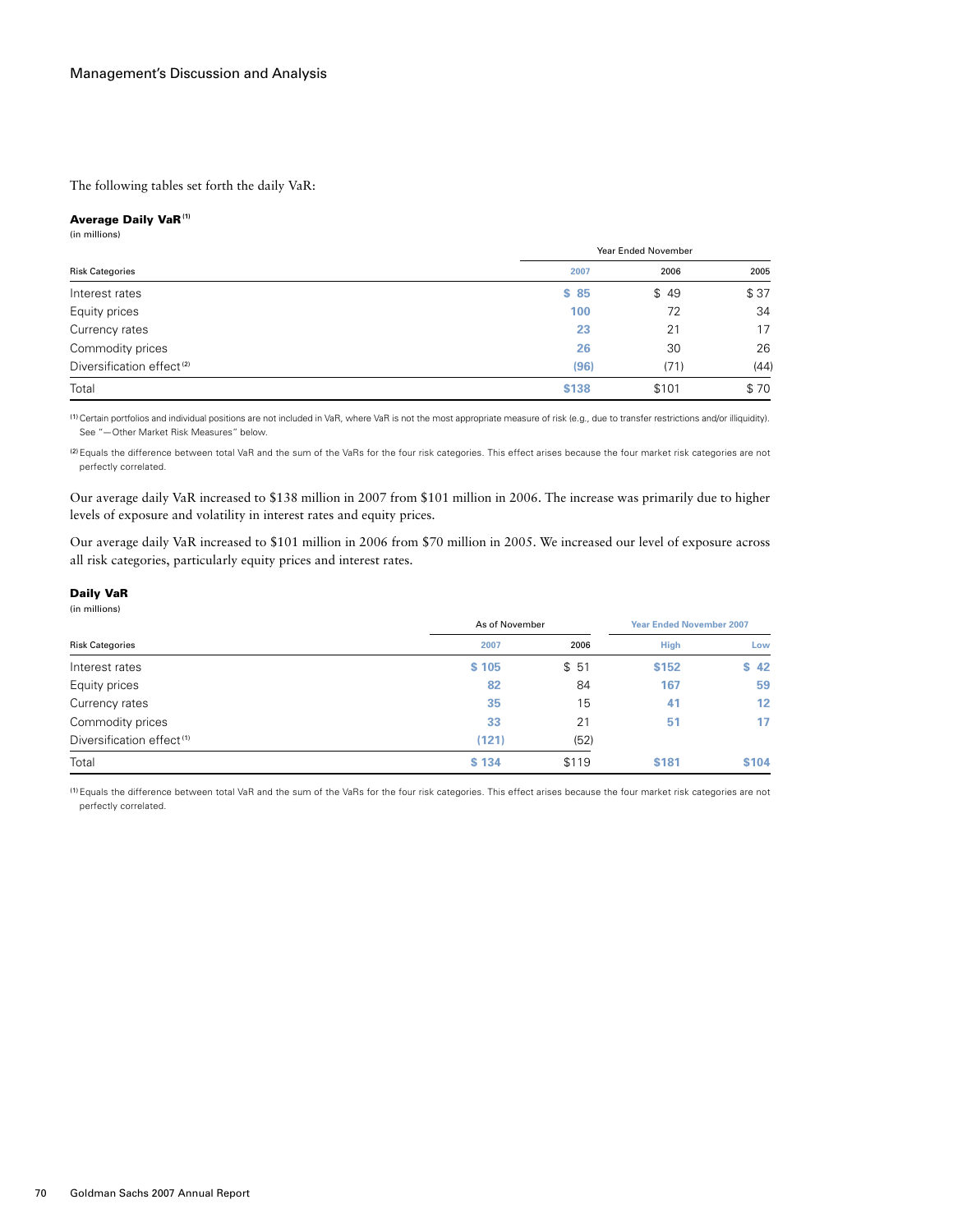Our daily VaR increased to \$134 million as of November 2007 from \$119 million as of November 2006. The increase primarily reflected higher levels of exposure to interest rates, currency rates and commodity prices, as well as increased levels of volatility in interest rates, partially offset by the benefit of increased diversification effects among different risk categories.

The following chart presents our daily VaR during 2007:





### **Trading Net Revenues Distribution**

The following chart sets forth the frequency distribution of our daily trading net revenues for substantially all inventory positions included in VaR for the year ended November 2007:



Daily Trading Net Revenues

(\$ in millions)

As part of our overall risk control process, daily trading net revenues are compared with VaR calculated as of the end of the prior business day. Trading losses incurred on a single day exceeded our 95% one-day VaR on ten occasions during 2007.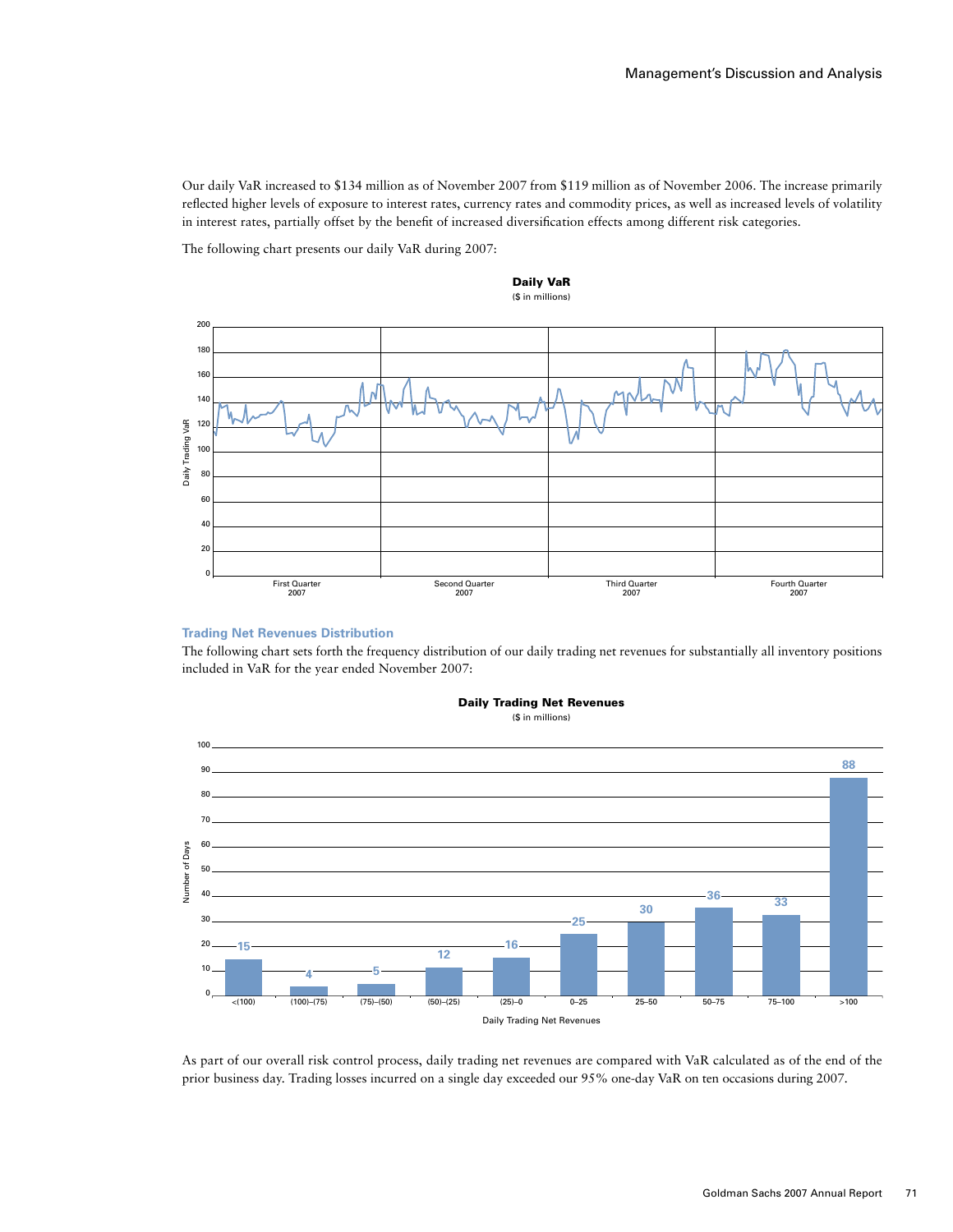#### **Other Market Risk Measures**

Certain portfolios and individual positions are not included in VaR, where VaR is not the most appropriate measure of risk (e.g., due to transfer restrictions and/or illiquidity). The market risk related to our investments in the ordinary shares of ICBC and the convertible preferred stock of SMFG is measured by estimating the potential reduction in net revenues associated with a 10% decline in the ICBC ordinary share price and a 10% decline in the SMFG common stock price, respectively. The market risk related to the remaining positions is measured by estimating the potential reduction in net revenues associated with a 10% decline in asset values.

The sensitivity analyses for equity and debt positions in our trading portfolio and equity, debt (primarily mezzanine instruments) and real estate positions in our non-trading portfolio are measured by the impact of a decline in the asset values (including the impact of leverage in the underlying investments for real estate positions in our non-trading portfolio) of such positions. The fair value of the underlying positions may be impacted by factors such as transactions in similar

instruments, completed or pending third-party transactions in the underlying investment or comparable entities, subsequent rounds of financing, recapitalizations and other transactions across the capital structure, offerings in the equity or debt capital markets, and changes in financial ratios or cash flows.

The sensitivity analysis of our investment in the ordinary shares of ICBC excludes interests held by investment funds managed by Goldman Sachs.

The sensitivity analysis of our investment in the convertible preferred stock of SMFG, net of the economic hedge on a substantial portion of the common stock underlying our investment, is measured by the impact of a decline in the SMFG common stock price. This sensitivity should not be extrapolated to a significant decline in the SMFG common stock price, as the relationship between the fair value of our investment and the SMFG common stock price would be nonlinear due to downside protection on the conversion stock price.

The following table sets forth market risk for positions not included in VaR. These measures do not reflect diversification benefits across asset categories and, given the differing likelihood of the potential declines in asset categories, these measures have not been aggregated:

| (in millions)               |                           | 10% Sensitivity |                       |  |
|-----------------------------|---------------------------|-----------------|-----------------------|--|
|                             |                           |                 | Amount as of November |  |
| <b>Asset Categories</b>     | 10% Sensitivity Measure   | 2007            | 2006                  |  |
| Trading Risk <sup>(1)</sup> |                           |                 |                       |  |
| Equity                      | Underlying asset value    | \$1,325         | \$377                 |  |
| Debt                        | Underlying asset value    | 1.020           | 725                   |  |
| Non-trading Risk            |                           |                 |                       |  |
| <b>ICBC</b>                 | ICBC ordinary share price | 250             | 191                   |  |
| <b>SMFG</b>                 | SMFG common stock price   | 41              | 140                   |  |
| Other Equity                | Underlying asset value    | 1,013           | 390                   |  |
| Debt                        | Underlying asset value    | 500             | 199                   |  |
| Real Estate <sup>(2)</sup>  | Underlying asset value    | 1,108           | 341                   |  |

(1) In addition to the positions in these portfolios, which are accounted for at fair value, we make investments accounted for under the equity method and we also make direct investments in real estate, both of which are included in "Other assets" in the consolidated statements of financial condition. Direct investments in real estate are accounted for at cost less accumulated depreciation. See Note 10 to the consolidated financial statements for information on "Other assets."

(2) Relates to interests in our real estate investment funds.

The increase in our 10% sensitivity measures during 2007 in our trading and non-trading portfolios (excluding ICBC and SMFG) was primarily due to new investments.

In addition, as of November 2007 and November 2006, in our bank and insurance subsidiaries we held approximately \$10.58 billion and \$9.95 billion of securities, respectively, primarily consisting of mortgage-backed, federal agency and investment-grade corporate bonds.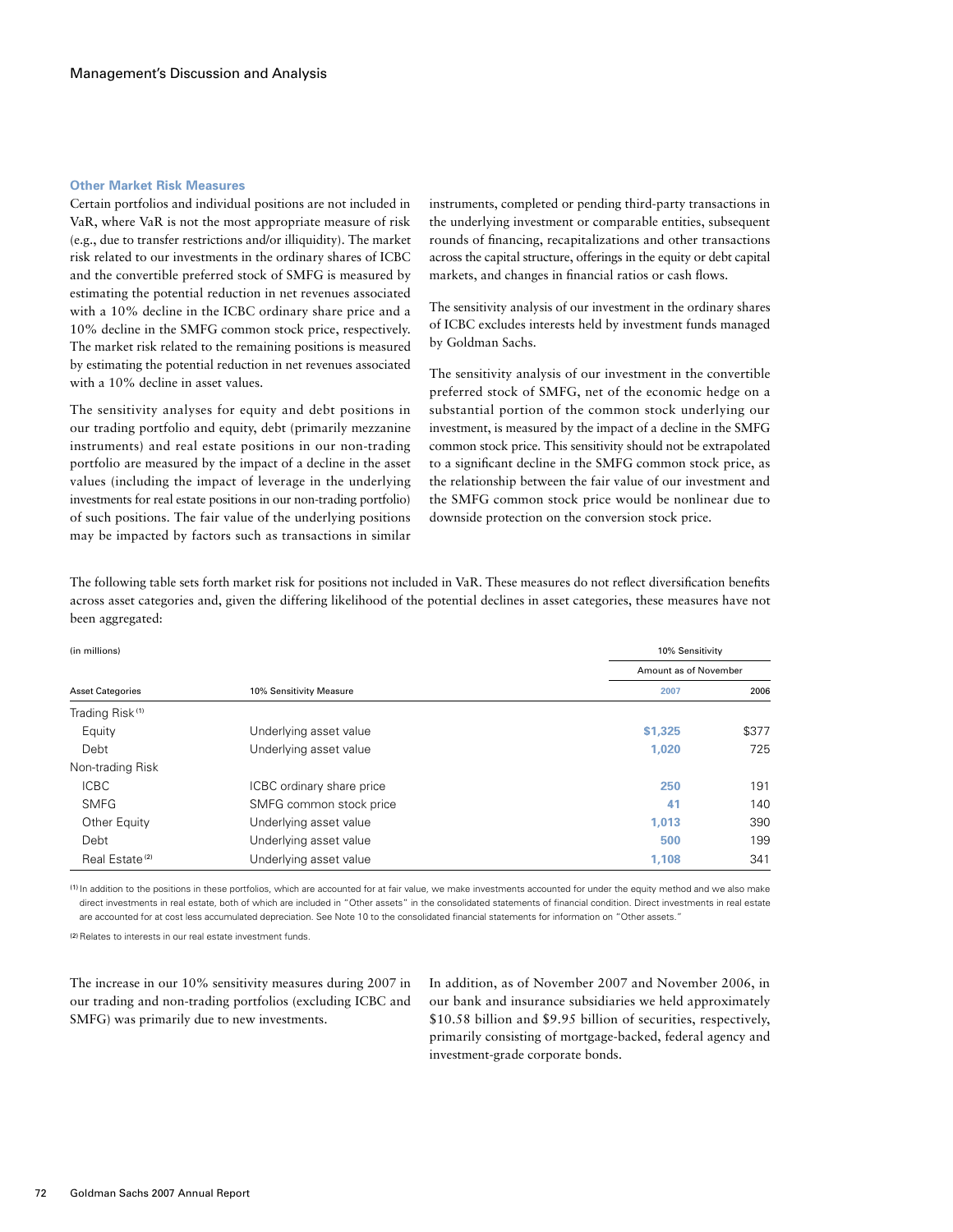# **Credit Risk**

Credit risk represents the loss that we would incur if a counterparty or an issuer of securities or other instruments we hold fails to perform under its contractual obligations to us, or upon a deterioration in the credit quality of third parties whose securities or other instruments, including OTC derivatives, we hold. Our exposure to credit risk principally arises through our trading, investing and financing activities. To reduce our credit exposures, we seek to enter into netting agreements with counterparties that permit us to offset receivables and payables with such counterparties. In addition, we attempt to further reduce credit risk with certain counterparties by (i) entering into agreements that enable us to obtain collateral from a counterparty on an upfront or contingent basis, (ii) seeking third-party guarantees of the counterparty's obligations, and/or (iii) transferring our credit risk to third parties using credit derivatives and/or other structures and techniques.

To measure and manage our credit exposures, we use a variety of tools, including credit limits referenced to both current exposure and potential exposure. Potential exposure is generally based on projected worst-case market movements over the life of a transaction. In addition, as part of our market risk management process, for positions measured by changes in credit spreads, we use VaR and other sensitivity measures. To supplement our primary credit exposure measures, we also use scenario analyses, such as credit spread widening scenarios, stress tests and other quantitative tools.

Our global credit management systems monitor credit exposure to individual counterparties and on an aggregate basis to counterparties and their affiliates. These systems also provide management, including the Firmwide Risk and Credit Policy Committees, with information regarding credit risk by product, industry sector, country and region.

While our activities expose us to many different industries and counterparties, we routinely execute a high volume of transactions with counterparties in the financial services industry, including brokers and dealers, commercial banks, investment funds and other institutional clients, resulting in significant credit concentration with respect to this industry. In the ordinary course of business, we may also be subject to a concentration of credit risk to a particular counterparty, borrower or issuer.

As of November 2007 and November 2006, we held \$45.75 billion (4% of total assets) and \$46.20 billion (6% of total assets), respectively, of U.S. government and federal agency obligations (including securities guaranteed by the Federal National Mortgage Association and the Federal Home Loan Mortgage Corporation) included in "Financial instruments owned, at fair value" and "Cash and securities segregated for regulatory and other purposes" in the consolidated statements of financial condition. As of November 2007 and November 2006, we held \$31.65 billion

(3% of total assets) and \$23.64 billion (3% of total assets), respectively, of other sovereign obligations, principally consisting of securities issued by the governments of Japan and the United Kingdom. In addition, as of November 2007 and November 2006, \$144.92 billion and \$104.76 billion of our financial instruments purchased under agreements to resell and securities borrowed, respectively, were collateralized by U.S. government and federal agency obligations. As of November 2007 and 2006, \$41.26 billion and \$38.22 billion of our financial instruments purchased under agreements to resell and securities borrowed, respectively, were collateralized by other sovereign obligations. As of November 2007 and November 2006, we did not have credit exposure to any other counterparty that exceeded 2% of our total assets. However, over the past several years, the amount and duration of our credit exposures have been increasing, due to, among other factors, the growth of our lending and OTC derivative activities and market evolution toward longer dated transactions. A further discussion of our derivative activities follows below.

#### **Derivatives**

Derivative contracts are instruments, such as futures, forwards, swaps or option contracts, that derive their value from underlying assets, indices, reference rates or a combination of these factors. Derivative instruments may be privately negotiated contracts, which are often referred to as OTC derivatives, or they may be listed and traded on an exchange.

Substantially all of our derivative transactions are entered into to facilitate client transactions, to take proprietary positions or as a means of risk management. In addition to derivative transactions entered into for trading purposes, we enter into derivative contracts to manage currency exposure on our net investment in non-U.S. operations and to manage the interest rate and currency exposure on our long-term borrowings and certain short-term borrowings.

Derivatives are used in many of our businesses, and we believe that the associated market risk can only be understood relative to all of the underlying assets or risks being hedged, or as part of a broader trading strategy. Accordingly, the market risk of derivative positions is managed together with our nonderivative positions.

The fair value of our derivative contracts is reflected net of cash paid or received pursuant to credit support agreements and is reported on a net-by-counterparty basis in our consolidated statements of financial condition when management believes a legal right of setoff exists under an enforceable netting agreement. For an OTC derivative, our credit exposure is directly with our counterparty and continues until the maturity or termination of such contract.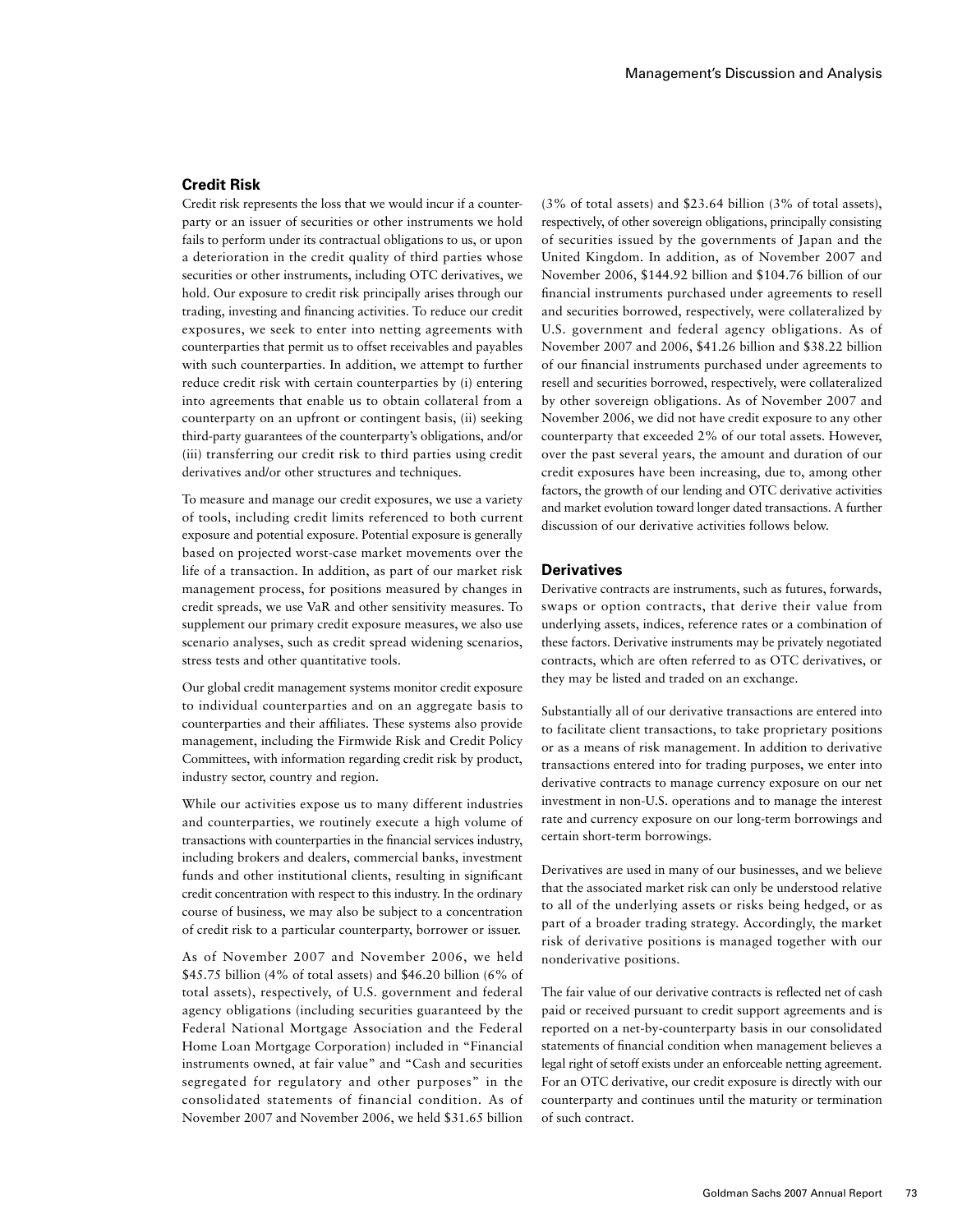The following tables set forth the fair values of our OTC derivative assets and liabilities by product and by remaining contractual maturity:

# OTC Derivatives

(in millions)

|                               | As of November 2007      |                           |                         |                          |                               |              |  |
|-------------------------------|--------------------------|---------------------------|-------------------------|--------------------------|-------------------------------|--------------|--|
| Assets                        | $0 - 6$<br><b>Months</b> | $6 - 12$<br><b>Months</b> | $1 - 5$<br><b>Years</b> | $5 - 10$<br><b>Years</b> | 10 Years<br>or Greater        | <b>Total</b> |  |
| Contract Type                 |                          |                           |                         |                          |                               |              |  |
| Interest rates <sup>(1)</sup> | \$5,970                  | \$4,301                   | \$10,417                | \$7.402                  | \$20,614                      | \$48,704     |  |
| Currencies                    | 10,614                   | 2,342                     | 3,623                   | 901                      | 405                           | 17,885       |  |
| Commodities                   | 3,335                    | 1,538                     | 8,464                   | 1,299                    | 657                           | 15,293       |  |
| Equities                      | 4,616                    | 1,329                     | 1,560                   | 2,114                    | 572                           | 10,191       |  |
| Total                         | \$24,535                 | \$9,510                   | \$24,064                | \$11,716                 | \$22,248                      | \$92,073     |  |
| Liabilities                   | $0 - 6$<br><b>Months</b> | $6 - 12$<br><b>Months</b> | $1 - 5$<br><b>Years</b> | $5 - 10$<br><b>Years</b> | <b>10 Years</b><br>or Greater | <b>Total</b> |  |
| Contract Type                 |                          |                           |                         |                          |                               |              |  |
| Interest rates <sup>(1)</sup> | \$6,980                  | \$1,212                   | \$11,675                | \$6,614                  | \$11,579                      | \$38,060     |  |
| Currencies                    | 9,662                    | 1,977                     | 3,641                   | 680                      | 657                           | 16,617       |  |
| Commodities                   | 3,912                    | 2,082                     | 5,827                   | 1,304                    | 338                           | 13,463       |  |
| Equities                      | 7,526                    | 3,804                     | 3,823                   | 3,393                    | 412                           | 18,958       |  |
| Total                         | \$28,080                 | \$9,075                   | \$24,966                | \$11,991                 | \$12,986                      | \$87,098     |  |

| Assets                        |                   | As of November 2006       |                  |                   |                        |          |  |
|-------------------------------|-------------------|---------------------------|------------------|-------------------|------------------------|----------|--|
|                               | $0 - 6$<br>Months | $6 - 12$<br><b>Months</b> | $1 - 5$<br>Years | $5 - 10$<br>Years | 10 Years<br>or Greater | Total    |  |
| Contract Type                 |                   |                           |                  |                   |                        |          |  |
| Interest rates <sup>(1)</sup> | \$2,432           | \$1,706                   | \$5,617          | \$5,217           | \$6,201                | \$21,173 |  |
| Currencies                    | 5,578             | 943                       | 3,103            | 1,669             | 966                    | 12,259   |  |
| Commodities                   | 3,892             | 1,215                     | 5,836            | 1,258             | 231                    | 12,432   |  |
| Equities                      | 1,430             | 1,134                     | 1,329            | 2,144             | 1,235                  | 7,272    |  |
| Total                         | \$13,332          | \$4,998                   | \$15,885         | \$10,288          | \$8,633                | \$53,136 |  |
| Liabilities                   | $0 - 6$<br>Months | $6 - 12$<br><b>Months</b> | $1 - 5$<br>Years | $5 - 10$<br>Years | 10 Years<br>or Greater | Total    |  |
| Contract Type                 |                   |                           |                  |                   |                        |          |  |
| Interest rates <sup>(1)</sup> | \$2,807           | \$1,242                   | \$6,064          | \$3,582           | \$5,138                | \$18,833 |  |
| Currencies                    | 6,859             | 1,290                     | 2,582            | 494               | 634                    | 11,859   |  |
| Commodities                   | 3,078             | 658                       | 4,253            | 1,643             | 273                    | 9,905    |  |
| Equities                      | 3,235             | 1,682                     | 2,615            | 3,239             | 277                    | 11,048   |  |
| Total                         | \$15,979          | \$4,872                   | \$15,514         | \$8,958           | \$6,322                | \$51,645 |  |

(1) Includes credit derivatives.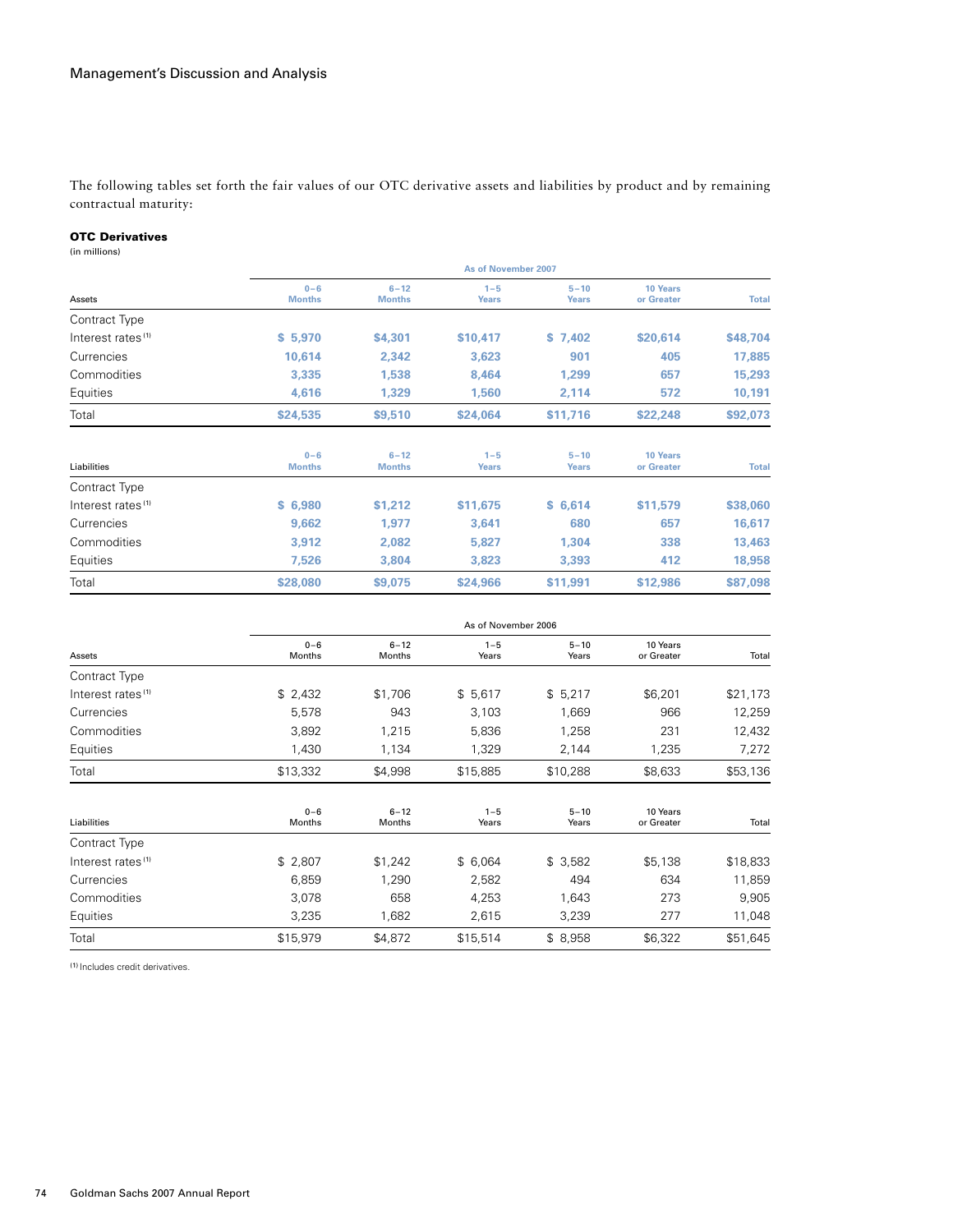We enter into certain OTC option transactions that provide us or our counterparties with the right to extend the maturity of the underlying contract. The fair value of these option contracts is not material to the aggregate fair value of our OTC derivative portfolio. In the tables above, for option contracts that require settlement by delivery of an underlying derivative

instrument, the remaining contractual maturity is generally classified based upon the maturity date of the underlying derivative instrument. In those instances where the underlying instrument does not have a maturity date or either counterparty has the right to settle in cash, the remaining contractual maturity is generally based upon the option expiration date.

The following table sets forth the distribution, by credit rating, of substantially all of our exposure with respect to OTC derivatives as of November 2007, after taking into consideration the effect of netting agreements. The categories shown reflect our internally determined public rating agency equivalents:

#### OTC Derivative Credit Exposure

(\$ in millions)

|                                 |                         | As of November                   |                                                |                                                                    |                                                             |  |  |
|---------------------------------|-------------------------|----------------------------------|------------------------------------------------|--------------------------------------------------------------------|-------------------------------------------------------------|--|--|
|                                 |                         | 2007                             |                                                |                                                                    |                                                             |  |  |
| <b>Credit Rating Equivalent</b> | Exposure <sup>(1)</sup> | <b>Collateral</b><br><b>Held</b> | <b>Exposure</b><br>Net of<br><b>Collateral</b> | Percentage of<br><b>Total Exposure</b><br><b>Net of Collateral</b> | Percentage of<br><b>Total Exposure</b><br>Net of Collateral |  |  |
| AAA/Aaa                         | \$16,683                | \$2,087                          | \$14,596                                       | 21%                                                                | 12%                                                         |  |  |
| AA/Aa2                          | 28,562                  | 4,143                            | 24,419                                         | 35                                                                 | 29                                                          |  |  |
| A/A2                            | 20.742                  | 4,553                            | 16,189                                         | 23                                                                 | 29                                                          |  |  |
| BBB/Baa2                        | 9.896                   | 3,338                            | 6,558                                          | 9                                                                  | 15                                                          |  |  |
| BB/Ba2 or lower                 | 13.696                  | 6,218                            | 7,478                                          | 10                                                                 | 13                                                          |  |  |
| Unrated                         | 2.494                   | 1.325                            | 1.169                                          | 2                                                                  | C                                                           |  |  |
| Total                           | \$92,073                | \$21.664                         | \$70,409                                       | 100%                                                               | 100%                                                        |  |  |

(1) Net of cash received pursuant to credit support agreements of \$59.05 billion.

The following tables set forth our OTC derivative credit exposure, net of collateral, by remaining contractual maturity:

#### Exposure Net of Collateral

(in millions)

|                                 | As of November 2007      |                           |                         |                          |                               |                      |  |
|---------------------------------|--------------------------|---------------------------|-------------------------|--------------------------|-------------------------------|----------------------|--|
| <b>Credit Rating Equivalent</b> | $0 - 6$<br><b>Months</b> | $6 - 12$<br><b>Months</b> | $1 - 5$<br><b>Years</b> | $5 - 10$<br><b>Years</b> | <b>10 Years</b><br>or Greater | Total <sup>(1)</sup> |  |
| AAA/Aaa                         | \$3,669                  | \$1,132                   | \$2,453                 | \$1,904                  | \$5,438                       | \$14,596             |  |
| AA/Aa2                          | 5,569                    | 3,024                     | 4,815                   | 2,683                    | 8,328                         | 24,419               |  |
| A/A2                            | 5,913                    | 1.242                     | 4,288                   | 1,544                    | 3,202                         | 16,189               |  |
| BBB/Baa2                        | 2,087                    | 650                       | 2,236                   | 564                      | 1,021                         | 6,558                |  |
| BB/Ba2 or lower                 | 2,159                    | 670                       | 2,626                   | 1,257                    | 766                           | 7,478                |  |
| Unrated                         | 271                      | 321                       | 422                     | 90                       | 65                            | 1,169                |  |
| Total                           | \$19,668                 | \$7,039                   | \$16,840                | \$8,042                  | \$18,820                      | \$70,409             |  |
| Contract Type                   | $0 - 6$<br><b>Months</b> | $6 - 12$<br><b>Months</b> | $1 - 5$<br><b>Years</b> | $5 - 10$<br><b>Years</b> | <b>10 Years</b><br>or Greater | Total <sup>(1)</sup> |  |
| Interest rates <sup>(2)</sup>   | \$5,454                  | \$3,291                   | \$7,255                 | \$5,788                  | \$17,341                      | \$39,129             |  |
| Currencies                      | 8,266                    | 1,735                     | 3,037                   | 560                      | 381                           | 13,979               |  |
| Commodities                     | 2,757                    | 1,352                     | 5,619                   | 778                      | 586                           | 11,092               |  |
| Equities                        | 3,191                    | 661                       | 929                     | 916                      | 512                           | 6,209                |  |
| Total                           | \$19,668                 | \$7,039                   | \$16,840                | \$8,042                  | \$18,820                      | \$70,409             |  |

(1)Where we have obtained collateral from a counterparty under a master trading agreement that covers multiple products and transactions, we have allocated the collateral ratably based on exposure before giving effect to such collateral.

(2) Includes credit derivatives.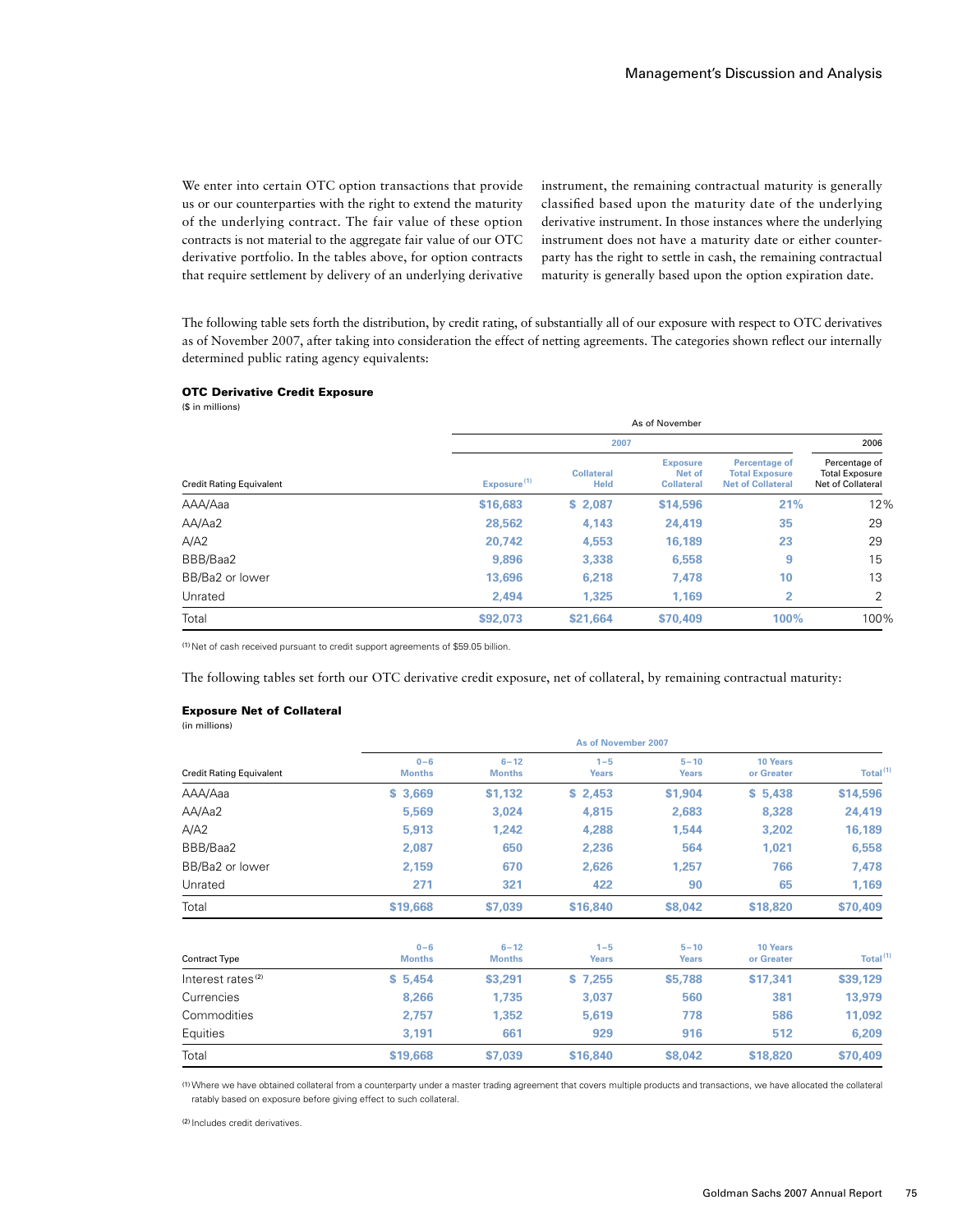Derivative transactions may also involve legal risks including the risk that they are not authorized or appropriate for a counterparty, that documentation has not been properly executed or that executed agreements may not be enforceable against the counterparty. We attempt to minimize these risks by obtaining advice of counsel on the enforceability of agreements as well as on the authority of a counterparty to effect the derivative transaction. In addition, certain derivative transactions (e.g., credit derivative contracts) involve the risk that we may have difficulty obtaining, or be unable to obtain, the underlying security or obligation in order to satisfy any physical settlement requirement.

## **Liquidity and Funding Risk**

Liquidity is of critical importance to companies in the financial services sector. Most failures of financial institutions have occurred in large part due to insufficient liquidity resulting from adverse circumstances. Accordingly, Goldman Sachs has in place a comprehensive set of liquidity and funding policies that are intended to maintain significant flexibility to address both Goldman Sachs-specific and broader industry or market liquidity events. Our principal objective is to be able to fund Goldman Sachs and to enable our core businesses to continue to generate revenues, even under adverse circumstances.

Management has implemented a number of policies according to the following liquidity risk management framework:

- **EXCESS LIQUIDITY.** We maintain substantial excess liquidity to meet a broad range of potential cash outflows in a stressed environment including financing obligations.
- **B ASSET-LIABILITY MANAGEMENT.** We seek to maintain funding sources that are sufficiently long-term in order to withstand a prolonged or severe liquidity-stressed environment without having to rely on asset sales.
- **E CONSERVATIVE LIABILITY STRUCTURE.** We access funding across a diverse range of markets, products and counterparties, emphasize less credit-sensitive sources of funding and conservatively manage the distribution of funding across our entity structure.
- **EXISIS PLANNING.** We base our liquidity and funding management on stress-scenario planning and maintain a crisis plan detailing our response to a liquidity-threatening event.

## **Excess Liquidity**

Our most important liquidity policy is to pre-fund what we estimate will be our likely cash needs during a liquidity crisis and hold such excess liquidity in the form of unencumbered, highly liquid securities that may be sold or pledged to provide same-day liquidity. This "Global Core Excess" liquidity is intended to allow us to meet immediate obligations without needing to sell other assets or depend on additional funding from credit-sensitive markets. We believe that this pool of excess liquidity provides us with a resilient source of funds and gives us significant flexibility in managing through a difficult funding environment. Our Global Core Excess reflects the following principles:

- The first days or weeks of a liquidity crisis are the most critical to a company's survival.
- ■ Focus must be maintained on all potential cash and collateral outflows, not just disruptions to financing flows. Goldman Sachs' businesses are diverse, and its cash needs are driven by many factors, including market movements, collateral requirements and client commitments, all of which can change dramatically in a difficult funding environment.
- ■ During a liquidity crisis, credit-sensitive funding, including unsecured debt and some types of secured financing agreements, may be unavailable and the terms or availability of other types of secured financing may change.
- ■ As a result of our policy to pre-fund liquidity that we estimate may be needed in a crisis, we hold more unencumbered securities and have larger unsecured debt balances than our businesses would otherwise require. We believe that our liquidity is stronger with greater balances of highly liquid unencumbered securities, even though it increases our unsecured liabilities.

The size of our Global Core Excess is based on an internal liquidity model together with a qualitative assessment of the condition of the financial markets and of Goldman Sachs. Our liquidity model identifies and estimates cash and collateral outflows over a short-term horizon in a liquidity crisis, including, but not limited to:

- ■ upcoming maturities of unsecured debt and letters of credit;
- ■ potential buybacks of a portion of our outstanding negotiable unsecured debt;
- ■ adverse changes in the terms or availability of secured funding;
- derivatives and other margin and collateral outflows, including those due to market moves;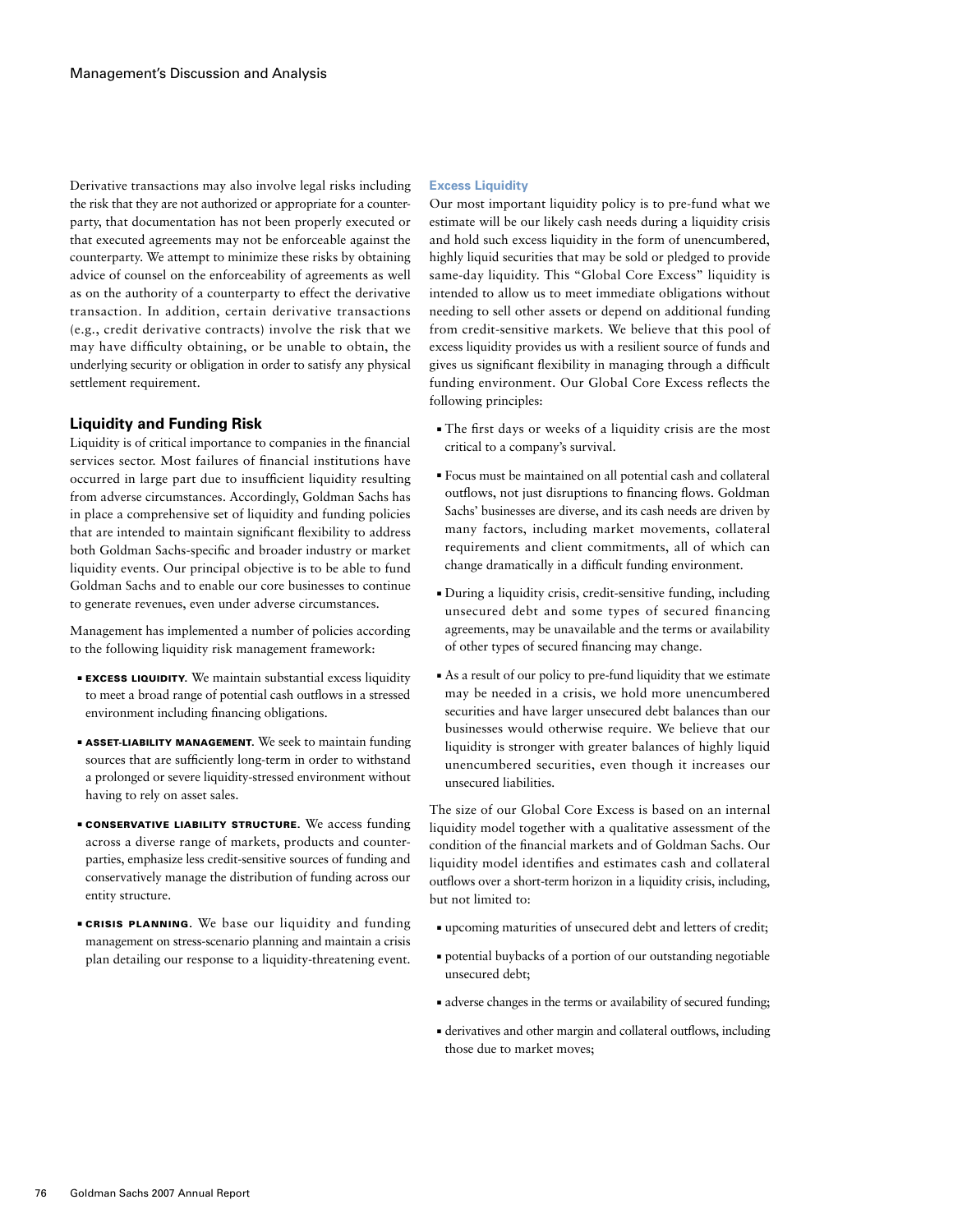- ■ potential cash outflows associated with our prime brokerage business;
- ■ additional collateral that could be called in the event of a two-notch downgrade in our credit ratings;
- ■ draws on our unfunded commitments not supported by William Street Funding Corporation<sup>(1)</sup>; and
- ■ upcoming cash outflows, such as tax and other large payments.

The following table sets forth the average loan value (the estimated amount of cash that would be advanced by counterparties against these securities) of our Global Core Excess:

|                                 | <b>Year Ended November</b> |          |
|---------------------------------|----------------------------|----------|
| (in millions)                   | 2007                       | 2006     |
| U.S. dollar-denominated         | \$48,635                   | \$40,862 |
| Non-U.S. dollar-denominated     | 11.928                     | 10.202   |
| <b>Total Global Core Excess</b> | \$60,563                   | \$51,064 |

The U.S. dollar-denominated excess is comprised of only unencumbered U.S. government securities, U.S. agency securities and highly liquid U.S. agency mortgage-backed securities, all of which are Federal Reserve repo-eligible, as well as overnight cash deposits. Our non-U.S. dollar-denominated excess is comprised of only unencumbered French, German, United Kingdom and Japanese government bonds and euro, British pound and Japanese yen overnight cash deposits. We strictly limit our Global Core Excess to this narrowly defined list of securities and cash because we believe they are highly liquid, even in a difficult funding environment. We do not believe other potential sources of excess liquidity, such as lower-quality unencumbered securities or committed credit facilities, are as reliable in a liquidity crisis.

The majority of our Global Core Excess is structured such that it is available to meet the liquidity requirements of our parent company, Group Inc., and all of its subsidiaries. The remainder is held in our principal non-U.S. operating entities, primarily to better match the currency and timing requirements for those entities' potential liquidity obligations.

In addition to our Global Core Excess, we have a significant amount of other unencumbered securities as a result of our business activities. These assets, which are located in the United States, Europe and Asia, include other government bonds, high-grade money market securities, corporate bonds and marginable equities. We do not include these securities in our Global Core Excess.

We maintain Global Core Excess and other unencumbered assets in an amount that, if pledged or sold, would provide the funds necessary to replace at least 110% of our unsecured obligations that are scheduled to mature (or where holders have the option to redeem) within the next 12 months. We assume conservative loan values that are based on stressscenario borrowing capacity and we regularly review these assumptions asset class by asset class. The estimated aggregate loan value of our Global Core Excess and our other unencumbered assets averaged \$156.74 billion and \$134.38 billion for the fiscal years ended 2007 and 2006, respectively.

#### **Asset-Liability Management**

We seek to maintain a highly liquid balance sheet and substantially all of our inventory is marked-to-market daily. We utilize aged inventory limits for certain financial instruments as a disincentive to our businesses to hold inventory over longer periods of time. We believe that these limits provide a complementary mechanism for ensuring appropriate balance sheet liquidity in addition to our standard position limits. Although our balance sheet fluctuates due to seasonal activity, market conventions and periodic market opportunities in certain of our businesses, our total assets and adjusted assets at financial statement dates are not materially different from those occurring within our reporting periods.

We seek to manage the maturity profile of our funding base such that we should be able to liquidate our assets prior to our liabilities coming due, even in times of prolonged or severe liquidity stress. We do not rely on immediate sales of assets (other than our Global Core Excess) to maintain liquidity in a distressed environment, although we recognize orderly asset sales may be prudent and necessary in a persistent liquidity crisis.

In order to avoid reliance on asset sales, our goal is to ensure that we have sufficient total capital (unsecured long-term borrowings plus total shareholders' equity) to fund our balance sheet for at least one year. The amount of our total capital is based on an internal liquidity model, which incorporates, among other things, the following long-term financing requirements:

- ■ the portion of financial instruments owned that we believe could not be funded on a secured basis in periods of market stress, assuming conservative loan values;
- ■ goodwill and identifiable intangible assets, property, leasehold improvements and equipment, and other illiquid assets;
- ■ derivative and other margin and collateral requirements;
- ■ anticipated draws on our unfunded loan commitments; and
- ■ capital or other forms of financing in our regulated subsidiaries that is in excess of their long-term financing requirements. See "—Conservative Liability Structure" below for a further discussion of how we fund our subsidiaries.

<sup>(1)</sup> The Global Core Excess excludes liquid assets of \$6.17 billion held separately by William Street Funding Corporation. See "— Contractual Obligations and Commitments" above for a further discussion of the William Street credit extension program.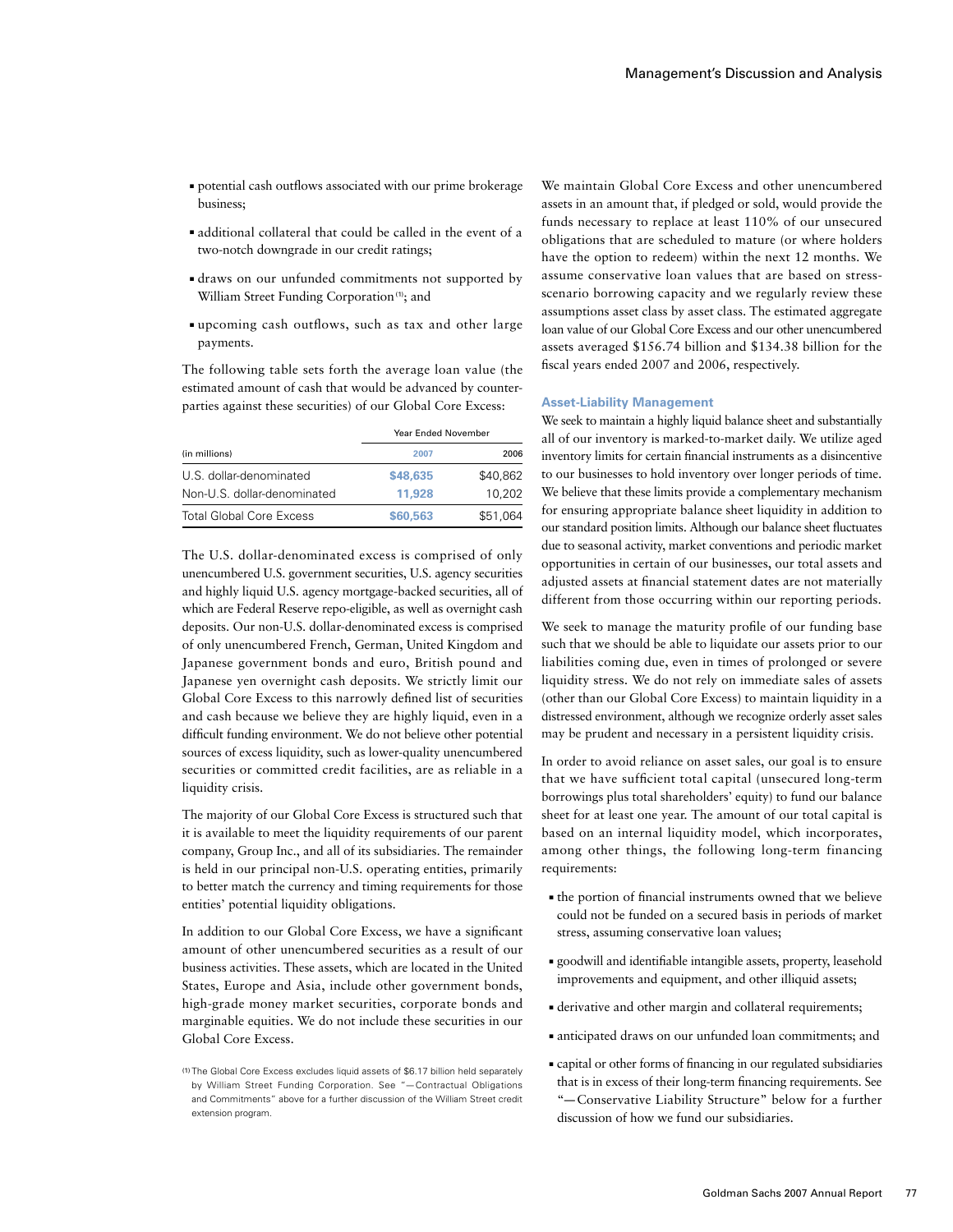Certain financial instruments may be more difficult to fund on a secured basis during times of market stress. Accordingly, we generally hold higher levels of total capital for these assets than more liquid types of financial instruments. The table below sets forth our aggregate holdings in these categories of financial instruments:

|                                           | As of November |          |
|-------------------------------------------|----------------|----------|
| (in millions)                             | 2007           | 2006     |
| Mortgage and other asset-backed           |                |          |
| loans and securities <sup>(1)</sup>       | \$46,436       | \$41,017 |
| Bank loans <sup>(2)</sup>                 | 49.154         | 28,196   |
| High-yield securities                     | 12,807         | 9,403    |
| Emerging market debt securities           | 3,343          | 2,291    |
| Private equity and real estate            |                |          |
| fund investments <sup>(3)</sup>           | 16,244         | 5,968    |
| Emerging market equity securities         | 8.014          | 3,046    |
| ICBC ordinary shares <sup>(4)</sup>       | 6.807          | 5.194    |
| SMFG convertible preferred stock          | 4,060          | 4,505    |
| Other restricted public                   |                |          |
| equity securities                         | 3,455          | 1,730    |
| Other investments in funds <sup>(5)</sup> | 3.437          | 260      |

(1)Excludes \$7.64 billion of mortgage whole loans that were transferred to securitization vehicles where such transfers were accounted for as secured financings rather than sales under SFAS No. 140. We distributed to investors the securities that were issued by the securitization vehicles and therefore do not bear economic exposure to the underlying mortgage whole loans.

- (2) Includes funded commitments and inventory held in connection with our origination and secondary trading activities.
- (3) Includes interests in our merchant banking funds. Such amounts exclude assets related to consolidated investment funds of \$8.13 billion and \$6.03 billion as of November 2007 and November 2006, respectively, for which Goldman Sachs does not bear economic exposure.
- (4) Includes interests of \$4.30 billion and \$3.28 billion as of November 2007 and November 2006, respectively, held by investment funds managed by Goldman Sachs.

(5) Includes interests in other investment funds that we manage.

A large portion of these assets are funded through secured funding markets or nonrecourse financing. We focus on demonstrating a consistent ability to fund these assets on a secured basis for extended periods of time to reduce refinancing risk and to help ensure that they have an established amount of loan value in order that they can be funded in periods of market stress.

See Note 3 to the consolidated financial statements for further information regarding the financial instruments we hold.

#### **Conservative Liability Structure**

We seek to structure our liabilities conservatively to reduce refinancing risk and the risk that we may redeem or repurchase certain of our borrowings prior to their contractual maturity. Our conservative liability structure reflects the following policies:

- ■ We fund a substantial portion of our inventory on a secured basis. We believe secured financing provides Goldman Sachs with a more stable source of liquidity than unsecured financing, as it is less sensitive to changes in our credit due to the underlying collateral.
- Our liquidity depends to an important degree on the stability of our short-term unsecured financing base. Accordingly, we prefer the use of promissory notes (in which Goldman Sachs does not make a market) over commercial paper, which we may repurchase prior to maturity through the ordinary course of business as a market maker. As of November 2007 and November 2006, our unsecured short-term borrowings, including the current portion of unsecured long-term borrowings, were \$71.56 billion and \$47.90 billion, respectively. See Note 4 to the consolidated financial statements for further information regarding our unsecured short-term borrowings.
- ■ We recognize that secured funding transactions have greater refinancing risk when the underlying collateral is more difficult to fund. Consequently, we seek longer maturities for secured funding transactions collateralized by these assets. In some cases, we use extendible maturity features to obtain a rolling minimum term to the funding.
- ■ We issue substantially all of our unsecured debt without provisions that would, based solely upon an adverse change in our credit ratings, financial ratios, earnings, cash flows or stock price, trigger a requirement for an early payment, collateral support, change in terms, acceleration of maturity or the creation of an additional financial obligation.

We seek to maintain broad and diversified funding sources globally for both secured and unsecured funding. We make extensive use of the repurchase agreement and securities lending markets, as well as other secured funding markets. In addition, we issue debt through syndicated U.S. registered offerings, U.S. registered and 144A medium-term note programs, offshore medium-term note offerings and other bond offerings, U.S. and non-U.S. commercial paper and promissory note issuances, and other methods. We also arrange for letters of credit to be issued on our behalf.

We benefit from distributing our debt issuances through our own sales force to a large, diverse global creditor base and we believe that our relationships with our creditors are critical to our liquidity. Our creditors include banks, governments, securities lenders, pension funds, insurance companies and mutual funds. We access funding in a variety of markets in the Americas, Europe and Asia. We have imposed various internal guidelines on investor concentration, including the amount of our commercial paper that can be owned and letters of credit that can be issued by any single investor or group of investors.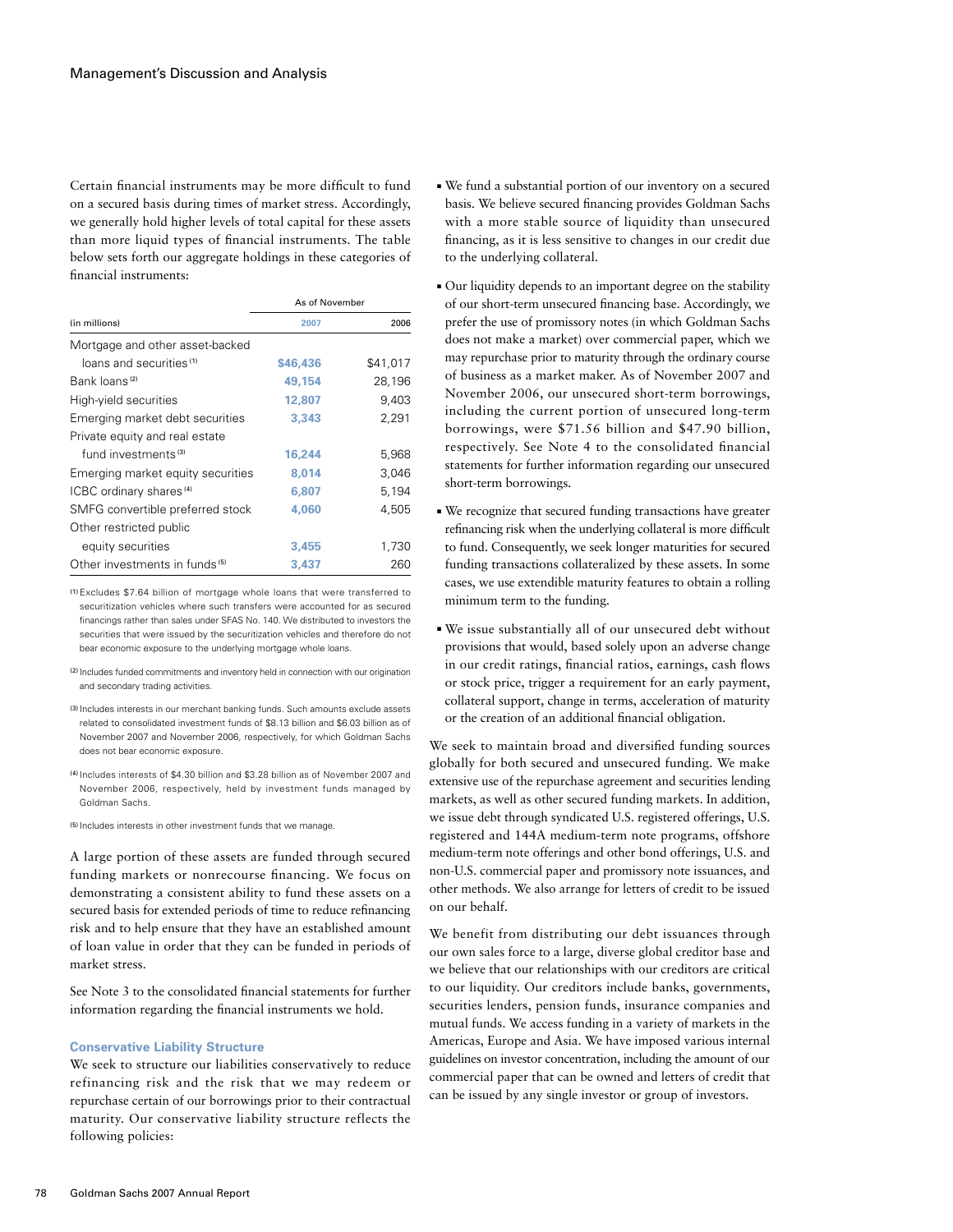To mitigate refinancing risk, we have created internal guidelines on the principal amount of debt maturing on any one day or during any week or year. The following table sets forth our quarterly unsecured long-term borrowings maturity profile through 2013:



Unsecured Long-Term Borrowings Maturity Profile

(\$ in millions)

The weighted average maturity of our unsecured long-term borrowings as of November 2007 was approximately seven years. We swap a substantial portion of our long-term borrowings into U.S. dollar obligations with short-term floating interest rates in order to minimize our exposure to interest rates and foreign exchange movements.

For a discussion of factors that could impair our ability to access the capital markets, see "—Certain Risk Factors That May Affect Our Business" above as well as "Risk Factors" in Part I, Item 1A of the Annual Report on Form 10-K.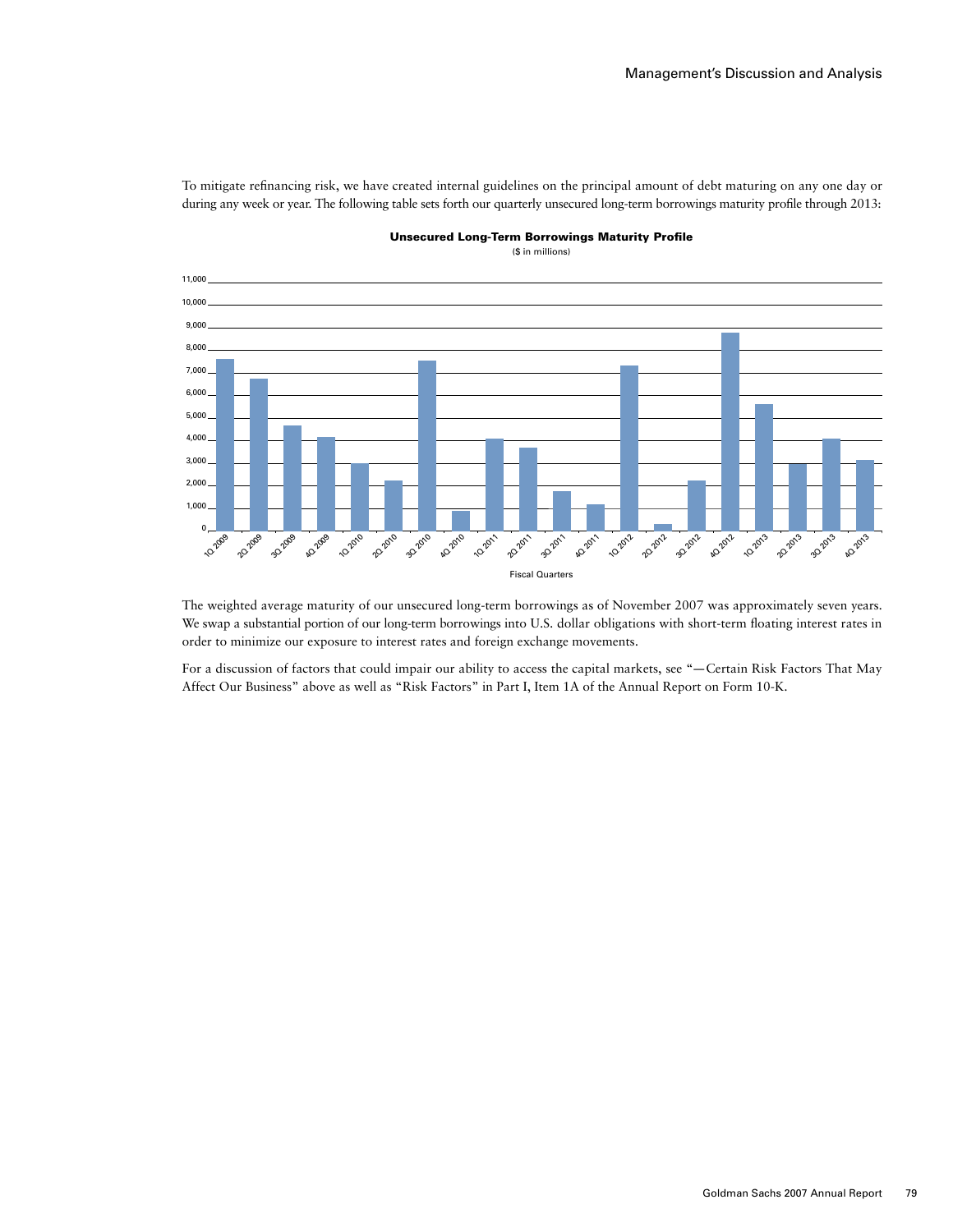Subsidiary Funding Policies. Substantially all of our unsecured funding is raised by our parent company, Group Inc. The parent company then lends the necessary funds to its subsidiaries, some of which are regulated, to meet their asset financing and capital requirements. In addition, the parent company provides its regulated subsidiaries with the necessary capital to meet their regulatory requirements. The benefits of this approach to subsidiary funding include enhanced control and greater flexibility to meet the funding requirements of our subsidiaries.

Our intercompany funding policies are predicated on an assumption that, unless legally provided for, funds or securities are not freely available from a subsidiary to its parent company or other subsidiaries. In particular, many of our subsidiaries are subject to laws that authorize regulatory bodies to block or limit the flow of funds from those subsidiaries to Group Inc. Regulatory action of that kind could impede access to funds that Group Inc. needs to make payments on obligations, including debt obligations. As such, we assume that capital or other financing provided to our regulated subsidiaries is not available to our parent company or other subsidiaries. In addition, we assume that the Global Core Excess held in our principal non-U.S. operating entities will not be available to our parent company or other subsidiaries and therefore is available only to meet the potential liquidity requirements of those entities.

We also manage our liquidity risk by requiring senior and subordinated intercompany loans to have maturities equal to or shorter than the maturities of the aggregate borrowings of the parent company. This policy ensures that the subsidiaries' obligations to the parent company will generally mature in advance of the parent company's third-party borrowings. In addition, many of our subsidiaries and affiliates maintain unencumbered assets to cover their intercompany borrowings (other than subordinated debt) in order to mitigate parent company liquidity risk.

Group Inc. has provided substantial amounts of equity and subordinated indebtedness, directly or indirectly, to its regulated subsidiaries; for example, as of November 2007, Group Inc. had \$24.49 billion of such equity and subordinated indebtedness invested in Goldman, Sachs & Co., its principal U.S. registered broker-dealer; \$27.51 billion invested in Goldman Sachs International, a regulated U.K. broker-dealer; \$2.40 billion invested in Goldman Sachs Execution & Clearing, L.P., a U.S. registered broker-dealer; and \$3.15 billion invested in Goldman Sachs Japan Co., Ltd., a regulated Japanese broker-dealer. Group Inc. also had \$44.99 billion of unsubordinated loans to these entities as of November 2007, as well as significant amounts of capital invested in and loans to its other regulated subsidiaries.

#### **Crisis Planning**

In order to be prepared for a liquidity event, or a period of market stress, we base our liquidity risk management framework and our resulting funding and liquidity policies on conservative stress-scenario assumptions. Our planning incorporates several market-based and operational stress scenarios. We also periodically conduct liquidity crisis drills to test our lines of communication and backup funding procedures.

In addition, we maintain a liquidity crisis plan that specifies an approach for analyzing and responding to a liquidity-threatening event. The plan provides the framework to estimate the likely impact of a liquidity event on Goldman Sachs based on some of the risks identified above and outlines which and to what extent liquidity maintenance activities should be implemented based on the severity of the event. It also lists the crisis management team and internal and external parties to be contacted to ensure effective distribution of information.

### **Credit Ratings**

We rely upon the short-term and long-term debt capital markets to fund a significant portion of our day-to-day operations. The cost and availability of debt financing is influenced by our credit ratings. Credit ratings are important when we are competing in certain markets and when we seek to engage in longer term transactions, including OTC derivatives. We believe our credit ratings are primarily based on the credit rating agencies' assessment of our liquidity, market, credit and operational risk management practices, the level and variability of our earnings, our capital base, our franchise, reputation and management, our corporate governance and the external operating environment. See "— Certain Risk Factors That May Affect Our Business" above for a discussion of the risks associated with a reduction in our credit ratings.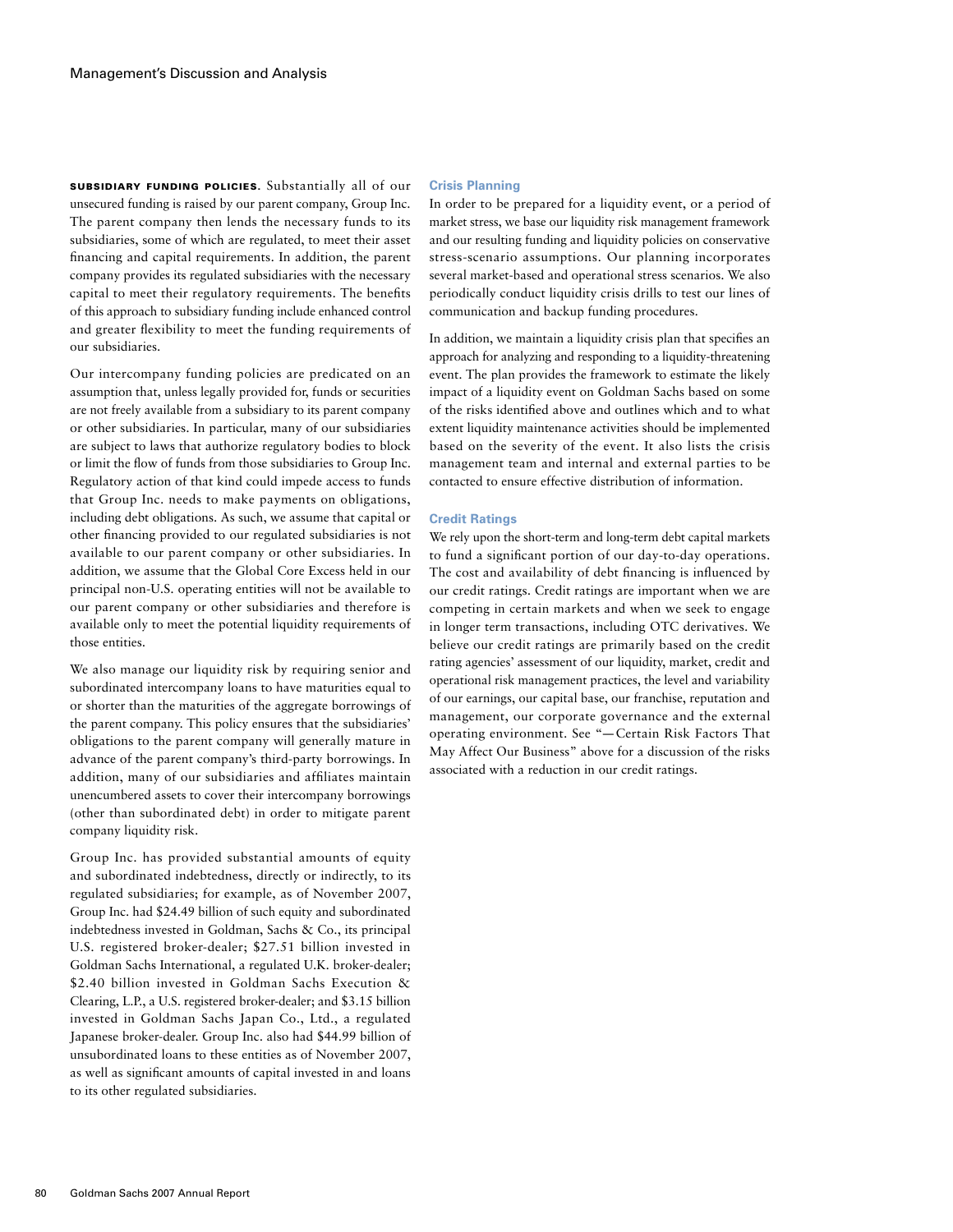The following table sets forth our unsecured credit ratings as of November 2007:

|                                         | <b>Short-Term Debt</b> | <b>Long-Term Debt</b> | <b>Subordinated Debt</b> | <b>Preferred Stock</b> |
|-----------------------------------------|------------------------|-----------------------|--------------------------|------------------------|
| Dominion Bond Rating Service Limited    | R-1 (middle)           | AA (low)              | A (high)                 | A                      |
| Fitch, Inc.                             | $F1+$                  | AA-                   |                          | A+                     |
| Moody's Investors Service               | <b>P-1</b>             | Aa3                   |                          | Α2                     |
| Standard & Poor's                       | $A - 1 +$              | AA-                   | A+                       | Α                      |
| Rating and Investment Information, Inc. | $a - 1 +$              | AA                    | <b>Not Applicable</b>    | <b>Not Applicable</b>  |

As of November 2007, collateral or termination payments pursuant to bilateral agreements with certain counterparties of approximately \$728 million would have been required in the event of a one-notch reduction in our long-term credit ratings. In evaluating our liquidity requirements, we consider additional collateral or termination payments that would be required in the event of a two-notch downgrade in our long-term credit ratings, as well as collateral that has not been called by counterparties, but is available to them.

#### **Cash Flows**

As a global financial institution, our cash flows are complex and interrelated and bear little relation to our net earnings and net assets and, consequently, we believe that traditional cash flow analysis is less meaningful in evaluating our liquidity position than the excess liquidity and asset-liability management policies described above. Cash flow analysis may, however, be helpful in highlighting certain macro trends and strategic initiatives in our business.

YEAR ENDED NOVEMBER 2007. Our cash and cash equivalents increased by \$5.59 billion to \$11.88 billion at the end of 2007. We raised \$73.79 billion in net cash from financing and investing activities, primarily through the issuance of unsecured borrowings, partially offset by common stock repurchases. We used net cash of \$68.20 billion in our operating activities, primarily to capitalize on trading and investing opportunities for our clients and ourselves.

YEAR ENDED NOVEMBER 2006. Our cash and cash equivalents decreased by \$3.97 billion to \$6.29 billion at the end of 2006. We raised \$64.09 billion in net cash from financing activities, primarily in long-term borrowings as well as through secured financings, partially offset by common stock repurchases. We used net cash of \$68.06 billion in our operating and investing activities, primarily to capitalize on trading and investing opportunities for our clients and ourselves.

### **Operational Risk**

Operational risk relates to the risk of loss arising from shortcomings or failures in internal processes, people or systems, or from external events. Operational risk can arise from many factors ranging from routine processing errors to potentially costly incidents related to, for example, major systems failures. Operational risk may also cause reputational harm. Thus, efforts to identify, manage and mitigate operational risk must be equally sensitive to the risk of reputational damage as well as the risk of financial loss.

We manage operational risk through the application of longstanding, but continuously evolving, firmwide control standards which are supported by the training, supervision and development of our people; the active participation and commitment of senior management in a continuous process of identifying and mitigating key operational risks across Goldman Sachs; and a framework of strong and independent control departments that monitor operational risk on a daily basis. Together, these elements form a strong firmwide control culture that serves as the foundation of our efforts to minimize operational risk exposure.

The Operational Risk Department, an independent risk management function, is responsible for developing and implementing a standardized framework to identify, measure, monitor, and report operational risks to support active risk management across Goldman Sachs. This framework, which evolves with the changing needs of our businesses and regulatory guidance, incorporates analysis of internal and external operational risk events, business environment and internal control factors, and scenario analysis. The framework also provides regular reporting of our operational risk exposures to our Board, risk committees and senior management. For a further discussion of operational risk see "—Risk Factors" in Part I, Item 1A of the Annual Report on Form 10-K.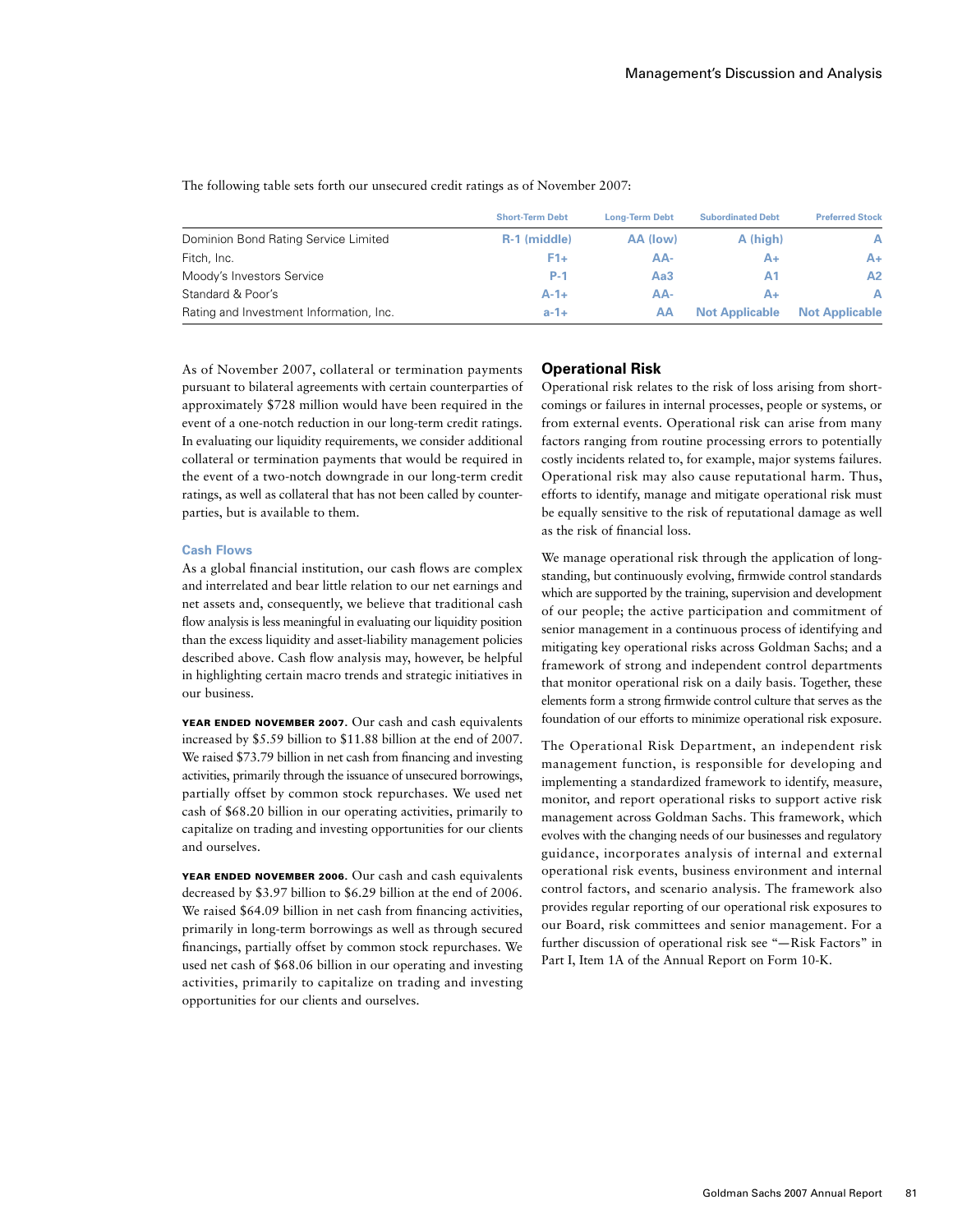# **Recent Accounting Developments**

FIN NO. 48. In June 2006, the FASB issued FIN No. 48, "Accounting for Uncertainty in Income Taxes—an Interpretation of FASB Statement No. 109." FIN No. 48 requires that we determine whether a tax position is more likely than not to be sustained upon examination, including resolution of any related appeals or litigation processes, based on the technical merits of the position. Once it is determined that a position meets this recognition threshold, the position is measured to determine the amount of benefit to be recognized in the financial statements. We will adopt the provisions of FIN No. 48 in the first quarter of 2008. Adoption of FIN No. 48 will not have a material effect on our financial condition, results of operations or cash flows.

SFAS No. 157. In September 2006, the FASB issued SFAS No. 157, "Fair Value Measurements." SFAS No. 157 clarifies that fair value is an exit price, representing the amount that would be received to sell an asset or paid to transfer a liability in an orderly transaction between market participants. Under SFAS No. 157, fair value measurements are not adjusted for transaction costs.

SFAS No. 157 nullifies the guidance included in Emerging Issues Task Force (EITF) Issue No. 02-3, "Issues Involved in Accounting for Derivative Contracts Held for Trading Purposes and Contracts Involved in Energy Trading and Risk Management Activities," that prohibited the recognition of a day one gain or loss on derivative contracts (and hybrid financial instruments measured at fair value under SFAS No. 155) where we were unable to verify all of the significant model inputs to observable market data and/or verify the model to market transactions. However, SFAS No. 157 requires that a fair value measurement reflect the assumptions market participants would use in pricing an asset or liability based on the best information available. Assumptions include the risks inherent in a particular valuation technique (such as a pricing model) and/or the risks inherent in the inputs to the model.

In addition, SFAS No. 157 prohibits the recognition of "block discounts" for large holdings of unrestricted financial instruments where quoted prices are readily and regularly available for an identical asset or liability in an active market.

The provisions of SFAS No. 157 are to be applied prospectively, except changes in fair value measurements that result from the initial application of SFAS No. 157 to existing derivative financial instruments measured under EITF Issue No. 02-3, existing hybrid financial instruments measured at fair value and block discounts, all of which are to be recorded as an adjustment to beginning retained earnings in the year of adoption.

We adopted SFAS No. 157 as of the beginning of 2007. The transition adjustment to beginning retained earnings was a gain of \$51 million, net of tax. For the first quarter of 2007, the effect of the nullification of EITF Issue No. 02-3 and the removal of liquidity discounts for actively traded positions was not material. In addition, under SFAS No. 157, gains on principal investments are recorded in the absence of substantial thirdparty transactions if market evidence is sufficient. In the first quarter of 2007, we recorded approximately \$500 million of such gains as a result of adopting SFAS No. 157.

SFAS No. 158. In September 2006, the FASB issued SFAS No. 158, "Employers' Accounting for Defined Benefit Pension and Other Postretirement Plans, an amendment of FASB Statements No. 87, 88, 106 and 132-R." SFAS No. 158 requires an entity to recognize in its statement of financial condition the funded status of its defined benefit pension and postretirement plans, measured as the difference between the fair value of the plan assets and the benefit obligation. SFAS No. 158 also requires an entity to recognize changes in the funded status of a defined benefit pension and postretirement plan within accumulated other comprehensive income, net of tax, to the extent such changes are not recognized in earnings as components of periodic net benefit cost. SFAS No. 158 is effective as of the end of the fiscal year ending after December 15, 2006. We adopted SFAS No. 158 as of the end of 2007. The adjustment to accumulated other comprehensive loss for the initial application of SFAS No. 158 was \$194 million, net of tax.

SFAS No. 159. In February 2007, the FASB issued SFAS No. 159, "The Fair Value Option for Financial Assets and Financial Liabilities," which gives entities the option to measure eligible financial assets, financial liabilities and firm commitments at fair value (i.e., the fair value option), on an instrument-byinstrument basis, that are otherwise not accounted for at fair value under other accounting standards. The election to use the fair value option is available at specified election dates, such as when an entity first recognizes a financial asset or financial liability or upon entering into a firm commitment. Subsequent changes in fair value must be recorded in earnings. Additionally, SFAS No. 159 allows for a one-time election for existing positions upon adoption, with the transition adjustment recorded to beginning retained earnings.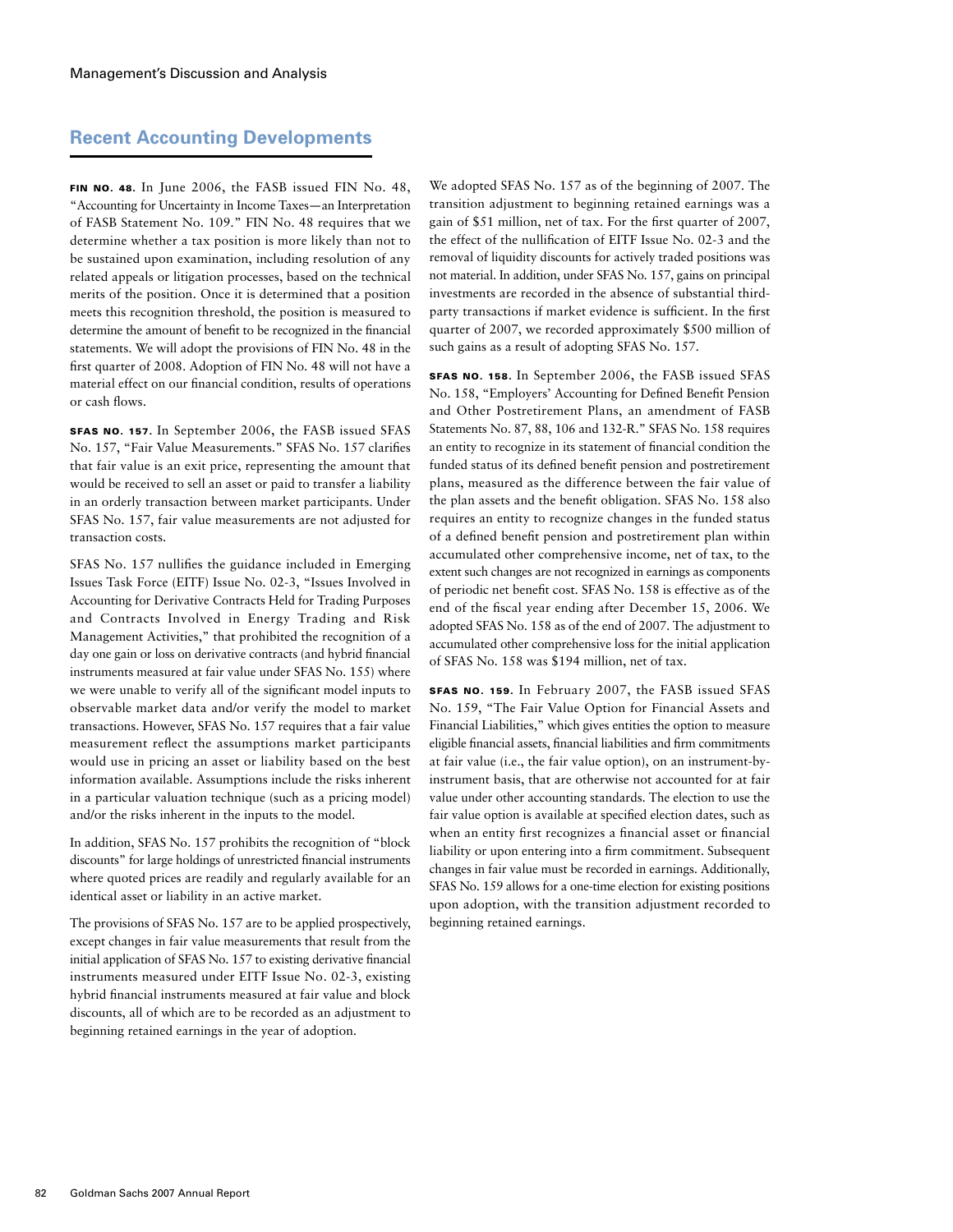We adopted SFAS No. 159 as of the beginning of 2007 and elected to apply the fair value option to the following financial assets and liabilities existing at the time of adoption:

- ■ certain unsecured short-term borrowings, consisting of all promissory notes and commercial paper;
- ■ certain other secured financings, primarily transfers accounted for as financings rather than sales under SFAS No. 140 and debt raised through our William Street program;
- ■ certain unsecured long-term borrowings, including prepaid physical commodity transactions;
- ■ resale and repurchase agreements;
- ■ securities borrowed and loaned within Trading and Principal Investments, consisting of our matched book and certain firm financing activities;
- ■ securities held by GS Bank USA, which were previously accounted for as available-for-sale; and
- ■ receivables from customers and counterparties arising from transfers accounted for as secured loans rather than purchases under SFAS No. 140.

The transition adjustment to beginning retained earnings related to the adoption of SFAS No. 159 was a loss of \$45 million, net of tax, substantially all of which related to applying the fair value option to prepaid physical commodity transactions.

Subsequent to the adoption of SFAS No. 159, we have elected to apply the fair value option (i) to new positions within the above categories, (ii) to corporate loans, corporate loan commitments and certificates of deposit issued by GS Bank USA and (iii) generally to investments where we would otherwise apply the equity method of accounting. In certain cases, we may continue to apply the equity method of accounting to those investments which are strategic in nature or closely related to our principal business activities, where we have a significant degree of involvement in the cash flows or operations of the investee, and/or where cost-benefit considerations are less significant.

The primary reasons for electing the fair value option are mitigating volatility in earnings from using different measurement attributes, simplification and cost-benefit considerations.

SOP No. 07-1 and FSP FIN No. 46-R-7. In June 2007, the American Institute of Certified Public Accountants (AICPA) issued Statement of Position (SOP) No. 07-1, "Clarification of the Scope of the Audit and Accounting Guide 'Audits of Investment Companies' and Accounting by Parent Companies and Equity Method Investors for Investments in Investment Companies.'' SOP No. 07-1 clarifies when an entity may apply the provisions of the Audit and Accounting Guide for Investment Companies (the Guide). In May 2007, the FASB issued FSP FIN No. 46-R-7, "Application of FIN 46-R to Investment Companies," which amends FIN No. 46-R to make permanent the temporary deferral of the application of FIN No. 46-R to entities within the scope of the revised Guide under SOP No. 07-1. FSP FIN No. 46-R-7 is effective upon adoption of SOP No. 07-1. In November 2007, the FASB issued Proposed FSP SOP No. 07-1-a, "The Effective Date of AICPA Statement of Position 07-1," which proposes to indefinitely defer the effective date for SOP No. 07-01 and, consequently, FSP FIN No. 46-R-7.

EITF Issue No. 06-11. In June 2007, the EITF reached consensus on Issue No. 06-11, "Accounting for Income Tax Benefits of Dividends on Share-Based Payment Awards." EITF Issue No. 06-11 requires that the tax benefit related to dividend equivalents paid on restricted stock units, which are expected to vest, be recorded as an increase to additional paid-in capital. We currently account for this tax benefit as a reduction to income tax expense. EITF Issue No. 06-11 is to be applied prospectively for tax benefits on dividends declared in fiscal years beginning after December 15, 2007, and we expect to adopt the provisions of EITF Issue No. 06-11 beginning in the first quarter of 2009. We are currently evaluating the impact of adopting EITF Issue No. 06-11 on our financial condition, results of operations and cash flows.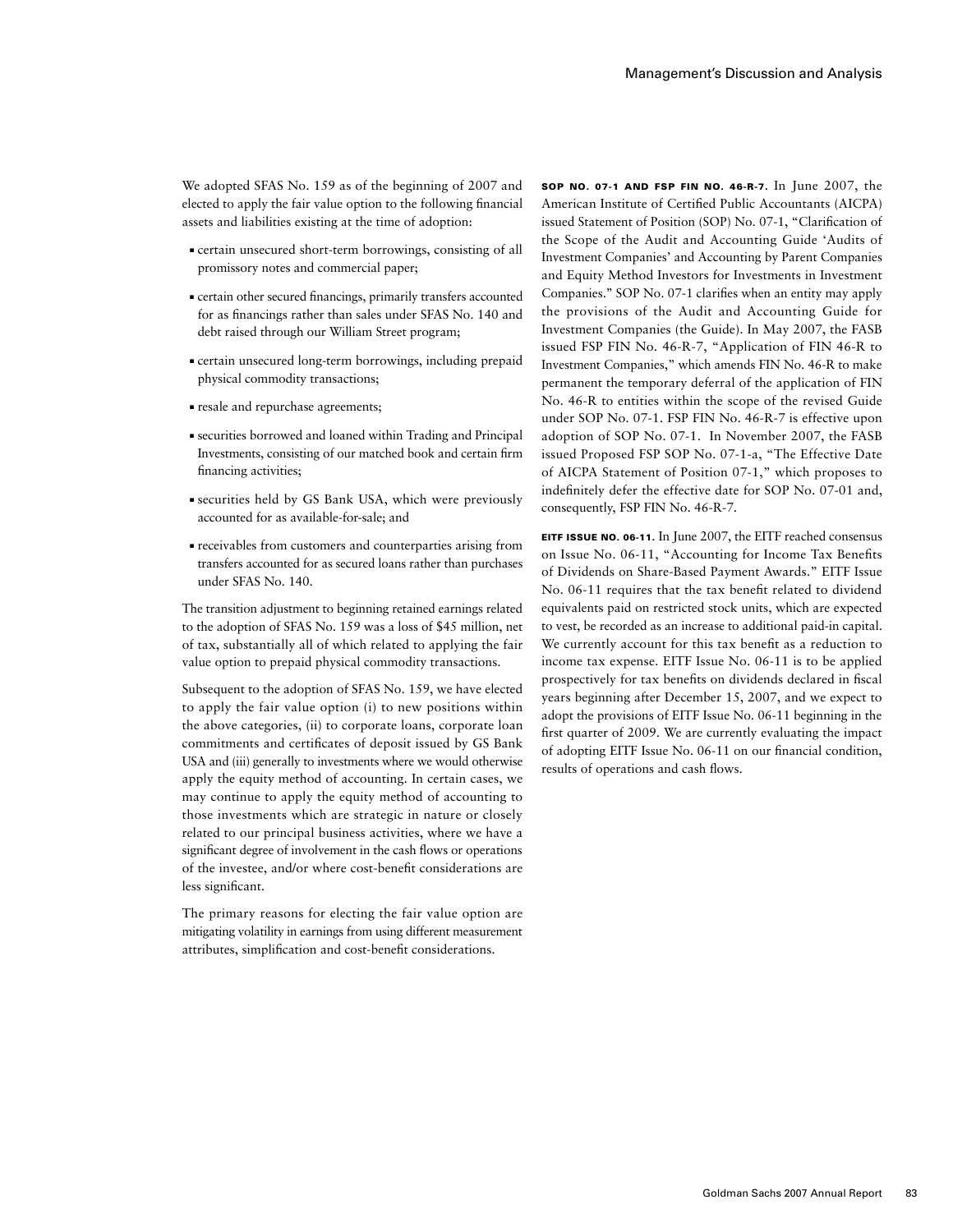Management of The Goldman Sachs Group, Inc., together with its consolidated subsidiaries (the firm), is responsible for establishing and maintaining adequate internal control over financial reporting. The firm's internal control over financial reporting is a process designed under the supervision of the firm's principal executive and principal financial officers to provide reasonable assurance regarding the reliability of financial reporting and the preparation of the firm's financial statements for external reporting purposes in accordance with U.S. generally accepted accounting principles.

As of the end of the firm's 2007 fiscal year, management conducted an assessment of the effectiveness of the firm's internal control over financial reporting based on the framework established in *Internal Control—Integrated Framework* issued by the Committee of Sponsoring Organizations of the Treadway Commission (COSO). Based on this assessment, management has determined that the firm's internal control over financial reporting as of November 30, 2007 was effective.

Our internal control over financial reporting includes policies and procedures that pertain to the maintenance of records that, in reasonable detail, accurately and fairly reflect transactions and dispositions of assets; provide reasonable assurances that transactions are recorded as necessary to permit preparation of financial statements in accordance with U.S. generally accepted accounting principles, and that receipts and expenditures are being made only in accordance with authorizations of management and the directors of the firm; and provide reasonable assurance regarding prevention or timely detection of unauthorized acquisition, use or disposition of the firm's assets that could have a material effect on our financial statements.

The firm's internal control over financial reporting as of November 30, 2007 has been audited by PricewaterhouseCoopers LLP, an independent registered public accounting firm, as stated in their report appearing on page 85, which expresses an unqualified opinion on the effectiveness of the firm's internal control over financial reporting as of November 30, 2007.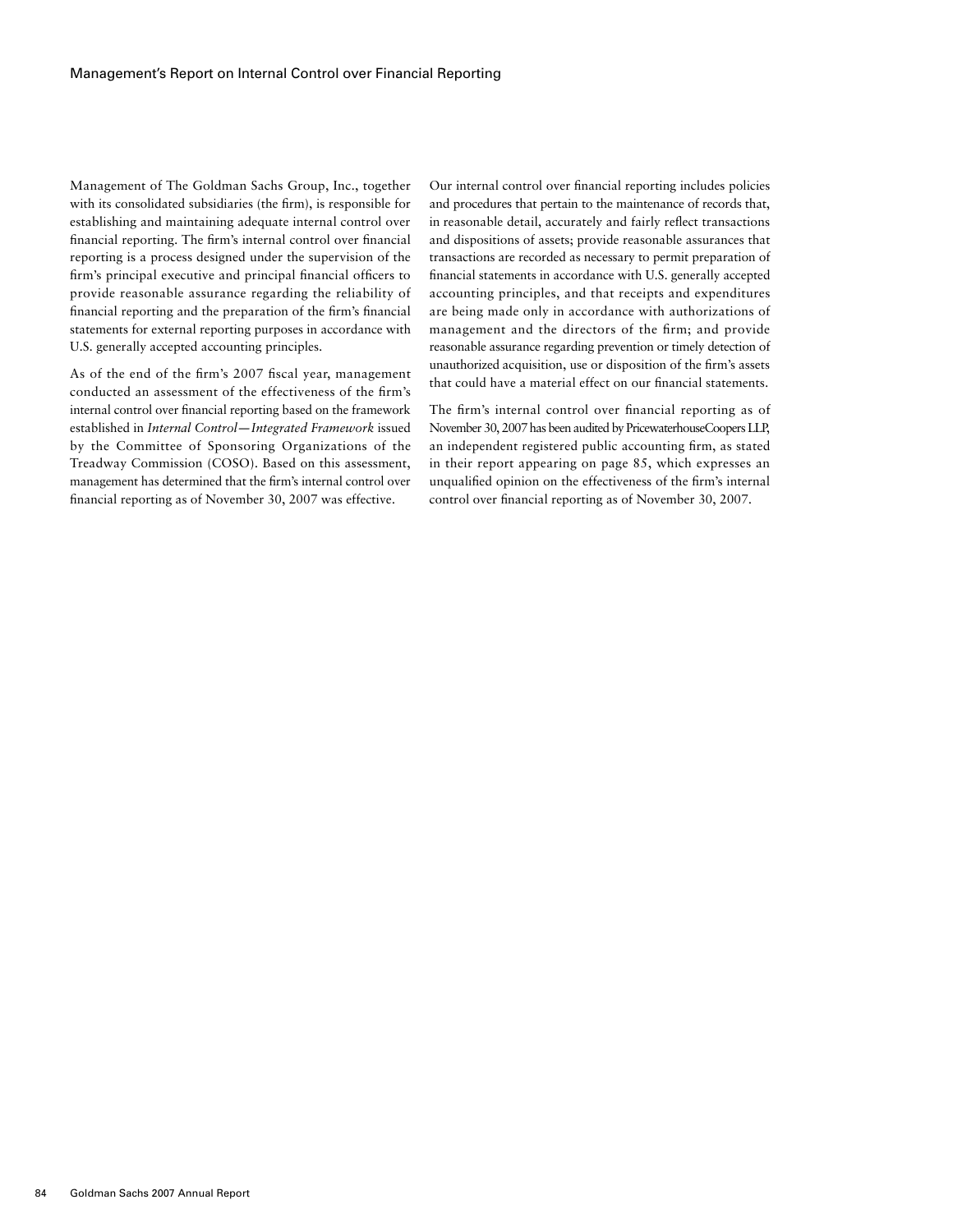# **To the Board of Directors and the Shareholders of The Goldman Sachs Group, Inc.:**

In our opinion, the accompanying consolidated statements of financial condition and the related consolidated statements of earnings, changes in shareholders' equity, cash flows and comprehensive income present fairly, in all material respects, the financial position of The Goldman Sachs Group, Inc. and its subsidiaries (the Company) at November 30, 2007 and November 24, 2006, and the results of its operations and its cash flows for each of the three fiscal years in the period ended November 30, 2007 in conformity with accounting principles generally accepted in the United States of America. Also in our opinion, the Company maintained, in all material respects, effective internal control over financial reporting as of November 30, 2007, based on criteria established in *Internal Control—Integrated Framework* issued by the Committee of Sponsoring Organizations of the Treadway Commission (COSO). The Company's management is responsible for these financial statements, for maintaining effective internal control over financial reporting and for its assessment of the effectiveness of internal control over financial reporting, included in Management's Report on Internal Control over Financial Reporting appearing on page 84. Our responsibility is to express opinions on these financial statements and on the Company's internal control over financial reporting based on our integrated audits. We conducted our audits in accordance with the standards of the Public Company Accounting Oversight Board (United States). Those standards require that we plan and perform the audits to obtain reasonable assurance about whether the financial statements are free of material misstatement and whether effective internal control over financial reporting was maintained in all material respects. Our audits of the financial statements included examining, on a test basis, evidence supporting the amounts and disclosures in the financial statements, assessing the accounting principles used and significant estimates made by management, and evaluating the overall financial statement presentation. Our audit of internal control over financial reporting included obtaining an understanding of internal control over financial reporting, assessing the risk that a material weakness exists, and testing and evaluating the design and operating effectiveness of internal control based on the assessed risk. Our audits also included performing such other procedures as we considered necessary in the circumstances. We believe that our audits provide a reasonable basis for our opinion.

As discussed in Note 2 to the consolidated financial statements, the Company has adopted SFAS No. 157, "Fair Value Measurements" and SFAS No. 159, "The Fair Value Option for Financial Assets and Financial Liabilities."

A company's internal control over financial reporting is a process designed to provide reasonable assurance regarding the reliability of financial reporting and the preparation of financial statements for external purposes in accordance with generally accepted accounting principles. A company's internal control over financial reporting includes those policies and procedures that (i) pertain to the maintenance of records that, in reasonable detail, accurately and fairly reflect the transactions and dispositions of the assets of the company; (ii) provide reasonable assurance that transactions are recorded as necessary to permit preparation of financial statements in accordance with generally accepted accounting principles, and that receipts and expenditures of the company are being made only in accordance with authorizations of management and directors of the company; and (iii) provide reasonable assurance regarding prevention or timely detection of unauthorized acquisition, use, or disposition of the company's assets that could have a material effect on the financial statements.

Because of its inherent limitations, internal control over financial reporting may not prevent or detect misstatements. Also, projections of any evaluation of effectiveness to future periods are subject to the risk that controls may become inadequate because of changes in conditions, or that the degree of compliance with the policies or procedures may deteriorate.

Précentatouse Corpera LLP

PricewaterhouseCoopers LLP New York, New York January 24, 2008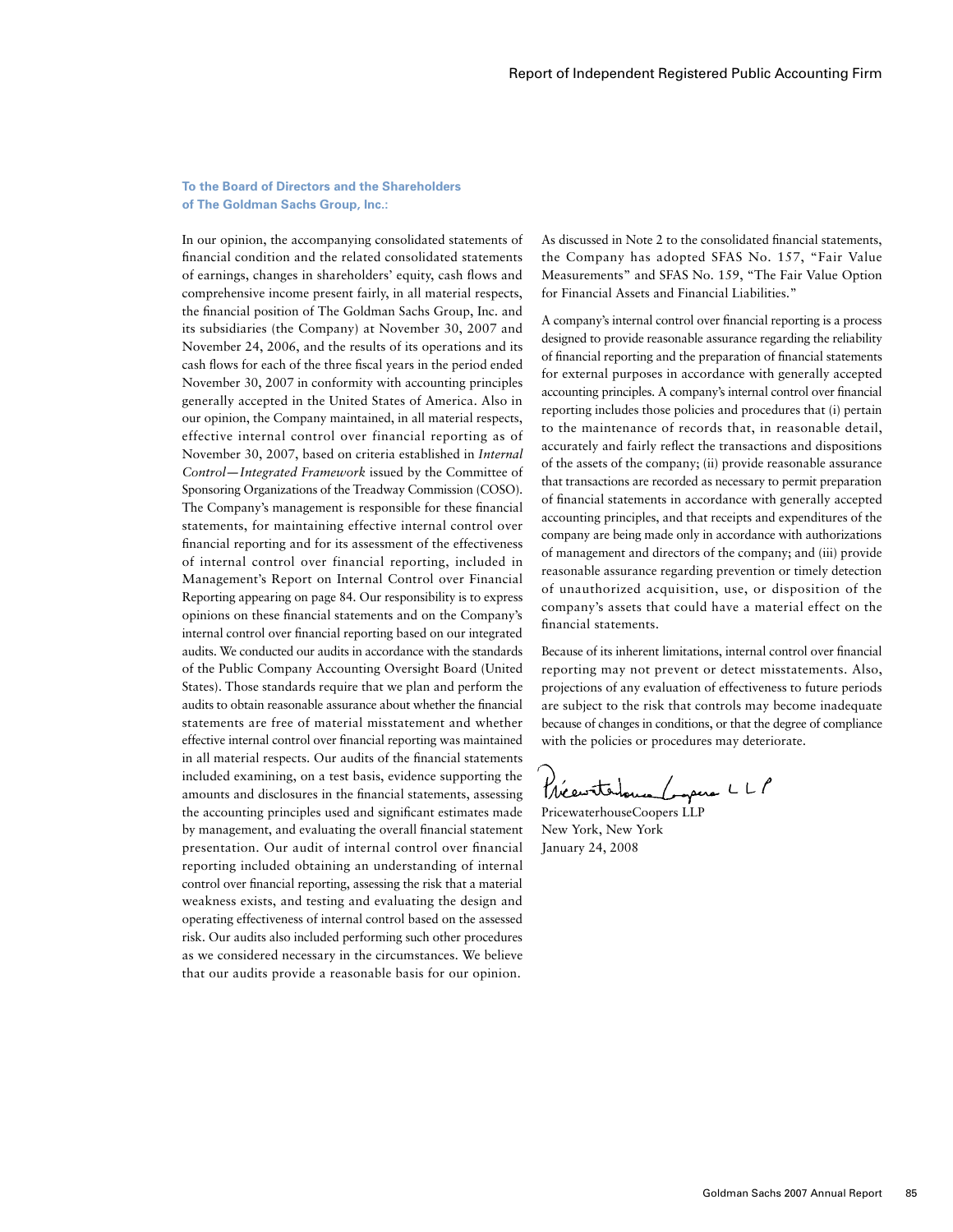|                                                     | Year Ended November |         |         |  |
|-----------------------------------------------------|---------------------|---------|---------|--|
| (in millions, except per share amounts)             | 2007                | 2006    | 2005    |  |
| <b>Revenues</b>                                     |                     |         |         |  |
| Investment banking                                  | \$7,555             | \$5,613 | \$3,599 |  |
| Trading and principal investments                   | 29.714              | 24,027  | 15,452  |  |
| Asset management and securities services            | 4,731               | 4,527   | 3,090   |  |
| Interest income                                     | 45,968              | 35,186  | 21,250  |  |
| Total revenues                                      | 87,968              | 69,353  | 43,391  |  |
| Interest expense                                    | 41,981              | 31,688  | 18,153  |  |
| Revenues, net of interest expense                   | 45,987              | 37,665  | 25,238  |  |
| <b>Operating expenses</b>                           |                     |         |         |  |
| Compensation and benefits                           | 20,190              | 16,457  | 11,758  |  |
| Brokerage, clearing, exchange and distribution fees | 2.758               | 1,985   | 1,416   |  |
| Market development                                  | 601                 | 492     | 378     |  |
| Communications and technology                       | 665                 | 544     | 490     |  |
| Depreciation and amortization                       | 624                 | 521     | 501     |  |
| Amortization of identifiable intangible assets      | 195                 | 173     | 124     |  |
| Occupancy                                           | 975                 | 850     | 728     |  |
| Professional fees                                   | 714                 | 545     | 475     |  |
| Cost of power generation                            | 335                 | 406     | 386     |  |
| Other expenses                                      | 1.326               | 1,132   | 709     |  |
| Total non-compensation expenses                     | 8,193               | 6,648   | 5,207   |  |
| Total operating expenses                            | 28,383              | 23,105  | 16,965  |  |
| Pre-tax earnings                                    | 17,604              | 14,560  | 8,273   |  |
| Provision for taxes                                 | 6,005               | 5,023   | 2,647   |  |
| Net earnings                                        | 11,599              | 9,537   | 5,626   |  |
| Preferred stock dividends                           | 192                 | 139     | 17      |  |
| Net earnings applicable to common shareholders      | \$11,407            | \$9,398 | \$5,609 |  |
| Earnings per common share                           |                     |         |         |  |
| <b>Basic</b>                                        | \$26.34             | \$20.93 | \$11.73 |  |
| Diluted                                             | 24.73               | 19.69   | 11.21   |  |
| Average common shares outstanding                   |                     |         |         |  |
| Basic                                               | 433.0               | 449.0   | 478.1   |  |
| Diluted                                             | 461.2               | 477.4   | 500.2   |  |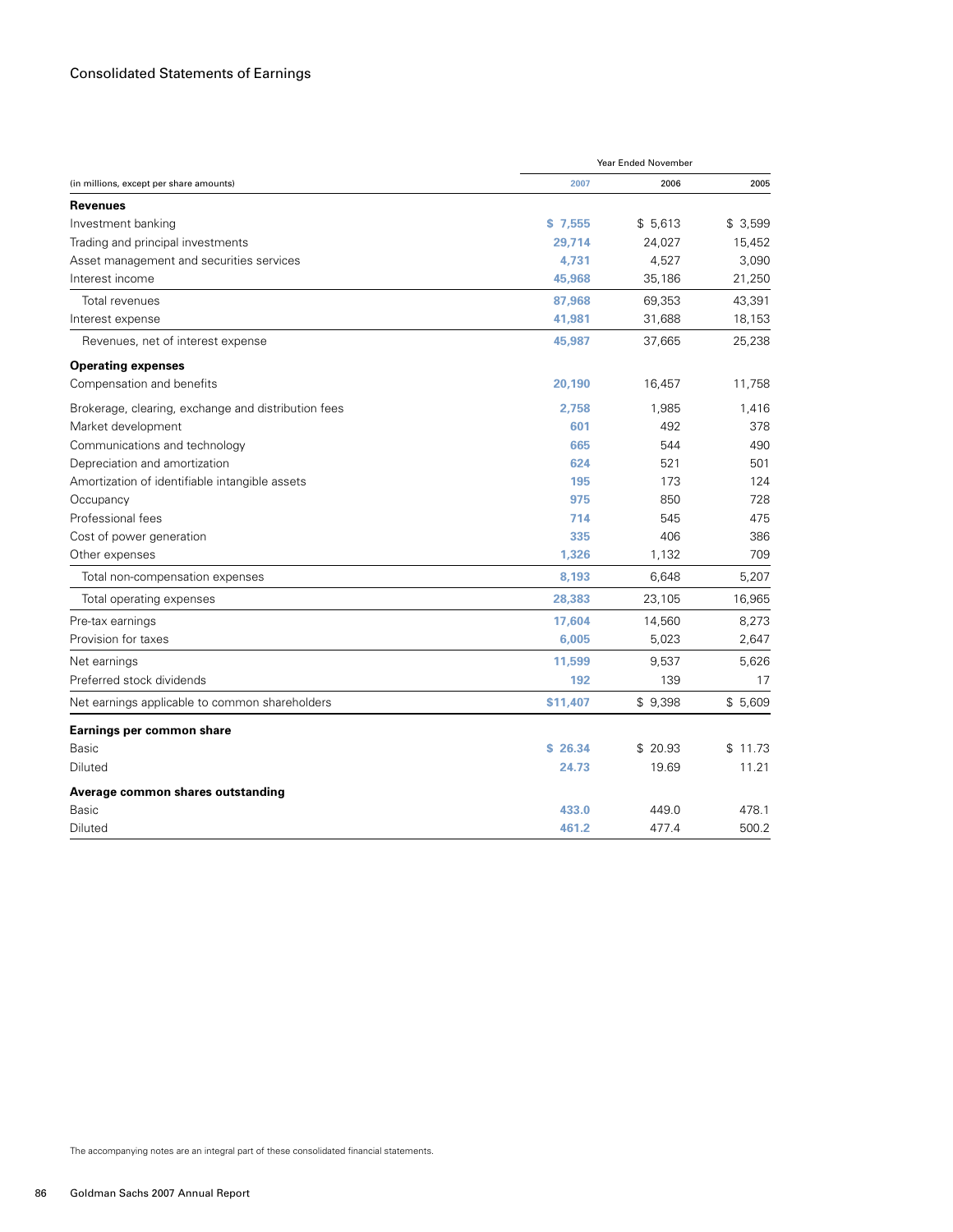|                                                                                                                     | As of November |             |
|---------------------------------------------------------------------------------------------------------------------|----------------|-------------|
| (in millions, except share and per share amounts)                                                                   | 2007           | 2006        |
| <b>Assets</b>                                                                                                       |                |             |
| Cash and cash equivalents                                                                                           | s<br>11,882    | \$<br>6,293 |
| Cash and securities segregated for regulatory and other purposes (includes \$94,018                                 |                |             |
| and \$20,723 at fair value as of November 2007 and November 2006, respectively)                                     | 119,939        | 80,990      |
| Receivables from brokers, dealers and clearing organizations                                                        | 19,078         | 13,223      |
| Receivables from customers and counterparties                                                                       |                |             |
| (includes \$1,950 at fair value as of November 2007)                                                                | 129,105        | 79,790      |
| Collateralized agreements:                                                                                          |                |             |
| Securities borrowed (includes \$83,277 at fair value as of November 2007)                                           | 277,413        | 219,342     |
| Financial instruments purchased under agreements to resell                                                          |                |             |
| (includes \$85,717 at fair value as of November 2007)                                                               | 85,717         | 82,126      |
| Financial instruments owned, at fair value                                                                          | 406,457        | 298,563     |
| Financial instruments owned and pledged as collateral, at fair value                                                | 46,138         | 35,998      |
| Total financial instruments owned, at fair value                                                                    | 452,595        | 334,561     |
| Other assets                                                                                                        | 24,067         | 21,876      |
| Total assets                                                                                                        | \$1,119,796    | \$838,201   |
|                                                                                                                     |                |             |
| Liabilities and shareholders' equity<br>Unsecured short-term borrowings, including the current portion of unsecured |                |             |
| long-term borrowings (includes \$48,331 and \$10,220 at fair value as of                                            |                |             |
| November 2007 and November 2006, respectively)                                                                      | 71,557<br>s    | \$47,904    |
| Bank deposits (includes \$463 at fair value as of November 2007)                                                    | 15,370         | 10,697      |
| Payables to brokers, dealers and clearing organizations                                                             | 8,335          | 6,293       |
| Payables to customers and counterparties                                                                            | 310,118        | 206,884     |
| Collateralized financings:                                                                                          |                |             |
| Securities loaned (includes \$5,449 at fair value as of November 2007)                                              | 28,624         | 22,208      |
| Financial instruments sold under agreements to repurchase                                                           |                |             |
| (includes \$159,178 at fair value as of November 2007)                                                              | 159,178        | 147,492     |
| Other secured financings (includes \$33,581 and \$3,300 at fair value as of November 2007                           |                |             |
| and November 2006, respectively)                                                                                    | 65,710         | 50,424      |
| Financial instruments sold, but not yet purchased, at fair value                                                    | 215,023        | 155,805     |
| Other liabilities and accrued expenses                                                                              | 38,907         | 31,866      |
| Unsecured long-term borrowings (includes \$15,928 and \$7,250 at fair value as of                                   |                |             |
| November 2007 and November 2006, respectively)                                                                      | 164,174        | 122,842     |
| <b>Total liabilities</b>                                                                                            | 1,076,996      | 802,415     |
| <b>Commitments, contingencies and guarantees</b>                                                                    |                |             |
| Shareholders' equity                                                                                                |                |             |
| Preferred stock, par value \$0.01 per share; 150,000,000 shares authorized,                                         |                |             |
| 124,000 shares issued and outstanding as of both November 2007 and November 2006,                                   |                |             |
| with liquidation preference of \$25,000 per share                                                                   | 3,100          | 3,100       |
| Common stock, par value \$0.01 per share; 4,000,000,000 shares authorized, 618,707,032 and                          |                |             |
| 599,697,200 shares issued as of November 2007 and November 2006, respectively, and 390,682,013                      |                |             |
| and 412,666,084 shares outstanding as of November 2007 and November 2006, respectively                              | 6              | 6           |
| Restricted stock units and employee stock options                                                                   | 9,302          | 6,290       |
| Nonvoting common stock, par value \$0.01 per share; 200,000,000 shares authorized,                                  |                |             |
| no shares issued and outstanding                                                                                    |                |             |
| Additional paid-in capital                                                                                          | 22,027         | 19,731      |
| Retained earnings                                                                                                   | 38,642         | 27,868      |
| Accumulated other comprehensive income/(loss)                                                                       | (118)          | 21          |
| Common stock held in treasury, at cost, par value \$0.01 per share; 228,025,019 and                                 |                |             |
| 187,031,116 shares as of November 2007 and November 2006, respectively                                              | (30, 159)      | (21, 230)   |
| Total shareholders' equity                                                                                          | 42,800         | 35,786      |
| Total liabilities and shareholders' equity                                                                          | \$1,119,796    | \$838,201   |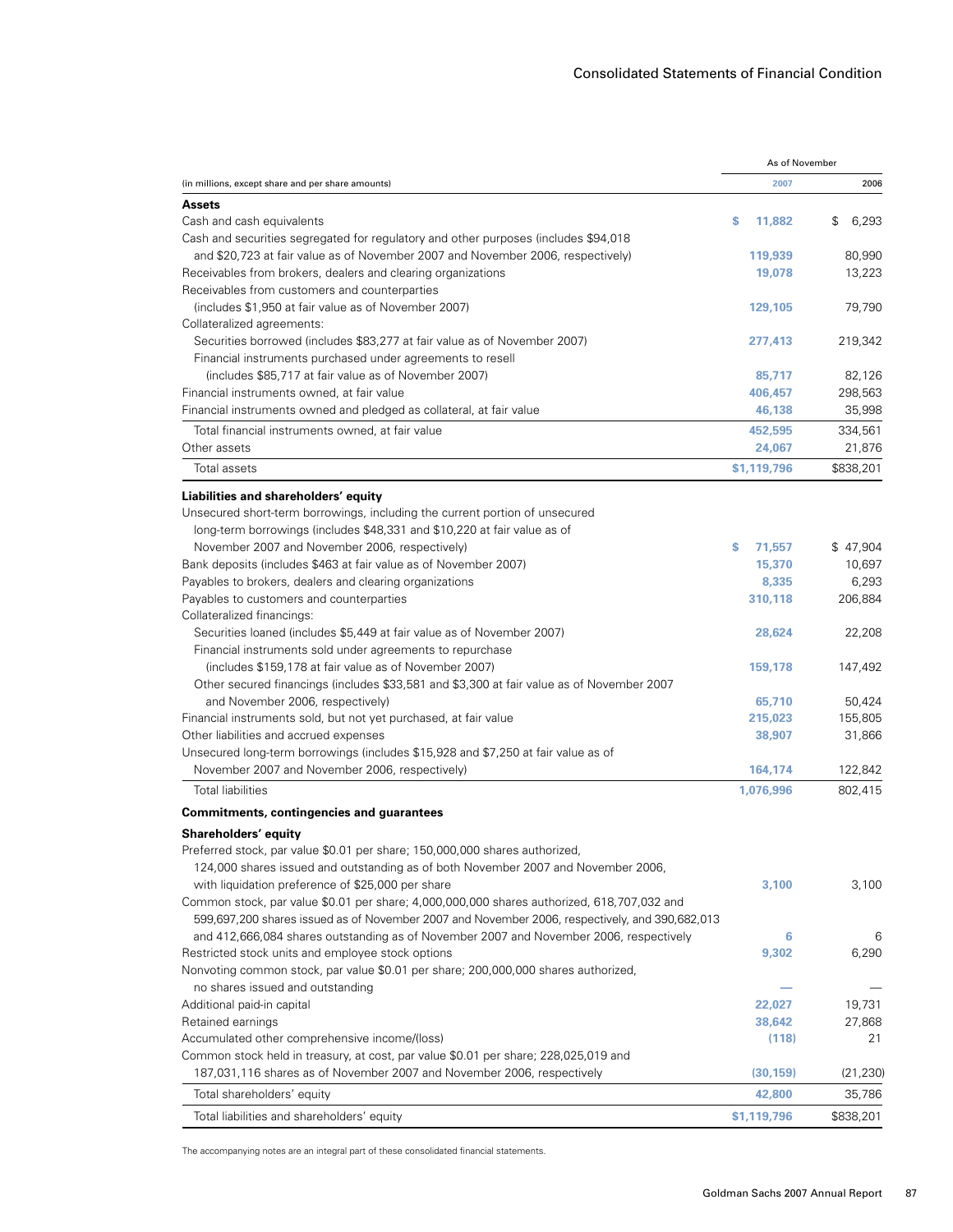|                                                                                 |                          | Year Ended November |           |
|---------------------------------------------------------------------------------|--------------------------|---------------------|-----------|
| (in millions, except per share amounts)                                         | 2007                     | 2006                | 2005      |
| <b>Preferred stock</b>                                                          |                          |                     |           |
| Balance, beginning of year                                                      | s.<br>3,100              | \$1,750             | \$        |
| <b>Issued</b>                                                                   |                          | 1,350               | 1,750     |
| Balance, end of year                                                            | 3,100                    | 3,100               | 1,750     |
| Common stock, par value \$0.01 per share                                        |                          |                     |           |
| Balance, beginning of year                                                      | 6                        | 6                   | 6         |
| Issued                                                                          |                          |                     |           |
| Balance, end of year                                                            | 6                        | 6                   | 6         |
| Restricted stock units and employee stock options                               |                          |                     |           |
| Balance, beginning of year                                                      | 6,290                    | 3,415               | 2,013     |
| Issuance and amortization of restricted stock units and employee stock options  | 4,684                    | 3,787               | 1,871     |
| Delivery of common stock underlying restricted stock units                      | (1, 548)                 | (781)               | (423)     |
| Forfeiture of restricted stock units and employee stock options                 | (113)                    | (129)               | (37)      |
| Exercise of employee stock options                                              | (11)                     | (2)                 | (9)       |
| Balance, end of year                                                            | 9,302                    | 6,290               | 3,415     |
| Additional paid-in capital                                                      |                          |                     |           |
| Balance, beginning of year                                                      | 19,731                   | 17,159              | 15,501    |
| Issuance of common stock, including the delivery of common stock                |                          |                     |           |
| underlying restricted stock units and proceeds from the exercise                |                          |                     |           |
| of employee stock options                                                       | 2,338                    | 2,432               | 1,580     |
| Cancellation of restricted stock units in satisfaction of withholding           |                          |                     |           |
| tax requirements                                                                | (929)                    | (375)               | (163)     |
| Stock purchase contract fee related to automatic preferred enhanced             |                          |                     |           |
| capital securities                                                              | (20)                     |                     |           |
| Preferred stock issuance costs                                                  | $\overline{\phantom{0}}$ | (1)                 | (31)      |
| Excess net tax benefit related to share-based compensation                      | 908                      | 653                 | 272       |
| Cash settlement of share-based compensation                                     | (1)                      | (137)               |           |
| Balance, end of year                                                            | 22,027                   | 19,731              | 17,159    |
| <b>Retained earnings</b>                                                        |                          |                     |           |
| Balance, beginning of year, as previously reported                              | 27,868                   | 19,085              | 13,970    |
| Cumulative effect of adjustment from adoption of SFAS No. 157, net of tax       | 51                       |                     |           |
| Cumulative effect of adjustment from adoption of SFAS No. 159, net of tax       | (45)                     |                     |           |
| Balance, beginning of year, after cumulative effect of adjustments              | 27,874                   | 19,085              | 13,970    |
| Net earnings                                                                    | 11,599                   | 9,537               | 5,626     |
| Dividends and dividend equivalents declared on common stock                     |                          |                     |           |
| and restricted stock units                                                      | (639)                    | (615)               | (494)     |
| Dividends declared on preferred stock                                           | (192)                    | (139)               | (17)      |
| Balance, end of year                                                            | 38,642                   | 27,868              | 19,085    |
| <b>Unearned compensation</b>                                                    |                          |                     |           |
| Balance, beginning of year                                                      |                          |                     | (117)     |
| Amortization of restricted stock units                                          |                          |                     | 117       |
| Balance, end of year                                                            |                          |                     |           |
| Accumulated other comprehensive income/(loss)                                   |                          |                     |           |
| Balance, beginning of year                                                      | 21                       |                     | 11        |
| Adjustment from adoption of SFAS No. 158, net of tax                            | (194)                    |                     |           |
| Currency translation adjustment, net of tax                                     | 39                       | 45                  | (27)      |
| Minimum pension liability adjustment, net of tax                                | 38                       | (27)                | (11)      |
| Net gains/(losses) on cash flow hedges, net of tax                              | (2)                      | (7)                 | 9         |
| Net unrealized gains/(losses) on available-for-sale securities, net of tax      | (12)                     | 10                  | 18        |
| Reclassification to retained earnings from adoption of SFAS No. 159, net of tax | (8)                      |                     |           |
| Balance, end of year                                                            | (118)                    | 21                  |           |
| Common stock held in treasury, at cost                                          |                          |                     |           |
| Balance, beginning of year                                                      | (21, 230)                | (13, 413)           | (6, 305)  |
| Repurchased                                                                     | (8,956)                  | (7, 817)            | (7, 108)  |
| Reissued                                                                        | 27                       |                     |           |
| Balance, end of year                                                            | (30, 159)                | (21, 230)           | (13, 413) |
| Total shareholders' equity                                                      | \$42,800                 | \$35,786            | \$28,002  |
|                                                                                 |                          |                     |           |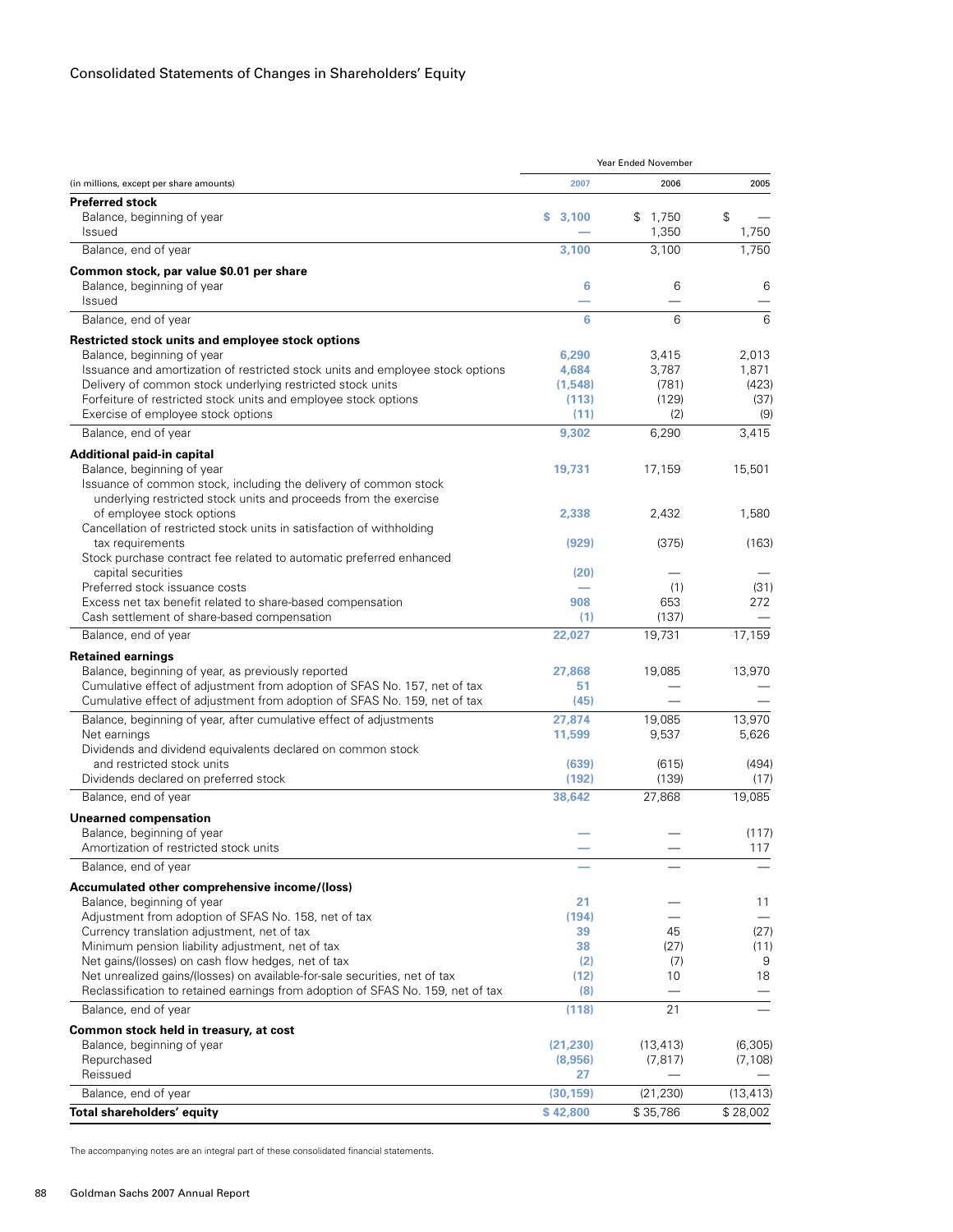|                                                                                  | Year Ended November |             |             |  |
|----------------------------------------------------------------------------------|---------------------|-------------|-------------|--|
| (in millions)                                                                    | 2007                | 2006        | 2005        |  |
| Cash flows from operating activities                                             |                     |             |             |  |
| Net earnings                                                                     | s<br>11,599         | \$<br>9,537 | \$<br>5,626 |  |
| Non-cash items included in net earnings                                          |                     |             |             |  |
| Depreciation and amortization                                                    | 916                 | 749         | 689         |  |
| Amortization of identifiable intangible assets                                   | 251                 | 246         | 165         |  |
| Deferred income taxes                                                            | 129                 | (1,505)     | (450)       |  |
| Share-based compensation                                                         | 4,465               | 3,654       | 1,756       |  |
| Changes in operating assets and liabilities                                      |                     |             |             |  |
| Cash and securities segregated for regulatory and other purposes                 | (39,079)            | (21, 044)   | (3, 226)    |  |
| Net receivables from brokers, dealers and clearing organizations                 | (3,811)             | (1,794)     | 1,322       |  |
| Net payables to customers and counterparties                                     | 53,857              | 9,823       | 2,953       |  |
| Securities borrowed, net of securities loaned                                    | (51, 655)           | (28, 666)   | (32, 777)   |  |
| Financial instruments sold under agreements to repurchase,                       |                     |             |             |  |
| net of financial instruments purchased under agreements to resell                | 8,095               | (42)        | 62,269      |  |
| Financial instruments owned, at fair value                                       | (118, 864)          | (48, 479)   | (66, 899)   |  |
| Financial instruments sold, but not yet purchased, at fair value                 | 57,938              | 6,384       | 16,974      |  |
| Other, net                                                                       | 7,962               | 12,823      | (815)       |  |
| Net cash used for operating activities                                           | (68, 197)           | (58, 314)   | (12, 413)   |  |
| Cash flows from investing activities                                             |                     |             |             |  |
| Purchase of property, leasehold improvements and equipment                       | (2, 130)            | (1,744)     | (1, 421)    |  |
| Proceeds from sales of property, leasehold improvements and equipment            | 93                  | 69          | 639         |  |
| Business acquisitions, net of cash acquired                                      | (1,900)             | (1,661)     | (556)       |  |
| Proceeds from sales of investments                                               | 4,294               | 2,114       | 274         |  |
| Purchase of available-for-sale securities                                        | (872)               | (12, 922)   |             |  |
| Proceeds from sales of available-for-sale securities                             | 911                 | 4,396       |             |  |
| Net cash provided by/(used for) investing activities                             | 396                 | (9,748)     | (1,064)     |  |
| <b>Cash flows from financing activities</b>                                      |                     |             |             |  |
| Unsecured short-term borrowings, net                                             | 12,262              | (4,031)     | (5)         |  |
| Other secured financings (short-term), net                                       | 2,780               | 16,856      | 2,238       |  |
| Proceeds from issuance of other secured financings (long-term)                   | 21,703              | 14,451      | 7,279       |  |
| Repayment of other secured financings (long-term), including the current portion | (7, 355)            | (7, 420)    | (5, 941)    |  |
| Proceeds from issuance of unsecured long-term borrowings                         | 57,516              | 48,839      | 35,898      |  |
| Repayment of unsecured long-term borrowings, including the current portion       | (14, 823)           | (13, 510)   | (16, 399)   |  |
| Derivative contracts with a financing element, net                               | 4,814               | 3,494       | 1,060       |  |
| Bank deposits, net                                                               | 4,673               | 10,697      |             |  |
| Common stock repurchased                                                         | (8,956)             | (7, 817)    | (7, 108)    |  |
| Dividends and dividend equivalents paid on common stock,                         |                     |             |             |  |
| preferred stock and restricted stock units                                       | (831)               | (754)       | (511)       |  |
| Proceeds from issuance of common stock                                           | 791                 | 1,613       | 1,143       |  |
| Proceeds from issuance of preferred stock, net of issuance costs                 |                     | 1,349       | 1,719       |  |
| Excess tax benefit related to share-based compensation                           | 817                 | 464         |             |  |
| Cash settlement of share-based compensation                                      | (1)                 | (137)       |             |  |
| Net cash provided by financing activities                                        | 73,390              | 64,094      | 19,373      |  |
| Net increase/(decrease) in cash and cash equivalents                             | 5,589               | (3,968)     | 5,896       |  |
| Cash and cash equivalents, beginning of year                                     | 6,293               | 10,261      | 4,365       |  |
| Cash and cash equivalents, end of year                                           | \$11,882            | \$6,293     | \$10,261    |  |

#### Supplemental Disclosures:

Cash payments for interest, net of capitalized interest, were \$40.74 billion, \$30.98 billion and \$17.49 billion for the years ended November 2007, November 2006 and November 2005, respectively.

Cash payments for income taxes, net of refunds, were \$5.78 billion, \$4.56 billion and \$2.47 billion for the years ended November 2007, November 2006 and November 2005, respectively.

#### *Non-cash activities:*

The firm assumed \$409 million, \$498 million and \$1.15 billion of debt in connection with business acquisitions for the years ended November 2007, November 2006 and November 2005, respectively. For the year ended November 2007, the firm issued \$17 million of common stock in connection with business acquisitions.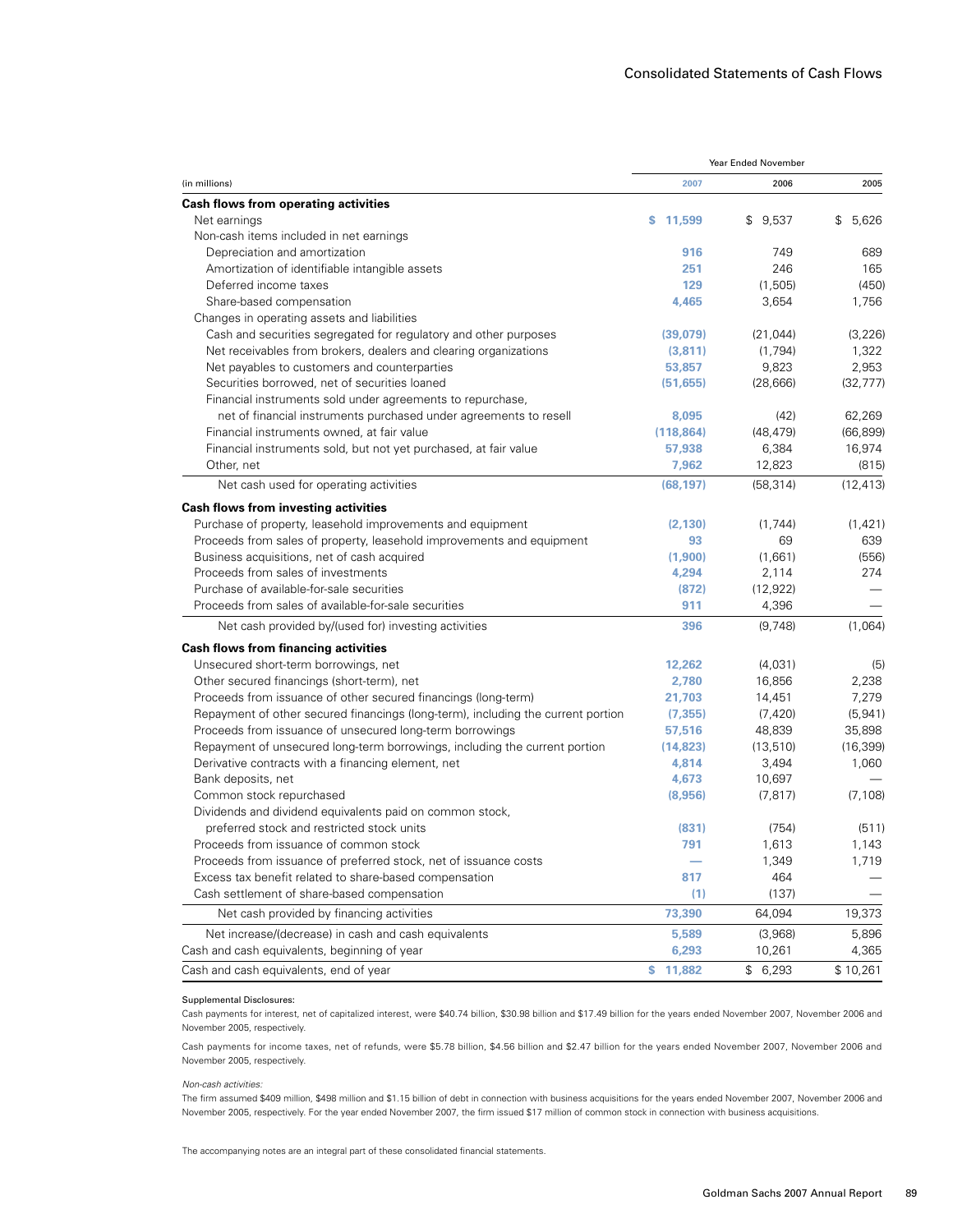# Consolidated Statements of Comprehensive Income

|                                                                            |          | Year Ended November |         |  |  |
|----------------------------------------------------------------------------|----------|---------------------|---------|--|--|
| (in millions)                                                              | 2007     | 2006                | 2005    |  |  |
| Net earnings                                                               | \$11,599 | \$9,537             | \$5,626 |  |  |
| Currency translation adjustment, net of tax                                | 39       | 45                  | (27)    |  |  |
| Minimum pension liability adjustment, net of tax                           | 38       | (27)                | (11)    |  |  |
| Net gains/(losses) on cash flow hedges, net of tax                         | (2)      | (7)                 | 9       |  |  |
| Net unrealized gains/(losses) on available-for-sale securities, net of tax | (12)     | 10                  | 18      |  |  |
| Comprehensive income                                                       | \$11.662 | \$9.558             | \$5,615 |  |  |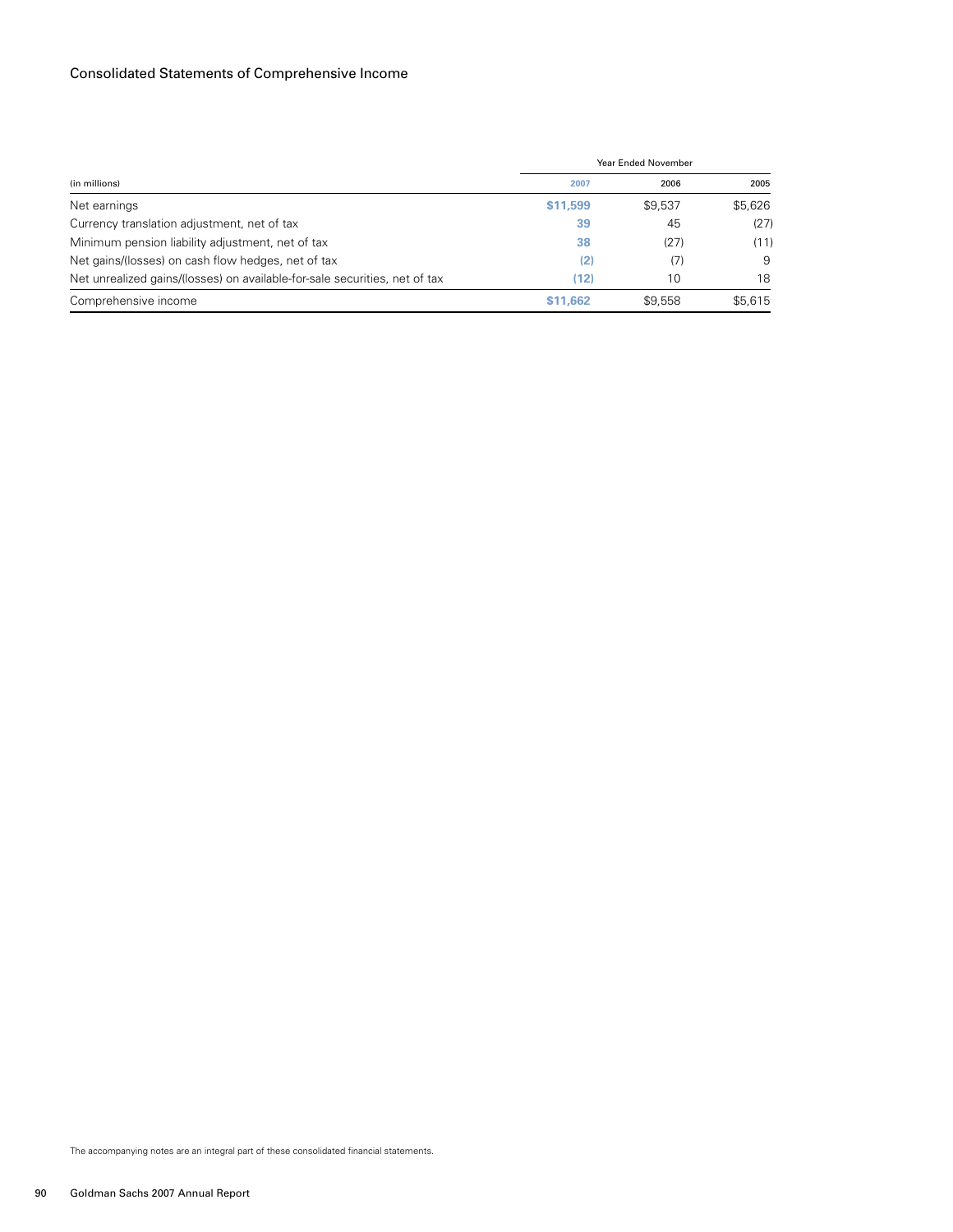# **NOTE 1 Description of Business**

The Goldman Sachs Group, Inc. (Group Inc.), a Delaware corporation, together with its consolidated subsidiaries (collectively, the firm), is a leading global investment banking, securities and investment management firm that provides a wide range of services worldwide to a substantial and diversified client base that includes corporations, financial institutions, governments and high-net-worth individuals.

The firm's activities are divided into three segments:

- **INVESTMENT BANKING.** The firm provides a broad range of investment banking services to a diverse group of corporations, financial institutions, investment funds, governments and individuals.
- **TRADING AND PRINCIPAL INVESTMENTS.** The firm facilitates client transactions with a diverse group of corporations, financial institutions, investment funds, governments and individuals and takes proprietary positions through market making in, trading of and investing in fixed income and equity products, currencies, commodities and derivatives on these products. In addition, the firm engages in marketmaking and specialist activities on equities and options exchanges and clears client transactions on major stock, options and futures exchanges worldwide. In connection with the firm's merchant banking and other investing activities, the firm makes principal investments directly and through funds that the firm raises and manages.
- $\blacksquare$  ASSET MANAGEMENT AND SECURITIES SERVICES. The firm provides investment advisory and financial planning services and offers investment products (primarily through separately managed accounts and commingled vehicles, such as mutual funds and private investment funds) across all major asset classes to a diverse group of institutions and individuals worldwide and provides prime brokerage services, financing services and securities lending services to institutional clients, including hedge funds, mutual funds, pension funds and foundations, and to high-net-worth individuals worldwide.

#### **NOTE 2**

# **Significant Accounting Policies**

#### **Basis of Presentation**

These consolidated financial statements include the accounts of Group Inc. and all other entities in which the firm has a controlling financial interest. All material intercompany transactions and balances have been eliminated.

The firm determines whether it has a controlling financial interest in an entity by first evaluating whether the entity is a voting interest entity, a variable interest entity (VIE) or a qualifying special-purpose entity (QSPE) under generally accepted accounting principles.

- ■ Voting Interest Entities. Voting interest entities are entities in which (i) the total equity investment at risk is sufficient to enable the entity to finance its activities independently and (ii) the equity holders have the obligation to absorb losses, the right to receive residual returns and the right to make decisions about the entity's activities. Voting interest entities are consolidated in accordance with Accounting Research Bulletin (ARB) No. 51, "Consolidated Financial Statements," as amended. ARB No. 51 states that the usual condition for a controlling financial interest in an entity is ownership of a majority voting interest. Accordingly, the firm consolidates voting interest entities in which it has a majority voting interest.
- **VARIABLE INTEREST ENTITIES.** VIEs are entities that lack one or more of the characteristics of a voting interest entity. A controlling financial interest in a VIE is present when an enterprise has a variable interest, or a combination of variable interests, that will absorb a majority of the VIE's expected losses, receive a majority of the VIE's expected residual returns, or both. The enterprise with a controlling financial interest, known as the primary beneficiary, consolidates the VIE. In accordance with Financial Accounting Standards Board (FASB) Interpretation (FIN) No. 46-R, "Consolidation of Variable Interest Entities," the firm consolidates VIEs for which it is the primary beneficiary. The firm determines whether it is the primary beneficiary of a VIE by first performing a qualitative analysis of the VIE that includes a review of, among other factors, its capital structure, contractual terms, which interests create or absorb variability, related party relationships and the design of the VIE. Where qualitative analysis is not conclusive, the firm performs a quantitative analysis. For purposes of allocating a VIE's expected losses and expected residual returns to its variable interest holders, the firm utilizes the "top down" method. Under that method, the firm calculates its share of the VIE's expected losses and expected residual returns using the specific cash flows that would be allocated to it, based on contractual arrangements and/or the firm's position in the capital structure of the VIE, under various probabilityweighted scenarios.
- **EXPES.** QSPEs are passive entities that are commonly used in mortgage and other securitization transactions. Statement of Financial Accounting Standards (SFAS) No. 140, "Accounting for Transfers and Servicing of Financial Assets and Extinguishments of Liabilities," sets forth the criteria an entity must satisfy to be a QSPE. These criteria include the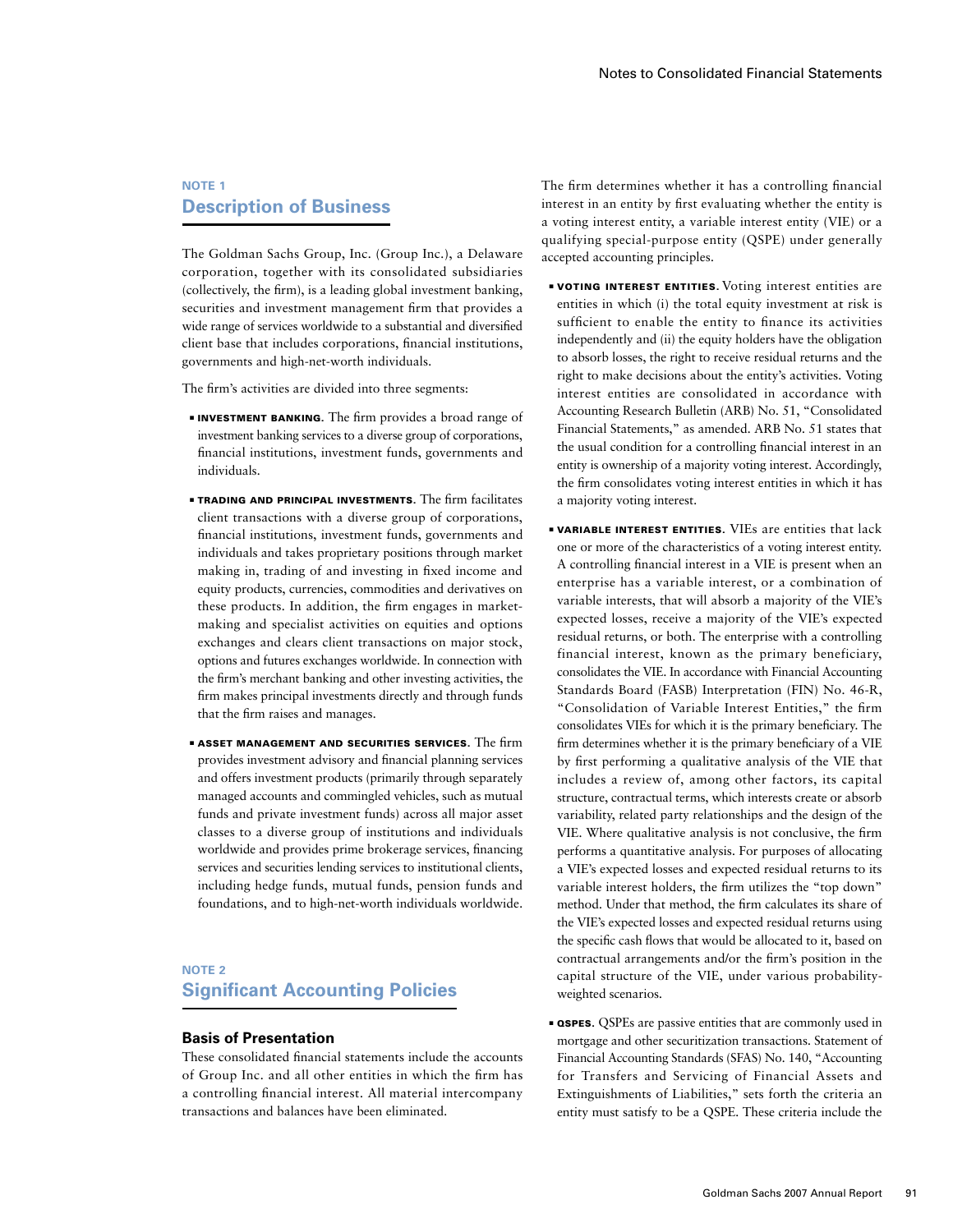types of assets a QSPE may hold, limits on asset sales, the use of derivatives and financial guarantees, and the level of discretion a servicer may exercise in attempting to collect receivables. These criteria may require management to make judgments about complex matters, including whether a derivative is considered passive and the degree of discretion a servicer may exercise. In accordance with SFAS No. 140 and FIN No. 46-R, the firm does not consolidate QSPEs.

- **EQUITY-METHOD INVESTMENTS.** When the firm does not have a controlling financial interest in an entity but exerts significant influence over the entity's operating and financial policies (generally defined as owning a voting interest of 20% to 50%) and has an investment in common stock or in-substance common stock, the firm accounts for its investment in accordance with the equity method of accounting prescribed by Accounting Principles Board (APB) Opinion No. 18, "The Equity Method of Accounting for Investments in Common Stock." For investments acquired subsequent to the adoption of SFAS No. 159, "The Fair Value Option for Financial Assets and Financial Liabilities," the firm generally has elected to apply the fair value option in accounting for such investments. See "— Recent Accounting Developments" for a discussion of the firm's adoption of SFAS No. 159.
- **OTHER.** If the firm does not consolidate an entity or apply the equity method of accounting, the firm accounts for its investment at fair value. The firm also has formed numerous nonconsolidated investment funds with third-party investors that are typically organized as limited partnerships. The firm acts as general partner for these funds and generally does not hold a majority of the economic interests in these funds. The firm has generally provided the third-party investors with rights to terminate the funds or to remove the firm as the general partner. These fund investments are included in "Financial instruments owned, at fair value" in the consolidated statements of financial condition.

Unless otherwise stated herein, all references to November 2007, November 2006 and November 2005 refer to the firm's fiscal years ended, or the dates, as the context requires, November 30, 2007, November 24, 2006 and November 25, 2005, respectively. Certain reclassifications have been made to previously reported amounts to conform to the current presentation.

# **Use of Estimates**

These consolidated financial statements have been prepared in accordance with generally accepted accounting principles that require management to make certain estimates and assumptions. The most important of these estimates and assumptions relate to fair value measurements, the accounting for goodwill and identifiable intangible assets and the provision for potential losses that may arise from litigation and regulatory proceedings and tax audits. Although these and other estimates and assumptions are based on the best available information, actual results could be materially different from these estimates.

## **Revenue Recognition**

Investment Banking. Underwriting revenues and fees from mergers and acquisitions and other financial advisory assignments are recognized in the consolidated statements of earnings when the services related to the underlying transaction are completed under the terms of the engagement. Expenses associated with such transactions are deferred until the related revenue is recognized or the engagement is otherwise concluded. Underwriting revenues are presented net of related expenses. Expenses associated with financial advisory transactions are recorded as non-compensation expenses, net of client reimbursements.

Financial Instruments. "Total financial instruments owned, at fair value" and "Financial instruments sold, but not yet purchased, at fair value" are reflected in the consolidated statements of financial condition on a trade-date basis. Related unrealized gains or losses are generally recognized in "Trading and principal investments" in the consolidated statements of earnings. The fair value of a financial instrument is the amount that would be received to sell an asset or paid to transfer a liability in an orderly transaction between market participants at the measurement date (the exit price). Instruments that the firm owns (long positions) are marked to bid prices, and instruments that the firm has sold, but not yet purchased (short positions), are marked to offer prices. Fair value measurements are not adjusted for transaction costs.

The firm adopted SFAS No. 157, "Fair Value Measurements," as of the beginning of 2007. SFAS No. 157 establishes a fair value hierarchy that prioritizes the inputs to valuation techniques used to measure fair value. The hierarchy gives the highest priority to unadjusted quoted prices in active markets for identical assets or liabilities (level 1 measurements) and the lowest priority to unobservable inputs (level 3 measurements). The three levels of the fair value hierarchy under SFAS No. 157 are described below:

### Basis of Fair Value Measurement

- LEVEL 1 Unadjusted quoted prices in active markets that are accessible at the measurement date for identical, unrestricted assets or liabilities;
- LEVEL 2 Quoted prices in markets that are not active or financial instruments for which all significant inputs are observable, either directly or indirectly;
- LEVEL 3 Prices or valuations that require inputs that are both significant to the fair value measurement and unobservable.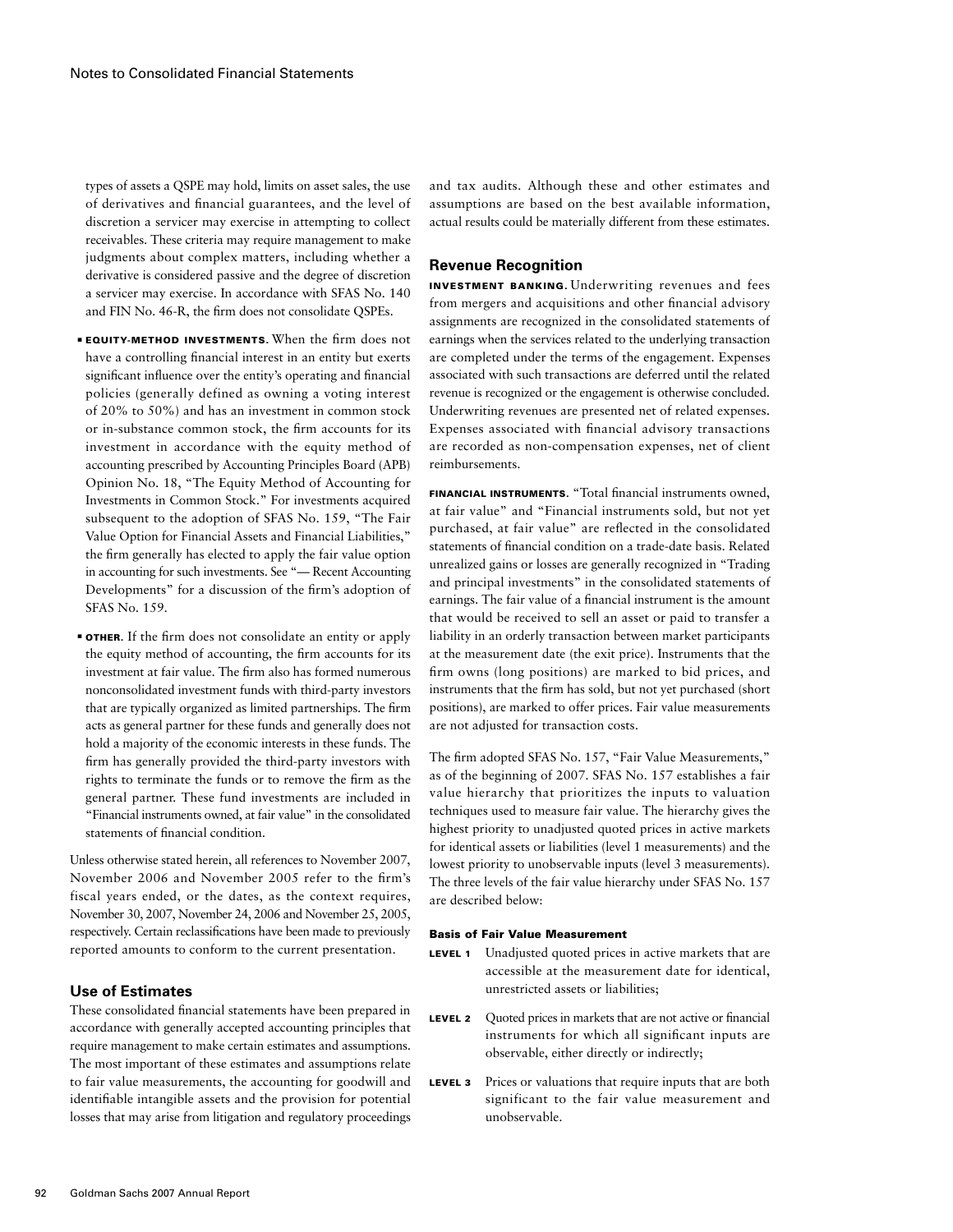A financial instrument's level within the fair value hierarchy is based on the lowest level of any input that is significant to the fair value measurement. See "— Recent Accounting Developments" for a discussion of the impact of adopting SFAS No. 157.

In determining fair value, the firm separates its "Financial instruments owned, at fair value" and its "Financial instruments sold, but not yet purchased, at fair value" into two categories: cash instruments and derivative contracts.

**EXECTE INSTRUMENTS.** The firm's cash instruments are generally classified within level 1 or level 2 of the fair value hierarchy because they are valued using quoted market prices, broker or dealer quotations, or alternative pricing sources with reasonable levels of price transparency. The types of instruments valued based on quoted market prices in active markets include most U.S. government and agency securities, many other sovereign government obligations, active listed equities and most money market securities. Such instruments are generally classified within level 1 of the fair value hierarchy. The firm does not adjust the quoted price for such instruments, even in situations where the firm holds a large position and a sale could reasonably impact the quoted price.

The types of instruments valued based on quoted prices in markets that are not active, broker or dealer quotations, or alternative pricing sources with reasonable levels of price transparency include most investment-grade and high-yield corporate bonds, most mortgage products, certain corporate bank and bridge loans, less liquid listed equities, state, municipal and provincial obligations, most physical commodities and certain loan commitments. Such instruments are generally classified within level 2 of the fair value hierarchy.

Certain cash instruments are classified within level 3 of the fair value hierarchy because they trade infrequently and therefore have little or no price transparency. Such instruments include private equity and real estate fund investments, certain corporate bank and bridge loans, less liquid mortgage whole loans, distressed debt instruments and certain loan commitments. The transaction price is initially used as the best estimate of fair value. Accordingly, when a pricing model is used to value such an instrument, the model is adjusted so that the model value at inception equals the transaction price. This valuation is adjusted only when changes to inputs and assumptions are corroborated by evidence such as transactions in similar instruments, completed or pending third-party transactions in the underlying investment or comparable entities, subsequent rounds of financing, recapitalizations and other transactions across the capital structure, offerings in the equity or debt capital markets, and changes in financial ratios or cash flows.

For positions that are not traded in active markets or are subject to transfer restrictions, valuations are adjusted to reflect illiquidity and/or non-transferability, and such adjustments are generally based on available market evidence. In the absence of such evidence, management's best estimate is used.

**■ DERIVATIVE CONTRACTS.** Derivative contracts can be exchange-traded or over-the-counter (OTC). Exchange-traded derivatives typically fall within level 1 or level 2 of the fair value hierarchy depending on whether they are deemed to be actively traded or not. The firm generally values exchangetraded derivatives within portfolios using models which calibrate to market clearing levels and eliminate timing differences between the closing price of the exchange-traded derivatives and their underlying cash instruments. In such cases, exchange-traded derivatives are classified within level 2 of the fair value hierarchy.

OTC derivatives are valued using market transactions and other market evidence whenever possible, including marketbased inputs to models, model calibration to market clearing transactions, broker or dealer quotations or alternative pricing sources with reasonable levels of price transparency. Where models are used, the selection of a particular model to value an OTC derivative depends upon the contractual terms of, and specific risks inherent in, the instrument as well as the availability of pricing information in the market. The firm generally uses similar models to value similar instruments. Valuation models require a variety of inputs, including contractual terms, market prices, yield curves, credit curves, measures of volatility, prepayment rates and correlations of such inputs. For OTC derivatives that trade in liquid markets, such as generic forwards, swaps and options, model inputs can generally be verified and model selection does not involve significant management judgment. Such instruments are typically classified within level 2 of the fair value hierarchy.

Certain OTC derivatives trade in less liquid markets with limited pricing information, and the determination of fair value for these derivatives is inherently more difficult. Such instruments are classified within level 3 of the fair value hierarchy. Where the firm does not have corroborating market evidence to support significant model inputs and cannot verify the model to market transactions, transaction price is initially used as the best estimate of fair value. Accordingly, when a pricing model is used to value such an instrument, the model is adjusted so that the model value at inception equals the transaction price. The valuations of these less liquid OTC derivatives are typically based on level 1 and/or level 2 inputs that can be observed in the market, as well as unobservable level 3 inputs. Subsequent to initial recognition, the firm updates the level 1 and level 2 inputs to reflect observable market changes, with resulting gains and losses reflected within level 3. Level 3 inputs are only changed when corroborated by evidence such as similar market transactions,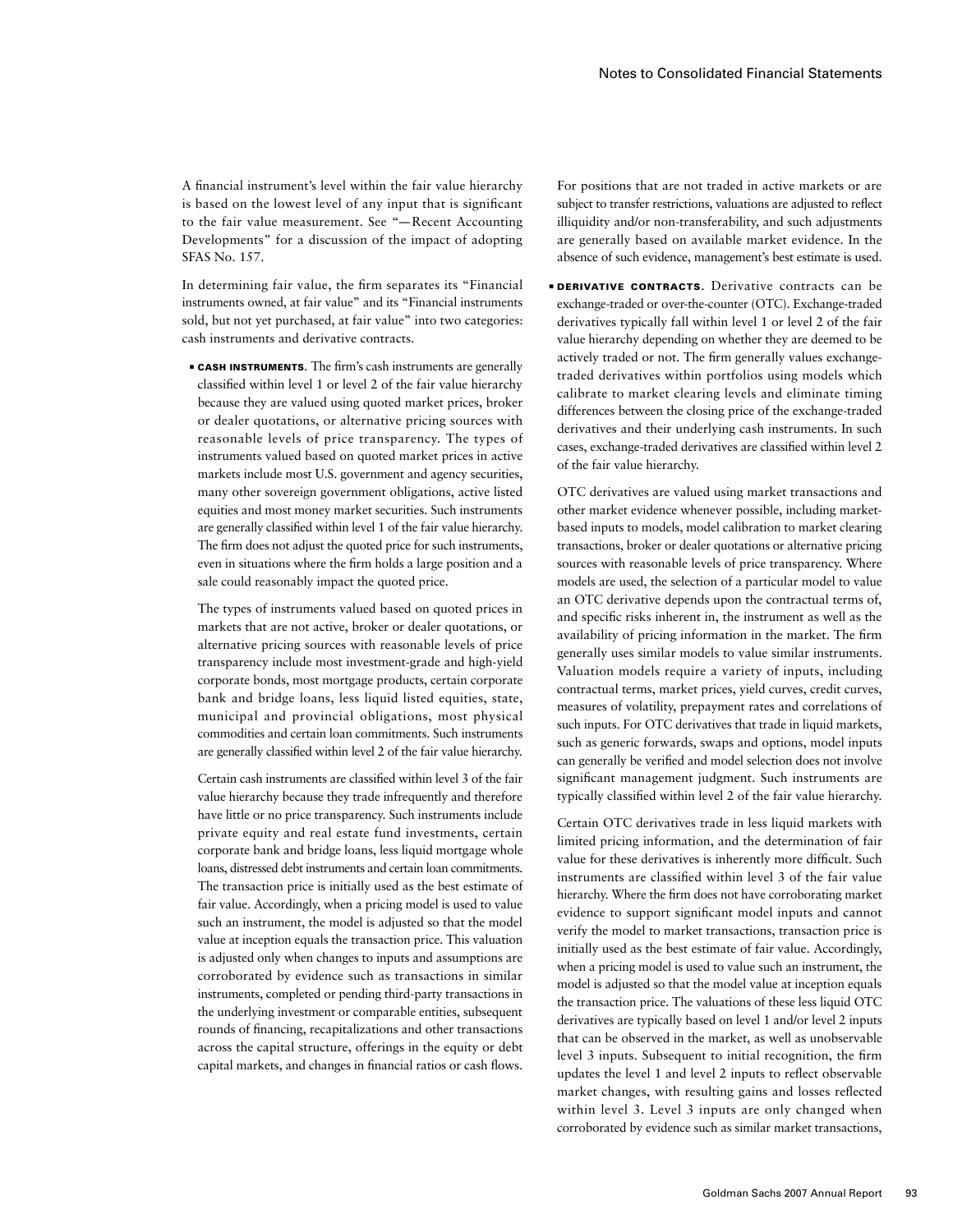third-party pricing services and/or broker or dealer quotations, or other empirical market data. In circumstances where the firm cannot verify the model value to market transactions, it is possible that a different valuation model could produce a materially different estimate of fair value.

When appropriate, valuations are adjusted for various factors such as liquidity, bid/offer spreads and credit considerations. Such adjustments are generally based on available market evidence. In the absence of such evidence, management's best estimate is used.

Collateralized Agreements and Financings. Collateralized agreements consist of resale agreements and securities borrowed. Collateralized financings consist of repurchase agreements, securities loaned and other secured financings. Interest on collateralized agreements and collateralized financings is recognized in "Interest income" or "Interest expense," respectively, over the life of the transaction.

- **E RESALE AND REPURCHASE AGREEMENTS.** Financial instruments purchased under agreements to resell and financial instruments sold under agreements to repurchase, principally U.S. government, federal agency and investment-grade sovereign obligations, represent collateralized financing transactions. The firm receives financial instruments purchased under agreements to resell, makes delivery of financial instruments sold under agreements to repurchase, monitors the market value of these financial instruments on a daily basis and delivers or obtains additional collateral as appropriate. Resale and repurchase agreements are carried in the consolidated statements of financial condition at fair value as allowed by SFAS No. 159. Prior to the adoption of SFAS No. 159, these transactions were recorded at contractual amounts plus accrued interest. Resale and repurchase agreements are generally valued based on inputs with reasonable levels of price transparency and are classified within level 2 of the fair value hierarchy. Resale and repurchase agreements are presented on a net-by-counterparty basis when the requirements of FIN No. 41, "Offsetting of Amounts Related to Certain Repurchase and Reverse Repurchase Agreements," or FIN No. 39, "Offsetting of Amounts Related to Certain Contracts," are satisfied.
- **EXECURITIES BORROWED AND LOANED.** Securities borrowed and loaned are generally collateralized by cash, securities or letters of credit. The firm receives securities borrowed, makes delivery of securities loaned, monitors the market value of securities borrowed and loaned, and delivers or obtains additional collateral as appropriate. Securities borrowed and loaned within Securities Services, relating to both customer activities and, to a lesser extent, certain firm financing activities, are recorded based on the amount of cash collateral advanced or received plus accrued interest. As these arrangements are generally transacted on-demand, they exhibit little, if any, sensitivity to changes in interest rates.

Securities borrowed and loaned within Trading and Principal Investments, which are related to the firm's matched book and certain firm financing activities, are recorded at fair value as allowed by SFAS No. 159. Prior to the adoption of SFAS No. 159, these transactions were recorded based on the amount of cash collateral advanced or received plus accrued interest. These securities borrowed and loaned transactions are generally valued based on inputs with reasonable levels of price transparency and are classified within level 2 of the fair value hierarchy.

**• OTHER SECURED FINANCINGS.** In addition to repurchase agreements and securities loaned, the firm funds assets through the use of other secured financing arrangements and pledges financial instruments and other assets as collateral in these transactions. SFAS No. 159 has been adopted for those financings for which the use of fair value would eliminate non-economic volatility in earnings from using different measurement attributes (i.e., assets recorded at fair value with related nonrecourse financings recorded based on the amount of cash received plus accrued interest), primarily transfers accounted for as financings rather than sales under SFAS No. 140 and debt raised through the firm's William Street program. These other secured financing transactions are generally valued based on inputs with reasonable levels of price transparency and are classified within level 2 of the fair value hierarchy. Other secured financings that are not recorded at fair value are recorded based on the amount of cash received plus accrued interest. See Note 3 for further information regarding other secured financings.

Hybrid Financial Instruments. Hybrid financial instruments are instruments that contain bifurcatable embedded derivatives under SFAS No. 133, "Accounting for Derivative Instruments and Hedging Activities," and do not require settlement by physical delivery of non-financial assets (e.g., physical commodities). If the firm elects to bifurcate the embedded derivative, it is accounted for at fair value and the host contract is accounted for at amortized cost, adjusted for the effective portion of any fair value hedge accounting relationships. If the firm does not elect to bifurcate, the entire hybrid financial instrument is accounted for at fair value under SFAS No. 155, "Accounting for Certain Hybrid Financial Instruments—an amendment of FASB Statements No. 133 and 140." The primary reasons for electing the fair value option for hybrid financial instruments are mitigating volatility in earnings from using different measurement attributes, simplification and costbenefit considerations. See Notes 3 and 4 for additional information about hybrid financial instruments.

Transfers of Financial Assets. In general, transfers of financial assets are accounted for as sales under SFAS No. 140 when the firm has relinquished control over the transferred assets. For transfers accounted for as sales, any related gains or losses are recognized in net revenues. Transfers that are not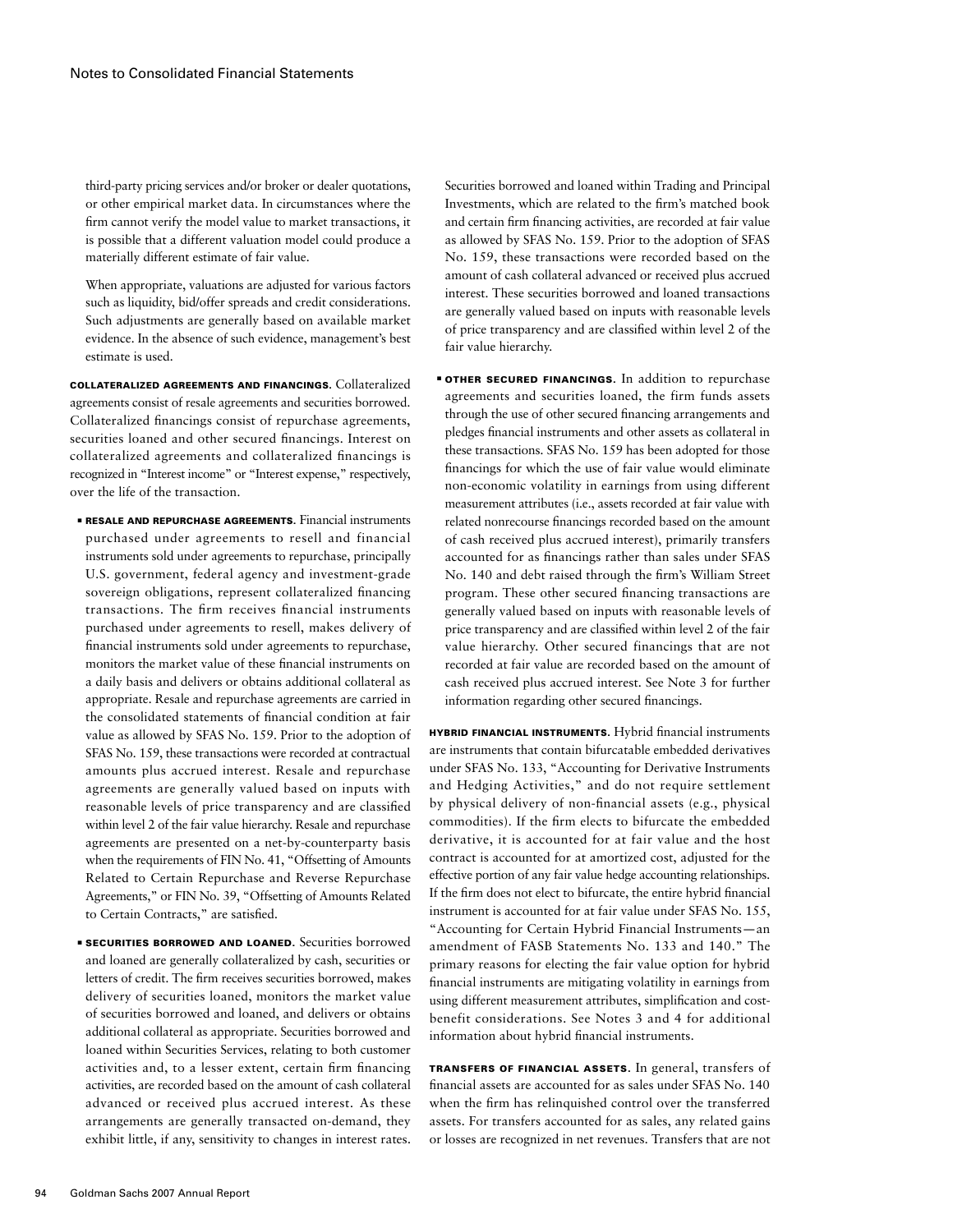accounted for as sales are accounted for as collateralized financings, with the related interest expense recognized in net revenues over the life of the transaction.

Power Generation. Power generation revenues associated with the firm's consolidated power generation facilities are included in "Trading and principal investments" in the consolidated statements of earnings when power is delivered. These revenues were \$421 million, \$553 million and \$496 million for the years ended November 2007, November 2006 and November 2005, respectively. Direct employee costs associated with the firm's consolidated power generation facilities of \$97 million, \$78 million and \$70 million for the years ended November 2007, November 2006 and November 2005, respectively, are included in "Compensation and benefits." The other direct costs associated with these power generation facilities and related contractual assets are included in "Cost of power generation."

Commissions. Commission revenues from executing and clearing client transactions on stock, options and futures markets worldwide are recognized in "Trading and principal investments" in the consolidated statements of earnings on a trade-date basis.

Insurance Activities. Revenues from variable annuity and life insurance contracts, and from providing reinsurance of such contracts, generally consist of fees assessed on contract holder account balances for mortality charges, policy administration and surrender charges. These fees are recognized within "Trading and principal investments" in the consolidated statements of earnings in the period that services are provided.

Interest credited to variable annuity and life insurance account balances and changes in reserves are recognized in "Other expenses" in the consolidated statements of earnings.

Premiums earned for providing property catastrophe reinsurance are recognized within "Trading and principal investments" in the consolidated statements of earnings over the coverage period, net of premiums ceded for the cost of reinsurance. Expenses for liabilities related to property catastrophe reinsurance claims, including estimates of claims that have been incurred but not reported, are recognized within "Other expenses" in the consolidated statements of earnings.

Merchant Banking Overrides. The firm is entitled to receive merchant banking overrides (i.e., an increased share of a fund's income and gains) when the return on the funds' investments exceeds certain threshold returns. Overrides are based on investment performance over the life of each merchant banking fund, and future investment underperformance may require amounts of override previously distributed to the firm to be returned to the funds. Accordingly, overrides are recognized in the consolidated statements of earnings only when all material contingencies have been resolved. Overrides are included in "Trading and principal investments" in the consolidated statements of earnings.

Asset Management. Management fees are recognized over the period that the related service is provided based upon average net asset values. In certain circumstances, the firm is also entitled to receive incentive fees based on a percentage of a fund's return or when the return on assets under management exceeds specified benchmark returns or other performance targets. Incentive fees are generally based on investment performance over a 12-month period and are subject to adjustment prior to the end of the measurement period. Accordingly, incentive fees are recognized in the consolidated statements of earnings when the measurement period ends. Asset management fees and incentive fees are included in "Asset management and securities services" in the consolidated statements of earnings.

## **Share-Based Compensation**

In the first quarter of 2006, the firm adopted SFAS No. 123-R, "Share-Based Payment," which is a revision to SFAS No. 123, "Accounting for Stock-Based Compensation." SFAS No. 123-R focuses primarily on accounting for transactions in which an entity obtains employee services in exchange for share-based payments. Under SFAS No. 123-R, the cost of employee services received in exchange for a share-based award is generally measured based on the grant-date fair value of the award. Under SFAS No. 123-R, share-based awards that do not require future service (i.e., vested awards, including awards granted to retirement-eligible employees) are expensed immediately. Share-based employee awards that require future service are amortized over the relevant service period. The firm adopted SFAS No. 123-R under the modified prospective adoption method. Under that method of adoption, the provisions of SFAS No. 123-R are generally applied only to share-based awards granted subsequent to adoption. Share-based awards held by employees that were retirement-eligible on the date of adoption of SFAS No. 123-R must continue to be amortized over the stated service period of the award (and accelerated if the employee actually retires). SFAS No. 123-R requires expected forfeitures to be included in determining share-based employee compensation expense.

The firm pays cash dividend equivalents on outstanding restricted stock units. Dividend equivalents paid on restricted stock units accounted for under SFAS No. 123 and SFAS No. 123-R are charged to retained earnings. SFAS No. 123-R requires dividend equivalents paid on restricted stock units expected to be forfeited to be included in compensation expense. Prior to the adoption of SFAS No. 123-R, dividend equivalents paid on restricted stock units that were later forfeited by employees were reclassified to compensation expense from retained earnings. The tax benefit related to dividend equivalents paid on restricted stock units is accounted for as a reduction of income tax expense (see "— Recent Accounting Developments" for a discussion of Emerging Issues Task Force (EITF) Issue No. 06-11, "Accounting for Income Tax Benefits of Dividends on Share-Based Payment Awards").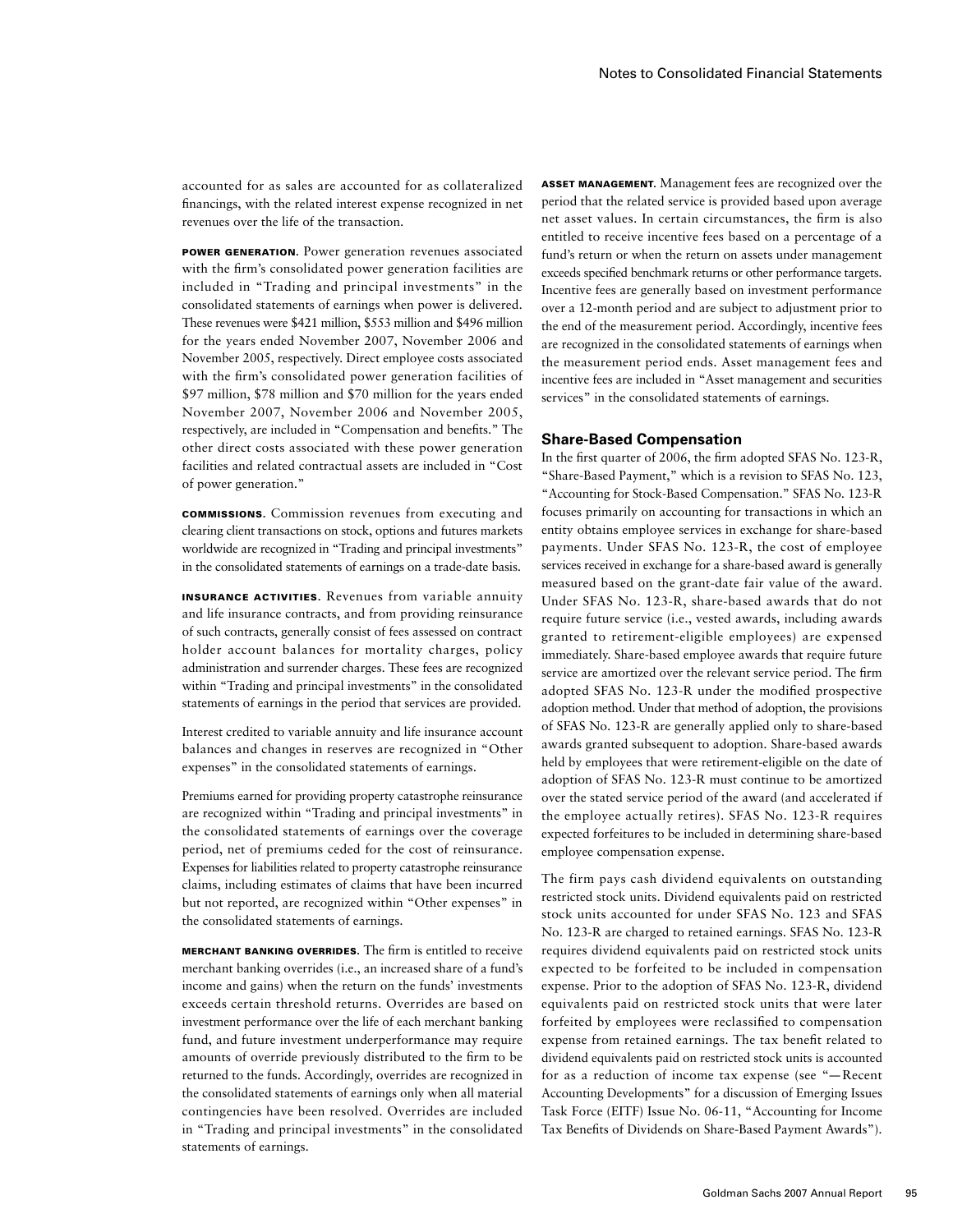In certain cases, primarily related to the death of an employee or conflicted employment (as outlined in the applicable award agreements), the firm may cash settle share-based compensation awards. For awards accounted for as equity instruments, "Additional paid-in capital" is adjusted to the extent of the difference between the current value of the award and the grant-date value of the award.

## **Goodwill**

Goodwill is the cost of acquired companies in excess of the fair value of identifiable net assets at acquisition date. In accordance with SFAS No. 142, "Goodwill and Other Intangible Assets," goodwill is tested at least annually for impairment. An impairment loss is triggered if the estimated fair value of an operating segment, which is a component one level below the firm's three business segments, is less than its estimated net book value. Such loss is calculated as the difference between the estimated fair value of goodwill and its carrying value.

#### **Identifiable Intangible Assets**

Identifiable intangible assets, which consist primarily of customer lists, specialist rights and the value of business acquired (VOBA) and deferred acquisition costs (DAC) in the firm's insurance subsidiaries, are amortized over their estimated useful lives in accordance with SFAS No. 142. Identifiable intangible assets are tested for potential impairment whenever events or changes in circumstances suggest that an asset's or asset group's carrying value may not be fully recoverable in accordance with SFAS No. 144, "Accounting for the Impairment or Disposal of Long-Lived Assets." An impairment loss, calculated as the difference between the estimated fair value and the carrying value of an asset or asset group, is recognized if the sum of the estimated undiscounted cash flows relating to the asset or asset group is less than the corresponding carrying value.

# **Property, Leasehold Improvements and Equipment**

Property, leasehold improvements and equipment, net of accumulated depreciation and amortization, are included in "Other assets" in the consolidated statements of financial condition.

Substantially all property and equipment are depreciated on a straight-line basis over the useful life of the asset. Leasehold improvements are amortized on a straight-line basis over the useful life of the improvement or the term of the lease, whichever is shorter. Certain costs of software developed or obtained for internal use are capitalized and amortized on a straight-line basis over the useful life of the software.

Property, leasehold improvements and equipment are tested for potential impairment whenever events or changes in circumstances suggest that an asset's or asset group's carrying value may not be fully recoverable in accordance with SFAS No. 144. An impairment loss, calculated as the difference between the estimated fair value and the carrying value of an asset or asset group, is recognized if the sum of the expected undiscounted cash flows relating to the asset or asset group is less than the corresponding carrying value.

The firm's operating leases include space held in excess of current requirements. Rent expense relating to space held for growth is included in "Occupancy" in the consolidated statements of earnings. In accordance with SFAS No. 146, "Accounting for Costs Associated with Exit or Disposal Activities," the firm records a liability, based on the fair value of the remaining lease rentals reduced by any potential or existing sublease rentals, for leases where the firm has ceased using the space and management has concluded that the firm will not derive any future economic benefits. Costs to terminate a lease before the end of its term are recognized and measured at fair value upon termination.

## **Foreign Currency Translation**

Assets and liabilities denominated in non-U.S. currencies are translated at rates of exchange prevailing on the date of the consolidated statement of financial condition, and revenues and expenses are translated at average rates of exchange for the year. Gains or losses on translation of the financial statements of a non-U.S. operation, when the functional currency is other than the U.S. dollar, are included, net of hedges and taxes, in the consolidated statements of comprehensive income. The firm seeks to reduce its net investment exposure to fluctuations in foreign exchange rates through the use of foreign currency forward contracts and foreign currency-denominated debt. For foreign currency forward contracts, hedge effectiveness is assessed based on changes in forward exchange rates; accordingly, forward points are reflected as a component of the currency translation adjustment in the consolidated statements of comprehensive income. For foreign currency-denominated debt, hedge effectiveness is assessed based on changes in spot rates. Foreign currency remeasurement gains or losses on transactions in nonfunctional currencies are included in the consolidated statements of earnings.

# **Income Taxes**

Deferred tax assets and liabilities are recognized for temporary differences between the financial reporting and tax bases of the firm's assets and liabilities. Valuation allowances are established to reduce deferred tax assets to the amount that more likely than not will be realized. The firm's tax assets and liabilities are presented as a component of "Other assets" and "Other liabilities and accrued expenses," respectively, in the consolidated statements of financial condition. Tax provisions are computed in accordance with SFAS No. 109, "Accounting for Income Taxes." Contingent liabilities related to income taxes are recorded when the criteria for loss recognition under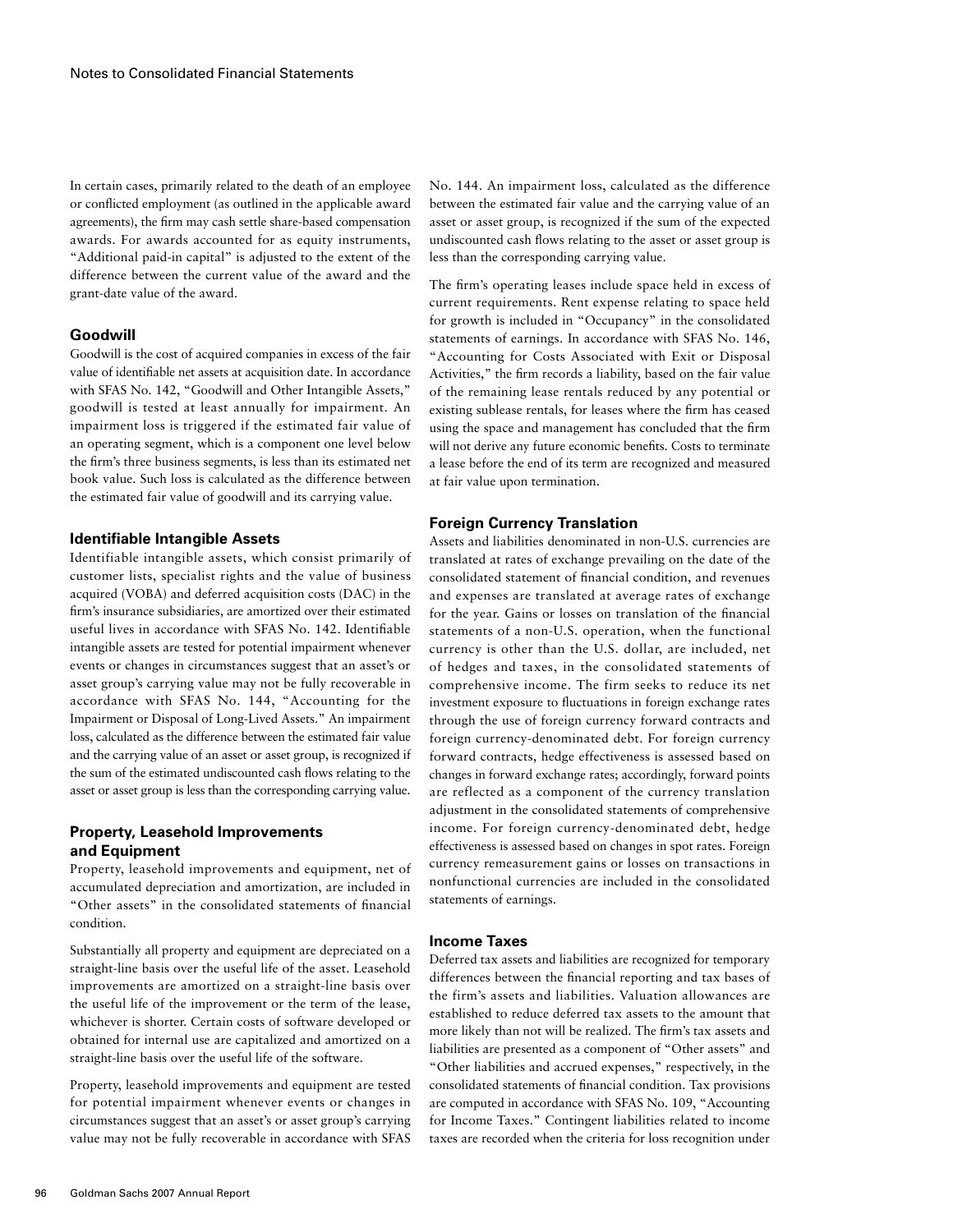SFAS No. 5, "Accounting for Contingencies," as amended, have been met (see "— Recent Accounting Developments" below for a discussion of the impact of FIN No. 48, "Accounting for Uncertainty in Income Taxes—an Interpretation of FASB Statement No. 109," on SFAS No. 109).

### **Earnings Per Common Share (EPS)**

Basic EPS is calculated by dividing net earnings applicable to common shareholders by the weighted average number of common shares outstanding. Common shares outstanding includes common stock and restricted stock units for which no future service is required as a condition to the delivery of the underlying common stock. Diluted EPS includes the determinants of basic EPS and, in addition, reflects the dilutive effect of the common stock deliverable pursuant to stock options and to restricted stock units for which future service is required as a condition to the delivery of the underlying common stock.

#### **Cash and Cash Equivalents**

The firm defines cash equivalents as highly liquid overnight deposits held in the ordinary course of business.

#### **Recent Accounting Developments**

FIN NO. 48. In June 2006, the FASB issued FIN No. 48, "Accounting for Uncertainty in Income Taxes—an Interpretation of FASB Statement No. 109." FIN No. 48 requires that the firm determine whether a tax position is more likely than not to be sustained upon examination, including resolution of any related appeals or litigation processes, based on the technical merits of the position. Once it is determined that a position meets this recognition threshold, the position is measured to determine the amount of benefit to be recognized in the financial statements. The firm will adopt the provisions of FIN No. 48 in the first quarter of 2008. Adoption of FIN No. 48 will not have a material effect on the firm's financial condition, results of operations or cash flows.

SFAS No. 157. In September 2006, the FASB issued SFAS No. 157, "Fair Value Measurements." SFAS No. 157 clarifies that fair value is an exit price, representing the amount that would be received to sell an asset or paid to transfer a liability in an orderly transaction between market participants. Under SFAS No. 157, fair value measurements are not adjusted for transaction costs.

SFAS No. 157 nullifies the guidance included in EITF Issue No. 02-3, "Issues Involved in Accounting for Derivative Contracts Held for Trading Purposes and Contracts Involved in Energy Trading and Risk Management Activities," that prohibited the recognition of a day one gain or loss on derivative contracts (and hybrid financial instruments measured at fair value under SFAS No. 155) where the firm was unable to verify all of the significant model inputs to observable market data and/or verify the model to market transactions. However, SFAS No. 157 requires that a fair value measurement reflect the assumptions market participants would use in pricing an asset or liability based on the best information available. Assumptions include the risks inherent in a particular valuation technique (such as a pricing model) and/or the risks inherent in the inputs to the model.

In addition, SFAS No. 157 prohibits the recognition of "block discounts" for large holdings of unrestricted financial instruments where quoted prices are readily and regularly available for an identical asset or liability in an active market.

The provisions of SFAS No. 157 are to be applied prospectively, except changes in fair value measurements that result from the initial application of SFAS No. 157 to existing derivative financial instruments measured under EITF Issue No. 02-3, existing hybrid financial instruments measured at fair value and block discounts, all of which are to be recorded as an adjustment to beginning retained earnings in the year of adoption.

The firm adopted SFAS No. 157 as of the beginning of 2007. The transition adjustment to beginning retained earnings was a gain of \$51 million, net of tax. For the first quarter of 2007, the effect of the nullification of EITF Issue No. 02-3 and the removal of liquidity discounts for actively traded positions was not material. In addition, under SFAS No. 157, gains on principal investments are recorded in the absence of substantial thirdparty transactions if market evidence is sufficient. In the first quarter of 2007, the firm recorded approximately \$500 million of such gains as a result of adopting SFAS No. 157.

SFAS No. 158. In September 2006, the FASB issued SFAS No. 158, "Employers' Accounting for Defined Benefit Pension and Other Postretirement Plans, an amendment of FASB Statements No. 87, 88, 106 and 132-R." SFAS No. 158 requires an entity to recognize in its statement of financial condition the funded status of its defined benefit pension and postretirement plans, measured as the difference between the fair value of the plan assets and the benefit obligation. SFAS No. 158 also requires an entity to recognize changes in the funded status of a defined benefit pension and postretirement plan within accumulated other comprehensive income, net of tax, to the extent such changes are not recognized in earnings as components of periodic net benefit cost. SFAS No. 158 is effective as of the end of the fiscal year ending after December 15, 2006. The firm adopted SFAS No. 158 as of the end of 2007. The adjustment to accumulated other comprehensive loss for the initial application of SFAS No. 158 was \$194 million, net of tax.

SFAS No. 159. In February 2007, the FASB issued SFAS No. 159, "The Fair Value Option for Financial Assets and Financial Liabilities," which gives entities the option to measure eligible financial assets, financial liabilities and firm commitments at fair value (i.e., the fair value option), on an instrument-byinstrument basis, that are otherwise not accounted for at fair value under other accounting standards. The election to use the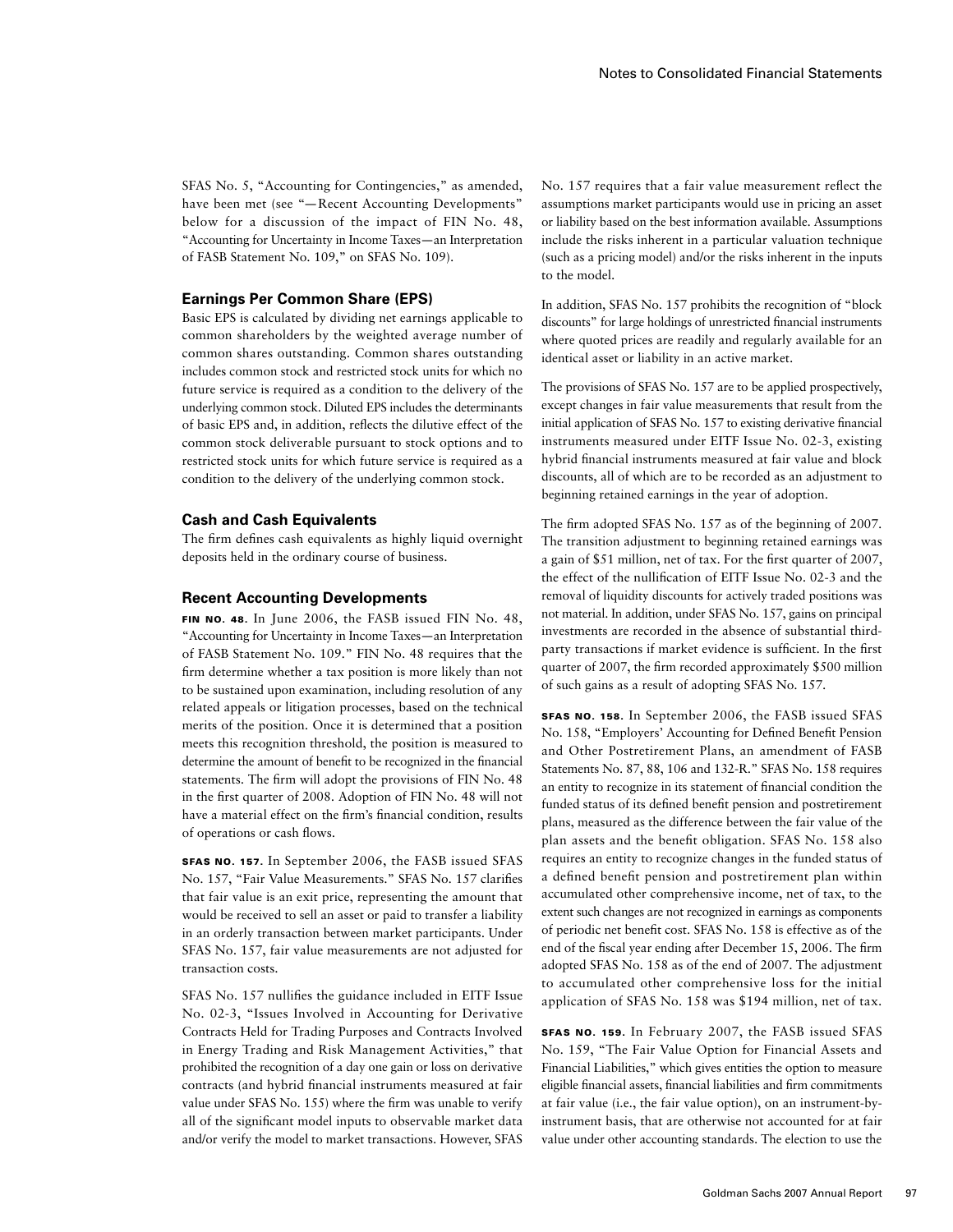fair value option is available at specified election dates, such as when an entity first recognizes a financial asset or financial liability or upon entering into a firm commitment. Subsequent changes in fair value must be recorded in earnings. Additionally, SFAS No. 159 allows for a one-time election for existing positions upon adoption, with the transition adjustment recorded to beginning retained earnings.

The firm adopted SFAS No. 159 as of the beginning of 2007 and elected to apply the fair value option to the following financial assets and liabilities existing at the time of adoption:

- ■ certain unsecured short-term borrowings, consisting of all promissory notes and commercial paper;
- ■ certain other secured financings, primarily transfers accounted for as financings rather than sales under SFAS No. 140 and debt raised through the firm's William Street program;
- certain unsecured long-term borrowings, including prepaid physical commodity transactions;
- ■ resale and repurchase agreements;
- ■ securities borrowed and loaned within Trading and Principal Investments, consisting of the firm's matched book and certain firm financing activities;
- ■ securities held by Goldman Sachs Bank USA (GS Bank USA), which were previously accounted for as availablefor-sale; and
- ■ receivables from customers and counterparties arising from transfers accounted for as secured loans rather than purchases under SFAS No. 140.

The transition adjustment to beginning retained earnings related to the adoption of SFAS No. 159 was a loss of \$45 million, net of tax, substantially all of which related to applying the fair value option to prepaid physical commodity transactions.

Subsequent to the adoption of SFAS No. 159, the firm has elected to apply the fair value option (i) to new positions within the above categories, (ii) to corporate loans, corporate loan commitments and certificates of deposit issued by GS Bank USA and (iii) generally to investments where the firm would otherwise apply the equity method of accounting. In certain cases, the firm may continue to apply the equity method of accounting to those investments which are strategic in nature or closely related to the firm's principal business activities, where the firm has a significant degree of involvement in the cash flows or operations of the investee, and/or where costbenefit considerations are less significant.

The primary reasons for electing the fair value option are mitigating volatility in earnings from using different measurement attributes, simplification and cost-benefit considerations.

SOP No. 07-1 and FSP FIN No. 46-R-7. In June 2007, the American Institute of Certified Public Accountants (AICPA) issued Statement of Position (SOP) No. 07-1, "Clarification of the Scope of the Audit and Accounting Guide 'Audits of Investment Companies' and Accounting by Parent Companies and Equity Method Investors for Investments in Investment Companies.'' SOP No. 07-1 clarifies when an entity may apply the provisions of the Audit and Accounting Guide for Investment Companies (the Guide). In May 2007, the FASB issued FSP FIN No. 46-R-7, "Application of FIN 46-R to Investment Companies," which amends FIN No. 46-R to make permanent the temporary deferral of the application of FIN No. 46-R to entities within the scope of the revised Guide under SOP No. 07-1. FSP FIN No. 46-R-7 is effective upon adoption of SOP No. 07-1. In November 2007, the FASB issued Proposed FSP SOP No. 07-1-a, "The Effective Date of AICPA Statement of Position 07-1," which proposes to indefinitely defer the effective date for SOP No. 07-01 and, consequently, FSP FIN No. 46-R-7.

EITF Issue No. 06-11. In June 2007, the EITF reached consensus on Issue No. 06-11, "Accounting for Income Tax Benefits of Dividends on Share-Based Payment Awards." EITF Issue No. 06-11 requires that the tax benefit related to dividend equivalents paid on restricted stock units, which are expected to vest, be recorded as an increase to additional paid-in capital. The firm currently accounts for this tax benefit as a reduction to income tax expense. EITF Issue No. 06-11 is to be applied prospectively for tax benefits on dividends declared in fiscal years beginning after December 15, 2007, and the firm expects to adopt the provisions of EITF Issue No. 06-11 beginning in the first quarter of 2009. The firm is currently evaluating the impact of adopting EITF Issue No. 06-11 on its financial condition, results of operations and cash flows.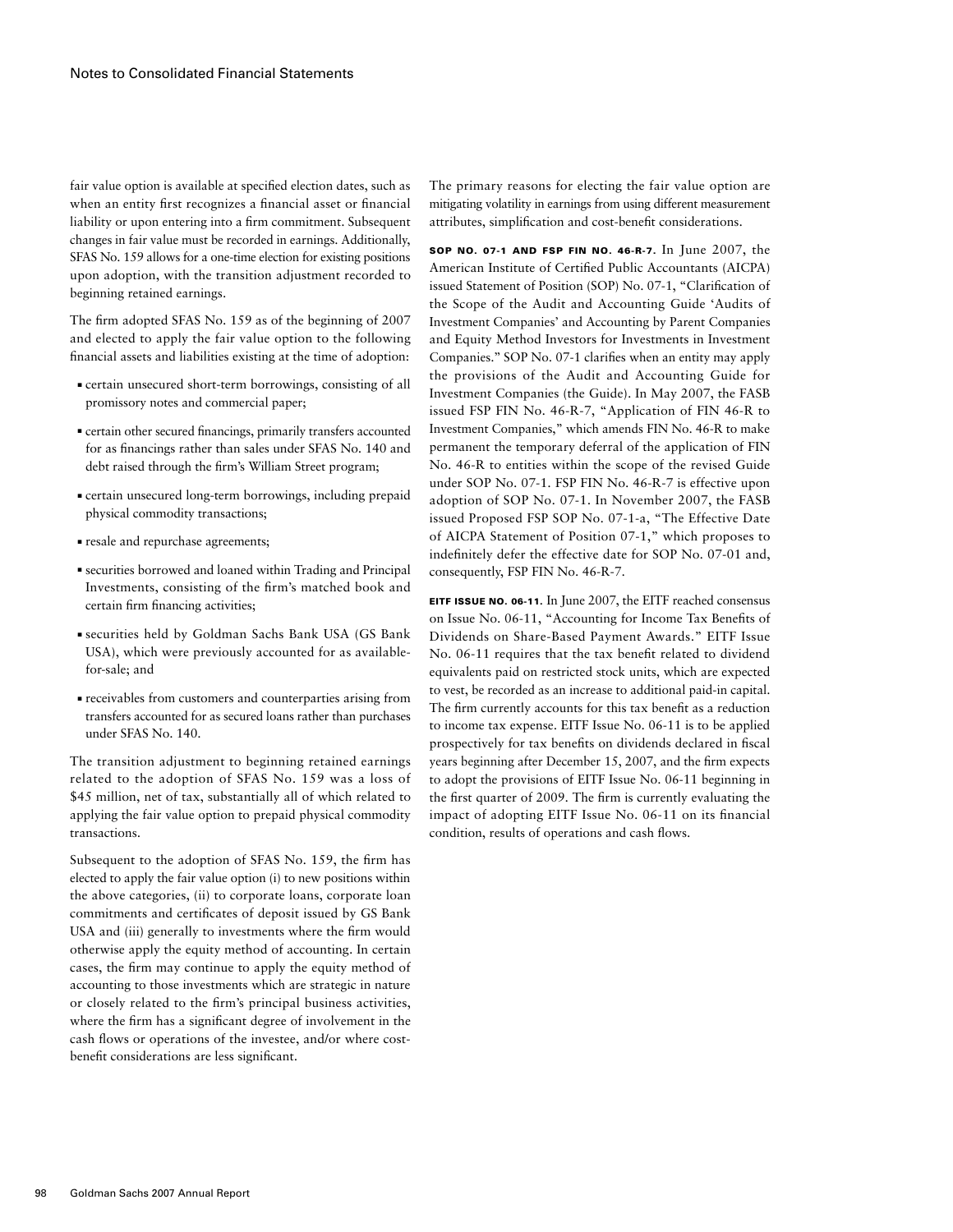# **Note 3 Financial Instruments**

## **Fair Value of Financial Instruments**

The following table sets forth the firm's financial instruments owned, at fair value, including those pledged as collateral, and financial instruments sold, but not yet purchased, at fair value. At any point in time, the firm may use cash instruments as well as derivatives to manage a long or short risk position.

|                                                              | As of November           |                    |                 |             |  |  |
|--------------------------------------------------------------|--------------------------|--------------------|-----------------|-------------|--|--|
|                                                              | 2007                     |                    | 2006            |             |  |  |
| (in millions)                                                | <b>Assets</b>            | <b>Liabilities</b> | Assets          | Liabilities |  |  |
| Commercial paper, certificates of deposit, time deposits and |                          |                    |                 |             |  |  |
| other money market instruments                               | $8.985^{(1)}$<br>s.      | s                  | $$14,723^{(1)}$ | \$          |  |  |
| U.S. government, federal agency and sovereign obligations    | 70.774                   | 58,637             | 68,071          | 51,200      |  |  |
| Mortgage and other asset-backed loans and securities         | 54,073(2)                |                    | 41.017          | 253         |  |  |
| Bank loans                                                   | 49.154                   | 3.563              | 28.196          | 1.154       |  |  |
| Corporate debt securities and other debt obligations         | 39,219                   | 8.280              | 29,806          | 7.050       |  |  |
| Equities and convertible debentures                          | 122,205                  | 45,130             | 83,282          | 30,441      |  |  |
| Physical commodities                                         | 2.571                    | 35                 | 1.923           | 211         |  |  |
| Derivative contracts                                         | $105.614^{(3)}$          | 99,378(5)          | 67.543(3)       | 65,496(5)   |  |  |
| Total                                                        | \$452,595 <sup>(4)</sup> | \$215,023          | \$334,561 (4)   | \$155,805   |  |  |

(1) Includes \$6.17 billion and \$6.93 billion as of November 2007 and November 2006, respectively, of money market instruments held by William Street Funding Corporation to support the William Street credit extension program (see Note 6 for further information regarding the William Street program).

(2) Includes \$7.64 billion of mortgage whole loans that were transferred to securitization vehicles where such transfers were accounted for as secured financings rather than sales under SFAS No. 140. The firm distributed to investors the securities that were issued by the securitization vehicles and therefore does not bear economic exposure to the underlying mortgage whole loans.

(3) Net of cash received pursuant to credit support agreements of \$59.05 billion and \$24.06 billion as of November 2007 and November 2006, respectively.

(4) Includes \$1.17 billion of securities held within the firm's insurance subsidiaries which are accounted for as available-for-sale under SFAS No. 115, "Accounting for Certain Investments in Debt and Equity Securities" as of November 2007. Includes \$9.95 billion of securities held within GS Bank USA and the firm's insurance subsidiaries which were accounted for as available-for-sale as of November 2006.

(5) Net of cash paid pursuant to credit support agreements of \$27.76 billion and \$16.00 billion as of November 2007 and November 2006, respectively.

### **Fair Value Hierarchy**

The following tables set forth by level within the fair value hierarchy "Financial instruments owned, at fair value," "Financial instruments sold, but not yet purchased, at fair value" and financial assets and liabilities accounted for at fair value under SFAS No. 155 and SFAS No. 159 as of November 2007 (see Note 2 for further information on the fair value hierarchy). As required by SFAS No. 157, assets and liabilities are classified in their entirety based on the lowest level of input that is significant to the fair value measurement.

Total financial assets at fair value classified within level 3 were \$69.15 billion or 6% of "Total assets" on the consolidated statement of financial condition as of November 2007. This includes \$14.44 billion of financial assets at fair value classified within level 3 for which the firm does not bear economic exposure. Excluding assets for which the firm does not bear economic exposure, level 3 assets were 5% of "Total assets" as of November 2007.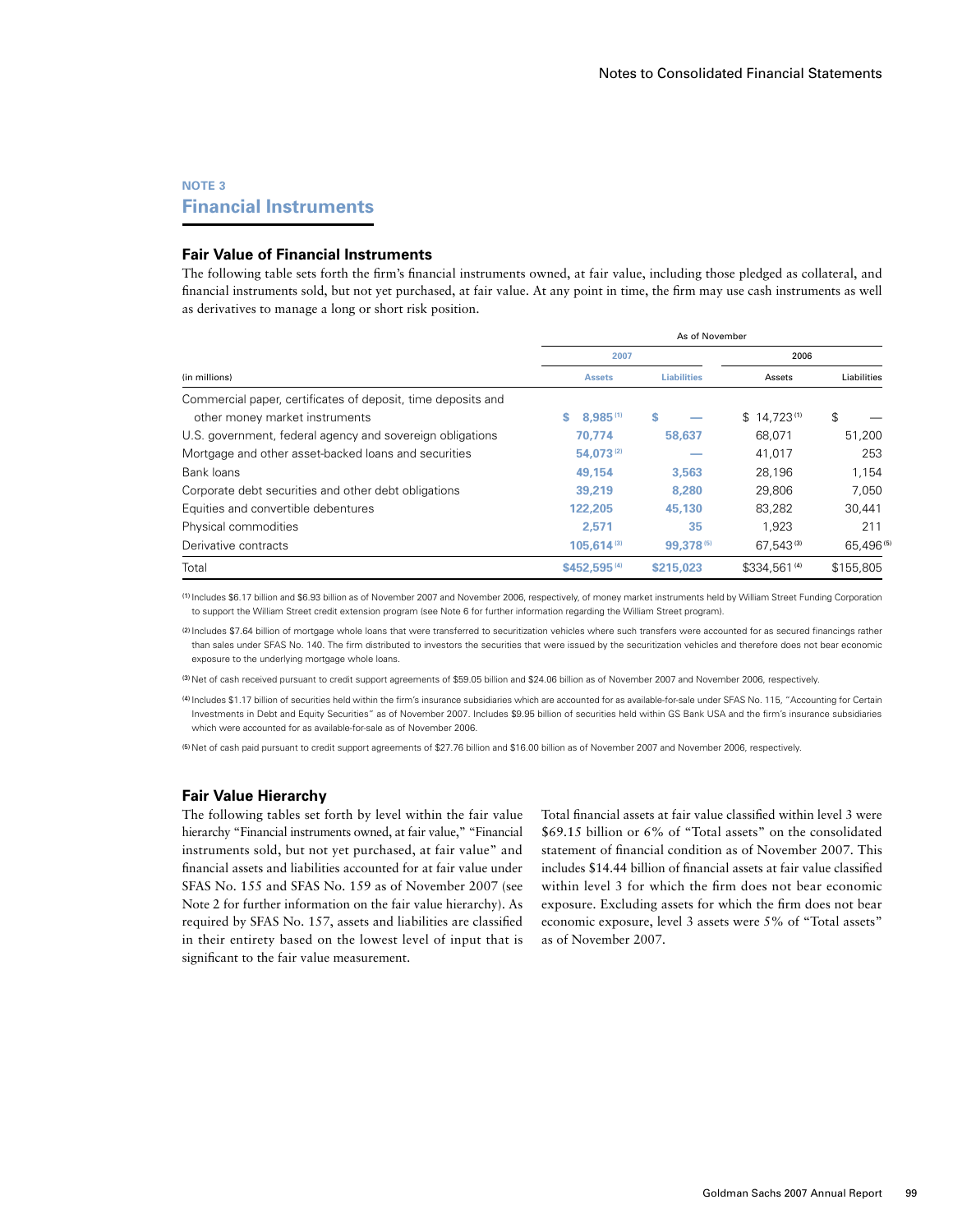| (in millions)<br>Level 1                                         | Level 2<br>Level 3  | <b>Netting and</b><br><b>Collateral</b> |              |
|------------------------------------------------------------------|---------------------|-----------------------------------------|--------------|
|                                                                  |                     |                                         | <b>Total</b> |
| Commercial paper, certificates of                                |                     |                                         |              |
| deposit, time deposits and other                                 |                     |                                         |              |
| 6.237<br>money market instruments<br>s<br>S.                     | 2.748<br>S          | S                                       | s<br>8,985   |
| U.S. government, federal agency and                              |                     |                                         |              |
| sovereign obligations<br>37,966                                  | 32,808              |                                         | 70,774       |
| Mortgage and other asset-backed loans                            |                     |                                         |              |
| and securities                                                   | 38,073<br>16,000    |                                         | 54,073       |
| Bank loans                                                       | 35,820<br>13,334    |                                         | 49,154       |
| Corporate debt securities and other                              |                     |                                         |              |
| debt obligations<br>915                                          | 32.193<br>6.111     |                                         | 39,219       |
| Equities and convertible debentures<br>68,727                    | 35,472<br>18,006(6) |                                         | 122,205      |
| Physical commodities                                             | 2,571               |                                         | 2,571        |
| Cash instruments<br>113.845<br>179.685                           | 53,451              |                                         | 346.981      |
| Derivative contracts<br>286<br>153,065                           | 15,700              | $(63, 437)^{(7)}$                       | 105,614      |
| Financial instruments owned, at fair value<br>114,131<br>332,750 | 69,151              | (63, 437)                               | 452,595      |
| Securities segregated for regulatory                             |                     |                                         |              |
| 24,078(4)<br>and other purposes                                  | 69,940(5)           |                                         | 94,018       |
| Receivables from customers and counterparties <sup>(1)</sup>     | 1,950               |                                         | 1,950        |
| Securities borrowed <sup>(2)</sup>                               | 83,277              |                                         | 83,277       |
| Financial instruments purchased under                            |                     |                                         |              |
| agreements to resell, at fair value                              | 85,717              |                                         | 85,717       |
| Total assets at fair value<br>\$138,209<br>\$573,634             | \$69,151            | \$ (63, 437)                            | \$717,557    |
| Level 3 assets for which the firm                                |                     |                                         |              |
| does not bear economic exposure <sup>(3)</sup>                   | (14, 437)           |                                         |              |
| Level 3 assets for which the firm                                |                     |                                         |              |
| bears economic exposure                                          | \$54,714            |                                         |              |

(1)Consists of transfers accounted for as secured loans rather than purchases under SFAS No. 140 and prepaid variable share forwards.

(2)Reflects securities borrowed within Trading and Principal Investments. Excludes securities borrowed within Securities Services, which are accounted for based on the amount of cash collateral advanced plus accrued interest.

(3)Consists of level 3 assets which are financed by nonrecourse debt, attributable to minority investors or attributable to employee interests in certain consolidated funds.

(4)Consists of U.S. Treasury securities and money market instruments as well as insurance separate account assets measured at fair value under AICPA SOP 03-1, "Accounting and Reporting by Insurance Enterprises for Certain Nontraditional Long-Duration Contracts and for Separate Accounts."

(5)Principally consists of securities borrowed and resale agreements. The underlying securities have been segregated to satisfy certain regulatory requirements.

(6)Consists of private equity and real estate fund investments.

(7) Represents cash collateral and the impact of netting across the levels of the fair value hierarchy. Netting among positions classified within the same level is included in that level.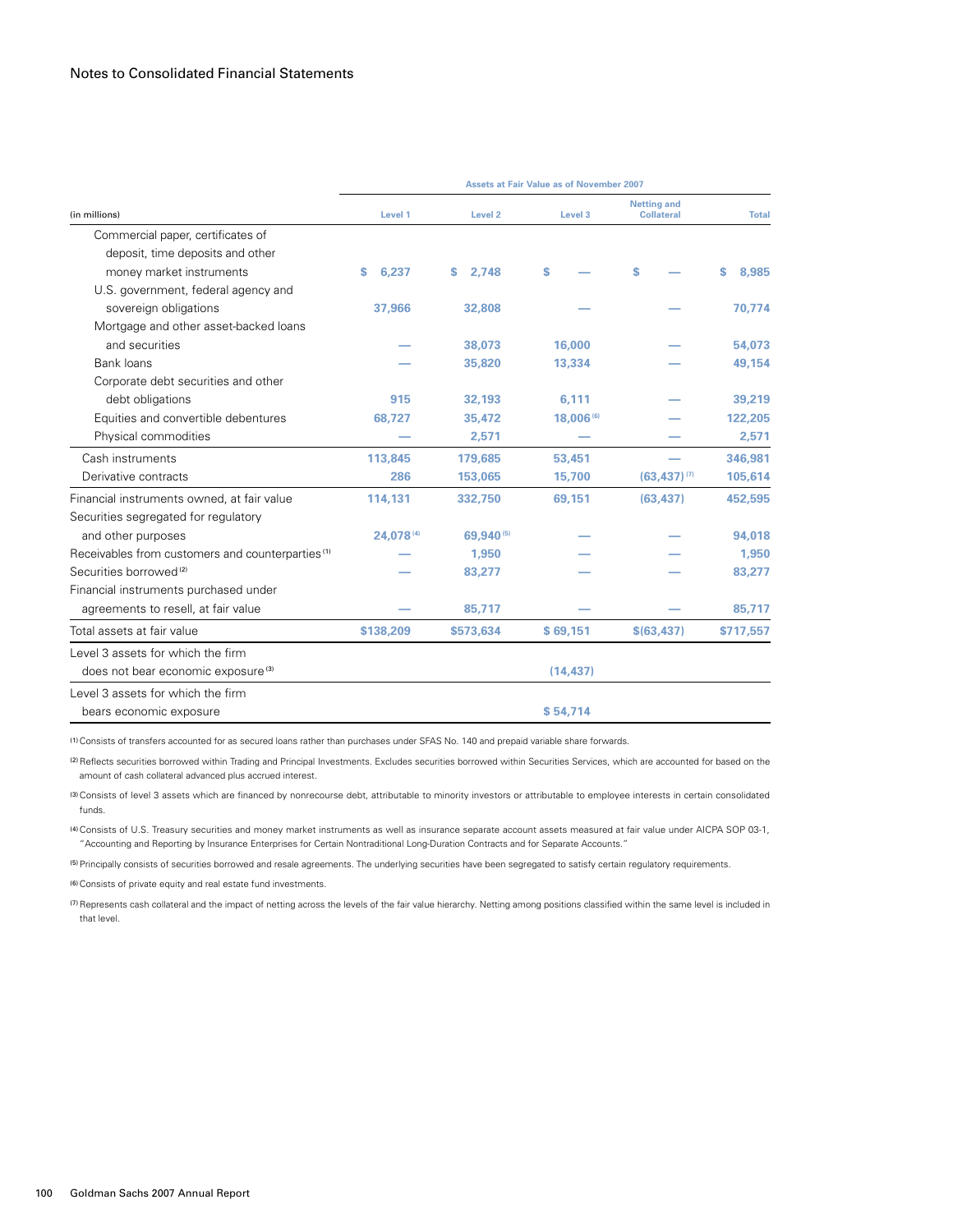|                                                | Liabilities at Fair Value as of November 2007 |                    |          |                                         |              |  |  |
|------------------------------------------------|-----------------------------------------------|--------------------|----------|-----------------------------------------|--------------|--|--|
| (in millions)                                  | Level 1                                       | Level <sub>2</sub> | Level 3  | <b>Netting and</b><br><b>Collateral</b> | <b>Total</b> |  |  |
| U.S. government, federal agency and            |                                               |                    |          |                                         |              |  |  |
| sovereign obligations                          | \$57,714                                      | 923<br>s           | S        | s                                       | \$58,637     |  |  |
| Bank loans                                     |                                               | 3,525              | 38       |                                         | 3,563        |  |  |
| Corporate debt securities and                  |                                               |                    |          |                                         |              |  |  |
| other debt obligations                         |                                               | 7.764              | 516      |                                         | 8,280        |  |  |
| Equities and convertible debentures            | 44,076                                        | 1.054              |          |                                         | 45,130       |  |  |
| Physical commodities                           |                                               | 35                 |          |                                         | 35           |  |  |
| Cash instruments                               | 101.790                                       | 13,301             | 554      |                                         | 115,645      |  |  |
| Derivative contracts                           | 212                                           | 117,794            | 13,644   | $(32,272)^{(6)}$                        | 99,378       |  |  |
| Financial instruments sold, but not yet        |                                               |                    |          |                                         |              |  |  |
| purchased, at fair value                       | 102,002                                       | 131.095            | 14.198   | (32.272)                                | 215,023      |  |  |
| Unsecured short-term borrowings <sup>(1)</sup> |                                               | 44.060             | 4,271    |                                         | 48.331       |  |  |
| Bank deposits <sup>(2)</sup>                   |                                               | 463                |          |                                         | 463          |  |  |
| Securities loaned <sup>(3)</sup>               |                                               | 5,449              |          |                                         | 5.449        |  |  |
| Financial instruments sold under agreements    |                                               |                    |          |                                         |              |  |  |
| to repurchase, at fair value                   |                                               | 159,178            |          |                                         | 159,178      |  |  |
| Other secured financings <sup>(4)</sup>        |                                               | 33,581             |          |                                         | 33,581       |  |  |
| Unsecured long-term borrowings <sup>(5)</sup>  |                                               | 15,161             | 767      |                                         | 15,928       |  |  |
| Total liabilities at fair value                | \$102,002                                     | \$388,987          | \$19,236 | \$ (32.272)                             | \$477,953    |  |  |

(1)Consists of promissory notes, commercial paper and hybrid financial instruments.

(2)Consists of certificates of deposit issued by GS Bank USA.

(3) Reflects securities loaned within Trading and Principal Investments. Excludes securities loaned within Securities Services, which are accounted for based on the amount of cash collateral received plus accrued interest.

(4)Primarily includes transfers accounted for as financings rather than sales under SFAS No. 140 and debt raised through the firm's William Street program.

(5)Primarily includes hybrid financial instruments and prepaid physical commodity transactions.

(6)Represents cash collateral and the impact of netting across the levels of the fair value hierarchy. Netting among positions classified within the same level is included in that level.

#### **Level 3 Gains and Losses**

The table below sets forth a summary of changes in the fair value of the firm's level 3 financial assets and liabilities for the year ended November 2007. The table reflects gains and losses for the full year for all financial assets and liabilities categorized as level 3 as of November 2007. The table does not include gains or losses that were reported in level 3 in prior periods for financial assets and liabilities that were transferred out of level 3 prior to November 2007. As reflected in the table below, the net unrealized gain on level 3 financial assets and liabilities was \$1.31 billion for the year ended November 2007. This net unrealized gain should be considered in the context of the factors discussed below.

#### **Cash Instruments**

The net unrealized loss on level 3 cash instruments was \$2.59 billion for the year ended November 2007 (which included \$2.29 billion of unrealized losses on assets and \$294 million of unrealized losses on liabilities), primarily consisting of unrealized losses on subprime residential mortgage loans and securities as well as non-investment-grade loan commitments, partially offset by unrealized gains on principal investments. Level 3 cash instruments are frequently hedged with instruments classified in level 1 and level 2, and accordingly, gains or losses that have been reported in level 3 are frequently offset by gains or losses attributable to instruments classified in level 1 or level 2 or by gains or losses on derivative contracts classified in level 3 of the fair value hierarchy.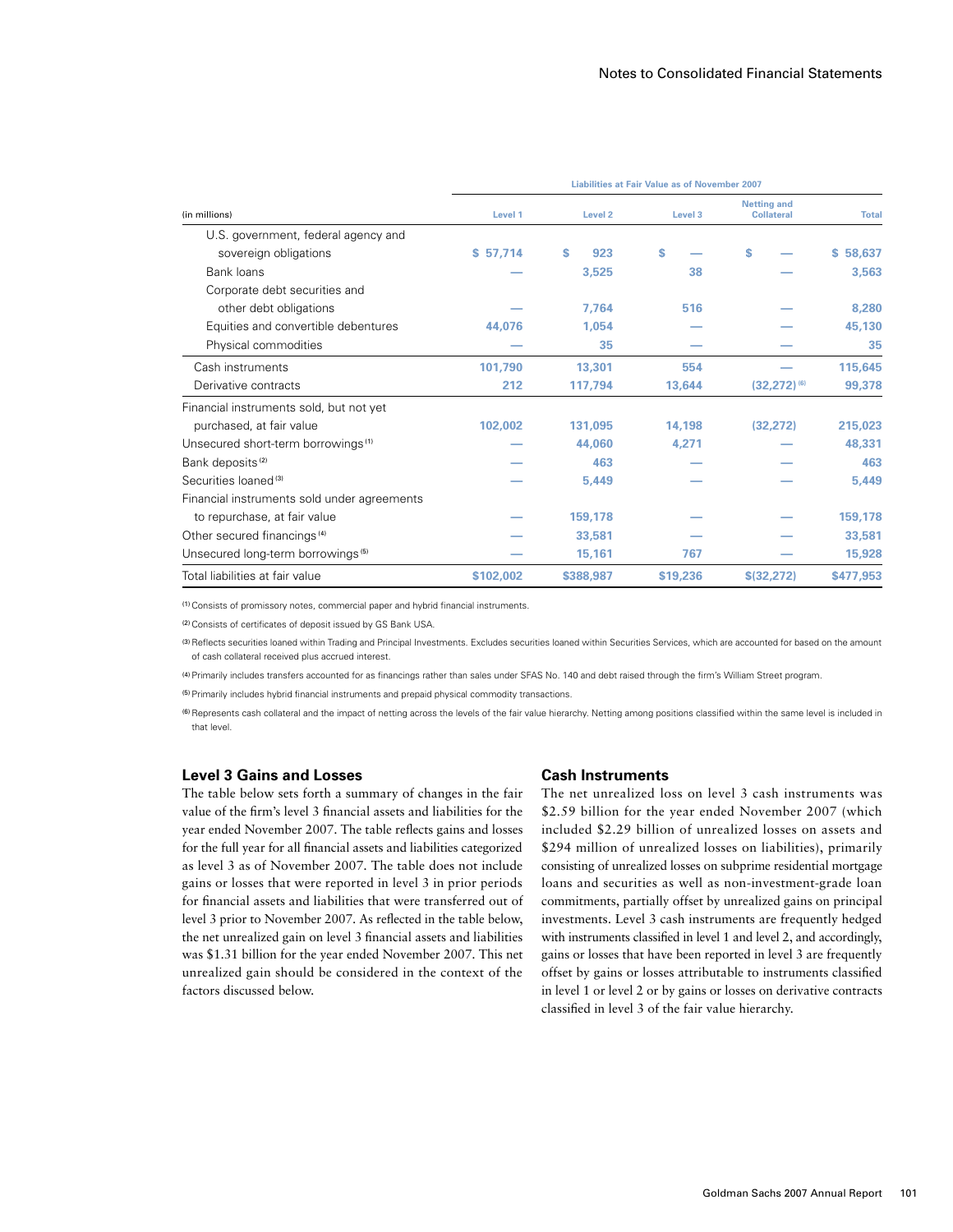# **Derivative Contracts**

The net unrealized gain on level 3 derivative contracts was \$4.54 billion for the year ended November 2007. Level 3 gains and losses on derivative contracts should be considered in the context of the following factors:

- A derivative contract with level 1 and/or level 2 inputs is classified as a level 3 financial instrument in its entirety if it has at least one significant level 3 input.
- $\blacksquare$  If there is one significant level 3 input, the entire gain or loss from adjusting only observable inputs (i.e., level 1 and level 2) is still classified as level 3.
- ■ Gains or losses that have been reported in level 3 resulting from changes in level 1 or level 2 inputs are frequently offset by gains or losses attributable to instruments classified in level 1 or level 2 or by cash instruments reported in level 3 of the fair value hierarchy.

The unrealized gains referenced above principally resulted from changes in level 2 inputs, as opposed to changes in level 3 inputs.

| (in millions)                                              | <b>Level 3 Financial Assets and Liabilities</b><br><b>Year Ended November 2007</b> |                                     |                                                 |                                                            |                                                    |                       |  |
|------------------------------------------------------------|------------------------------------------------------------------------------------|-------------------------------------|-------------------------------------------------|------------------------------------------------------------|----------------------------------------------------|-----------------------|--|
|                                                            | Cash<br><b>Instruments</b><br>-Assets                                              | Cash<br>Instruments<br>-Liabilities | <b>Derivative</b><br><b>Contracts</b><br>$-Net$ | <b>Unsecured</b><br><b>Short-Term</b><br><b>Borrowings</b> | <b>Unsecured</b><br>Long-Term<br><b>Borrowings</b> | <b>Total</b><br>Gains |  |
| Balance, beginning of year                                 | \$29,905                                                                           | \$(223)                             | s<br>580                                        | \$(3,253)                                                  | \$(135)                                            | N/A                   |  |
| Realized gains/(losses)                                    | $2.232^{(1)}$                                                                      | $(9)$ <sup>(2)</sup>                | 1.713(2)                                        | $167^{(2)}$                                                | $(7)^{(2)}$                                        | \$4,096               |  |
| Unrealized gains/(losses)<br>relating to instruments still |                                                                                    |                                     |                                                 |                                                            |                                                    |                       |  |
| held at the reporting date                                 | $(2.292)^{(1)}$                                                                    | $(294)$ <sup>(2)</sup>              | 4,543 (2)(3)                                    | $(666)$ <sup>(2)</sup>                                     | $22^{(2)}$                                         | \$1,313               |  |
| Purchases, issuances and                                   |                                                                                    |                                     |                                                 |                                                            |                                                    |                       |  |
| settlements                                                | 22,561                                                                             | (30)                                | (1.365)                                         | (1.559)                                                    | (567)                                              | N/A                   |  |
| Transfers in and/or out of level 3                         | 1.045                                                                              | 2                                   | (3.415)                                         | 1.040                                                      | (80)                                               | N/A                   |  |
| Balance, end of period                                     | \$53,451                                                                           | \$ (554)                            | \$2,056                                         | \$(4,271)                                                  | \$(767)                                            | N/A                   |  |

(1) The aggregate amounts include approximately \$(1.77) billion and \$1.71 billion reported in "Trading and principal investments" and "Interest income," respectively, in the consolidated statements of earnings.

(2)Substantially all is reported in "Trading and principal investments" in the consolidated statements of earnings.

(3)Principally resulted from changes in level 2 inputs.

As of November 2007, the changes in the fair value of receivables (including securities borrowed and resale agreements) for which the fair value option was elected that were attributable to changes in instrument-specific credit spreads were not material. During 2007, the firm recognized gains of \$216 million attributable to the observable impact of the market's widening of the firm's own credit spread on liabilities for which the fair value option was elected. The firm calculates the impact of its

own credit spread on liabilities carried at fair value by discounting future cash flows at a rate which incorporates the firm's observable credit spreads. As of November 2007, the difference between the fair value and the aggregate contractual principal amount of both long-term receivables and long-term debt instruments (principal and non-principal protected) for which the fair value option was elected was not material.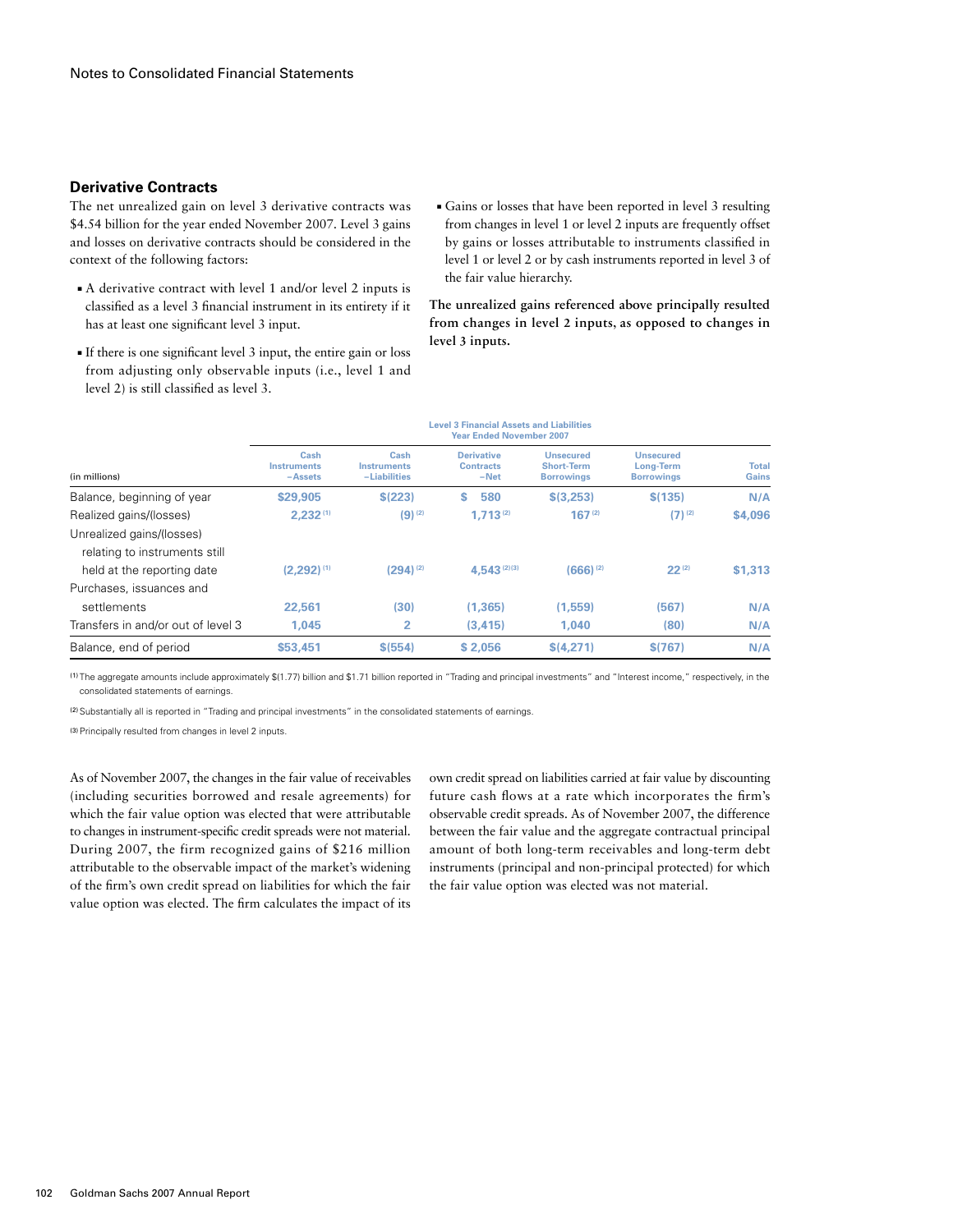The following table sets forth the gains and (losses) included in earnings for the year ended November 2007 related to financial assets and liabilities for which the firm has elected to apply the fair value option under SFAS No. 155 and SFAS No. 159. The table does not reflect the impact to the firm's earnings of adopting SFAS No. 159 because a significant amount of these gains and losses would have also been recognized under previously issued generally accepted accounting principles. In addition, instruments for which the firm has elected the fair value option are economically hedged with instruments accounted for at fair value under other generally accepted accounting principles that are not reflected in the table below.

| (in millions)                                             | <b>Year Ended November 2007</b> |
|-----------------------------------------------------------|---------------------------------|
| Unsecured long-term borrowings                            | \$(1,979)                       |
| Other secured financings <sup>(1)</sup>                   | 1.896                           |
| Unsecured short-term borrowings                           | (1,064)                         |
| Financial instruments owned, at fair value <sup>(2)</sup> | (43)                            |
| Other <sup>(3)</sup>                                      | 18                              |
| Total <sup>(4)</sup>                                      | \$(1, 172)                      |

(1) Includes gains of \$2.08 billion related to financings recorded as a result of certain mortgage securitizations that are accounted for as secured financings rather than sales under SFAS No. 140. Changes in the fair value of the secured financings are equally offset by changes in the fair value of the related mortgage whole loans, which are included within the firm's "Financial instruments owned, at fair value" in the consolidated statement of financial condition.

(2)Consists of investments where the firm would otherwise have applied the equity method of accounting as well as securities held in GS Bank USA (previously accounted for as available-for-sale).

(3)Consists of resale and repurchase agreements and securities borrowed and loaned within Trading and Principal Investments and certificates of deposit issued by GS Bank USA.

(4)Reported within "Trading and principal investments" within the consolidated statements of earnings. The amounts exclude contractual interest, which is included in "Interest Income" and "Interest Expense," for all instruments other than hybrid financial instruments.

## **Credit Concentrations**

Credit concentrations may arise from trading, investing, underwriting and securities borrowing activities and may be impacted by changes in economic, industry or political factors. The firm seeks to mitigate credit risk by actively monitoring exposures and obtaining collateral as deemed appropriate. While the firm's activities expose it to many different industries and counterparties, the firm routinely executes a high volume of transactions with counterparties in the financial services industry, including brokers and dealers, commercial banks, investment funds and other institutional clients, resulting in significant credit concentration with respect to this industry. In the ordinary course of business, the firm may also be subject to a concentration of credit risk to a particular counterparty, borrower or issuer.

As of November 2007 and November 2006, the firm held \$45.75 billion (4% of total assets) and \$46.20 billion (6% of total assets), respectively, of U.S. government and federal agency obligations (including securities guaranteed by the Federal National Mortgage Association and the Federal Home Loan Mortgage Corporation) included in "Financial instruments owned, at fair value" and "Cash and securities segregated for regulatory and other purposes" in the consolidated statements of financial condition. As of November 2007 and November 2006, the firm held \$31.65 billion (3% of total assets) and \$23.64 billion (3% of total assets), respectively, of other sovereign obligations, principally consisting of securities issued by the governments of Japan and the United Kingdom. In addition, as of November 2007 and November 2006, \$144.92 billion and \$104.76 billion of the firm's financial instruments purchased under agreements to resell and securities borrowed, respectively, were collateralized by U.S. government and federal agency obligations. As of November 2007 and 2006, \$41.26 billion and \$38.22 billion of the firm's financial instruments purchased under agreements to resell and securities borrowed, respectively, were collateralized by other sovereign obligations. As of November 2007 and November 2006, the firm did not have credit exposure to any other counterparty that exceeded 2% of the firm's total assets.

# **Derivative Activities**

Derivative contracts are instruments, such as futures, forwards, swaps or option contracts, that derive their value from underlying assets, indices, reference rates or a combination of these factors. Derivative instruments may be privately negotiated contracts, which are often referred to as OTC derivatives, or they may be listed and traded on an exchange. Derivatives may involve future commitments to purchase or sell financial instruments or commodities, or to exchange currency or interest payment streams. The amounts exchanged are based on the specific terms of the contract with reference to specified rates, securities, commodities, currencies or indices.

Certain cash instruments, such as mortgage-backed securities, interest-only and principal-only obligations, and indexed debt instruments, are not considered derivatives even though their values or contractually required cash flows are derived from the price of some other security or index. However, certain commodity-related contracts are included in the firm's derivatives disclosure, as these contracts may be settled in cash or the assets to be delivered under the contract are readily convertible into cash.

The firm enters into derivative transactions to facilitate client transactions, to take proprietary positions and as a means of risk management. Risk exposures are managed through diversification, by controlling position sizes and by entering into offsetting positions. For example, the firm may manage the risk related to a portfolio of common stock by entering into an offsetting position in a related equity-index futures contract.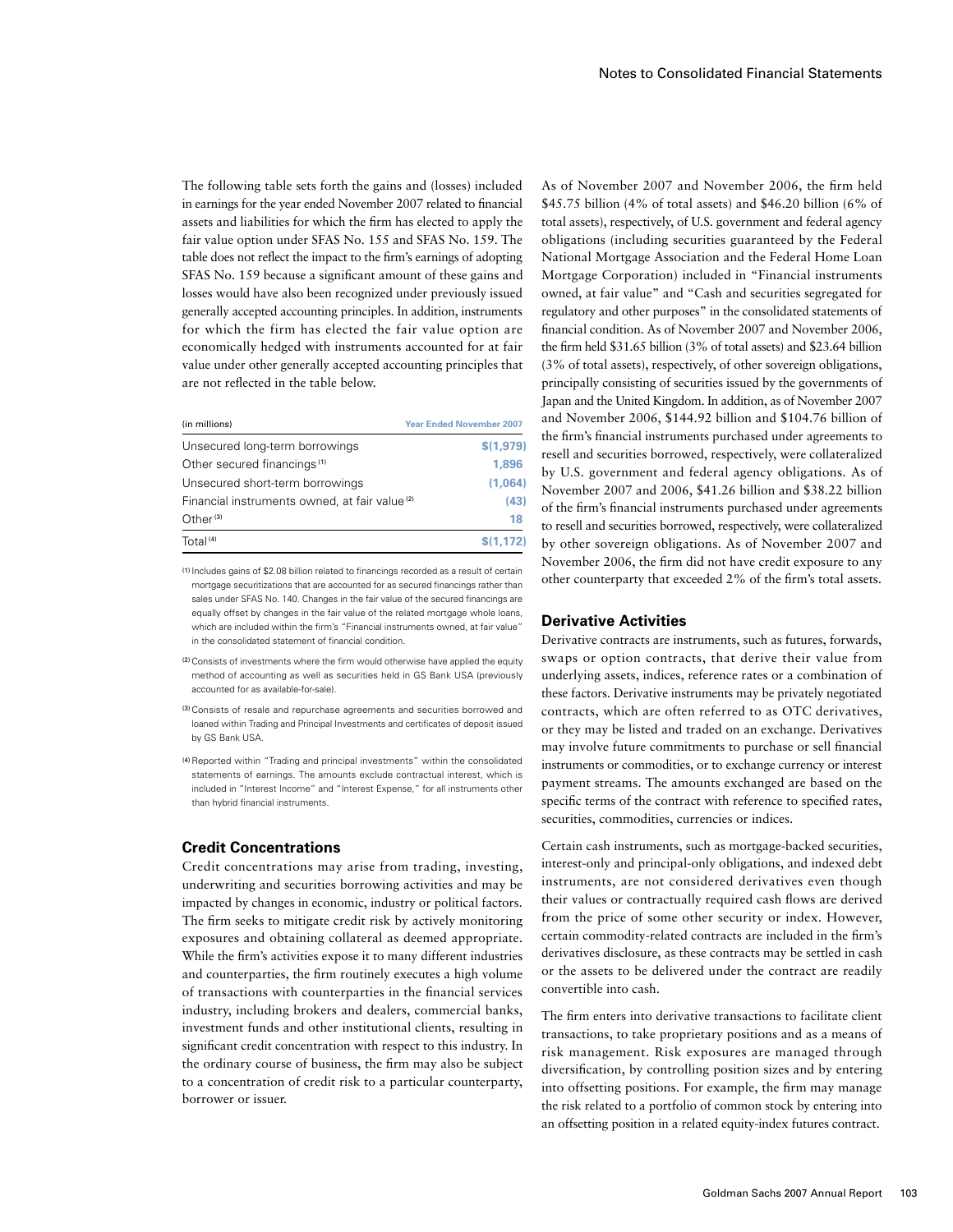The firm applies hedge accounting under SFAS No. 133 to certain derivative contracts. The firm uses these derivatives to manage certain interest rate and currency exposures, including the firm's net investment in non-U.S. operations. The firm designates certain interest rate swap contracts as fair value hedges. These interest rate swap contracts hedge changes in the relevant benchmark interest rate (e.g., London Interbank Offered Rate (LIBOR)), effectively converting a substantial portion of the firm's unsecured long-term and certain unsecured short-term borrowings into floating rate obligations. See Note 2 for information regarding the firm's accounting policy for foreign currency forward contracts used to hedge its net investment in non-U.S. operations.

The firm applies a long-haul method to substantially all of its hedge accounting relationships to perform an ongoing assessment of the effectiveness of these relationships in achieving offsetting changes in fair value or offsetting cash flows attributable to the risk being hedged. The firm utilizes a dollar-offset method, which compares the change in the fair value of the hedging instrument to the change in the fair value of the hedged item, excluding the effect of the passage of time, to prospectively and retrospectively assess hedge effectiveness. The firm's prospective dollar-offset assessment utilizes scenario analyses to test hedge effectiveness via simulations of numerous parallel and slope

shifts of the relevant yield curve. Parallel shifts change the interest rate of all maturities by identical amounts. Slope shifts change the curvature of the yield curve. For both the prospective assessment, in response to each of the simulated yield curve shifts, and the retrospective assessment, a hedging relationship is deemed to be effective if the fair value of the hedging instrument and the hedged item change inversely within a range of 80% to 125%.

For fair value hedges, gains or losses on derivative transactions are recognized in "Interest expense" in the consolidated statements of earnings. The change in fair value of the hedged item attributable to the risk being hedged is reported as an adjustment to its carrying value and is subsequently amortized into interest expense over its remaining life. Gains or losses related to hedge ineffectiveness for all hedges are generally included in "Interest expense." These gains or losses and the component of gains or losses on derivative transactions excluded from the assessment of hedge effectiveness (e.g., the effect of the passage of time on fair value hedges of the firm's borrowings) were not material to the firm's results of operations for the years ended November 2007, November 2006 and November 2005. Gains and losses on derivatives used for trading purposes are included in "Trading and principal investments" in the consolidated statements of earnings.

The fair value of the firm's derivative contracts is reflected net of cash paid or received pursuant to credit support agreements and is reported on a net-by-counterparty basis in the firm's consolidated statements of financial condition when management believes a legal right of setoff exists under an enforceable netting agreement. The fair value of derivative financial instruments, computed in accordance with the firm's netting policy, is set forth below:

|                              | As of November |                    |          |             |  |  |
|------------------------------|----------------|--------------------|----------|-------------|--|--|
|                              | 2007           |                    | 2006     |             |  |  |
| (in millions)                | <b>Assets</b>  | <b>Liabilities</b> | Assets   | Liabilities |  |  |
| Forward settlement contracts | \$17,447       | \$20,799           | \$11,751 | \$14,335    |  |  |
| Swap agreements              | 54,428         | 39,271             | 28,012   | 22,471      |  |  |
| Option contracts             | 33,739         | 39,308             | 27.780   | 28,690      |  |  |
| Total                        | \$105,614      | \$99,378           | \$67,543 | \$65,496    |  |  |

The fair value of derivatives accounted for as qualifying hedges under SFAS No. 133 consisted of \$5.12 billion and \$2.66 billion in assets as of November 2007 and November 2006, respectively, and \$354 million and \$551 million in liabilities as of November 2007 and November 2006, respectively.

The firm also has embedded derivatives that have been bifurcated from related borrowings under SFAS No. 133. Such derivatives, which are classified in unsecured short-term and unsecured long-term borrowings, had a carrying value of \$463 million and \$1.13 billion (excluding the debt host contract) as of November 2007 and November 2006, respectively. See Notes 4 and 5 for further information regarding the firm's unsecured borrowings.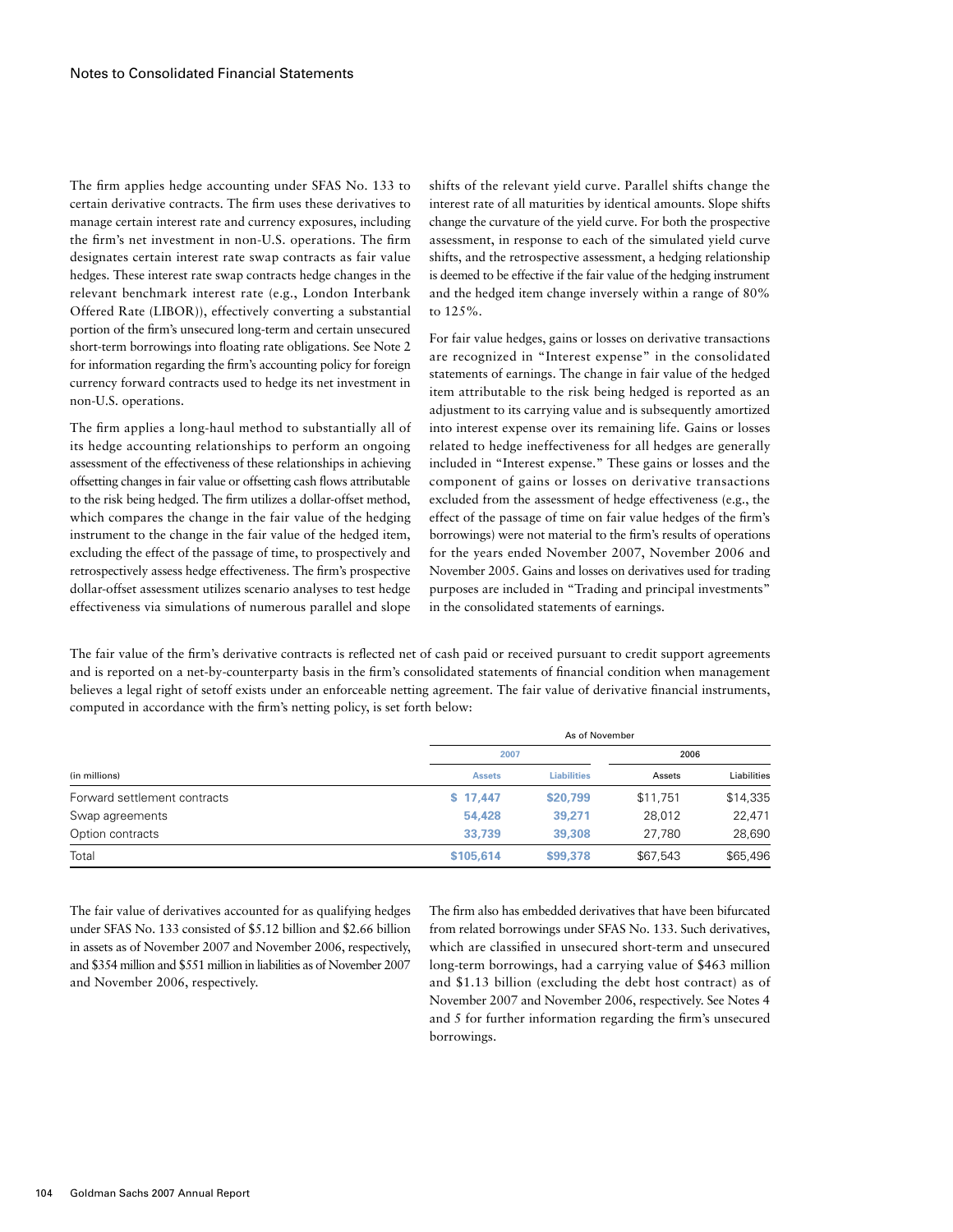## **Securitization Activities**

The firm securitizes commercial and residential mortgages, home equity and auto loans, government and corporate bonds and other types of financial assets. The firm acts as underwriter of the beneficial interests that are sold to investors. The firm derecognizes financial assets transferred in securitizations provided it has relinquished control over such assets. Transferred assets are accounted for at fair value prior to securitization. Net revenues related to these underwriting activities are recognized in connection with the sales of the underlying beneficial interests to investors.

The firm may retain interests in securitized financial assets, primarily in the form of senior or subordinated securities, including residual interests. Retained interests are accounted for at fair value and are included in "Total financial instruments owned, at fair value" in the consolidated statements of financial condition.

During the year ended November 2007, the firm securitized \$81.40 billion of financial assets (\$24.95 billion of residential mortgages, \$19.50 billion of commercial mortgages and \$36.95 billion of other financial assets, primarily in connection with collateralized debt and loan obligations (CDOs and CLOs)). During the year ended November 2006, the firm securitized \$103.92 billion of financial assets (\$67.73 billion of residential mortgages, \$12.78 billion of commercial mortgages and \$23.41 billion of other financial assets, primarily in connection with CDOs and CLOs). Cash flows received on retained interests were approximately \$705 million and \$801 million for the years ended November 2007 and November 2006, respectively.

As of November 2007 and November 2006, the firm held \$4.57 billion and \$7.08 billion of retained interests, respectively, from these securitization activities, including \$2.72 billion and \$5.18 billion, respectively, held in QSPEs.

The following table sets forth the weighted average key economic assumptions used in measuring the fair value of the firm's retained interests and the sensitivity of this fair value to immediate adverse changes of 10% and 20% in those assumptions:

|                                             | As of November 2007               |                                        | As of November 2006             |                                   |                                             |                                  |
|---------------------------------------------|-----------------------------------|----------------------------------------|---------------------------------|-----------------------------------|---------------------------------------------|----------------------------------|
|                                             | <b>Type of Retained Interests</b> |                                        |                                 | <b>Type of Retained Interests</b> |                                             |                                  |
| (\$ in millions)                            | Mortgage-<br><b>Backed</b>        | <b>CDOs and</b><br>CLOs <sup>(3)</sup> | <b>Corporate</b><br><b>Debt</b> | Mortgage-<br>Backed               | CDO <sub>s</sub> and<br>CLOs <sup>(3)</sup> | Corporate<br>Debt <sup>(4)</sup> |
| Fair value of retained interests            | \$3,378                           | \$1,188                                | $s-$                            | \$4,013                           | \$1,973                                     | \$1,097                          |
| Weighted average life (years)               | 6.6                               | 2.7                                    |                                 | 6.0                               | 7.0                                         | 2.2                              |
| Constant prepayment rate                    | 15.1%                             | 11.9%                                  | N/A                             | 21.2%                             | 24.5%                                       | N/A                              |
| Impact of 10% adverse change                | (50)                              | (43)<br>s                              | $s-$                            | (121)<br>\$                       | \$<br>(2)                                   | \$                               |
| Impact of 20% adverse change                | (91)                              | (98)                                   |                                 | (221)                             | (6)                                         |                                  |
| Anticipated credit losses <sup>(1)</sup>    | 4.3%                              | N/A                                    | N/A                             | 2.0%                              | N/A                                         | N/A                              |
| Impact of 10% adverse change <sup>(2)</sup> | (45)<br>s                         | S                                      | $s-$                            | \$<br>(81)                        | \$                                          | \$                               |
| Impact of 20% adverse change <sup>(2)</sup> | (72)                              |                                        |                                 | (155)                             |                                             |                                  |
| Discount rate                               | 8.4%                              | 23.1%                                  | N/A                             | 9.4%                              | 6.9%                                        | 3.9%                             |
| Impact of 10% adverse change                | (89)<br>s.                        | (46)<br>s                              | $s-$                            | (136)<br>\$                       | (38)<br>\$                                  | \$<br>(9)                        |
| Impact of 20% adverse change                | (170)                             | (92)                                   |                                 | (266)                             | (74)                                        | (17)                             |

(1)Anticipated credit losses are computed only on positions for which expected credit loss is a key assumption in the determination of fair value or positions for which expected credit loss is not reflected within the discount rate.

(2) The impacts of adverse change take into account credit mitigants incorporated in the retained interests, including over-collateralization and subordination provisions.

(3) Includes \$905 million and \$1.26 billion as of November 2007 and November 2006, respectively, of retained interests related to transfers of securitized assets that were accounted for as secured financings rather than sales under SFAS No. 140.

(4) Includes retained interests in bonds and other types of financial assets that are not subject to prepayment risk.

The preceding table does not give effect to the offsetting benefit of other financial instruments that are held to mitigate risks inherent in these retained interests. Changes in fair value based on an adverse variation in assumptions generally cannot be extrapolated because the relationship of the change in assumptions to the change in fair value is not usually linear. In addition, the impact of a change in a particular assumption is calculated independently of changes in any other assumption. In practice, simultaneous changes in assumptions might magnify or counteract the sensitivities disclosed above.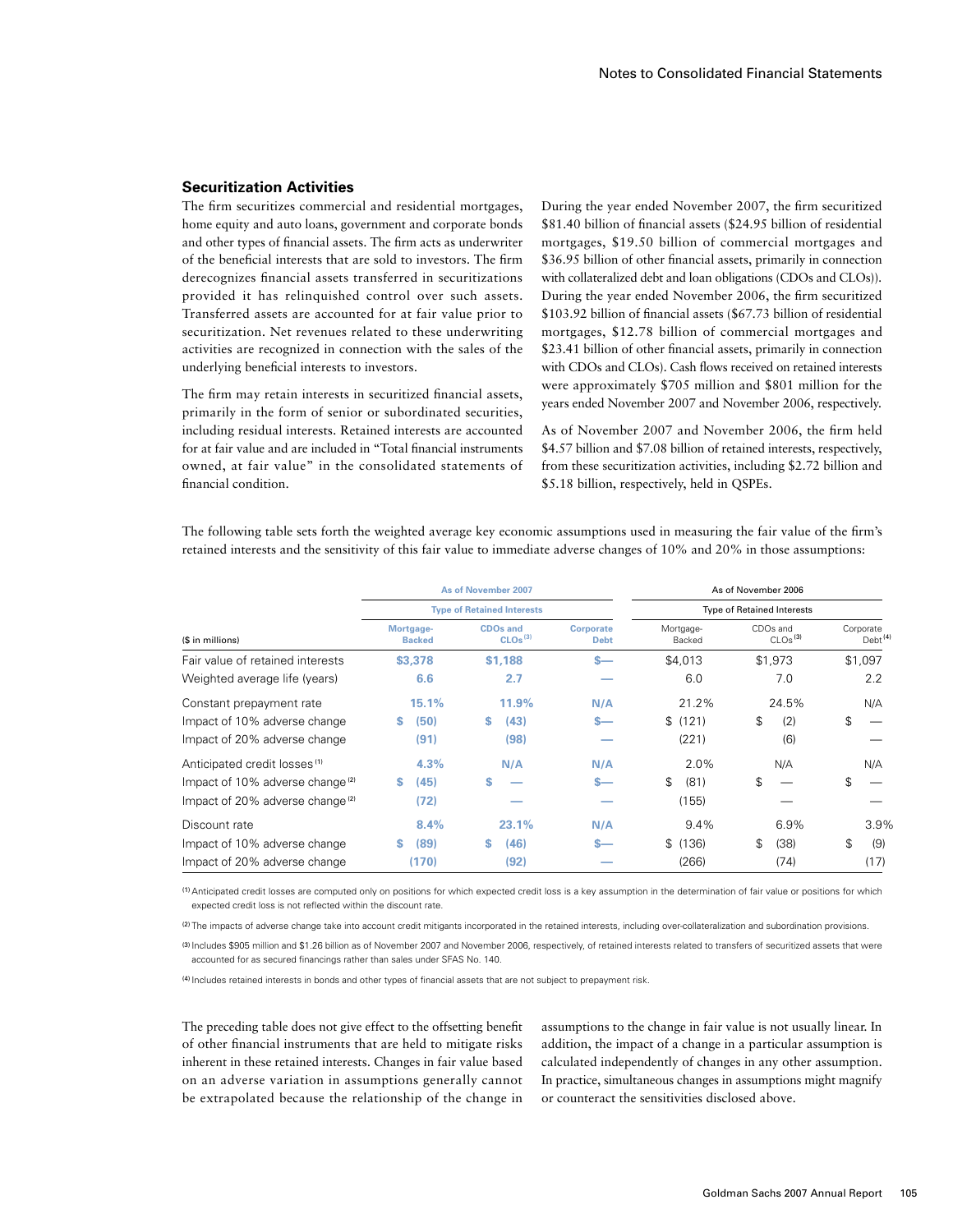In addition to the retained interests described above, the firm also held interests in residential mortgage QSPEs purchased in connection with secondary market-making activities. These purchased interests approximated \$6 billion and \$8 billion as of November 2007 and November 2006, respectively.

As of November 2007 and November 2006, the firm held mortgage servicing rights with a fair value of \$93 million and \$62 million, respectively, substantially all of which were retained in connection with residential mortgage securitizations. These servicing assets represent the firm's right to receive a future stream of cash flows associated with the firm's obligation to service residential mortgages. The fair value of mortgage servicing rights will fluctuate in response to changes in certain economic variables, such as interest rates, loan prepayment assumptions and default rates. The firm determines the fair value of mortgage servicing rights by using valuation models that incorporate these variables in quantifying anticipated cash flows related to servicing activities.

### **Variable Interest Entities (VIEs)**

The firm, in the ordinary course of business, retains interests in VIEs in connection with its securitization activities. The firm also purchases and sells variable interests in VIEs, which primarily issue mortgage-backed and other asset-backed securities, CDOs and CLOs, in connection with its market-making activities and makes investments in and loans to VIEs that hold performing and nonperforming debt, equity, real estate, power-related and other assets. In addition, the firm utilizes VIEs to provide investors with principal-protected notes, credit-linked notes and asset-repackaged notes designed to meet their objectives.

VIEs generally purchase assets by issuing debt and equity instruments. In certain instances, the firm provides guarantees to VIEs or holders of variable interests in VIEs. In such cases, the maximum exposure to loss included in the tables set forth below is the notional amount of such guarantees. Such amounts do not represent anticipated losses in connection with these guarantees.

The firm's variable interests in VIEs include senior and subordinated debt; loan commitments; limited and general partnership interests; preferred and common stock; interest rate, foreign currency, equity, commodity and credit derivatives; guarantees; and residual interests in mortgage-backed and asset-backed securitization vehicles, CDOs and CLOs. The firm's exposure to the obligations of VIEs is generally limited to its interests in these entities.

The following tables set forth total assets in nonconsolidated VIEs in which the firm holds significant variable interests and the firm's maximum exposure to loss associated with these variable interests. The firm has aggregated nonconsolidated VIEs based on principal business activity, as reflected in the first column. The nature of the firm's variable interests can take different forms, as described in the columns under maximum exposure to loss.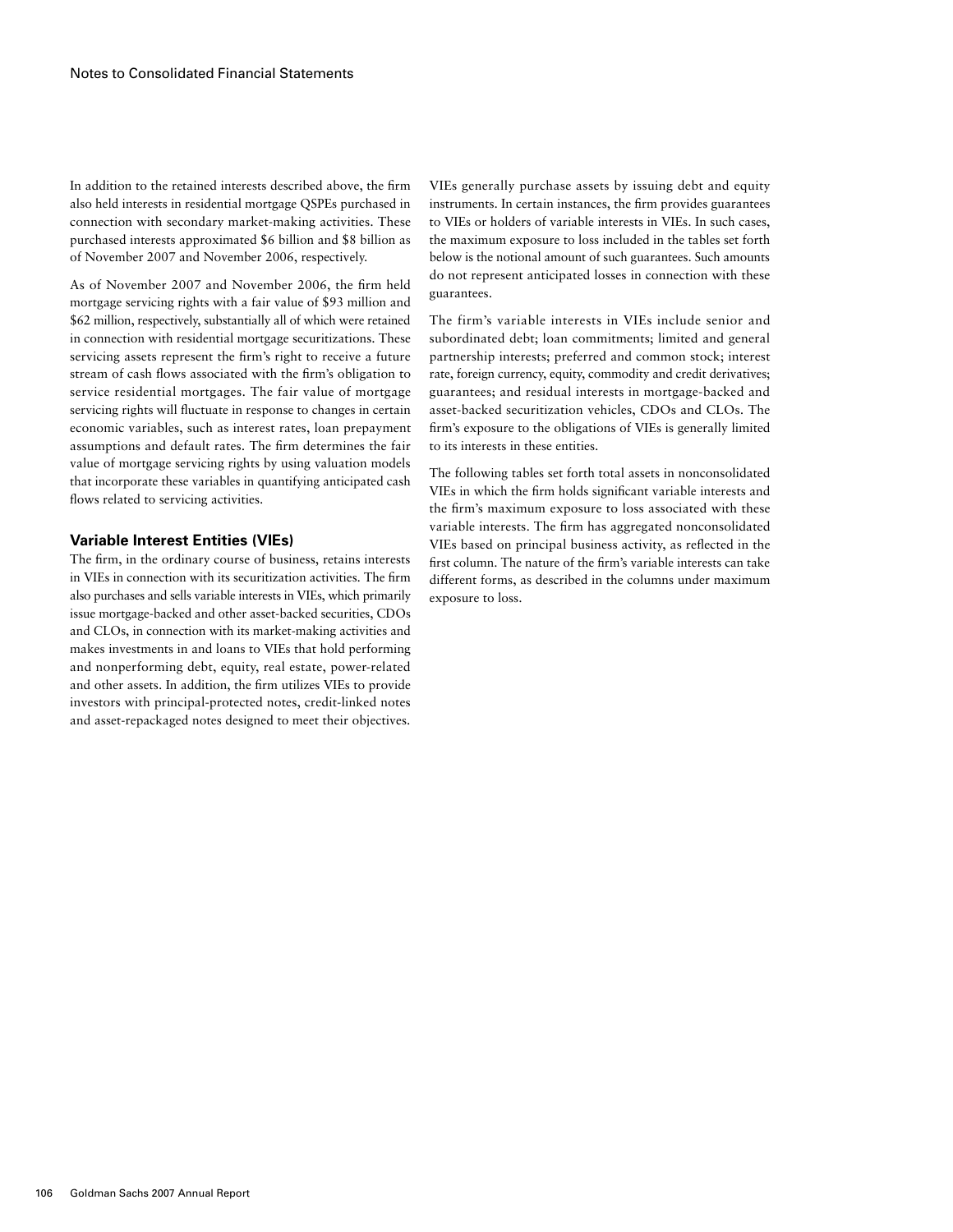|                                          | As of November 2007                                             |                                                      |                                      |                    |                                        |              |  |  |
|------------------------------------------|-----------------------------------------------------------------|------------------------------------------------------|--------------------------------------|--------------------|----------------------------------------|--------------|--|--|
|                                          | Maximum Exposure to Loss in Nonconsolidated VIEs <sup>(1)</sup> |                                                      |                                      |                    |                                        |              |  |  |
| (in millions)                            | <b>VIE Assets</b>                                               | <b>Purchased</b><br>and Retained<br><b>Interests</b> | <b>Commitments</b><br>and Guarantees | <b>Derivatives</b> | <b>Loans and</b><br><b>Investments</b> | <b>Total</b> |  |  |
| Mortgage CDOs <sup>(2)</sup>             | \$18,914                                                        | \$1,011                                              | S                                    | \$10,089           | S                                      | \$11,100     |  |  |
| Corporate CDOs and CLOs <sup>(3)</sup>   | 10.750                                                          | 411                                                  |                                      | 2,218              |                                        | 2.629        |  |  |
| Real estate, credit-related              |                                                                 |                                                      |                                      |                    |                                        |              |  |  |
| and other investing <sup>(4)</sup>       | 17,272                                                          |                                                      | 107                                  | 12                 | 3.141                                  | 3,260        |  |  |
| Municipal bond securitizations           | 1,413                                                           |                                                      | 1,413                                |                    |                                        | 1,413        |  |  |
| Other mortgage-backed                    | 3,881                                                           | 719                                                  |                                      |                    |                                        | 719          |  |  |
| Other asset-backed                       | 3,771                                                           |                                                      |                                      | 1,579              |                                        | 1,579        |  |  |
| Power-related                            | 438                                                             | 2                                                    | 37                                   |                    | 16                                     | 55           |  |  |
| Principal-protected notes <sup>(5)</sup> | 5,698                                                           |                                                      |                                      | 5,186              |                                        | 5,186        |  |  |
| Total                                    | \$62,137                                                        | \$2,143                                              | \$1,557                              | \$19,084           | \$3,157                                | \$25,941     |  |  |

These tables do not give effect to the benefit of any offsetting financial instruments that are held to mitigate risks related to the firm's interests in nonconsolidated VIEs.

|                                          | As of November 2006                                             |                                        |                               |             |                          |          |  |  |
|------------------------------------------|-----------------------------------------------------------------|----------------------------------------|-------------------------------|-------------|--------------------------|----------|--|--|
|                                          | Maximum Exposure to Loss in Nonconsolidated VIEs <sup>(1)</sup> |                                        |                               |             |                          |          |  |  |
| (in millions)                            | <b>VIE Assets</b>                                               | Purchased<br>and Retained<br>Interests | Commitments<br>and Guarantees | Derivatives | Loans and<br>Investments | Total    |  |  |
| Mortgage CDOs <sup>(2)</sup>             | \$26,225                                                        | \$2,172                                | \$                            | \$7,119     | \$                       | \$9,291  |  |  |
| Corporate CDOs and CLOs <sup>(3)</sup>   | 11,385                                                          | 234                                    |                               | 2,663       |                          | 2.897    |  |  |
| Real estate, credit-related              |                                                                 |                                        |                               |             |                          |          |  |  |
| and other investing <sup>(4)</sup>       | 16,300                                                          |                                        | 113                           | 8           | 2,088                    | 2,209    |  |  |
| Municipal bond securitizations           | 1,182                                                           |                                        | 1,182                         |             |                          | 1,182    |  |  |
| Other mortgage-backed                    | 8,143                                                           | 477                                    |                               |             |                          | 477      |  |  |
| Other asset-backed                       | 96                                                              |                                        |                               | 66          |                          | 66       |  |  |
| Power-related                            | 3,422                                                           | 10                                     | 73                            |             | 597                      | 680      |  |  |
| Principal-protected notes <sup>(5)</sup> | 4,363                                                           |                                        |                               | 3,437       |                          | 3,437    |  |  |
| Total                                    | \$71,116                                                        | \$2,893                                | \$1,368                       | \$13,293    | \$2,685                  | \$20,239 |  |  |

(1)Such amounts do not represent the anticipated losses in connection with these transactions.

(2) Derivatives related to mortgage CDOs primarily consist of written protection on investment-grade, short-term collateral held by VIEs that have issued CDOs.

(3) Derivatives related to corporate CDOs and CLOs primarily consist of total return swaps on CDOs and CLOs. The firm has generally transferred the risks related to the underlying securities through derivatives with non-VIEs.

(4) The firm obtains interests in these VIEs in connection with making proprietary investments in real estate, distressed loans and other types of debt, mezzanine instruments and equities.

(5) Derivatives related to principal-protected notes consist of out-of-the-money written put options that provide principal protection to clients invested in various fund products, with risk to the firm mitigated through portfolio rebalancing.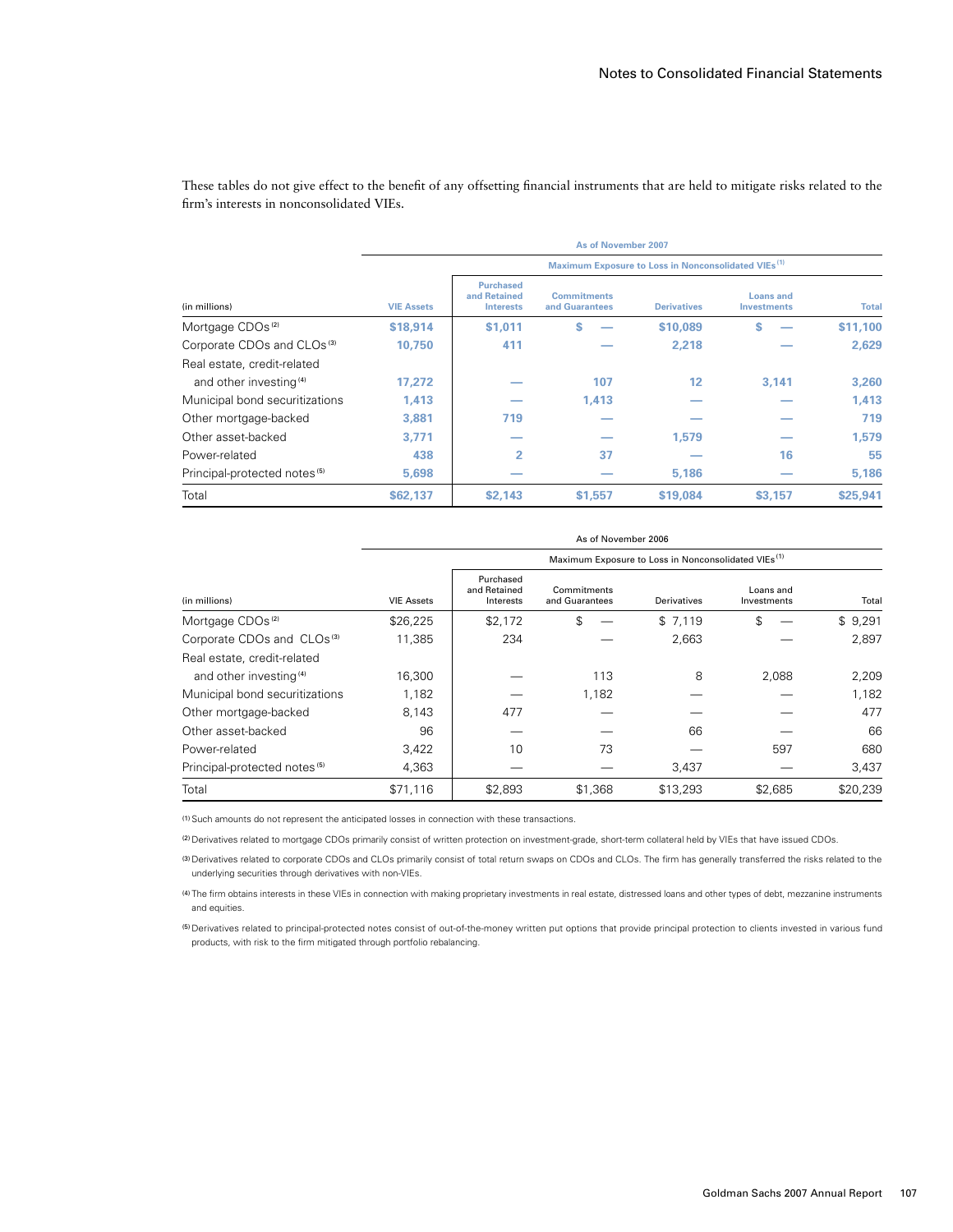The following table sets forth the firm's total assets and maximum exposure to loss associated with its significant variable interests in consolidated VIEs where the firm does not hold a majority voting interest. The firm has aggregated consolidated VIEs based on principal business activity, as reflected in the first column.

The table does not give effect to the benefit of any offsetting financial instruments that are held to mitigate risks related to the firm's interests in consolidated VIEs.

|                                                 | 2007                      | 2006                                                        |                           |                                               |
|-------------------------------------------------|---------------------------|-------------------------------------------------------------|---------------------------|-----------------------------------------------|
| (in millions)                                   | VIE Assets <sup>(1)</sup> | <b>Maximum</b><br><b>Exposure</b><br>to Loss <sup>(2)</sup> | VIE Assets <sup>(1)</sup> | Maximum<br>Exposure<br>to Loss <sup>(2)</sup> |
| Real estate, credit-related and other investing | \$2,118                   | 525<br>s                                                    | \$3,077                   | \$1,368                                       |
| Municipal bond securitizations                  | 1.959                     | 1.959                                                       | 2,715                     | 2,715                                         |
| CDOs, mortgage-backed and other asset-backed    | 604                       | 109                                                         | 1.537                     | 20                                            |
| Foreign exchange and commodities                | 300                       | 329                                                         | 433                       | 340                                           |
| Principal-protected notes                       | 1.119                     | 1.118                                                       | 894                       | 774                                           |
| Total                                           | \$6,100                   | \$4,040                                                     | \$8,656                   | \$5,217                                       |

(1)Consolidated VIE assets include assets financed on a nonrecourse basis.

<sup>(2)</sup> Such amounts do not represent the anticipated losses in connection with these transactions.

## **Collateralized Transactions**

The firm receives financial instruments as collateral, primarily in connection with resale agreements, securities borrowed, derivative transactions and customer margin loans. Such financial instruments may include obligations of the U.S. government, federal agencies, sovereigns and corporations, as well as equities and convertibles.

In many cases, the firm is permitted to deliver or repledge these financial instruments in connection with entering into repurchase agreements, securities lending agreements and other secured financings, collateralizing derivative transactions and meeting firm or customer settlement requirements. As of November 2007 and November 2006, the fair value of financial instruments received as collateral by the firm that it was permitted to deliver or repledge was \$891.05 billion and \$746.08 billion, respectively, of which the firm delivered or repledged \$785.62 billion and \$639.87 billion, respectively.

The firm also pledges assets that it owns to counterparties who may or may not have the right to deliver or repledge them. Financial instruments owned and pledged to counterparties that have the right to deliver or repledge are reported as "Financial instruments owned and pledged as collateral, at fair value" in the consolidated statements of financial condition and were \$46.14 billion and \$36.00 billion as of November 2007 and November 2006, respectively. Financial instruments owned and pledged in connection with repurchase agreements, securities lending agreements and other secured financings to counterparties that did not have the right to sell or repledge are included in "Financial instruments owned, at fair value" in the consolidated statements of financial condition and were \$156.92 billion and \$134.31 billion as of November 2007 and November 2006, respectively. Other assets (primarily real estate and cash) owned and pledged in connection with other secured financings to counterparties that did not have the right to sell or repledge were \$5.86 billion and \$5.34 billion as of November 2007 and November 2006, respectively.

In addition to repurchase agreements and securities lending agreements, the firm obtains secured funding through the use of other arrangements. Other secured financings include arrangements that are nonrecourse, that is, only the subsidiary that executed the arrangement or a subsidiary guaranteeing the arrangement is obligated to repay the financing. Other secured financings consist of liabilities related to the firm's William Street program, consolidated variable interest entities, collateralized central bank financings, transfers of financial assets that are accounted for as financings rather than sales under SFAS No. 140 (primarily pledged bank loans and mortgage whole loans) and other structured financing arrangements.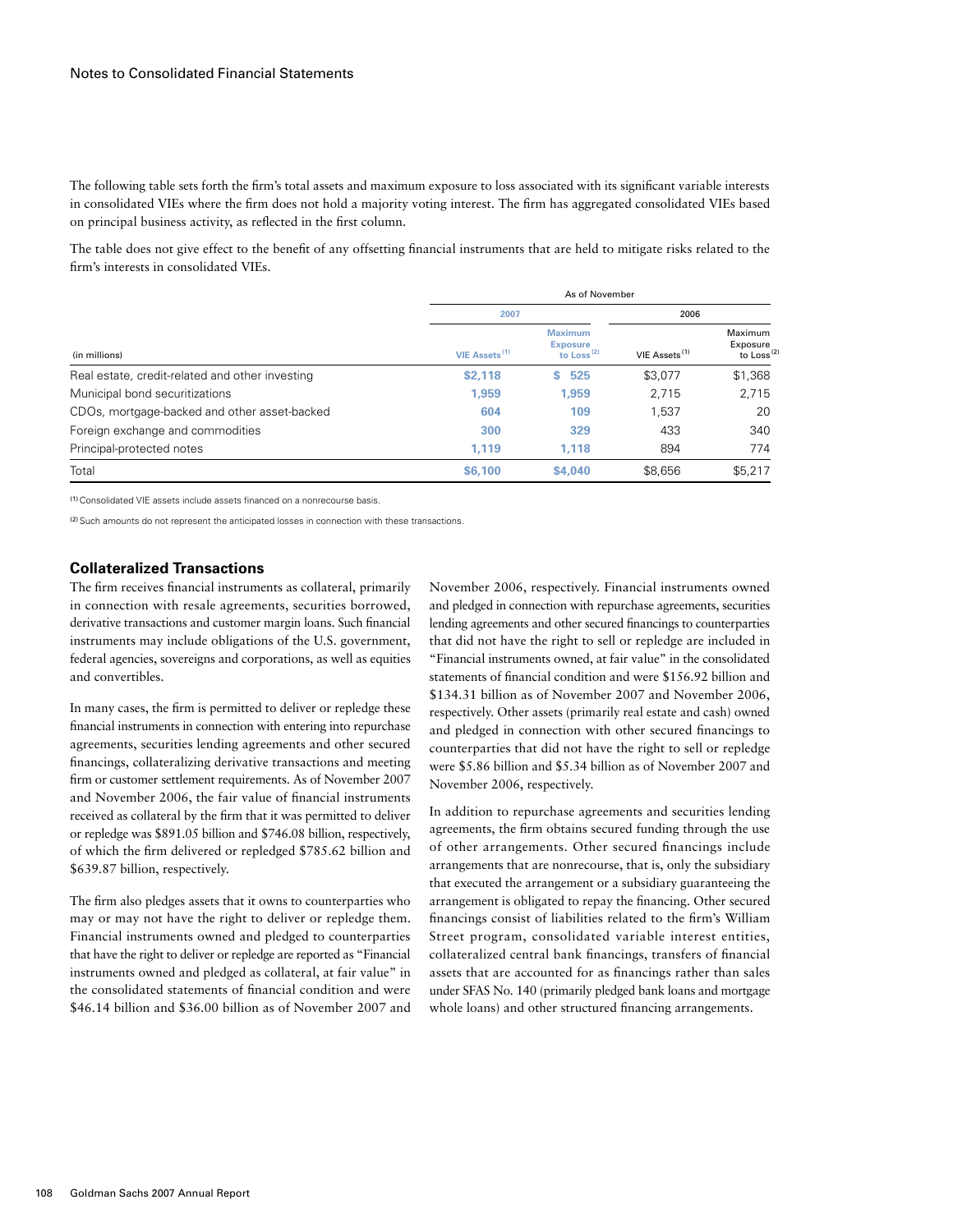As of November

Other secured financings are set forth in the table below:

| 2007     | 2006              |
|----------|-------------------|
| \$32,410 | \$24,290          |
|          |                   |
|          | 5,535             |
| 2.903    | 877               |
| 2,301    | 1,894             |
| 2.427    | 5,105             |
| 4,973    | 1,928             |
| 20,696   | 10,795            |
| 33,300   | 26,134            |
| \$65,710 | \$50,424          |
|          | AS OT INOVERTIDED |

(1)As of November 2007, consists of U.S. dollar-denominated financings of \$18.47 billion with a weighted average interest rate of 5.32% and non-U.S. dollar-denominated financings of \$13.94 billion with a weighted average interest rate of 0.91%, after giving effect to hedging activities. As of November 2006, consists of U.S. dollardenominated financings of \$14.28 billion with a weighted average interest rate of 5.22% and non-U.S. dollar-denominated financings of \$10.01 billion with a weighted average interest rate of 2.00%, after giving effect to hedging activities. The weighted average interest rates as of November 2007 and November 2006 excluded financial instruments accounted for at fair value under SFAS No. 155 or SFAS No. 159.

(2) Includes other secured financings maturing within one year of the financial statement date and other secured financings that are redeemable within one year of the financial statement date at the option of the holder.

(3)As of November 2007, consists of U.S. dollar-denominated financings of \$22.13 billion with a weighted average interest rate of 5.73% and non-U.S. dollar-denominated financings of \$11.17 billion with a weighted average interest rate of 4.28%, after giving effect to hedging activities. As of November 2006, consists of U.S. dollardenominated financings of \$16.97 billion with a weighted average interest rate of 5.61% and non-U.S. dollar-denominated financings of \$9.16 billion with a weighted average interest rate of 3.81%, after giving effect to hedging activities.

(4)Secured long-term financings that are repayable prior to maturity at the option of the firm are reflected at their contractual maturity dates. Secured long-term financings that are redeemable prior to maturity at the option of the holder are reflected at the dates such options become exercisable.

(5)As of November 2007, \$61.34 billion of these financings were collateralized by financial instruments and \$4.37 billion by other assets (primarily real estate and cash). As of November 2006, \$47.22 billion of these financings were collateralized by financial instruments and \$3.20 billion by other assets. Other secured financings include \$25.37 billion and \$19.79 billion of nonrecourse obligations as of November 2007 and November 2006, respectively.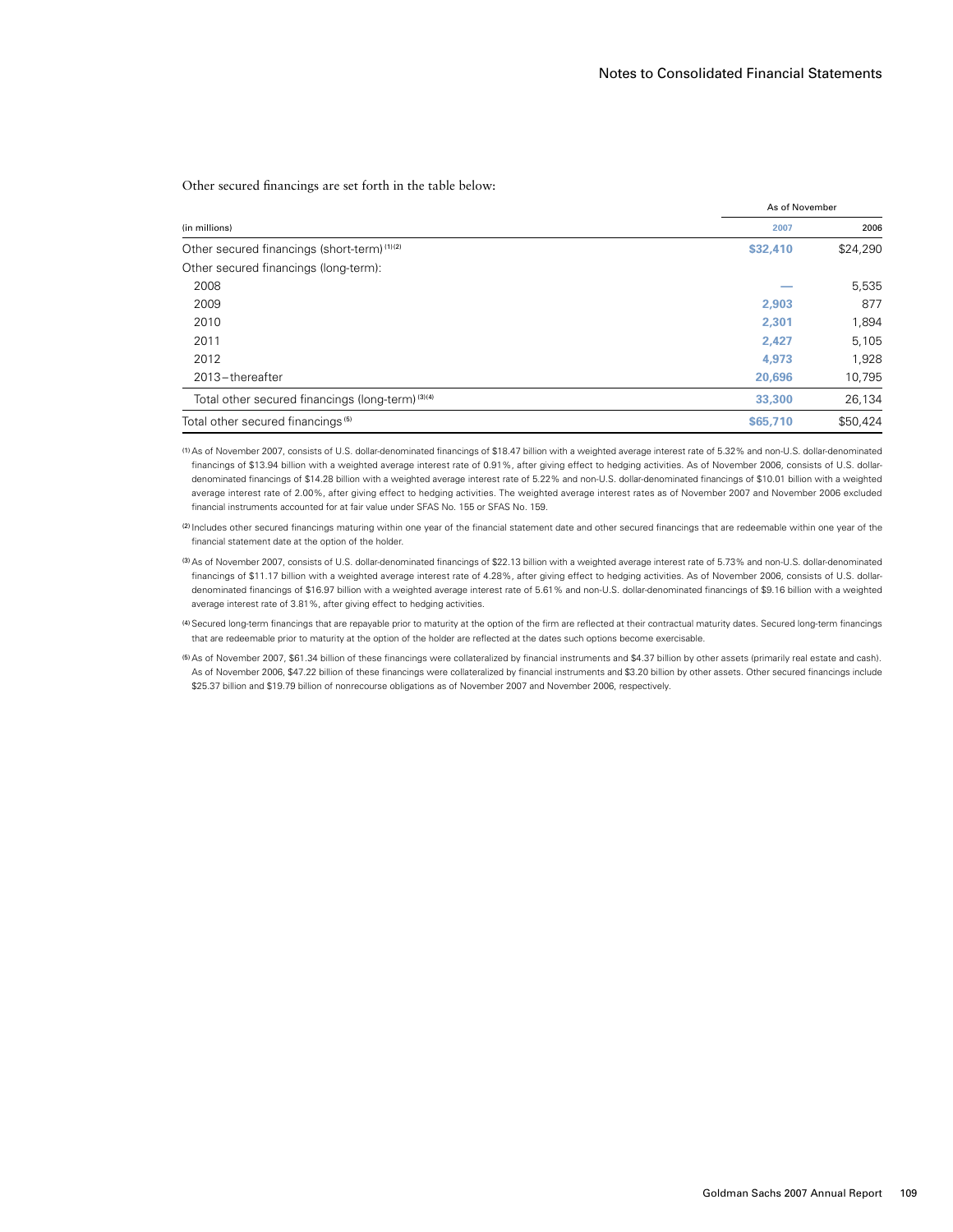# **NOTE 4 Unsecured Short-Term Borrowings**

The firm obtains unsecured short-term borrowings primarily through the issuance of promissory notes, commercial paper and hybrid financial instruments. As of November 2007 and November 2006, these borrowings were \$71.56 billion and \$47.90 billion, respectively. Such amounts include the portion of unsecured long-term borrowings maturing within one year of the financial statement date and unsecured long-term borrowings that are redeemable within one year of the financial statement date at the option of the holder. The firm accounts for promissory notes, commercial paper and certain hybrid financial instruments at fair value under SFAS No. 155 or SFAS No. 159. Short-term borrowings that are not recorded at fair value are recorded based on the amount of cash received plus accrued interest, and such amounts approximate fair value due to the short-term nature of the obligations.

Unsecured short-term borrowings are set forth below:

| (in millions)                                     | As of November |          |  |
|---------------------------------------------------|----------------|----------|--|
|                                                   | 2007           | 2006     |  |
| Promissory notes                                  | \$13,251       | \$13,811 |  |
| Commercial paper                                  | 4,343          | 1,489    |  |
| Current portion of unsecured long-term borrowings | 22,740         | 14,115   |  |
| Hybrid financial instruments                      | 22,318         | 14,060   |  |
| Other short-term borrowings                       | 8.905          | 4,429    |  |
| Total <sup>(1)</sup>                              | \$71.557       | \$47,904 |  |

(1) The weighted average interest rates for these borrowings, after giving effect to hedging activities, were 5.05% and 5.16% as of November 2007 and November 2006, respectively. The weighted average interest rates as of November 2007 and November 2006 excluded financial instruments accounted for at fair value under SFAS No. 155 or SFAS No. 159.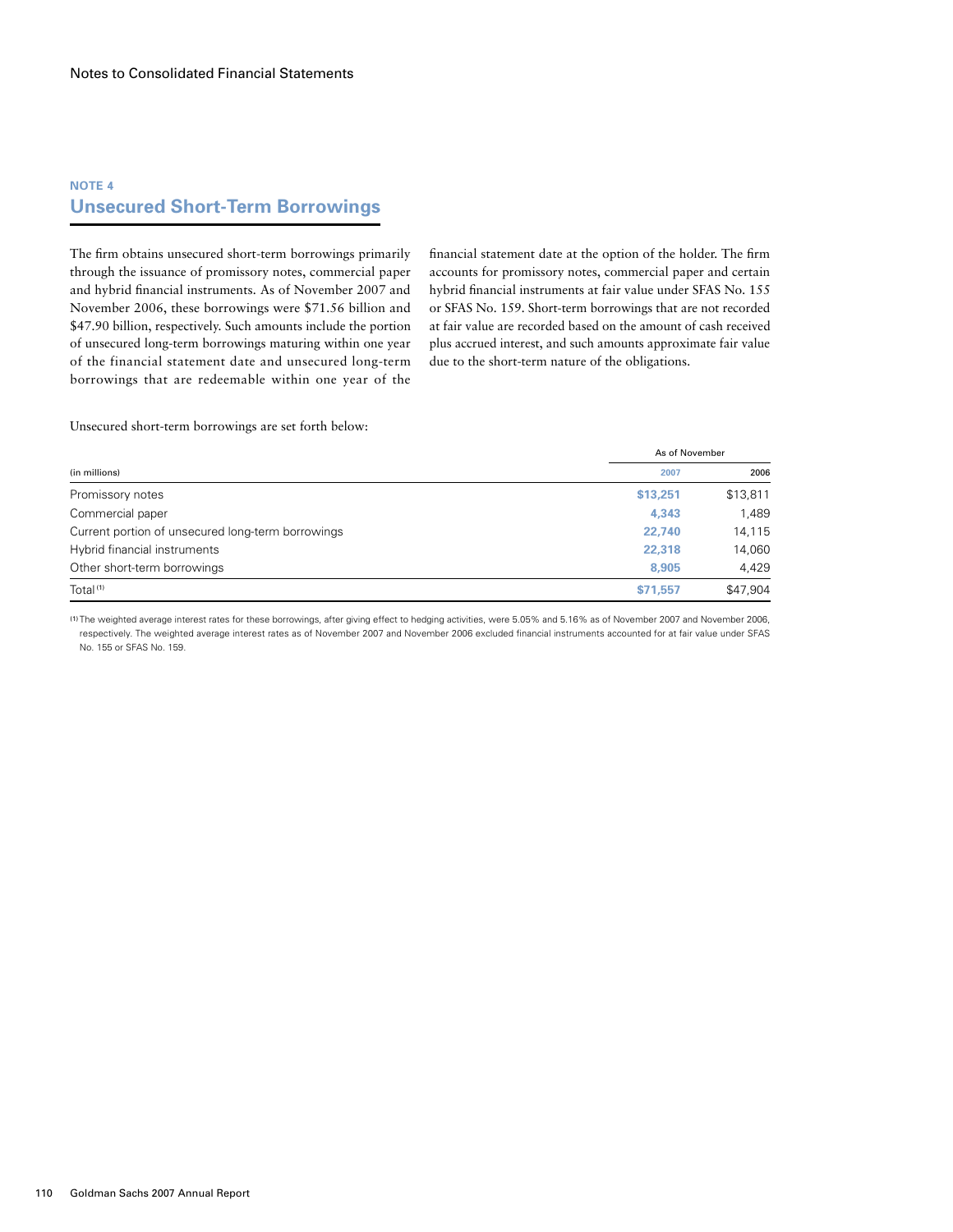### **NOTE 5 Unsecured Long-Term Borrowings**

The firm's unsecured long-term borrowings extend through 2043 and consist principally of senior borrowings. As of November 2007 and November 2006, these borrowings were \$164.17 billion and \$122.84 billion, respectively.

Unsecured long-term borrowings are set forth below:

| (in millions)                            | As of November |           |
|------------------------------------------|----------------|-----------|
|                                          | 2007           | 2006      |
| Fixed rate obligations <sup>(1)</sup>    |                |           |
| U.S. dollar                              | \$55,281       | \$41,719  |
| Non-U.S. dollar                          | 29,139         | 22,854    |
| Floating rate obligations <sup>(2)</sup> |                |           |
| U.S. dollar                              | 47,308         | 38,342    |
| Non-U.S. dollar                          | 32,446         | 19,927    |
| Total                                    | \$164,174      | \$122,842 |

(1)As of November 2007 and November 2006, interest rates on U.S. dollar fixed rate obligations ranged from 3.88% to 10.04% and from 3.88% to 12.00%, respectively. As of November 2007 and November 2006, interest rates on non-U.S. dollar fixed rate obligations ranged from 0.67% to 8.88% and from 0.31% to 8.88%, respectively.

(2) Floating interest rates generally are based on LIBOR or the federal funds target rate. Equity-linked and indexed instruments are included in floating rate obligations.

|                 |                       |                                | As of November |                |                    |           |
|-----------------|-----------------------|--------------------------------|----------------|----------------|--------------------|-----------|
|                 |                       | $2007^{(1)(2)}$                |                |                | $2006^{(1)(2)}$    |           |
| (in millions)   | U.S.<br><b>Dollar</b> | Non-U.S.<br><b>Dollar</b>      | <b>Total</b>   | U.S.<br>Dollar | Non-U.S.<br>Dollar | Total     |
| 2008            | \$                    | \$<br>$\overline{\phantom{a}}$ | S              | \$14,848       | \$3,038            | \$17,886  |
| 2009            | 20,204                | 2.978                          | 23,182         | 12,398         | 2,978              | 15,376    |
| 2010            | 7,989                 | 5.714                          | 13,703         | 5,034          | 4,945              | 9,979     |
| 2011            | 5,848                 | 4,839                          | 10.687         | 5.675          | 4,389              | 10,064    |
| 2012            | 14,913                | 3.695                          | 18,608         | 4,500          | 2,098              | 6,598     |
| 2013-thereafter | 53,635                | 44.359                         | 97.994         | 37,606         | 25,333             | 62,939    |
| Total           | \$102,589             | \$61,585                       | \$164,174      | \$80,061       | \$42,781           | \$122,842 |

#### Unsecured long-term borrowings by maturity date are set forth below:

(1) Unsecured long-term borrowings maturing within one year of the financial statement date and certain unsecured long-term borrowings that are redeemable within one year of the financial statement date at the option of the holder are included as unsecured short-term borrowings in the consolidated statements of financial condition.

(2) Unsecured long-term borrowings that are repayable prior to maturity at the option of the firm are reflected at their contractual maturity dates. Unsecured long-term borrowings that are redeemable prior to maturity at the option of the holder are reflected at the dates such options become exercisable.

The firm enters into derivative contracts, such as interest rate futures contracts, interest rate swap agreements, currency swap agreements, commodity contracts and equity-linked and indexed contracts, to effectively convert a substantial portion of its unsecured long-term borrowings into U.S. dollar-based floating rate obligations. Accordingly, the carrying value of unsecured long-term borrowings approximated fair value as of November 2007 and November 2006.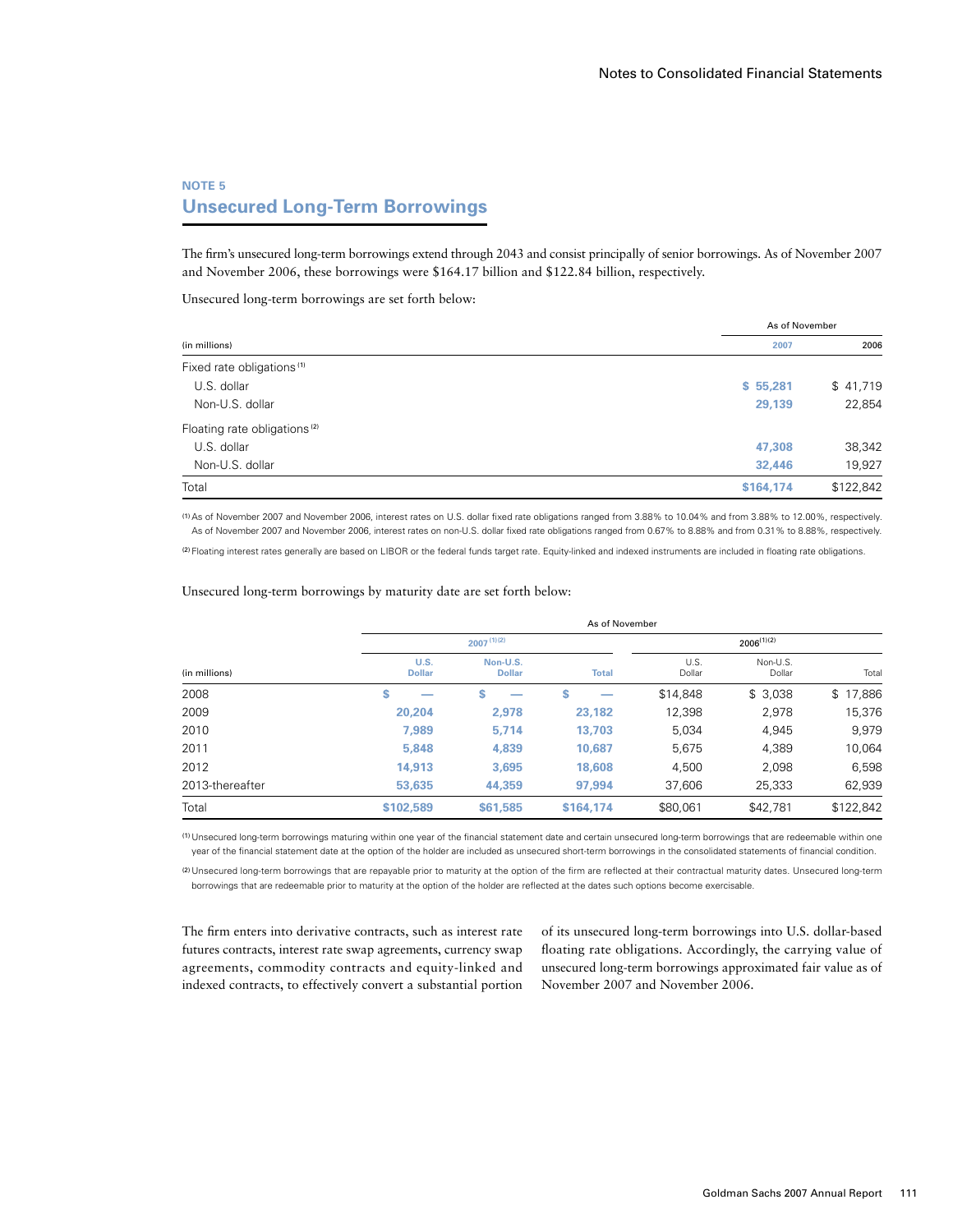The effective weighted average interest rates for unsecured long-term borrowings are set forth below:

|                                             | As of November |       |             |       |
|---------------------------------------------|----------------|-------|-------------|-------|
|                                             | 2007           |       | 2006        |       |
| (\$ in millions)                            | <b>Amount</b>  | Rate  | Amount      | Rate  |
| Fixed rate obligations                      | \$3,787        | 5.28% | 1.997<br>\$ | 6.13% |
| Floating rate obligations <sup>(1)(2)</sup> | 160.387        | 5.68  | 120.845     | 5.75  |
| Total                                       | \$164,174      | 5.67  | \$122,842   | 5.75  |

(1) Includes fixed rate obligations that have been converted into floating rate obligations through derivative contracts.

(2) The weighted average interest rates as of November 2007 and November 2006 excluded financial instruments accounted for at fair value under SFAS No. 155 or SFAS No. 159.

#### **Subordinated Borrowings**

Unsecured long-term borrowings include subordinated borrowings with outstanding principal amounts of \$16.32 billion and \$7.51 billion as of November 2007 and November 2006, respectively, as set forth below.

SUBORDINATED NOTES. As of November 2007, the firm had \$11.23 billion of subordinated notes outstanding with maturities ranging from fiscal 2009 to 2037. The effective weighted average interest rate on these subordinated notes was 5.75%, after giving effect to derivative contracts used to convert fixed rate obligations into floating rate obligations. As of November 2006, the firm had \$4.67 billion of subordinated notes outstanding with maturities ranging from 2007 to 2036 and with an effective weighted average interest rate of 6.24%. These notes are junior in right of payment to all of the firm's senior indebtedness.

Junior Subordinated Debt Issued to a Trust in Connection WITH TRUST PREFERRED SECURITIES. The firm issued \$2.84 billion of junior subordinated debentures in its first quarter of 2004 to Goldman Sachs Capital I (the Trust), a Delaware statutory trust that, in turn, issued \$2.75 billion of guaranteed preferred beneficial interests to third parties and \$85 million of common beneficial interests to the firm and invested the proceeds from the sale in junior subordinated debentures issued by the firm. The Trust is a wholly owned finance subsidiary of the firm for regulatory and legal purposes but is not consolidated for accounting purposes.

The firm pays interest semiannually on these debentures at an annual rate of 6.345% and the debentures mature on February 15, 2034. The coupon rate and the payment dates applicable to the beneficial interests are the same as the interest rate and payment dates applicable to the debentures. The firm has the right, from time to time, to defer payment of interest on the debentures, and, therefore, cause payment on the Trust's preferred beneficial interests to be deferred, in each case up to ten consecutive semiannual periods. During any such extension period, the firm will not be permitted to, among other things,

pay dividends on or make certain repurchases of its common stock. The Trust is not permitted to pay any distributions on the common beneficial interests held by the firm unless all dividends payable on the preferred beneficial interests have been paid in full. These debentures are junior in right of payment to all of the firm's senior indebtedness and all of the firm's subordinated borrowings, other than the junior subordinated debt issued in connection with the Normal Automatic Preferred Enhanced Capital Securities (see discussion below).

Junior Subordinated Debt Issued to Trusts in Connection with Fixed-to-Floating and Floating Rate Normal Automatic Preferred Enhanced Capital Securities. In the second quarter of 2007, the firm issued a total of \$2.25 billion of remarketable junior subordinated notes to Goldman Sachs Capital II and Goldman Sachs Capital III (the Trusts), Delaware statutory trusts that, in turn, issued \$2.25 billion of guaranteed perpetual Automatic Preferred Enhanced Capital Securities (APEX) to third parties and a de minimis amount of common securities to the firm. The firm also entered into contracts with the Trusts to sell \$2.25 billion of perpetual non-cumulative preferred stock to be issued by the firm (the stock purchase contracts). The Trusts are wholly owned finance subsidiaries of the firm for regulatory and legal purposes but are not consolidated for accounting purposes.

The firm pays interest semiannually on \$1.75 billion of junior subordinated notes issued to Goldman Sachs Capital II at a fixed annual rate of 5.59% and the notes mature on June 1, 2043. The firm pays interest quarterly on \$500 million of junior subordinated notes issued to Goldman Sachs Capital III at a rate per annum equal to three-month LIBOR plus .57% and the notes mature on September 1, 2043. In addition, the firm makes contract payments at a rate of .20% per annum on the stock purchase contracts held by the Trusts. The firm has the right to defer payments on the junior subordinated notes and the stock purchase contracts, subject to limitations, and therefore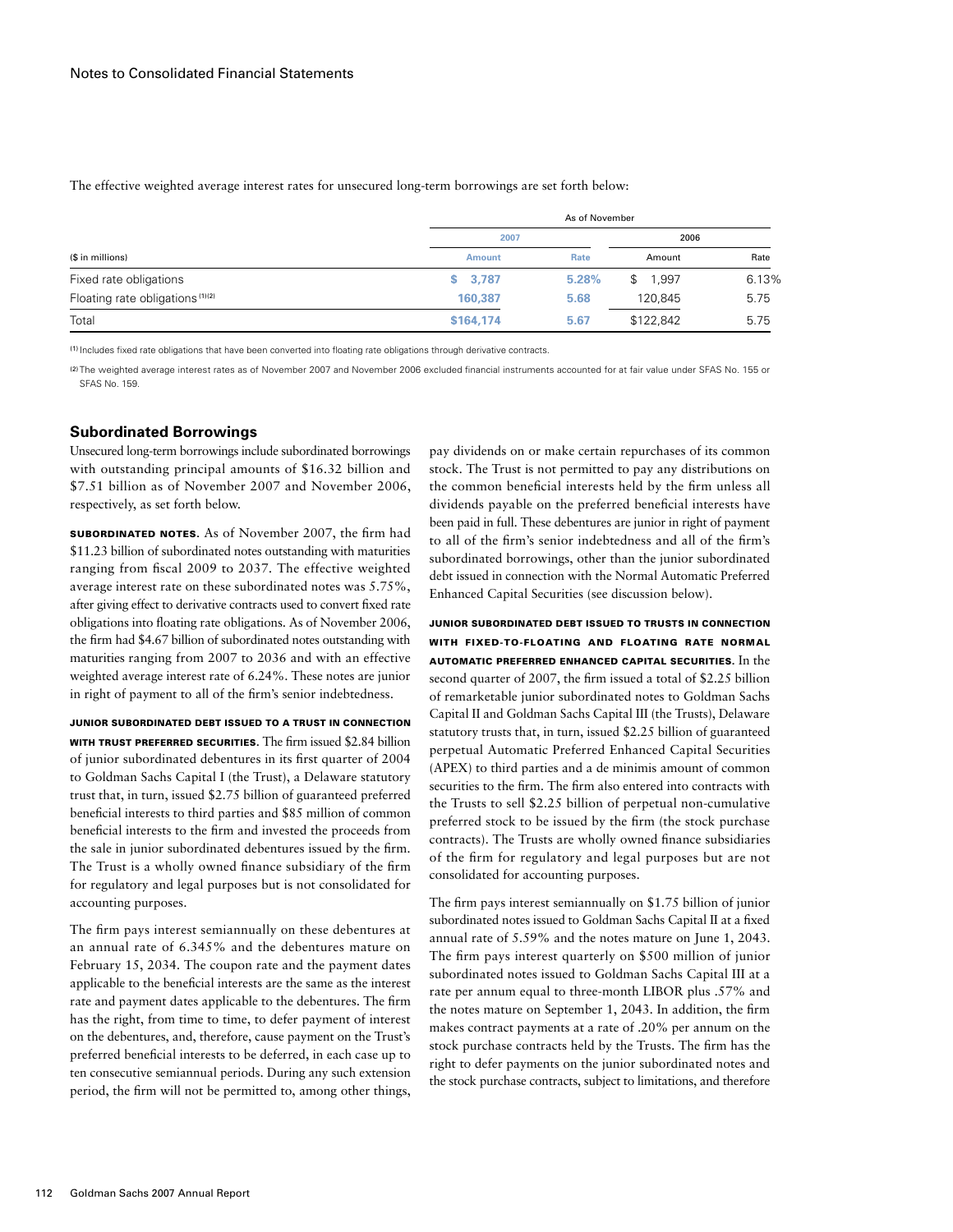cause payment on the APEX to be deferred. During any such extension period, the firm will not be permitted to, among other things, pay dividends on or make certain repurchases of its common or preferred stock. The junior subordinated notes are junior in right of payment to all of the firm's senior indebtedness and all of the firm's other subordinated borrowings.

In connection with the APEX issuance, the firm covenanted in favor of certain of its debtholders, who are initially the holders of the firm's 6.345% Junior Subordinated Debentures due February 15, 2034, that, subject to certain exceptions, the firm would not redeem or purchase (i) the firm's junior subordinated debt issued to the APEX trusts prior to the applicable stock purchase date or (ii) APEX or shares of the firm's Series E or Series F Preferred Stock prior to the date that is ten years after the applicable stock purchase date, unless the applicable redemption or purchase price does not exceed a maximum amount determined by reference to the aggregate amount of net cash proceeds that the firm has received from the sale of qualifying equity securities during the 180 day period preceding the redemption or purchase.

The firm has accounted for the stock purchase contracts as equity instruments under EITF Issue No. 00-19, "Accounting for Derivative Financial Instruments Indexed to, and Potentially Settled in, a Company's Own Stock," and, accordingly, recorded the cost of the stock purchase contracts as a reduction to additional paid-in capital. See Note 7 for information on the preferred stock that the firm will issue in connection with the stock purchase contracts.

# **NOTE 6 Commitments, Contingencies and Guarantees**

#### **Commitments**

Forward Starting Collateralized Agreements and Financings. The firm had forward starting resale agreements and securities borrowing agreements of \$28.14 billion and \$18.29 billion as of November 2007 and November 2006, respectively. The firm had forward starting repurchase agreements and securities lending agreements of \$15.39 billion and \$17.15 billion as of November 2007 and November 2006, respectively.

Commitments to Extend Credit. In connection with its lending activities, the firm had outstanding commitments to extend credit of \$82.75 billion and \$100.48 billion as of November 2007 and November 2006, respectively. The firm's commitments to extend credit are agreements to lend to counterparties that have fixed termination dates and are contingent on the satisfaction of all conditions to borrowing set forth in the contract. Since these commitments may expire unused or be reduced or cancelled at the counterparty's request, the total commitment amount does not necessarily reflect the actual future cash flow requirements. The firm accounts for these commitments at fair value. To the extent that the firm recognizes losses on these commitments, such losses are recorded within the firm's Trading and Principal Investments segment net of any related underwriting fees.

Year Ended November (in millions) **2007** 2006 Commercial lending commitments Investment-grade **\$11,719** \$ 7,604 Non-investment-grade **41,930** 57,017 William Street program **24,488** 18,831 Warehouse financing **4,610** 17,026 Total commitments to extend credit **\$82,747** \$100,478

The following table summarizes the firm's commitments to extend credit as of November 2007 and November 2006:

**ECOMMERCIAL LENDING COMMITMENTS.** The firm extends commercial lending commitments primarily in connection with contingent acquisition financing and other types of corporate lending as well as commercial real estate financing. The total commitment amount does not necessarily reflect the actual future cash flow requirements, as the firm often syndicates all or substantial portions of these commitments, the commitments may expire unused, or the commitments may be cancelled or reduced at the request of the counterparty. In addition, commitments that are extended for contingent acquisition financing are often intended to be

short-term in nature, as borrowers often seek to replace them with other funding sources. Included within the non-investmentgrade amount as of November 2007 was \$26.09 billion of exposure to leveraged lending capital market transactions, \$3.50 billion related to commercial real estate transactions and \$12.34 billion arising from other unfunded credit facilities. Included within the non-investment-grade amount as of November 2006 was \$39.68 billion of exposure to leveraged lending capital market transactions, \$12.11 billion related to commercial real estate transactions and \$5.23 billion arising from other unfunded credit facilities.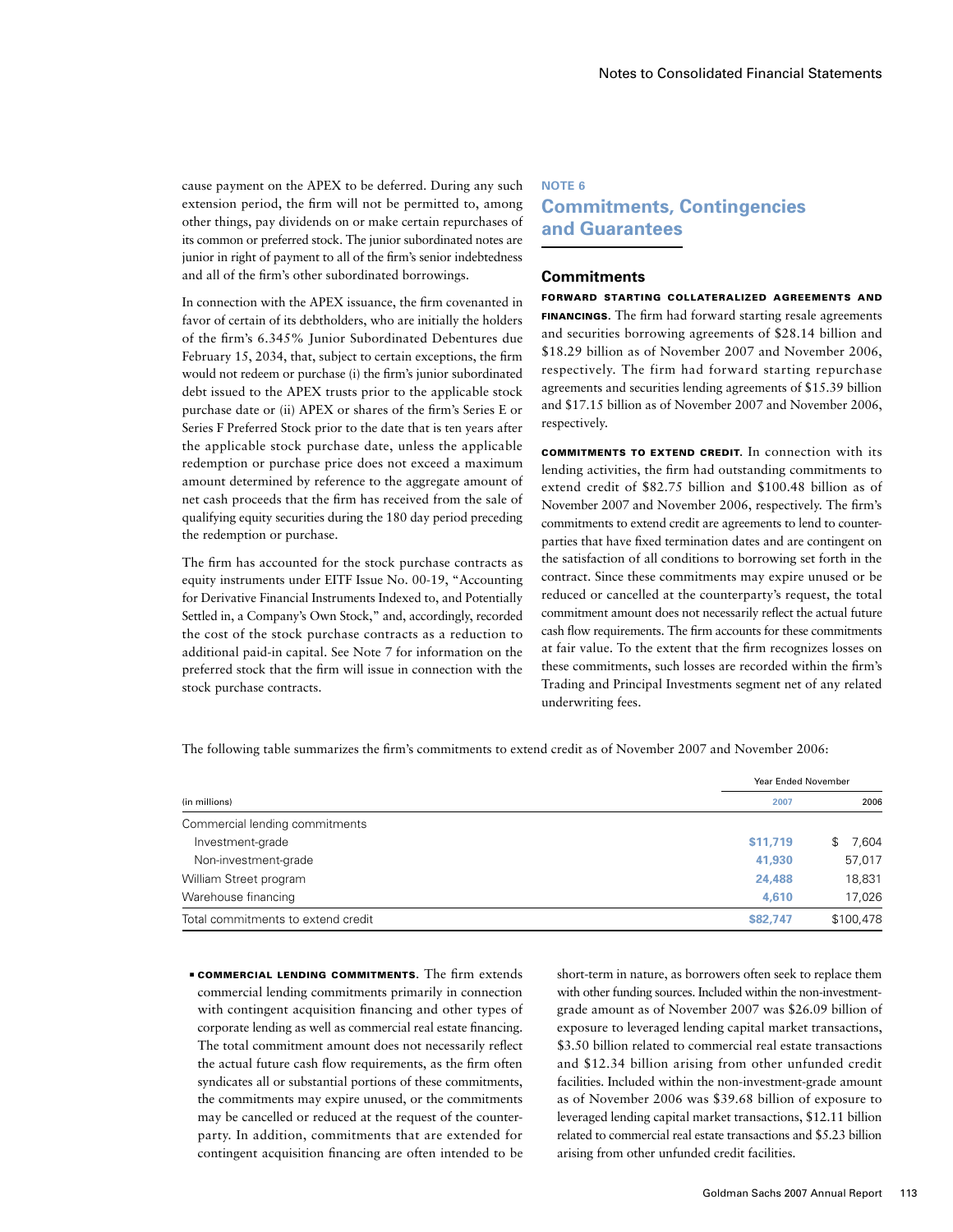**■ WILLIAM STREET PROGRAM.** Substantially all of the commitments provided under the William Street credit extension program are to investment-grade corporate borrowers. Commitments under the program are extended by William Street Commitment Corporation (Commitment Corp.), a consolidated wholly owned subsidiary of Group Inc. whose assets and liabilities are legally separated from other assets and liabilities of the firm, William Street Credit Corporation, GS Bank USA, Goldman Sachs Credit Partners L.P. or other consolidated wholly owned subsidiaries of Group Inc. The commitments extended by Commitment Corp. are supported, in part, by funding raised by William Street Funding Corporation (Funding Corp.), another consolidated wholly owned subsidiary of Group Inc. whose assets and liabilities are also legally separated from other assets and liabilities of the firm. The assets of Commitment Corp. and of Funding Corp. will not be available to their respective shareholders until the claims of their respective creditors have been paid. In addition, no affiliate of either Commitment Corp. or Funding Corp., except in limited cases as expressly agreed in writing, is responsible for any obligation of either entity. With respect to most of the William Street commitments, Sumitomo Mitsui Financial Group, Inc. (SMFG) provides the firm with credit loss protection that is generally limited to 95% of the first loss the firm realizes on approved loan commitments, up to a maximum of \$1.00 billion. In addition, subject to the satisfaction of certain conditions, upon the firm's request, SMFG will provide protection for 70% of the second loss on such commitments, up to a maximum of \$1.13 billion. The firm also uses other financial instruments to mitigate credit risks related to certain William Street commitments not covered by SMFG.

■ Warehouse financing. The firm provides financing for the warehousing of financial assets to be securitized. These financings are expected to be repaid from the proceeds of the related securitizations for which the firm may or may not act as underwriter. These arrangements are secured by the warehoused assets, primarily consisting of corporate bank loans and commercial mortgages as of November 2007 and residential mortgages and mortgage-backed securities, corporate bank loans and commercial mortgages as of November 2006. In connection with its warehouse financing activities, the firm had loans of \$44 million collateralized by subprime mortgages as of November 2007.

LETTERS OF CREDIT. The firm provides letters of credit issued by various banks to counterparties in lieu of securities or cash to satisfy various collateral and margin deposit requirements. Letters of credit outstanding were \$8.75 billion and \$5.73 billion as of November 2007 and November 2006, respectively.

Investment Commitments. In connection with its merchant banking and other investing activities, the firm invests in private equity, real estate and other assets directly and through funds that it raises and manages. In connection with these activities, the firm had commitments to invest up to \$17.76 billion and \$8.24 billion as of November 2007 and November 2006, respectively, including \$12.32 billion and \$4.41 billion, respectively, of commitments to invest in funds managed by the firm.

Construction-Related Commitments. As of November 2007 and November 2006, the firm had construction-related commitments of \$769 million and \$1.63 billion, respectively, including outstanding commitments of \$642 million and \$500 million as of November 2007 and November 2006, respectively, related to the firm's new world headquarters in New York City, which is expected to cost between \$2.3 billion and \$2.5 billion. The firm is partially financing this construction project with tax-exempt Liberty Bonds. The firm borrowed approximately \$1.40 billion and approximately \$250 million in 2005 and 2007, respectively, through the issuance of Liberty Bonds.

Underwriting Commitments. As of November 2007 and November 2006, the firm had commitments to purchase \$88 million and \$2.62 billion, respectively, of securities in connection with its underwriting activities.

Other. The firm had other purchase commitments of \$420 million and \$393 million as of November 2007 and November 2006, respectively.

In addition, the firm entered into an agreement in 2007 to acquire Litton Loan Servicing LP (Litton), the mortgage servicing unit of Credit-Based Asset Servicing and Securitization LLC (C-BASS). The transaction closed in December 2007 at a purchase price of \$428 million, plus the repayment of \$916 million of outstanding Litton debt obligations.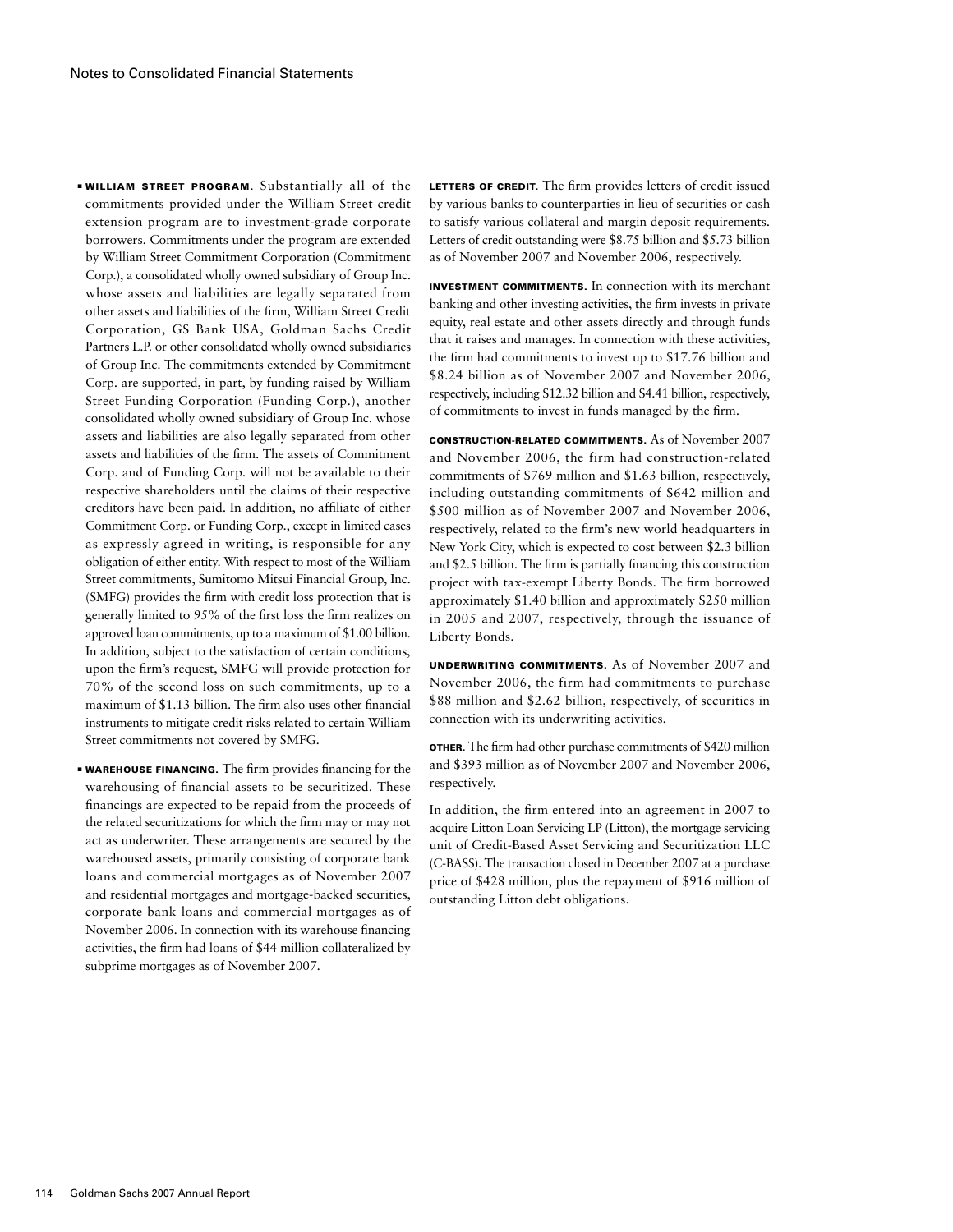Leases. The firm has contractual obligations under long-term noncancelable lease agreements, principally for office space, expiring on various dates through 2069. Certain agreements are subject to periodic escalation provisions for increases in real estate taxes and other charges. Future minimum rental payments, net of minimum sublease rentals are set forth below:

(in millions)

| Minimum rental payments |            |
|-------------------------|------------|
| 2008                    | 450<br>\$. |
| 2009                    | 478        |
| 2010                    | 372        |
| 2011                    | 313        |
| 2012                    | 255        |
| 2013-thereafter         | 2,022      |
| Total                   | \$3,890    |
|                         |            |

Rent charged to operating expense is set forth below:

| \$359 |
|-------|
| 404   |
| 412   |
|       |

#### **Contingencies**

The firm is involved in a number of judicial, regulatory and arbitration proceedings concerning matters arising in connection with the conduct of its businesses. Management believes, based on currently available information, that the results of such proceedings, in the aggregate, will not have a material adverse effect on the firm's financial condition, but may be material to the firm's operating results for any particular period, depending, in part, upon the operating results for such period. Given the inherent difficulty of predicting the outcome of the firm's litigation and regulatory matters, particularly in cases or proceedings in which substantial or indeterminate damages or fines are sought, the firm cannot estimate losses or ranges of losses for cases or proceedings where there is only a reasonable possibility that a loss may be incurred.

In connection with its insurance business, the firm is contingently liable to provide guaranteed minimum death and income benefits to certain contract holders and has established a reserve related to \$10.84 billion and \$8.04 billion of contract holder account balances as of November 2007 and November 2006, respectively, for such benefits. The weighted average attained age of these contract holders was 67 years and 70 years as of November 2007 and November 2006, respectively. The net amount at risk, representing guaranteed minimum death and income benefits in excess of contract holder account balances, was \$1.04 billion and \$1.27 billion as of November 2007 and November 2006, respectively. See Note 10 for more information on the firm's insurance liabilities.

#### **Guarantees**

The firm enters into various derivative contracts that meet the definition of a guarantee under FIN No. 45, "Guarantor's Accounting and Disclosure Requirements for Guarantees, Including Indirect Guarantees of Indebtedness of Others." Such derivative contracts include credit default and total return swaps, written equity and commodity put options, written currency contracts and interest rate caps, floors and swaptions. FIN No. 45 does not require disclosures about derivative contracts if such contracts may be cash settled and the firm has no basis to conclude it is probable that the counterparties held, at inception, the underlying instruments related to the derivative contracts. The firm has concluded that these conditions have been met for certain large, internationally active commercial and investment bank end users and certain other users. Accordingly, the firm has not included such contracts in the tables below.

The firm, in its capacity as an agency lender, indemnifies most of its securities lending customers against losses incurred in the event that borrowers do not return securities and the collateral held is insufficient to cover the market value of the securities borrowed.

In the ordinary course of business, the firm provides other financial guarantees of the obligations of third parties (e.g., performance bonds, standby letters of credit and other guarantees to enable clients to complete transactions and merchant banking fund-related guarantees). These guarantees represent obligations to make payments to beneficiaries if the guaranteed party fails to fulfill its obligation under a contractual arrangement with that beneficiary.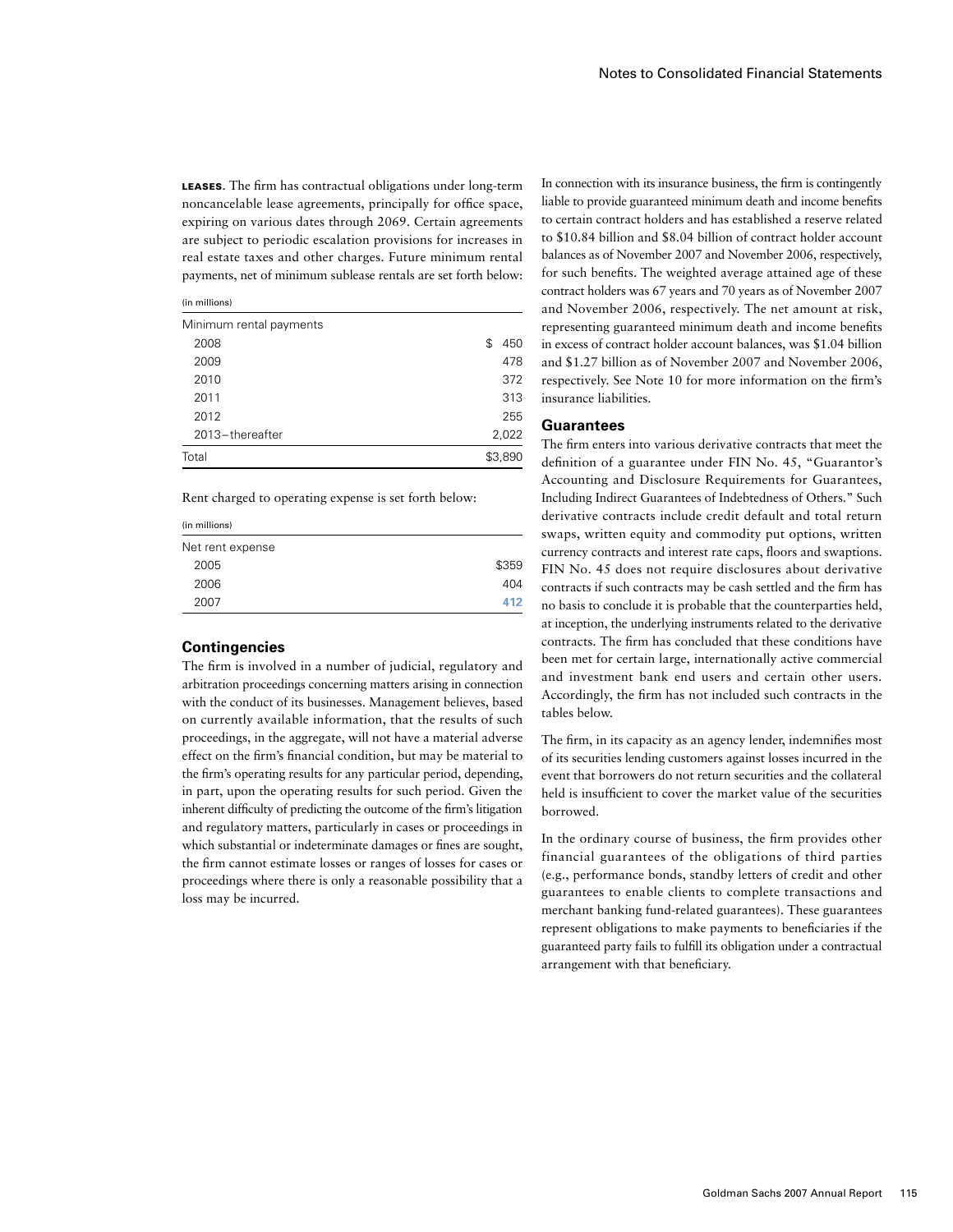The following tables set forth certain information about the firm's derivative contracts that meet the definition of a guarantee and certain other guarantees as of November 2007 and November 2006:

|                                                    |                                                                       |               | As of November 2007 |                 |              |
|----------------------------------------------------|-----------------------------------------------------------------------|---------------|---------------------|-----------------|--------------|
|                                                    | Maximum Payout/Notional Amount by Period of Expiration <sup>(1)</sup> |               |                     |                 |              |
| (in millions)                                      | 2008                                                                  | $2009 - 2010$ | 2011-2012           | 2013-Thereafter | <b>Total</b> |
| Derivatives <sup>(2)</sup>                         | \$580.769                                                             | \$492,563     | \$457.511           | \$514,498       | \$2,045,341  |
| Securities lending indemnifications <sup>(3)</sup> | 26,673                                                                |               |                     |                 | 26,673       |
| Performance bonds <sup>(4)</sup>                   | 2.046                                                                 |               |                     |                 | 2,046        |
| Other financial quarantees <sup>(5)</sup>          | 381                                                                   | 121           | 258                 | 46              | 806          |

|                                                    |                                                                       |           | As of November 2006 |                 |             |
|----------------------------------------------------|-----------------------------------------------------------------------|-----------|---------------------|-----------------|-------------|
|                                                    | Maximum Payout/Notional Amount by Period of Expiration <sup>(1)</sup> |           |                     |                 |             |
| (in millions)                                      | 2007                                                                  | 2008-2009 | 2010-2011           | 2012-Thereafter | Total       |
| Derivatives <sup>(2)</sup>                         | \$379,256                                                             | \$428,258 | \$460,088           | \$399,449       | \$1,667,051 |
| Securities lending indemnifications <sup>(3)</sup> | 19.023                                                                |           |                     |                 | 19.023      |
| Performance bonds                                  |                                                                       |           |                     |                 |             |
| Other financial quarantees <sup>(5)</sup>          | 592                                                                   | 99        | 76                  | 86              | 853         |

(1)Such amounts do not represent the anticipated losses in connection with these contracts.

(2) The aggregate carrying value of these derivatives as of November 2007 was a liability of \$33.10 billion. The aggregate carrying value of these derivatives as of November 2006 was an asset of \$1.12 billion, consisting of contracts with an asset value of \$11.06 billion and contracts with a liability value of \$9.94 billion. The carrying value excludes the effect of a legal right of setoff that may exist under an enforceable netting agreement. These derivative contracts are risk managed together with derivative contracts that are not considered guarantees under FIN No. 45, and therefore, these amounts do not reflect the firm's overall risk related to its derivative activities.

(3)Collateral held by the lenders in connection with securities lending indemnifications was \$27.49 billion and \$19.70 billion as of November 2007 and November 2006, respectively.

(4)Excludes collateral of \$2.05 billion related to these obligations.

(5) The carrying value of these guarantees was a liability of \$43 million and \$15 million as of November 2007 and November 2006, respectively.

The firm has established trusts, including Goldman Sachs Capital I, II and III, and other entities for the limited purpose of issuing securities to third parties, lending the proceeds to the firm and entering into contractual arrangements with the firm and third parties related to this purpose. (See Note 5 for information regarding the transactions involving Goldman Sachs Capital I, II and III.) The firm effectively provides for the full and unconditional guarantee of the securities issued by these entities, which are not consolidated for accounting purposes. Timely payment by the firm of amounts due to these entities under the borrowing, preferred stock and related contractual arrangements will be sufficient to cover payments due on the securities issued by these entities. Management believes that it is unlikely that any circumstances will occur, such as nonperformance on the part of paying agents or other service providers, that would make it necessary for the firm to make payments related to these entities other than those required under the terms of the borrowing, preferred stock and related contractual arrangements and in connection with certain expenses incurred by these entities.

In the ordinary course of business, the firm indemnifies and guarantees certain service providers, such as clearing and custody agents, trustees and administrators, against specified potential losses in connection with their acting as an agent of, or providing services to, the firm or its affiliates. The firm also indemnifies some clients against potential losses incurred in the event specified third-party service providers, including sub-custodians and third-party brokers, improperly execute transactions. In addition, the firm is a member of payment, clearing and settlement networks as well as securities exchanges around the world that may require the firm to meet the obligations of such networks and exchanges in the event of member defaults. In connection with its prime brokerage and clearing businesses, the firm agrees to clear and settle on behalf of its clients the transactions entered into by them with other brokerage firms.The firm's obligations in respect of such transactions are secured by the assets in the client's account as well as any proceeds received from the transactions cleared and settled by the firm on behalf of the client. In connection with joint venture investments, the firm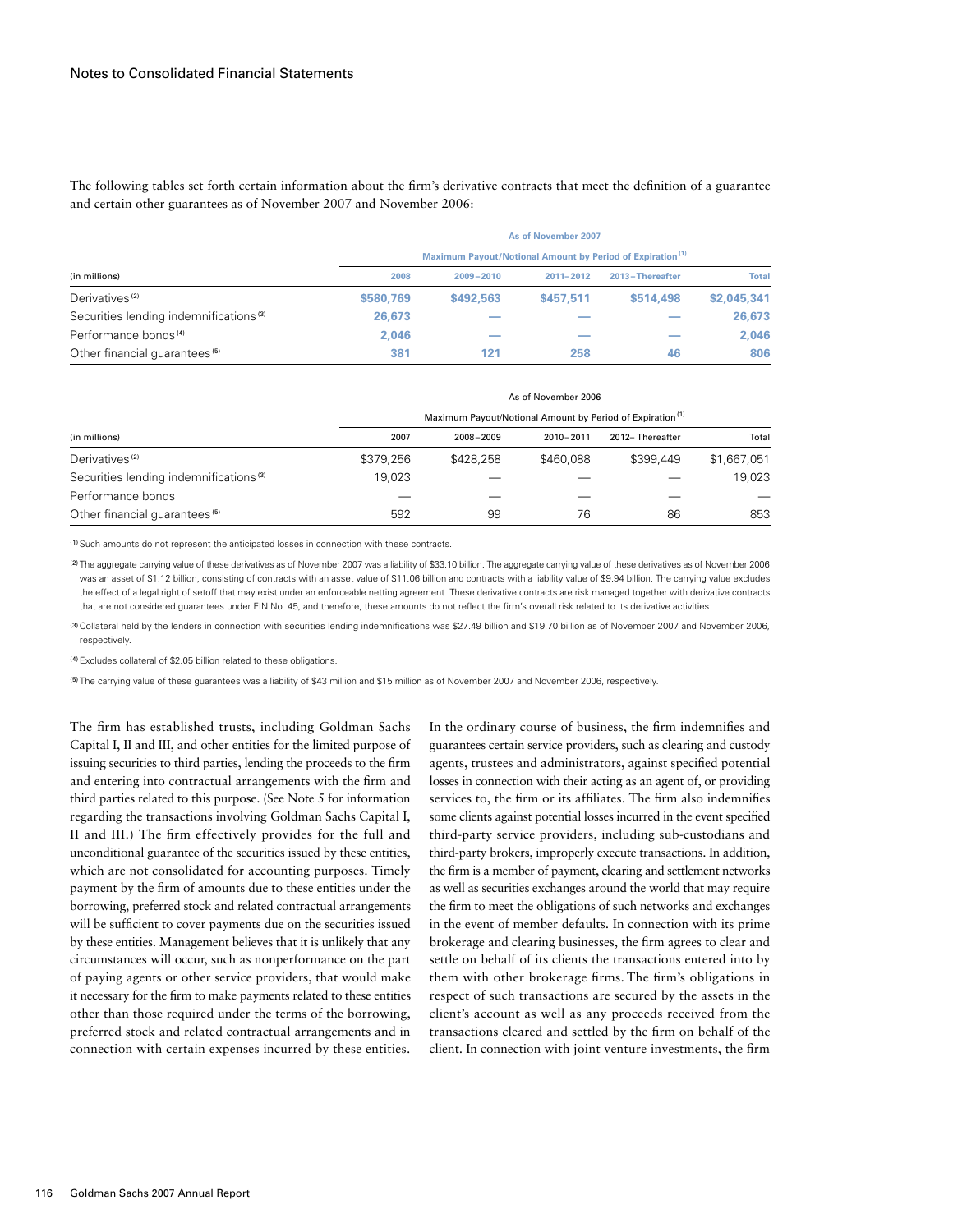may issue loan guarantees under which it may be liable in the event of fraud, misappropriation, environmental liabilities and certain other matters involving the borrower. The firm is unable to develop an estimate of the maximum payout under these guarantees and indemnifications. However, management believes that it is unlikely the firm will have to make any material payments under these arrangements, and no liabilities related to these guarantees and indemnifications have been recognized in the consolidated statements of financial condition as of November 2007 and November 2006.

The firm provides representations and warranties to counterparties in connection with a variety of commercial transactions and occasionally indemnifies them against potential losses caused by the breach of those representations and warranties. The firm may also provide indemnifications protecting against changes in or adverse application of certain U.S. tax laws in connection with ordinary-course transactions such as securities issuances, borrowings or derivatives. In addition, the firm may provide indemnifications to some counterparties to protect them in the event additional taxes are owed or payments are withheld, due either to a change in or an adverse application of certain non-U.S. tax laws. These indemnifications generally are standard contractual terms and are entered into in the ordinary course of business. Generally, there are no stated or notional amounts included in these indemnifications, and the contingencies triggering the obligation to indemnify are not expected to occur. The firm is unable to develop an estimate of the maximum payout under these guarantees and indemnifications. However, management believes that it is unlikely the firm will have to make any material payments under these arrangements, and no liabilities related to these arrangements have been recognized in the consolidated statements of financial condition as of November 2007 and November 2006.

### **Note 7 Shareholders' Equity**

Dividends declared per common share were \$1.40 in 2007, \$1.30 in 2006, and \$1.00 in 2005. On December 17, 2007, the Board of Directors of Group Inc. (the Board) declared a dividend of \$0.35 per common share to be paid on February 28, 2008, to common shareholders of record on January 29, 2008.

During 2007 and 2006, the firm repurchased 41.2 million and 50.2 million shares of its common stock at a total cost of \$8.96 billion and \$7.82 billion, respectively. The average price paid per share for repurchased shares was \$217.29 and \$155.64 for the years ended November 2007 and November 2006, respectively. In addition, to satisfy minimum statutory employee tax withholding requirements related to the delivery of common stock underlying restricted stock units, the firm cancelled 4.7 million and 3.0 million of restricted stock units with a total value of \$929 million and \$375 million in 2007 and 2006, respectively.

The firm's share repurchase program is intended to help maintain the appropriate level of common equity and to substantially offset increases in share count over time resulting from employee share-based compensation. The repurchase program is effected primarily through regular open-market purchases, the amounts and timing of which are determined primarily by the firm's current and projected capital positions (i.e., comparisons of the firm's desired level of capital to its actual level of capital) but which may also be influenced by general market conditions and the prevailing price and trading volumes of the firm's common stock.

As of November 2007, the firm had 124,000 shares of perpetual non-cumulative preferred stock issued and outstanding in four series as set forth in the following table:

| Series | Shares<br>Issued | Shares<br>Authorized | Dividend Rate                                        | Earliest<br><b>Redemption Date</b> | <b>Redemption Value</b><br>(in millions) |
|--------|------------------|----------------------|------------------------------------------------------|------------------------------------|------------------------------------------|
| A      | 30,000           | 50,000               | 3 month LIBOR + 0.75%, with floor of 3.75% per annum | <b>April 25, 2010</b>              | 750                                      |
| в      | 32,000           | 50,000               | $6.20\%$ per annum                                   | <b>October 31, 2010</b>            | 800                                      |
| c      | 8,000            | 25,000               | 3 month LIBOR + 0.75%, with floor of 4% per annum    | <b>October 31, 2010</b>            | 200                                      |
| D      | 54.000           | 60,000               | 3 month LIBOR + 0.67%, with floor of 4% per annum    | May 24, 2011                       | 1.350                                    |
|        | 124,000          | 185,000              |                                                      |                                    | \$3,100                                  |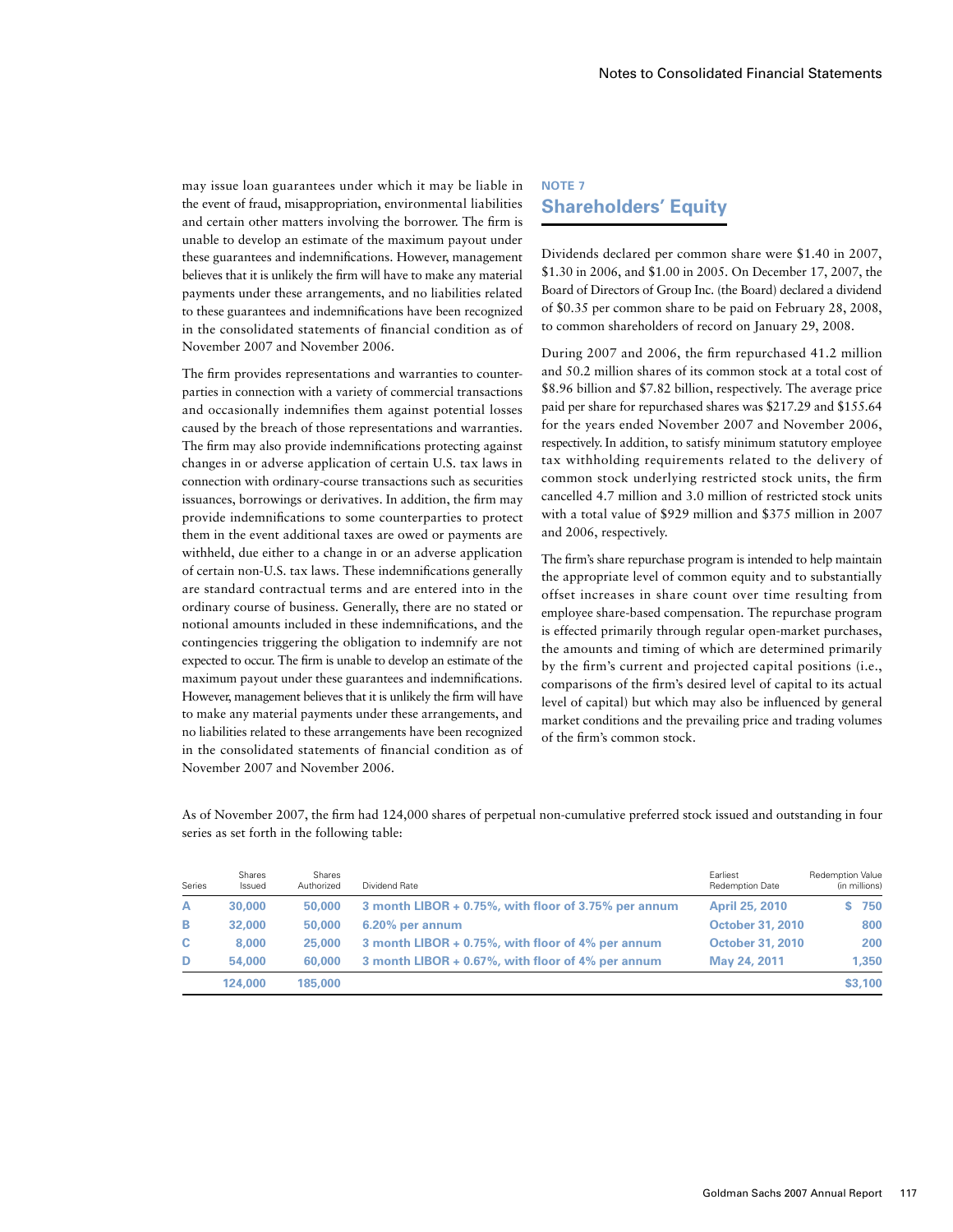Each share of preferred stock issued and outstanding has a par value of \$0.01, has a liquidation preference of \$25,000, is represented by 1,000 depositary shares and is redeemable at the firm's option at a redemption price equal to \$25,000 plus declared and unpaid dividends. Dividends on each series of preferred stock, if declared, are payable quarterly in arrears. The firm's ability to declare or pay dividends on, or purchase, redeem or otherwise acquire, its common stock is subject to certain restrictions in the event that the firm fails to pay or set aside full dividends on the preferred stock for the latest completed dividend period. All series of preferred stock are pari passu and have a preference over the firm's common stock upon liquidation.

In the second quarter of 2007, the Board authorized 17,500.1 shares of perpetual Non-Cumulative Preferred Stock, Series E and 5,000.1 shares of perpetual Non-Cumulative Preferred Stock, Series F in connection with the APEX issuance (see Note 5 for further information on the APEX issuance). Under the stock purchase contracts, the firm will issue on the relevant stock purchase dates (on or before June 1, 2013 and September 1, 2013 for Series E and Series F preferred stock, respectively) one share of Series E and Series F preferred stock to Goldman Sachs Capital II and III, respectively, for each \$100,000 principal amount of subordinated notes held by these trusts. When issued, each share of Series E and Series F preferred stock will have a par value of \$0.01 and a liquidation preference of \$100,000 per share. Dividends on Series E preferred stock, if declared, will be payable semiannually at a fixed annual rate of 5.79% if the stock is issued prior to June 1, 2012 and quarterly thereafter, at a rate per annum equal to the greater of (i) threemonth LIBOR plus .77% and (ii) 4%. Dividends on Series F preferred stock, if declared, will be payable quarterly at a rate per annum equal to three-month LIBOR plus .77% if the stock is issued prior to September 1, 2012 and quarterly thereafter, at a rate per annum equal to the greater of (i) three-month LIBOR plus .77% and (ii) 4%. The preferred stock may be redeemed at the option of the firm on the stock purchase dates or any day thereafter, subject to the approval of the Securities and Exchange Commission (SEC) and certain covenant restrictions governing the firm's ability to redeem or purchase the preferred stock without issuing common stock or other instruments with equity-like characteristics.

Dividends declared per preferred share were \$1,563.51, \$1,550.00, \$1,563.51 and \$1,543.06 for Series A, Series B, Series C and Series D preferred stock, respectively, in 2007. Dividends declared per preferred share were \$1,434.79, \$1,593.06, \$1,465.19 and \$709.10 for Series A, Series B, Series C and Series D preferred stock, respectively, in 2006. In addition, on December 17, 2007, the Board declared dividends per preferred share of \$351.84, \$387.50, \$351.84 and \$346.84 for Series A, Series B, Series C and Series D preferred stock, respectively, to be paid on February 11, 2008 to preferred shareholders of record on January 27, 2008.

The following table sets forth the firm's accumulated other comprehensive income/(loss) by type:

|                                                                   | As of November |               |
|-------------------------------------------------------------------|----------------|---------------|
| (in millions)                                                     | 2007           | 2006          |
| Adjustment from adoption of SFAS No. 158, net of tax              | \$(194)        | $s -$         |
| Currency translation adjustment, net of tax                       | 68             | 29            |
| Minimum pension liability adjustment, net of tax                  |                | (38)          |
| Net gains on cash flow hedges, net of tax                         |                | $\mathcal{L}$ |
| Net unrealized gains on available-for-sale securities, net of tax | R(1)           | 28            |
| Total accumulated other comprehensive income, net of tax          | \$(118)        | \$21          |

(1)Consists of net unrealized gains of \$9 million on available-for-sale securities held by investees accounted for under the equity method and net unrealized losses of \$1 million on available-for-sale securities held by the firm's insurance subsidiaries.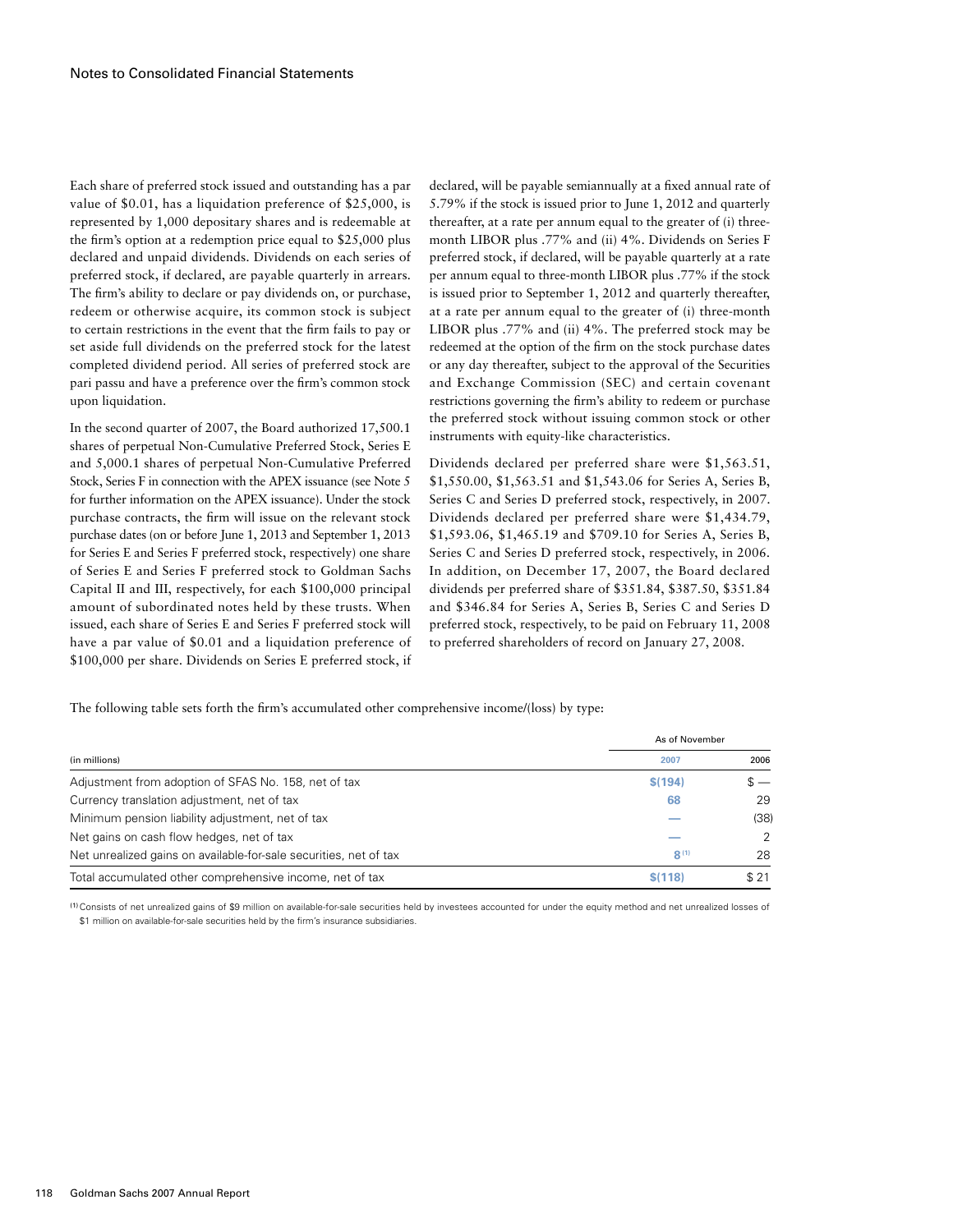# **Note 8 Earnings Per Common Share**

The computations of basic and diluted earnings per common share are set forth below:

|                                                                   |          | <b>Year Ended November</b> |         |  |
|-------------------------------------------------------------------|----------|----------------------------|---------|--|
| (in millions, except per share amounts)                           | 2007     | 2006                       | 2005    |  |
| Numerator for basic and diluted EPS-net earnings                  |          |                            |         |  |
| applicable to common shareholders                                 | \$11,407 | \$9,398                    | \$5,609 |  |
| Denominator for basic EPS-weighted average                        |          |                            |         |  |
| number of common shares                                           | 433.0    | 449.0                      | 478.1   |  |
| Effect of dilutive securities                                     |          |                            |         |  |
| Restricted stock units                                            | 13.6     | 13.6                       | 9.9     |  |
| Stock options                                                     | 14.6     | 14.8                       | 12.2    |  |
| Dilutive potential common shares                                  | 28.2     | 28.4                       | 22.1    |  |
| Denominator for diluted EPS-weighted average number of            |          |                            |         |  |
| common shares and dilutive potential common shares <sup>(1)</sup> | 461.2    | 477.4                      | 500.2   |  |
| Basic EPS                                                         | \$26.34  | \$20.93                    | \$11.73 |  |
| Diluted EPS                                                       | 24.73    | 19.69                      | 11.21   |  |

(1) The diluted EPS computations do not include the anti-dilutive effect of the following options:

|                                                | Year Ended November |      |      |
|------------------------------------------------|---------------------|------|------|
| (in millions)                                  | 2007                | 2006 | 2005 |
| Number of anti-dilutive options, end of period |                     |      |      |

### **NOTE 9 Goodwill and Identifiable Intangible Assets**

#### **Goodwill**

The following table sets forth the carrying value of the firm's goodwill by operating segment, which is included in "Other assets" in the consolidated statements of financial condition:

|                                          | As of November |                |
|------------------------------------------|----------------|----------------|
| (in millions)                            | 2007           | 2006           |
| Investment Banking                       |                |                |
| <b>Financial Advisory</b>                | S              | \$             |
| Underwriting                             | 125            | 125            |
| Trading and Principal Investments        |                |                |
| <b>FICC</b>                              | 123            | 136            |
| Equities <sup>(1)</sup>                  | 2,381          | 2,381          |
| Principal Investments                    | 11             | $\overline{4}$ |
| Asset Management and Securities Services |                |                |
| Asset Management <sup>(2)</sup>          | 564            | 421            |
| Securities Services                      | 117            | 117            |
| Total                                    | \$3,321        | \$3,184        |

(1)Primarily related to SLK LLC (SLK).

(2)Primarily related to The Ayco Company, L.P. (Ayco). The increase in goodwill from November 2006 relates to the firm's acquisition of Macquarie — IMM Investment Management.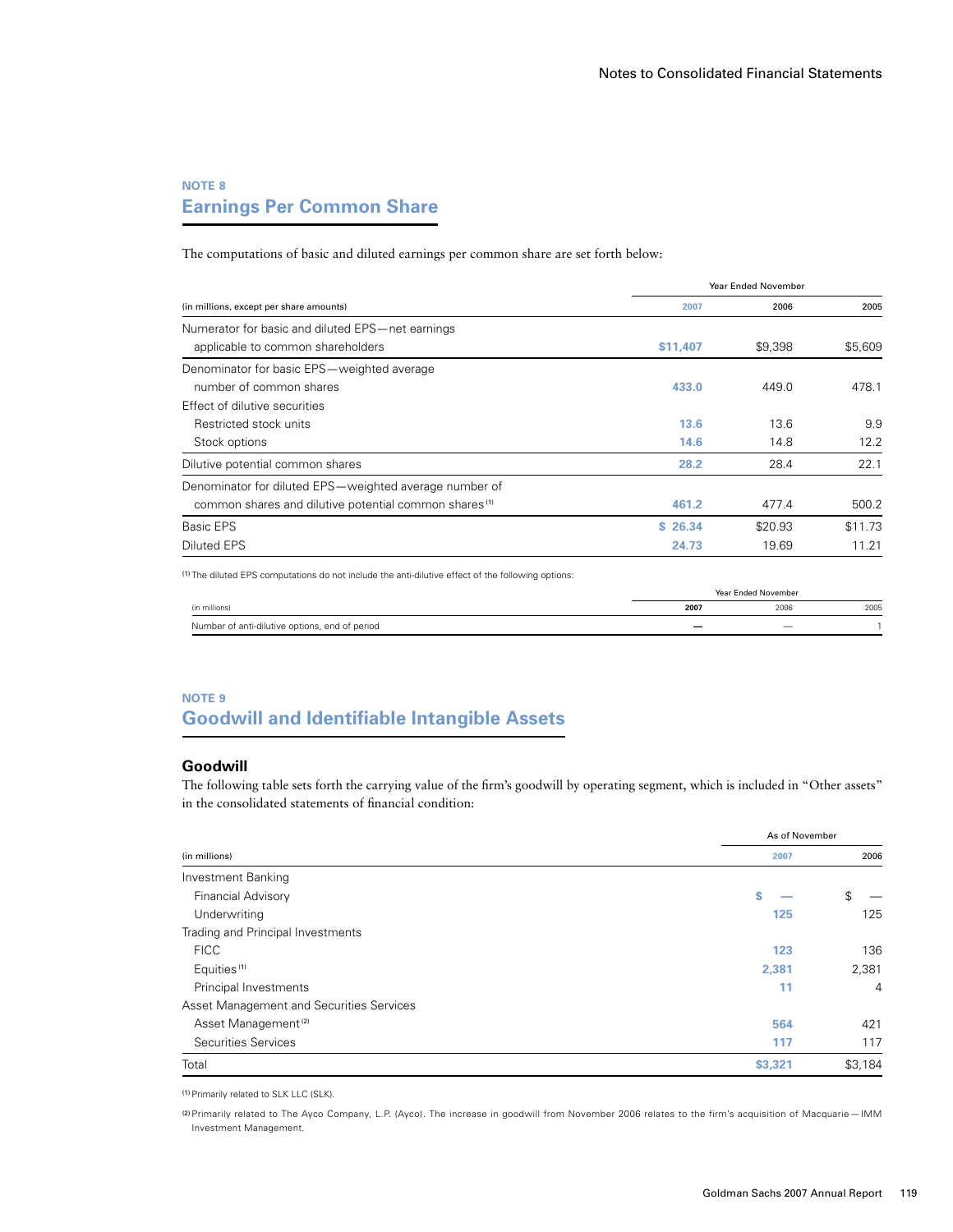#### **Identifiable Intangible Assets**

The following table sets forth the gross carrying amount, accumulated amortization and net carrying amount of the firm's identifiable intangible assets:

|                                                  |                          | As of November |           |
|--------------------------------------------------|--------------------------|----------------|-----------|
| (in millions)                                    |                          | 2007           | 2006      |
| Customer lists <sup>(1)</sup>                    | Gross carrying amount    | \$1,086        | \$1,034   |
|                                                  | Accumulated amortization | (354)          | (297)     |
|                                                  | Net carrying amount      | \$732          | \$<br>737 |
| New York Stock Exchange (NYSE) specialist rights | Gross carrying amount    | 714<br>s       | \$<br>714 |
|                                                  | Accumulated amortization | (212)          | (172)     |
|                                                  | Net carrying amount      | s<br>502       | \$<br>542 |
| Insurance-related assets <sup>(2)</sup>          | Gross carrying amount    | S<br>461       | 396<br>\$ |
|                                                  | Accumulated amortization | (89)           | (34)      |
|                                                  | Net carrying amount      | s<br>372       | \$<br>362 |
| Exchange-traded fund (ETF) specialist rights     | Gross carrying amount    | S<br>138       | \$<br>138 |
|                                                  | Accumulated amortization | (38)           | (33)      |
|                                                  | Net carrying amount      | s<br>100       | \$<br>105 |
| Power contracts <sup>(3)</sup>                   | Gross carrying amount    | S<br>33        | \$<br>750 |
|                                                  | Accumulated amortization | (13)           | (83)      |
|                                                  | Net carrying amount      | 20<br>s        | \$<br>667 |
| Other <sup>(4)</sup>                             | Gross carrying amount    | S<br>327       | \$<br>335 |
|                                                  | Accumulated amortization | (282)          | (246)     |
|                                                  | Net carrying amount      | S<br>45        | \$<br>89  |
| Total                                            | Gross carrying amount    | \$2,759        | \$3,367   |
|                                                  | Accumulated amortization | (988)          | (865)     |
|                                                  | Net carrying amount      | \$1,771        | \$2,502   |

(1)Primarily includes the firm's clearance and execution and NASDAQ customer lists related to SLK and financial counseling customer lists related to Ayco.

(2)Consists of VOBA and DAC. VOBA represents the present value of estimated future gross profits of the variable annuity and life insurance business. DAC results from commissions paid by the firm to the primary insurer (ceding company) on life and annuity reinsurance agreements as compensation to place the business with the firm and to cover the ceding company's acquisition expenses. VOBA and DAC are amortized over the estimated life of the underlying contracts based on estimated gross profits, and amortization is adjusted based on actual experience. The weighted average remaining amortization period for VOBA and DAC is seven years as of November 2007.

(3) The reduction in power contracts from November 2006 is due to the sale of the majority of the firm's ownership interests in 14 power generation facilities during 2007.

(4) Primarily includes marketing and technology-related assets.

Substantially all of the firm's identifiable intangible assets are considered to have finite lives and are amortized over their estimated useful lives. The weighted average remaining life of the firm's identifiable intangibles is approximately 12 years.

Amortization expense associated with identifiable intangible assets was \$251 million, \$246 million and \$165 million for the years ended November 2007, November 2006 and November 2005, respectively. Amortization expense associated with the firm's consolidated power generation facilities is reported within "Cost of power generation" in the consolidated statements of earnings.

The estimated future amortization for existing identifiable intangible assets through 2012 is set forth below:

| (in millions) |       |
|---------------|-------|
| 2008          | \$186 |
| 2009          | 164   |
| 2010          | 149   |
| 2011          | 140   |
| 2012          | 131   |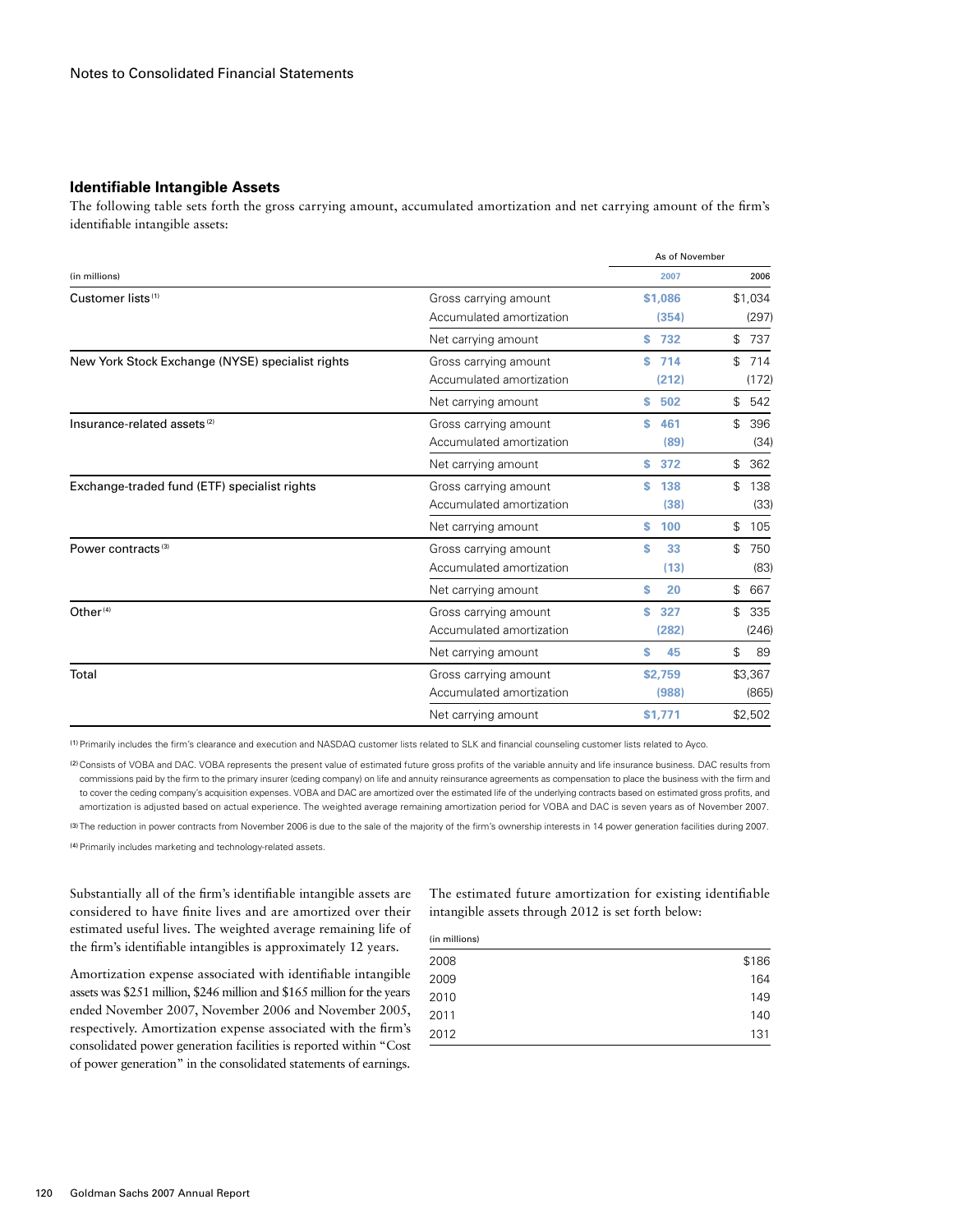### **NOTE 10 Other Assets and Other Liabilities**

#### **Other Assets**

Other assets are generally less liquid, nonfinancial assets. The following table sets forth the firm's other assets by type:

### **Other Liabilities**

The following table sets forth the firm's other liabilities and accrued expenses by type:

|                                          | As of November |              |
|------------------------------------------|----------------|--------------|
| (in millions)                            | 2007           | 2006         |
| Property, leasehold improvements         |                |              |
| and equipment <sup>(1)</sup>             | \$ 8.975       | 6.990<br>\$. |
| Goodwill and identifiable                |                |              |
| intangible assets <sup>(2)</sup>         | 5.092          | 5,686        |
| Income tax-related assets                | 4,177          | 3,427        |
| Equity-method investments <sup>(3)</sup> | 2.014          | 2.764        |
| Miscellaneous receivables                |                |              |
| and other                                | 3,809          | 3.009        |
| Total                                    | \$24,067       | \$21,876     |

(1) Net of accumulated depreciation and amortization of \$5.88 billion and \$5.06 billion as of November 2007 and November 2006, respectively.

(2)See Note 9 for further information regarding the firm's goodwill and identifiable intangible assets.

(3)Excludes investments of \$2.25 billion accounted for at fair value under SFAS No. 159 as of November 2007, which are included in "Financial instruments owned, at fair value" in the consolidated statements of financial condition.

|                                              | As of November |          |
|----------------------------------------------|----------------|----------|
| (in millions)                                | 2007           | 2006     |
| Compensation and benefits                    | \$11,816       | \$9,165  |
| Insurance-related liabilities <sup>(1)</sup> | 10.344         | 11.471   |
| Minority interest <sup>(2)</sup>             | 7.265          | 2,069    |
| Income tax-related liabilities               | 2,546          | 2,639    |
| Employee interests in                        |                |          |
| consolidated funds                           | 2.187          | 2,690    |
| Accrued expenses and                         |                |          |
| other payables                               | 4.749          | 3,832    |
| Total                                        | \$38,907       | \$31,866 |

(1) Insurance-related liabilities are set forth in the table below:

|                                     | As of November |          |
|-------------------------------------|----------------|----------|
| (in millions)                       | 2007           | 2006     |
| Separate account liabilities        | \$7.039        | \$7.957  |
| Liabilities for future benefits     |                |          |
| and unpaid claims                   | 2.142          | 2.123    |
| Contract holder account balances    | 937            | 1.134    |
| Reserves for quaranteed minimum     |                |          |
| death and income benefits           | 226            | 257      |
| Total insurance-related liabilities | \$10.344       | \$11.471 |

Separate account liabilities are offset by separate account assets, representing segregated contract holder funds under variable annuity and life insurance contracts. Separate account assets are included in "Cash and securities segregated for regulatory and other purposes" in the consolidated statements of financial condition.

Liabilities for future benefits and unpaid claims include liabilities arising from reinsurance provided by the firm to other insurers. The firm had a receivable for \$1.30 billion and \$1.33 billion as of November 2007 and November 2006, respectively, related to such reinsurance contracts, which is reported in "Receivables from customers and counterparties" in the consolidated statements of financial condition. In addition, the firm has ceded risks to reinsurers related to certain of its liabilities for future benefits and unpaid claims and had a receivable of \$785 million and \$786 million as of November 2007 and November 2006, respectively, related to such reinsurance contracts, which is reported in "Receivables from customers and counterparties" in the consolidated statements of financial condition. Contracts to cede risks to reinsurers do not relieve the firm from its obligations to contract holders.

Reserves for guaranteed minimum death and income benefits represent a liability for the expected value of guaranteed benefits in excess of projected annuity account balances. These reserves are computed in accordance with AICPA SOP 03-1 and are based on total payments expected to be made less total fees expected to be assessed over the life of the contract.

(2) Includes \$5.95 billion and \$619 million related to consolidated investment funds as of November 2007 and November 2006, respectively.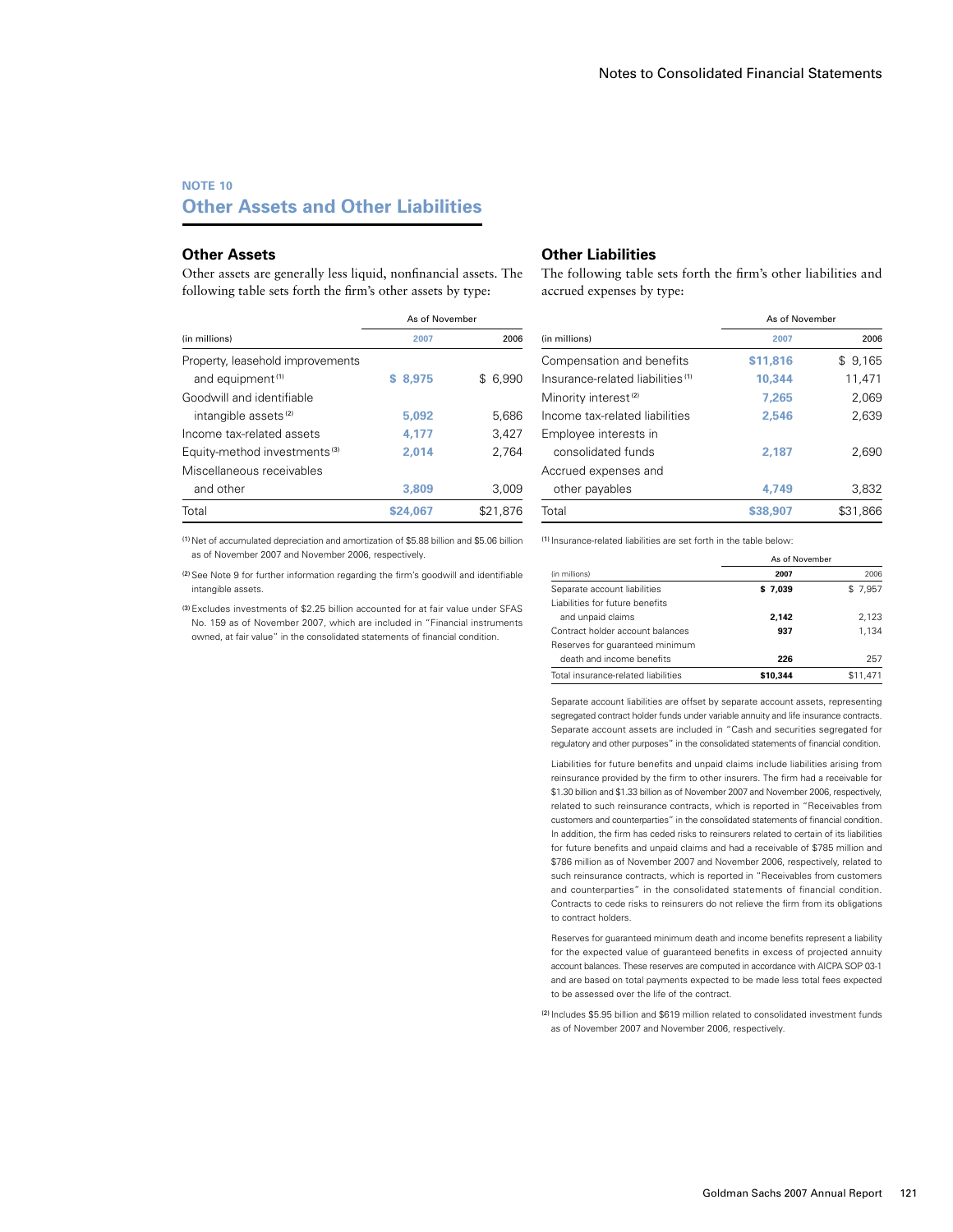## **NOTE 11 Employee Benefit Plans**

The firm sponsors various pension plans and certain other postretirement benefit plans, primarily healthcare and life insurance. The firm also provides certain benefits to former or inactive employees prior to retirement.

#### **Defined Benefit Pension Plans and Postretirement Plans**

Employees of certain non-U.S. subsidiaries participate in various defined benefit pension plans.These plans generally provide benefits based on years of credited service and a percentage of the employee's eligible compensation.The firm maintains a defined benefit pension plan for substantially all U.K. employees. The firm expects to close the U.K. pension plan to new participants during the first half of 2008, but will continue to accrue benefits for existing participants.

The firm also maintains a defined benefit pension plan for substantially all U.S. employees hired prior to November 1, 2003. As of November 2004, this plan has been closed to new participants and no further benefits will be accrued to existing participants. In addition, the firm has unfunded postretirement benefit plans that provide medical and life insurance for eligible retirees and their dependents covered under these programs.

On November 30, 2007, the firm adopted SFAS No. 158 which requires an entity to recognize in its statement of financial condition the funded status of its defined benefit pension and postretirement plans, measured as the difference between the fair value of the plan assets and the benefit obligation. Upon adoption, SFAS No. 158 requires an entity to recognize previously unrecognized actuarial gains and losses, prior service costs, and transition obligations and assets within "Accumulated other comprehensive income/(loss)" in the consolidated statements of changes in shareholders' equity. Additional minimum pension liabilities are derecognized upon adoption of the new standard.

As a result of adopting SFAS No. 158, the firm recorded increases of \$59 million and \$253 million to "Other assets" and "Other liabilities and accrued expenses," respectively, and a \$194 million loss, net of taxes, within "Accumulated other comprehensive income/(loss)."

The accumulated other comprehensive loss at November 30, 2007 includes actuarial losses, prior service costs, and transition assets of \$269 million, \$37 million, and \$(9) million, pre-tax, respectively, of which \$8 million, \$13 million and \$(2) million, pre-tax, respectively, will be amortized from accumulated other comprehensive loss into net periodic benefit cost in 2008.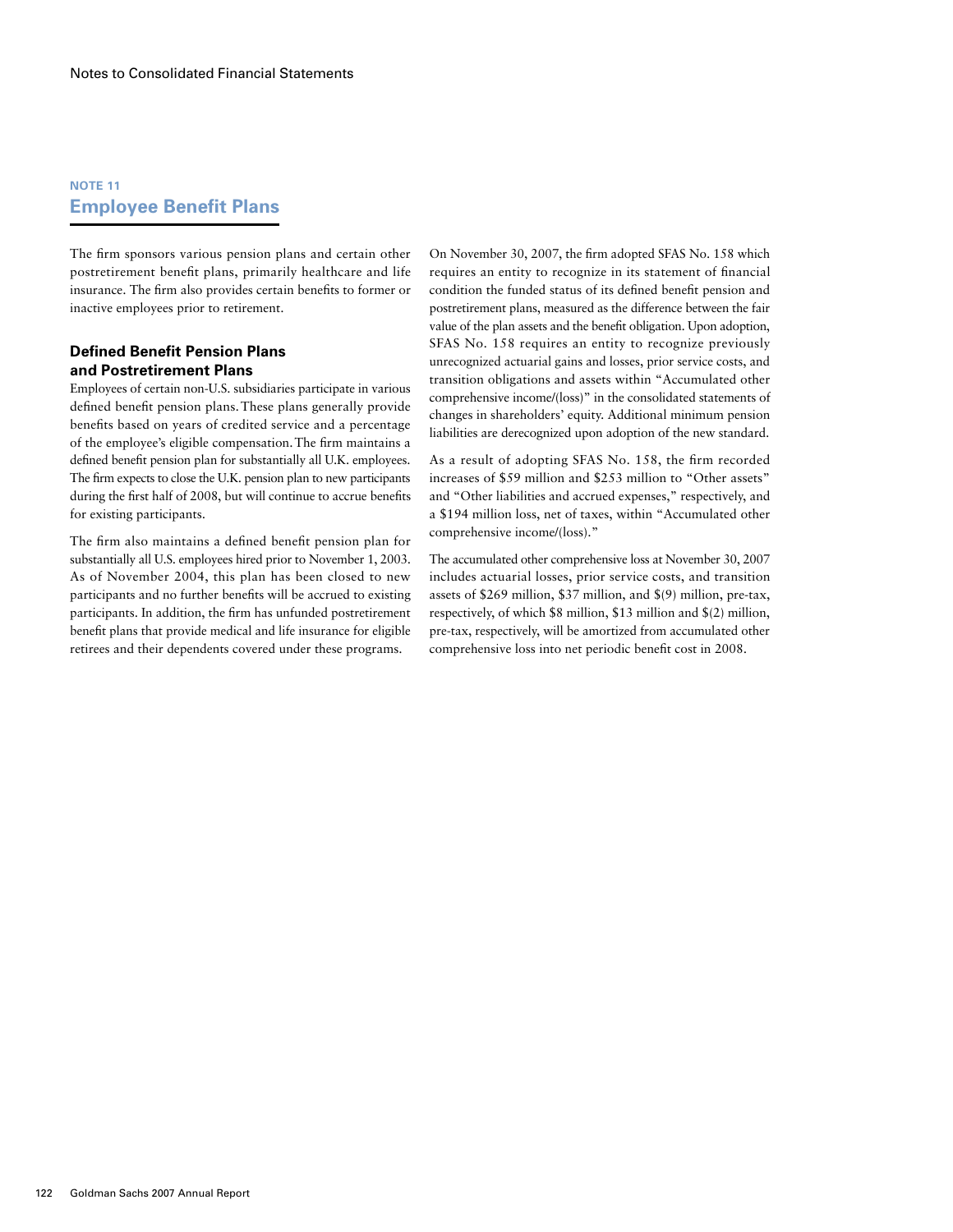|                                                                                                            | The following table provides a summary of the changes in the plans benefit obligations and the fair value of assets for November 2007 |
|------------------------------------------------------------------------------------------------------------|---------------------------------------------------------------------------------------------------------------------------------------|
| and November 2006 and a statement of the funded status of the plans as of November 2007 and November 2006: |                                                                                                                                       |
|                                                                                                            | As of or for the Year Ended November                                                                                                  |
| 2007                                                                                                       | 2006                                                                                                                                  |

The following table provides a summary of the changes in the plans' benefit obligations and the fair value of assets for November 2007

|                                      |                        | 2007                       |                     |                 | 2006                |                     |  |
|--------------------------------------|------------------------|----------------------------|---------------------|-----------------|---------------------|---------------------|--|
| (in millions)                        | U.S.<br><b>Pension</b> | Non-U.S.<br><b>Pension</b> | Post-<br>retirement | U.S.<br>Pension | Non-U.S.<br>Pension | Post-<br>retirement |  |
| Benefit obligation                   |                        |                            |                     |                 |                     |                     |  |
| Balance, beginning of year           | \$395                  | \$673                      | \$372               | \$393           | \$486               | \$277               |  |
| Service cost                         |                        | 78                         | 21                  |                 | 58                  | 19                  |  |
| Interest cost                        | 22                     | 34                         | 23                  | 21              | 25                  | 19                  |  |
| Plan amendments                      |                        | (1)                        |                     |                 | 1                   | 48                  |  |
| <b>Actuarial loss</b>                | (11)                   | (79)                       | 36                  | (13)            | 38                  | 17                  |  |
| Benefits paid                        | (7)                    | (1)                        | (7)                 | (6)             | (4)                 | (8)                 |  |
| Effect of foreign exchange rates     |                        | 44                         |                     |                 | 69                  |                     |  |
| Balance, end of year                 | \$399                  | \$748                      | \$445               | \$395           | \$673               | \$372               |  |
| Fair value of plan assets            |                        |                            |                     |                 |                     |                     |  |
| Balance, beginning of year           | \$423                  | \$506                      | Ś                   | \$354           | \$392               | \$                  |  |
| Actual return on plan assets         | 34                     | 36                         |                     | 55              | 58                  |                     |  |
| Firm contributions                   |                        | 38                         | 7                   | 20              | 4                   | 8                   |  |
| Employee contributions               |                        | 1                          |                     |                 | 1                   |                     |  |
| Benefits paid                        | (7)                    | (1)                        | (7)                 | (6)             | (3)                 | (8)                 |  |
| Effect of foreign exchange rates     |                        | 34                         |                     |                 | 54                  |                     |  |
| Balance, end of year                 | \$450                  | \$614                      | \$.                 | \$423           | \$506               | \$                  |  |
| Prepaid/(accrued) benefit cost       |                        |                            |                     |                 |                     |                     |  |
| Funded status                        | \$51                   | \$(134)                    | \$(445)             | \$28            | \$(167)             | \$ (372)            |  |
| Unrecognized loss                    |                        |                            |                     | 77              | 159                 | 101                 |  |
| Unrecognized transition              |                        |                            |                     |                 |                     |                     |  |
| (asset)/obligation                   |                        |                            |                     | (17)            | 5                   | -1                  |  |
| Unrecognized prior service cost      |                        |                            |                     |                 | 5                   | 46                  |  |
| Adjustment to recognize              |                        |                            |                     |                 |                     |                     |  |
| additional minimum liability         |                        |                            |                     | (10)            | (46)                |                     |  |
| Prepaid/(accrued) benefit cost       | \$51                   | \$(134)                    | \$(445)             | \$78            | \$ (44)             | \$(224)             |  |
| Amounts recognized in the Statements |                        |                            |                     |                 |                     |                     |  |
| of Financial Condition consist of:   |                        |                            |                     |                 |                     |                     |  |
| Other assets                         | \$51                   | Ś                          | s                   | \$99            | \$                  | \$                  |  |
| Other liabilities and                |                        |                            |                     |                 |                     |                     |  |
| accrued expenses                     |                        | (134)                      | (445)               | (21)            | (44)                | (224)               |  |
| Net amounts recognized               | \$51                   | \$(134)                    | \$(445)             | \$78            | \$ (44)             | \$(224)             |  |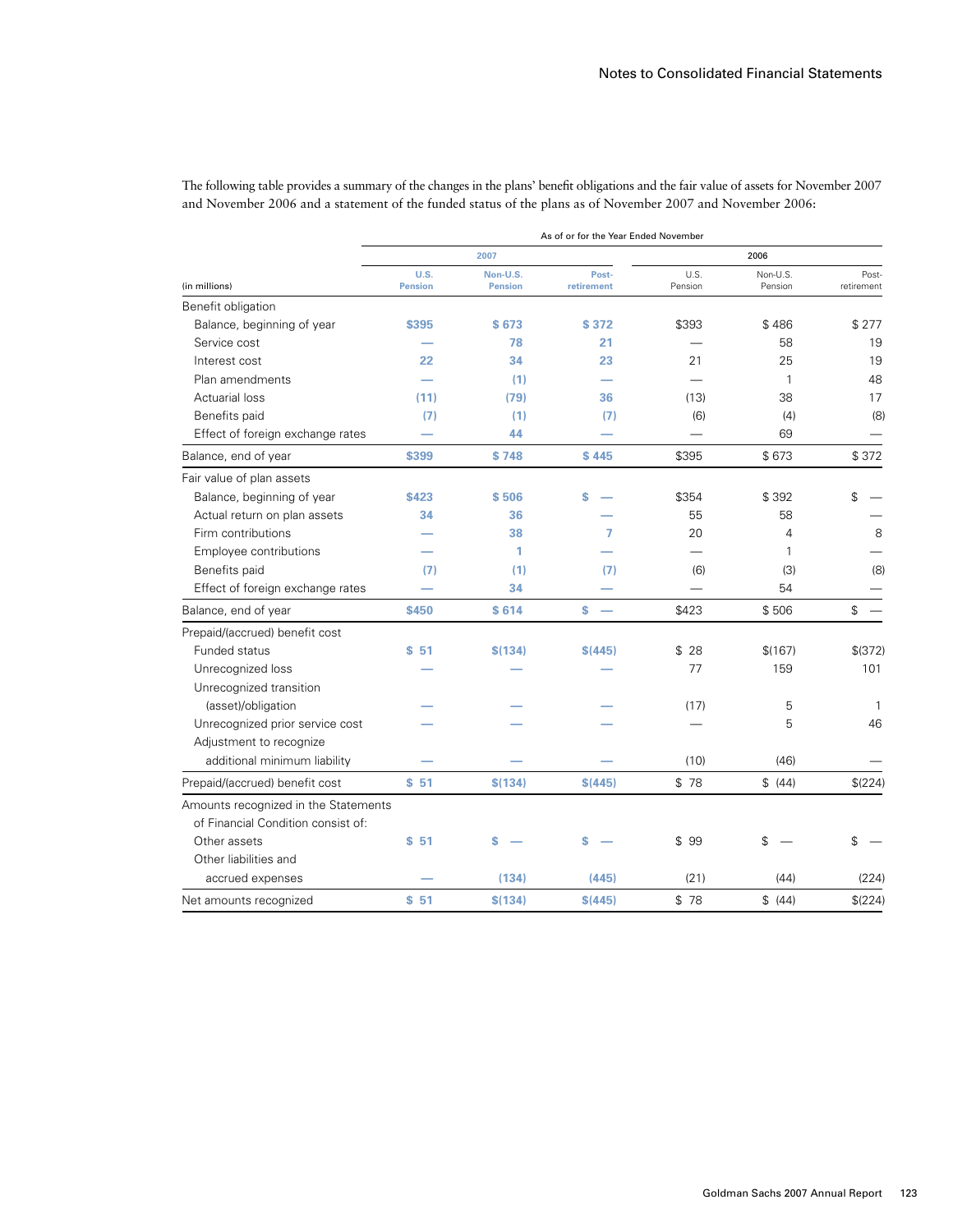The accumulated benefit obligation for all defined benefit pension plans was \$1.05 billion and \$944 million as of November 2007 and November 2006, respectively.

For plans in which the accumulated benefit obligation exceeded plan assets, the aggregate projected benefit obligation and accumulated benefit obligation was \$722 million and \$636 million, respectively, as of November 2007, and \$771 million and \$647 million, respectively, as of November 2006. The fair value of plan assets for each of these plans was \$590 million and \$583 million as of November 2007 and November 2006, respectively.

The components of pension expense/(income) and postretirement expense are set forth below:

| (in millions)                  |                                | Year Ended November |        |  |  |
|--------------------------------|--------------------------------|---------------------|--------|--|--|
|                                | 2007                           | 2006                | 2005   |  |  |
| U.S. pension                   |                                |                     |        |  |  |
| Service cost                   | s.<br>$\overline{\phantom{a}}$ | $s -$               | $s -$  |  |  |
| Interest cost                  | 22                             | 21                  | 19     |  |  |
| Expected return on plan assets | (32)                           | (26)                | (27)   |  |  |
| Net amortization               | 1                              | 7                   | 6      |  |  |
| Total                          | \$ (9)                         | 2<br>\$             | \$ (2) |  |  |
| Non-U.S. pension               |                                |                     |        |  |  |
| Service cost                   | \$78                           | \$58                | \$44   |  |  |
| Interest cost                  | 34                             | 25                  | 20     |  |  |
| Expected return on plan assets | (36)                           | (29)                | (23)   |  |  |
| Net amortization               | 10                             | 11                  | 12     |  |  |
| Other <sup>(1)</sup>           |                                |                     | (17)   |  |  |
| Total                          | \$86                           | \$65                | \$36   |  |  |
| Postretirement                 |                                |                     |        |  |  |
| Service cost                   | \$21                           | \$19                | \$23   |  |  |
| Interest cost                  | 23                             | 19                  | 13     |  |  |
| Net amortization               | 19                             | 18                  | 4      |  |  |
| Total                          | \$63                           | \$56                | \$40   |  |  |

(1) Represents a benefit as a result of the termination of a Japanese pension plan.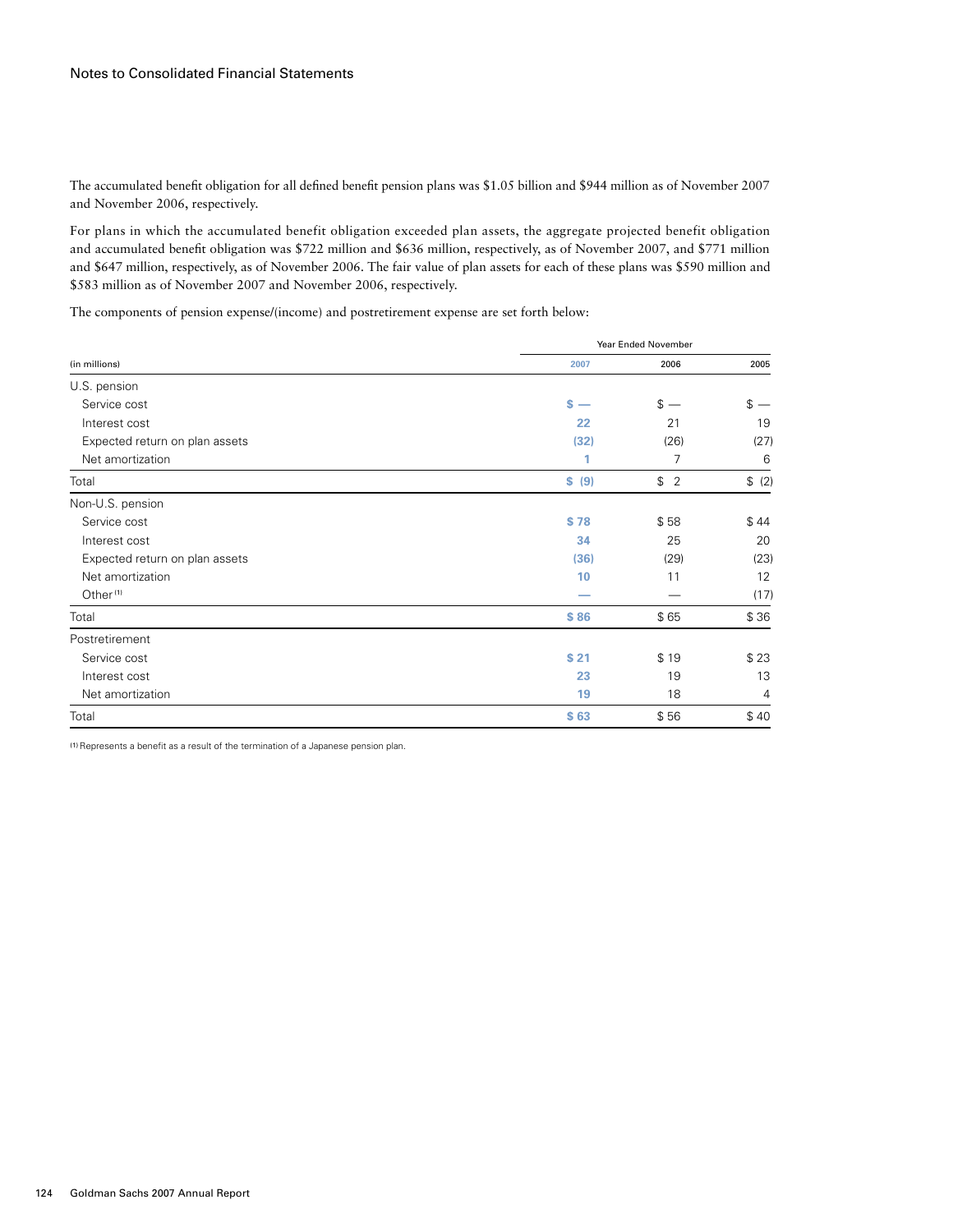The weighted average assumptions used to develop the actuarial present value of the projected benefit obligation and net periodic pension cost are set forth below. These assumptions represent a weighted average of the assumptions used for the U.S. and non-U.S. plans and are based on the economic environment of each applicable country.

|                                                  | <b>Year Ended November</b> |       |       |
|--------------------------------------------------|----------------------------|-------|-------|
|                                                  | 2007                       | 2006  | 2005  |
| Defined benefit pension plans                    |                            |       |       |
| U.S. pension-projected benefit obligation        |                            |       |       |
| Discount rate                                    | 6.00%                      | 5.50% | 5.25% |
| Rate of increase in future compensation levels   | N/A                        | N/A   | N/A   |
| U.S. pension-net periodic benefit cost           |                            |       |       |
| Discount rate                                    | 5.50                       | 5.25  | 5.50  |
| Rate of increase in future compensation levels   | N/A                        | N/A   | N/A   |
| Expected long-term rate of return on plan assets | 7.50                       | 7.50  | 7.50  |
| Non-U.S. pension-projected benefit obligation    |                            |       |       |
| Discount rate                                    | 5.91                       | 4.85  | 4.81  |
| Rate of increase in future compensation levels   | 5.38                       | 4.98  | 4.75  |
| Non-U.S. pension—net periodic benefit cost       |                            |       |       |
| Discount rate                                    | 4.85                       | 4.81  | 4.63  |
| Rate of increase in future compensation levels   | 4.98                       | 4.75  | 4.49  |
| Expected long-term rate of return on plan assets | 6.84                       | 6.93  | 6.35  |
| Postretirement plans-benefit obligation          |                            |       |       |
| Discount rate                                    | 6.00                       | 5.50  | 5.25  |
| Rate of increase in future compensation levels   | 5.00                       | 5.00  | 5.00  |
| Postretirement plans—net periodic benefit cost   |                            |       |       |
| Discount rate                                    | 5.50                       | 5.25  | 5.50  |
| Rate of increase in future compensation levels   | 5.00                       | 5.00  | 5.00  |

Generally, the firm determined the discount rates for its defined benefit plans by referencing indices for long-term, high-quality bonds and ensuring that the discount rate does not exceed the yield reported for those indices after adjustment for the duration of the plans' liabilities.

The firm's approach in determining the long-term rate of return for plan assets is based upon historical financial market relationships that have existed over time with the presumption that this trend will generally remain constant in the future.

For measurement purposes, an annual growth rate in the per capita cost of covered healthcare benefits of 10.02% was assumed for the year ending November 2008. The rate was assumed to decrease ratably to 5.00% for the year ending November 2015 and remain at that level thereafter.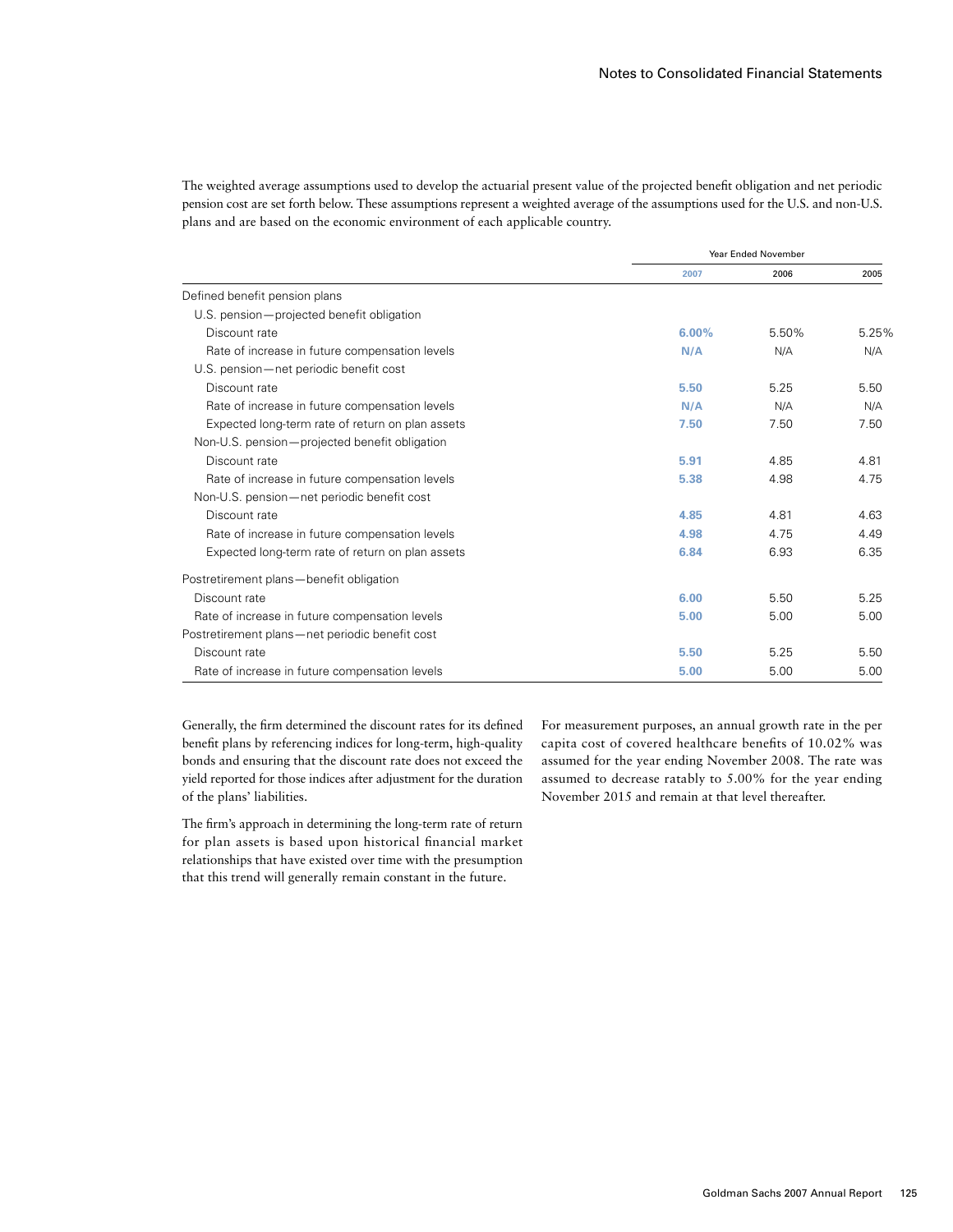The assumed cost of healthcare has an effect on the amounts reported for the firm's postretirement plans. A 1% change in the assumed healthcare cost trend rate would have the following effects:

| (in millions)               | 1% Increase |      | 1% Decrease |        |
|-----------------------------|-------------|------|-------------|--------|
|                             | 2007        | 2006 | 2007        | 2006   |
| Service plus interest costs | \$12        | \$9  | \$ (9)      | \$ (7) |
| Obligation                  | Q           | 79   | '72)        | (62)   |

The following table sets forth the composition of plan assets for the U.S. and non-U.S. defined benefit pension plans by asset category:

|                   |                        | As of November             |                 |                     |  |  |
|-------------------|------------------------|----------------------------|-----------------|---------------------|--|--|
|                   | 2007                   |                            |                 |                     |  |  |
|                   | U.S.<br><b>Pension</b> | Non-U.S.<br><b>Pension</b> | U.S.<br>Pension | Non-U.S.<br>Pension |  |  |
| Equity securities | 63%                    | 45%                        | 64%             | 61%                 |  |  |
| Debt securities   | 23                     | 8                          | 22              | 8                   |  |  |
| Other             | 14                     | 47                         | 14              | 31                  |  |  |
| Total             | 100%                   | 100%                       | 100%            | 100%                |  |  |

The investment approach of the firm's U.S. and major non-U.S. defined benefit pension plans involves employing a sufficient level of flexibility to capture investment opportunities as they occur, while maintaining reasonable parameters to ensure that prudence and care are exercised in the execution of the investment programs. The plans employ a total return on investment approach, whereby a mix, which is broadly similar to the actual asset allocation as of November 2007, of equity securities, debt securities and other assets, is targeted to maximize the longterm return on assets for a given level of risk. Investment risk is measured and monitored on an ongoing basis by the firm's Retirement Committee through periodic portfolio reviews, meetings with investment managers and annual liability measurements.

The firm expects to contribute a minimum of \$133 million to its pension plans and \$9 million to its postretirement plans in 2008.

The following table sets forth benefits projected to be paid from the firm's U.S. and non-U.S. defined benefit pension and postretirement plans (net of Medicare subsidy receipts) and reflects expected future service costs, where appropriate:

| (in millions) | U.S.<br>Pension | Non-U.S.<br>Pension | Post-<br>retirement |
|---------------|-----------------|---------------------|---------------------|
| 2008          | \$<br>8         | \$7                 | \$<br>9             |
| 2009          | 9               | 7                   | 12                  |
| 2010          | 9               | 8                   | 14                  |
| 2011          | 10              | 8                   | 15                  |
| 2012          | 11              | 8                   | 16                  |
| 2013-2017     | 74              | 41                  | 103                 |

### **Defined Contribution Plans**

The firm contributes to employer-sponsored U.S. and non-U.S. defined contribution plans. The firm's contribution to these plans was \$258 million, \$230 million and \$305 million for the years ended November 2007, November 2006 and November 2005, respectively.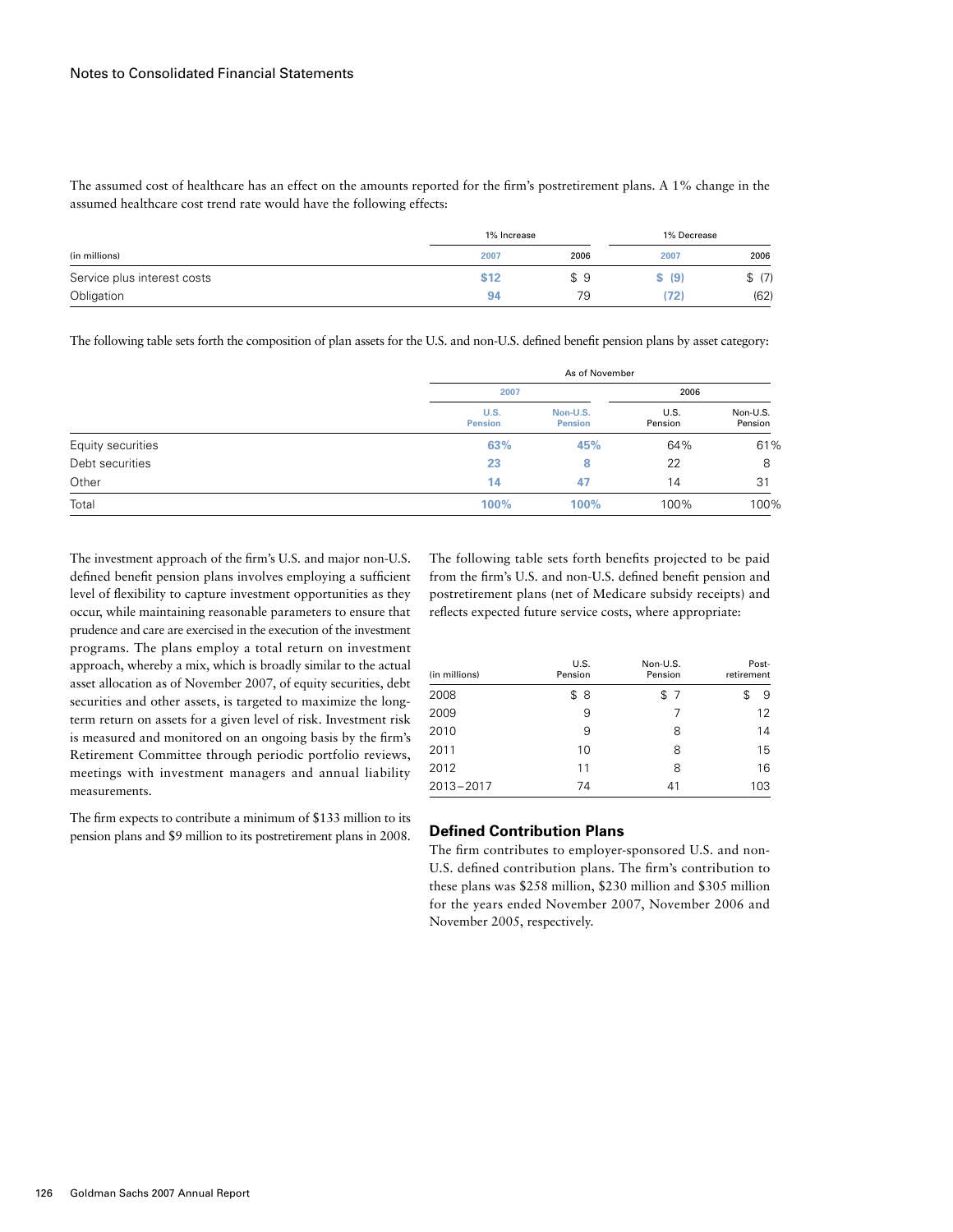# **NOTE 12 Employee Incentive Plans**

#### **Stock Incentive Plan**

The firm sponsors a stock incentive plan, The Goldman Sachs Amended and Restated Stock Incentive Plan (the Amended SIP), which provides for grants of incentive stock options, nonqualified stock options, stock appreciation rights, dividend equivalent rights, restricted stock, restricted stock units, awards with performance conditions and other share-based awards. In the second quarter of 2003, the Amended SIP was approved by the firm's shareholders, effective for grants after April 1, 2003.

The total number of shares of common stock that may be issued under the Amended SIP through 2008 may not exceed 250 million shares and, in each year thereafter, may not exceed 5% of the issued and outstanding shares of common stock, determined as of the last day of the immediately preceding year, increased by the number of shares available for awards in previous years but not covered by awards granted in such years. As of November 2007 and November 2006, 160.6 million and 180.0 million shares, respectively, were available for grant under the Amended SIP.

#### **Other Compensation Arrangements**

The firm has deferred compensation plans for eligible employees. In general, under the plans, participants are able to defer payment of a portion of their cash year-end compensation. During the deferral period, participants are able to nominally invest their deferrals in certain alternatives available under the plans. Generally, under current tax law, participants are not subject to income tax on amounts deferred or on any notional investment earnings until the returns are distributed, and the firm is not entitled to a corresponding tax deduction until the amounts are distributed. The firm has recognized compensation expense for the amounts deferred under these plans. As of November 2007 and November 2006, \$281 million and \$245 million, respectively, related to these plans was included in "Other liabilities and accrued expenses" in the consolidated statements of financial condition.

The firm has a discount stock program through which eligible senior executives may acquire restricted stock units at an effective 25% discount. The 25% discount is effected by an additional grant of restricted stock units equal to one-third of the number of restricted stock units purchased by qualifying participants. The purchased restricted stock units are 100% vested when granted, but the shares underlying them are not able to be sold or transferred (other than to satisfy tax obligations) before the third anniversary of the grant date. The shares underlying the restricted stock units that are granted in order to effect the 25% discount will generally vest in equal installments on the second and third anniversaries following the grant date and will not be transferable before the third anniversary of the grant date. Compensation expense related to these restricted stock units is recognized over the vesting period. The total value of restricted stock units granted in 2007 and 2006 in order to effect the 25% discount was \$66 million and \$72 million, respectively.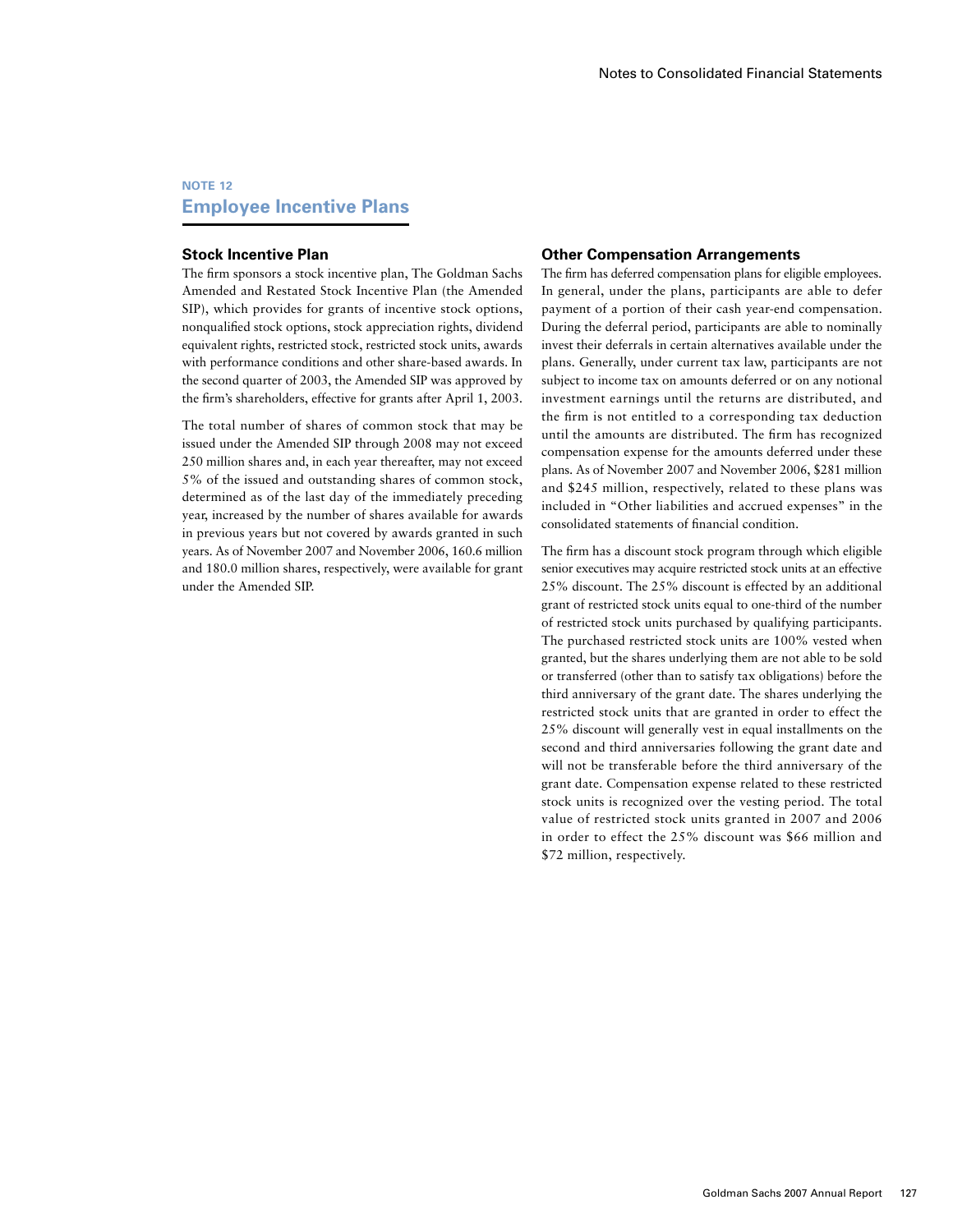#### **Restricted Stock Units**

The firm issued restricted stock units to employees under the Amended SIP, primarily in connection with year-end compensation and acquisitions. Restricted stock units are valued based on the closing price of the underlying shares at the date of grant. Year-end restricted stock units generally vest as outlined in the applicable restricted stock unit agreements and deliver shortly after the third anniversary of the grant date. All employee restricted stock unit agreements provide that vesting is accelerated in certain circumstances, such as upon retirement, death and extended absence. Of the total restricted stock units outstanding as of November 2007 and November 2006, (i) 22.0 million

units and 26.4 million units, respectively, required future service as a condition to the delivery of the underlying shares of common stock and (ii) 51.6 million units and 38.9 million units, respectively, did not require future service. In all cases, delivery of the underlying shares of common stock is conditioned on the grantees satisfying certain vesting and other requirements outlined in the award agreements. When delivering the underlying shares to employees, the firm generally issues new shares of common stock. The activity related to these restricted stock units is set forth below:

|                                           |                               | <b>Restricted Stock</b><br>Units Outstanding |                               | Weighted Average Grant-Date<br><b>Fair Value of Restricted</b><br><b>Stock Units Outstanding</b> |  |  |
|-------------------------------------------|-------------------------------|----------------------------------------------|-------------------------------|--------------------------------------------------------------------------------------------------|--|--|
|                                           | Future<br>Service<br>Required | No Future<br>Service<br>Required             | Future<br>Service<br>Required | No Future<br>Service<br>Required                                                                 |  |  |
| Outstanding, November 2006 <sup>(1)</sup> | 26,380,372                    | 38,918,141                                   | \$138.83                      | \$138.22                                                                                         |  |  |
| Granted <sup>(2)(3)(4)</sup>              | 7.968.028                     | 13,870,644                                   | 224.40                        | 223.97                                                                                           |  |  |
| Forfeited                                 | (816, 924)                    | (282.019)                                    | 145.30                        | 135.46                                                                                           |  |  |
| Delivered <sup>(5)</sup>                  |                               | (12.447.338)                                 |                               | 103.49                                                                                           |  |  |
| Vested <sup>(4)</sup>                     | (11.506.129)                  | 11.506.129                                   | 116.95                        | 116.95                                                                                           |  |  |
| Outstanding, November 2007                | 22,025,347                    | 51,565,557                                   | \$180.98                      | \$164.94                                                                                         |  |  |

(1) Includes restricted stock units granted to employees during the year ended November 2007 as part of compensation for 2006.

(2) Includes restricted stock units granted to employees subsequent to November 2007 as part of compensation for 2007.

(3) The weighted average grant-date fair value of restricted stock units granted during the years ended November 2007, November 2006 and November 2005 was \$224.13, \$196.99 and \$129.03, respectively.

(4) The aggregate fair value of awards vested during the years ended November 2007, November 2006 and November 2005 was \$5.63 billion, \$4.40 billion and \$2.05 billion, respectively.

(5) Includes restricted stock units that were cash settled.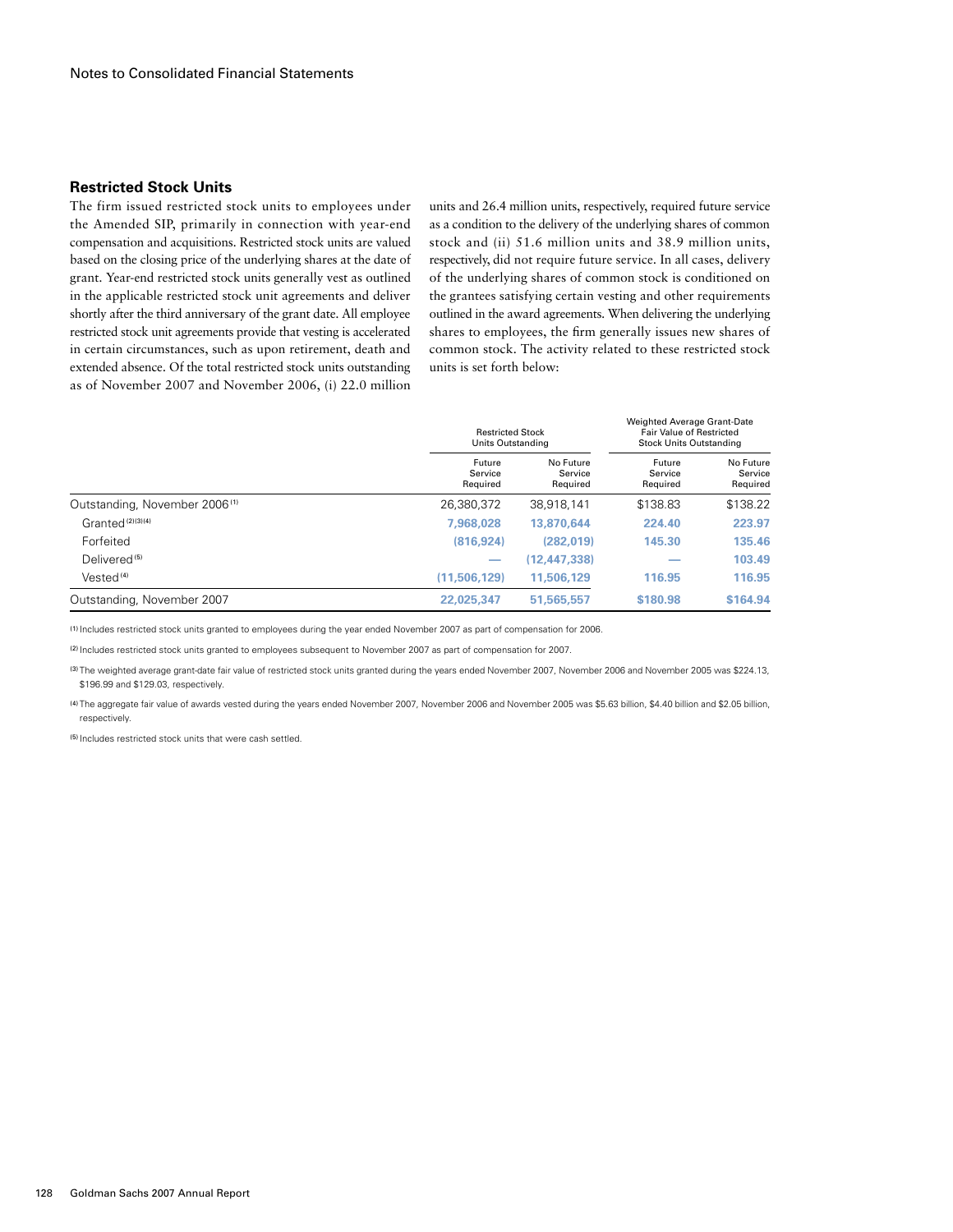### **Stock Options**

Stock options granted to employees generally vest as outlined in the applicable stock option agreement and first become exercisable on or after the third anniversary of the grant date. Year-end stock options for 2007 and 2006 become exercisable in January 2011 and January 2010, respectively, and expire on November 24, 2017 and November 25, 2016, respectively. Shares received on exercise prior to January 2013 for year-end 2007 options and January 2011 for year-end 2006 options can not be sold, transferred or otherwise disposed of until January 2013 and January 2011, respectively. All employee stock option

agreements provide that vesting is accelerated in certain circumstances, such as upon retirement, death and extended absence. In general, all stock options expire on the tenth anniversary of the grant date, although they may be subject to earlier termination or cancellation under certain circumstances in accordance with the terms of the Amended SIP and the applicable stock option agreement. The dilutive effect of the firm's outstanding stock options is included in "Average common shares outstanding—Diluted" on the consolidated statements of earnings.

The activity related to these stock options is set forth below:

|                                           | Options<br>Outstanding | Weighted<br>Average<br><b>Exercise Price</b> | Aggregate<br><b>Intrinsic Value</b><br>(in millions) | Weighted<br>Average<br>Remaining<br>Life (years) |
|-------------------------------------------|------------------------|----------------------------------------------|------------------------------------------------------|--------------------------------------------------|
| Outstanding, November 2006 <sup>(1)</sup> | 45.647.096             | \$93.12                                      |                                                      |                                                  |
| Granted <sup>(2)</sup>                    | 3,549,856              | 204.16                                       |                                                      |                                                  |
| Exercised                                 | (9,918,538)            | 79.54                                        |                                                      |                                                  |
| Forfeited                                 | (48.785)               | 75.08                                        |                                                      |                                                  |
| Outstanding, November 2007                | 39,229,629             | \$106.63                                     | \$4,708                                              | 5.05                                             |
| Exercisable, November 2007                | 29,613,029             | \$83.05                                      | \$4,252                                              | 3.75                                             |

(1) Includes stock options granted to employees during the year ended November 2007 as part of compensation for 2006.

(2) Includes stock options granted to employees subsequent to November 2007 as part of compensation for 2007.

The total intrinsic value of options exercised during the years ended November 2007, November 2006 and November 2005 was \$1.32 billion, \$1.52 billion and \$766 million, respectively.

The options outstanding as of November 2007 are set forth below:

| <b>Exercise Price</b>      | Options<br>Outstanding | Weighted<br>Average<br><b>Exercise Price</b> | <b>Weighted Average</b><br>Remaining<br>Life (years) |
|----------------------------|------------------------|----------------------------------------------|------------------------------------------------------|
| $$45.00 - $59.99$          | 2,943,014              | \$52.98                                      | 1.50                                                 |
| 74.99<br>$60.00 -$         |                        |                                              | _                                                    |
| 89.99<br>$75.00 -$         | 13,537,137             | 81.03                                        | 3.94                                                 |
| $90.00 - 104.99$           | 13,132,878             | 91.86                                        | 4.07                                                 |
| 105.00 - 119.99            |                        |                                              |                                                      |
| 120.00 - 134.99            | 3,128,972              | 131.64                                       | 8.00                                                 |
| 135.00 - 194.99            |                        |                                              | $\overline{\phantom{a}}$                             |
| 195.00 - 209.99            | 6,487,628              | 202.20                                       | 9.55                                                 |
| Outstanding, November 2007 | 39,229,629(1)          |                                              |                                                      |

(1) Includes stock options granted to employees subsequent to November 2007 as part of compensation for 2007.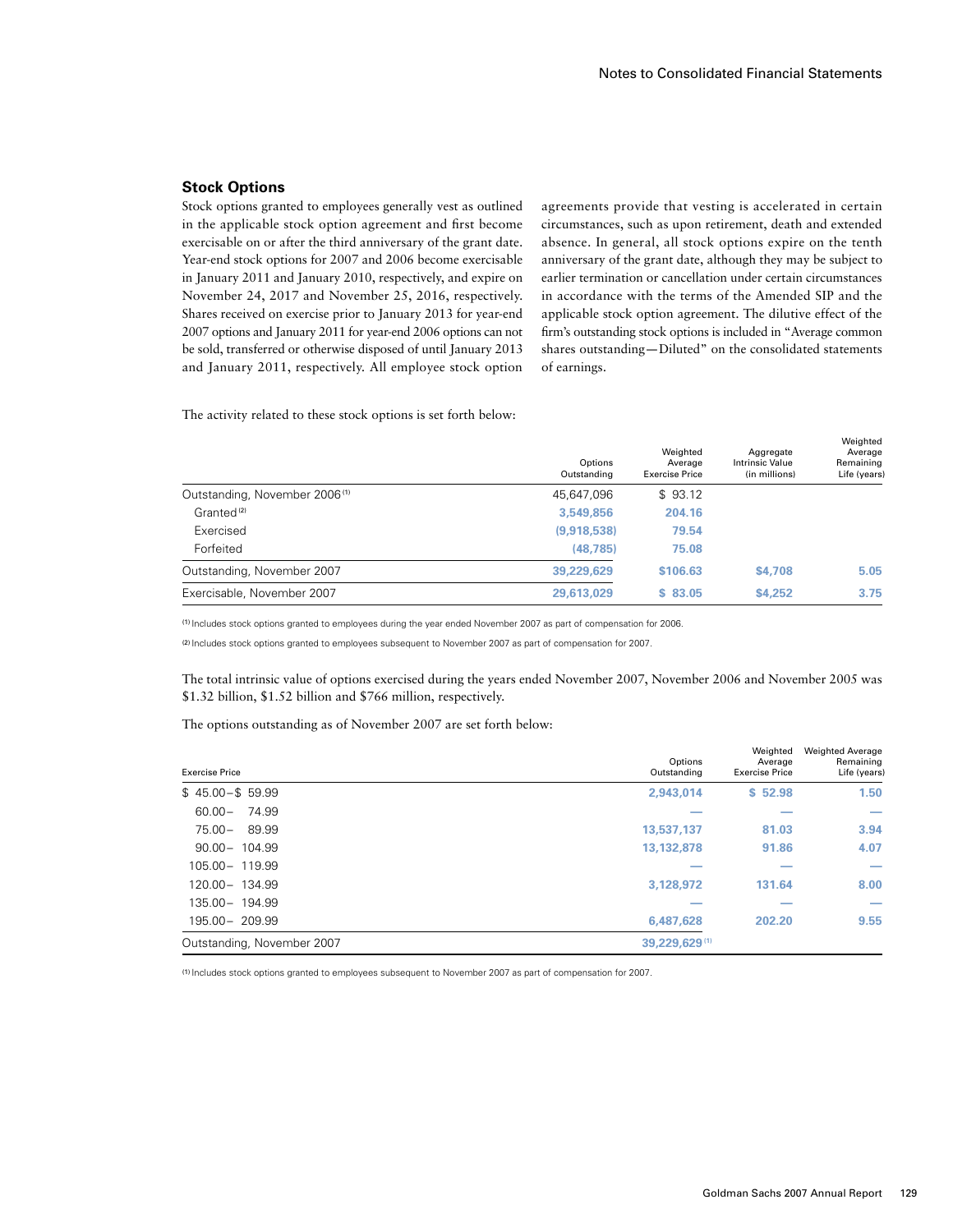The weighted average fair value of options granted for 2007, 2006 and 2005 was \$51.04, \$49.96 and \$32.91 per option, respectively. Fair value was estimated as of the grant date based on a Black-Scholes option-pricing model principally using the following weighted average assumptions:

|                         |           | Year Ended November |           |  |  |
|-------------------------|-----------|---------------------|-----------|--|--|
|                         | 2007      | 2006                | 2005      |  |  |
| Risk-free interest rate | 4.0%      | 4.6%                | 4.5%      |  |  |
| Expected volatility     | 35.0      | 27.5                | 30.0      |  |  |
| Dividend yield          | 0.7       | 0.7                 | 0.9       |  |  |
| Expected life           | 7.5 years | 7.5 years           | 7.5 years |  |  |

The common stock underlying the options granted in 2007, 2006 and 2005 is subject to transfer restrictions for a period of 2 years, 1 year and 1 year, respectively, from the date the options become exercisable. The value of the common stock underlying the options granted in 2007, 2006 and 2005 reflects a liquidity discount of 24.0%, 17.5% and 17.5%, respectively, as a result of these transfer restrictions. The liquidity discount was based on the firm's pre-determined written liquidity discount policies. The 7.5 years expected life of the options reflects the estimated impact of these sales restrictions on the life of the awards.

The following table sets forth share-based compensation and the related tax benefit:

|                                                                       |         | Year Ended November |         |  |  |
|-----------------------------------------------------------------------|---------|---------------------|---------|--|--|
| (in millions)                                                         | 2007    | 2006                | 2005    |  |  |
| Share-based compensation                                              | \$4,549 | \$3,669             | \$1,758 |  |  |
| Excess tax benefit related to options exercised                       | 469     | 542                 | 268     |  |  |
| Excess tax benefit related to share-based compensation <sup>(1)</sup> | 908     | 653                 | 272     |  |  |

(1)Represents the tax benefit, recognized in additional paid-in capital, on stock options exercised and the delivery of common stock underlying restricted stock units.

As of November 2007, there was \$2.75 billion of total unrecognized compensation cost related to nonvested share-based compensation arrangements. This cost is expected to be recognized over a weighted average period of 2.15 years.

## **Note 13 Transactions with Affiliated Funds**

The firm has formed numerous nonconsolidated investment funds with third-party investors. The firm generally acts as the investment manager for these funds and, as such, is entitled to receive management fees and, in certain cases, advisory fees, incentive fees or overrides from these funds. These fees amounted to \$3.62 billion, \$3.37 billion and \$2.08 billion for the years ended November 2007, November 2006 and November 2005, respectively. As of November 2007 and November 2006, the fees receivable from these funds were \$596 million and \$362 million, respectively. Additionally, the firm may invest alongside the third-party investors in certain funds. The aggregate carrying value of the firm's interests in these funds was \$12.90 billion and \$3.94 billion as of November 2007 and November 2006, respectively. In the ordinary course of business, the firm may also engage in other activities with these funds, including, among others, securities lending, trade execution, trading, custody and acquisition and bridge financing. See Note 6 for the firm's commitments related to these funds.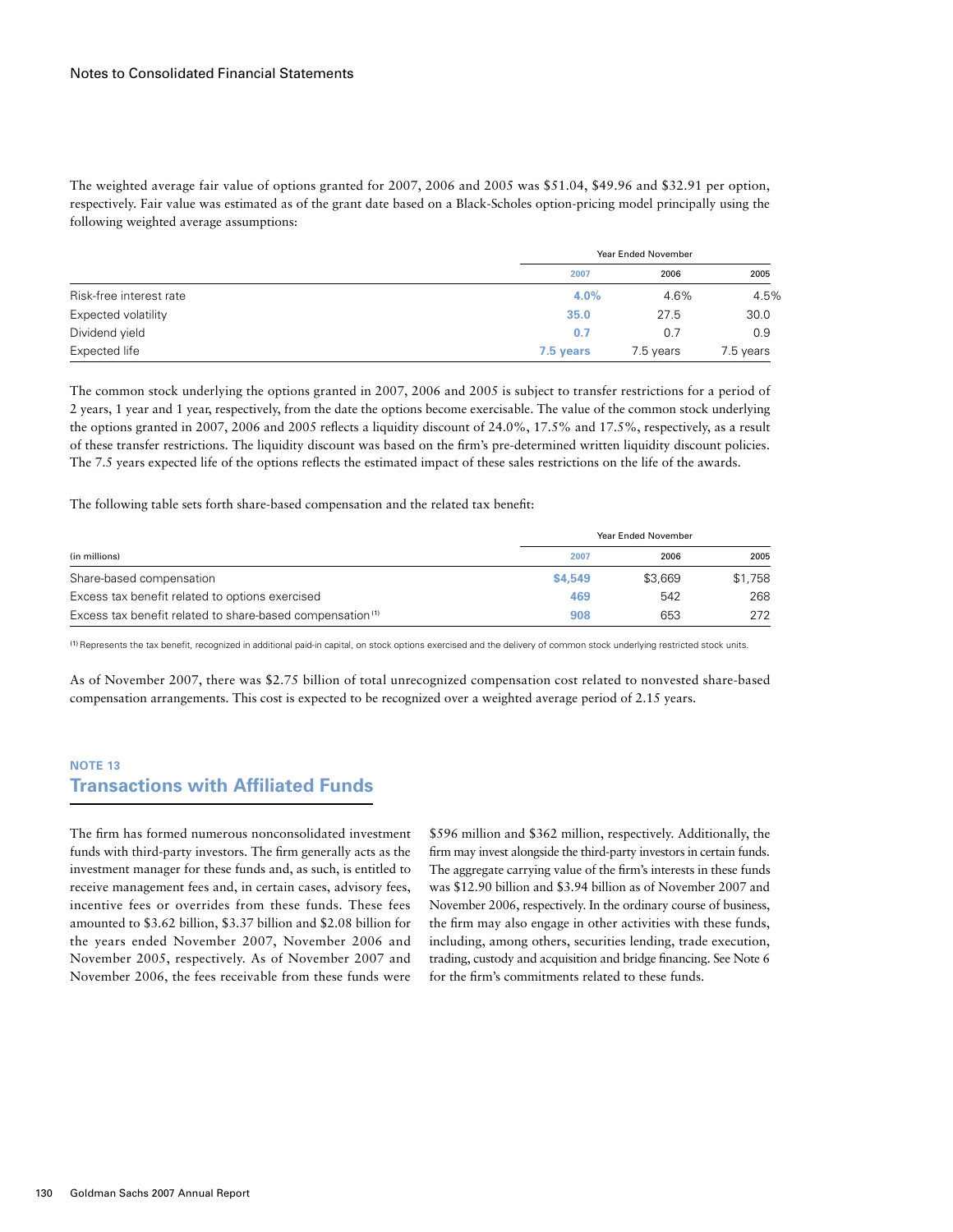# **NOTE 14 Income Taxes**

The components of the net tax expense reflected in the consolidated statements of earnings are set forth below:

|                                      |         | <b>Year Ended November</b> |         |  |  |
|--------------------------------------|---------|----------------------------|---------|--|--|
| (in millions)                        | 2007    | 2006                       | 2005    |  |  |
| Current taxes                        |         |                            |         |  |  |
| U.S. federal                         | \$2,934 | \$3,736                    | \$1,504 |  |  |
| State and local                      | 388     | 627                        | 213     |  |  |
| Non-U.S.                             | 2,554   | 2,165                      | 1,380   |  |  |
| Total current tax expense            | 5,876   | 6,528                      | 3,097   |  |  |
| Deferred taxes                       |         |                            |         |  |  |
| U.S. federal                         | 118     | (635)                      | 3       |  |  |
| State and local                      | 100     | (262)                      | (4)     |  |  |
| Non-U.S.                             | (89)    | (608)                      | (449)   |  |  |
| Total deferred tax (benefit)/expense | 129     | (1, 505)                   | (450)   |  |  |
| Net tax expense                      | \$6,005 | \$5,023                    | \$2,647 |  |  |

Deferred income taxes reflect the net tax effects of temporary differences between the financial reporting and tax bases of assets and liabilities. These temporary differences result in taxable or deductible amounts in future years and are measured using the tax rates and laws that will be in effect when such differences are expected to reverse.

Significant components of the firm's deferred tax assets and liabilities are set forth below:

|                                    | As of November |         |  |
|------------------------------------|----------------|---------|--|
| (in millions)                      | 2007           | 2006    |  |
| Deferred tax assets                |                |         |  |
| Compensation and benefits          | \$3,869        | \$2,763 |  |
| Other, net                         | 997            | 1,104   |  |
|                                    | 4.866          | 3,867   |  |
| Valuation allowance <sup>(1)</sup> | (112)          | (81)    |  |
| Total deferred tax assets          | \$4,754        | \$3,786 |  |
| Deferred tax liabilities           |                |         |  |
| Depreciation and amortization      | \$1,208        | \$1,040 |  |
| Unrealized gains                   | 1,279          | 367     |  |
| Total deferred tax liabilities     | \$2,487        | \$1,407 |  |

(1)Relates primarily to the ability to utilize losses in various tax jurisdictions.

The firm permanently reinvests eligible earnings of certain foreign subsidiaries and, accordingly, does not accrue any U.S. income taxes that would arise if such earnings were repatriated. As of November 2007, this policy resulted in an unrecognized net deferred tax liability of \$350 million attributable to reinvested earnings of \$4.97 billion.

During 2007, the valuation allowance was increased by \$31 million, primarily due to an increase in deferred tax assets relating to net operating losses considered more likely than not to expire unused. Net operating loss carryforwards were \$2.12 billion and \$1.78 billion as of November 2007 and November 2006, respectively.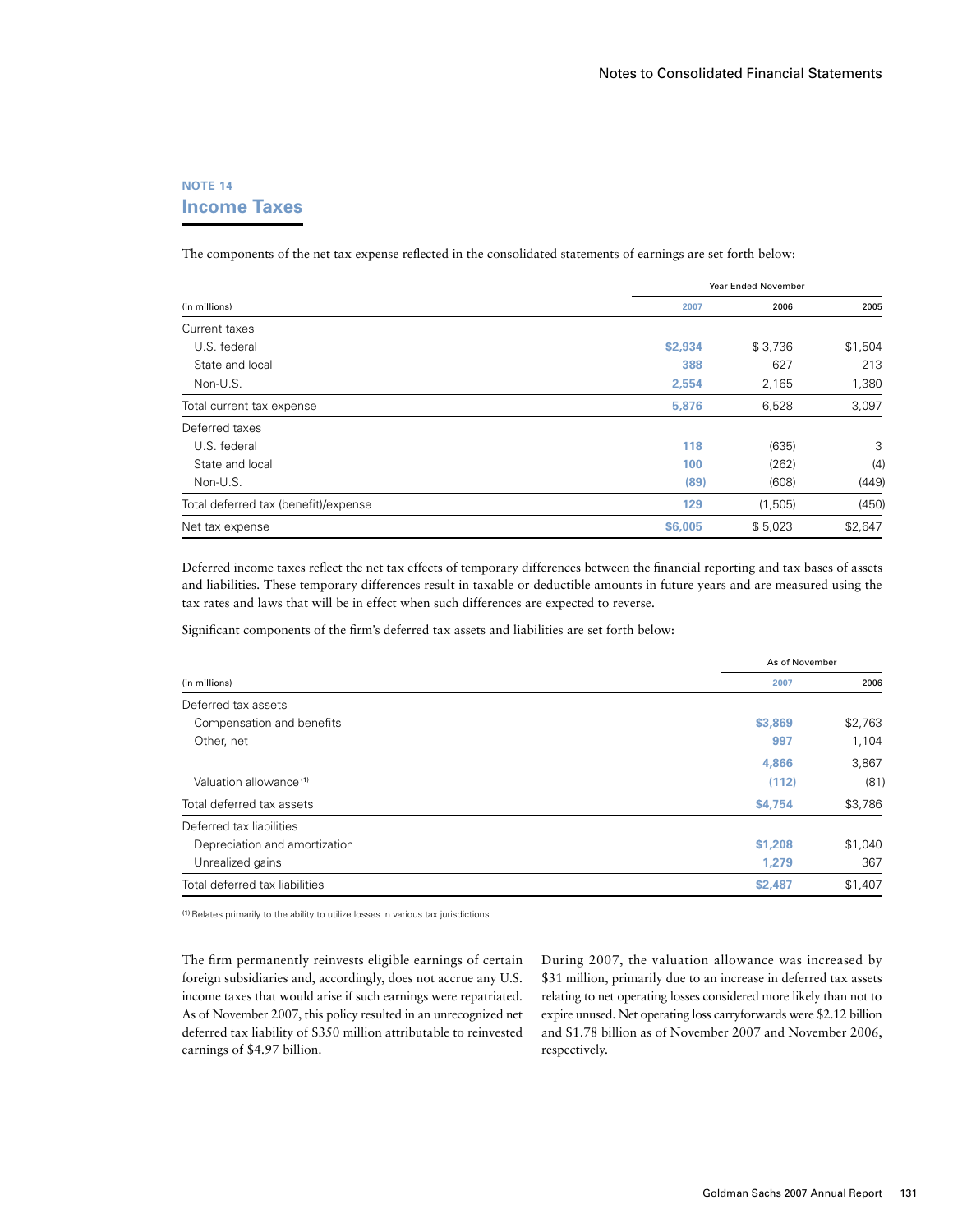The firm had federal net operating loss carryforwards, primarily resulting from acquisitions, of \$139 million and \$203 million as of November 2007 and November 2006, respectively. The firm recorded a related net deferred income tax asset of \$44 million and \$69 million as of November 2007 and November 2006, respectively. These carryforwards are subject to annual limitations on utilization and will begin to expire in 2011.

The firm had state and local net operating loss carryforwards, primarily resulting from acquisitions, of \$1.62 billion and \$1.52 billion as of November 2007 and November 2006, respectively. The firm recorded a related net deferred income tax asset of \$21 million and \$31 million as of November 2007 and November 2006, respectively. These carryforwards are subject to annual limitations on utilization and will begin to expire in 2012.

The firm had foreign net operating loss carryforwards of \$306 million and \$50 million as of November 2007 and November 2006, respectively. The firm recorded a related net deferred income tax asset of \$84 million and \$13 million as of November 2007 and November 2006, respectively. These carryforwards are subject to limitation on utilization and can be carried forward indefinitely.

The firm is subject to examination by the U.S. Internal Revenue Service (IRS) and other taxing authorities in jurisdictions where the firm has significant business operations, such as the United Kingdom, Japan, Korea and various states, such as New York. During fiscal 2007, the IRS substantially concluded its examination of fiscal years 2003 and 2004 and the firm does not expect that potential additional assessments from this examination will be material to its results of operations. The firm expects the IRS examination of the firm's 2005 and 2006 fiscal years will begin during 2008. Tax reserves have been established, which the firm believes are adequate in relation to the potential for additional assessments. The resolution of tax matters is not expected to have a material effect on the firm's financial condition but may be material to the firm's operating results for a particular period, depending, in part, upon the operating results for that period and the firm's effective tax rate for that period.

A reconciliation of the U.S. federal statutory income tax rate to the firm's effective income tax rate is set forth below:

|                                                                           | <b>Year Ended November</b> |        |       |  |
|---------------------------------------------------------------------------|----------------------------|--------|-------|--|
|                                                                           | 2007                       | 2006   | 2005  |  |
| U.S. federal statutory income tax rate                                    | 35.0%                      | 35.0%  | 35.0% |  |
| Increase related to state and local taxes, net of U.S. income tax effects | 1.8                        | 1.6    | 1.6   |  |
| Tax credits                                                               | (0.5)                      | (0.6)  | (1.6) |  |
| Foreign operations                                                        | (1.6)                      | (1.3)  | (1.2) |  |
| Tax-exempt income, including dividends                                    | (0.4)                      | (0.4)  | (0.6) |  |
| Other                                                                     | (0.2)                      | 0.2(1) | (1.2) |  |
| Effective income tax rate                                                 | 34.1%                      | 34.5%  | 32.0% |  |

(1)Primarily includes the effect of audit settlements.

Tax benefits of approximately \$908 million in November 2007, \$653 million in November 2006 and \$272 million in November 2005, related to the delivery of common stock underlying restricted stock units and the exercise of options, were credited directly to "Additional paid-in capital" in the consolidated statements of financial condition and changes in shareholders' equity.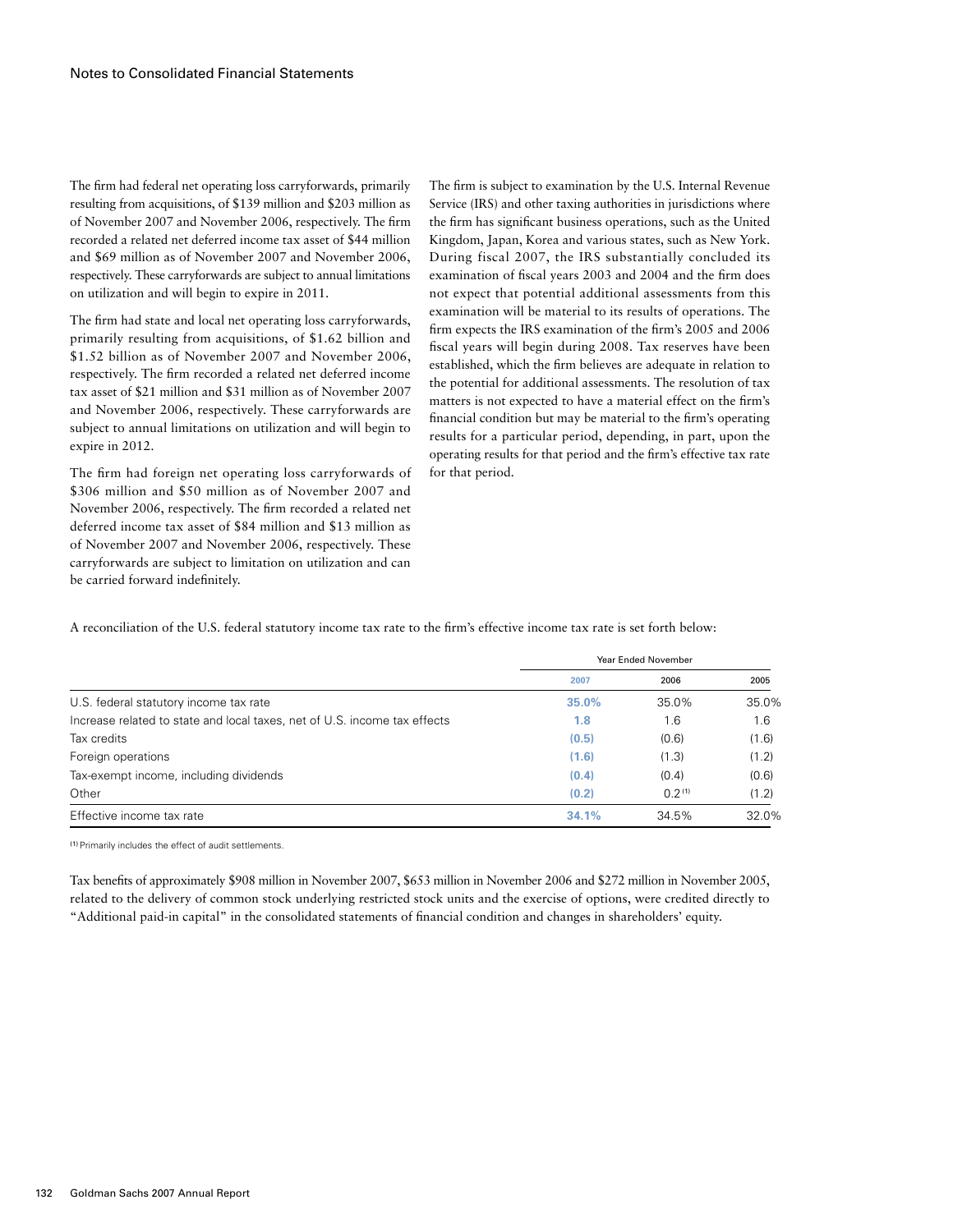## **NOTE 15 Regulation**

The firm is regulated by the U.S. Securities and Exchange Commission as a Consolidated Supervised Entity (CSE). As such, it is subject to group-wide supervision and examination by the SEC and to minimum capital standards on a consolidated basis. As of November 2007 and November 2006, the firm was in compliance with the CSE capital standards.

The firm's principal U.S. regulated subsidiaries include Goldman, Sachs & Co. (GS&Co.) and Goldman Sachs Execution & Clearing, L.P. (GSEC). GS&Co. and GSEC are registered U.S. broker-dealers and futures commission merchants subject to Rule 15c3-1 of the SEC and Rule 1.17 of the Commodity Futures Trading Commission, which specify uniform minimum net capital requirements, as defined, for their registrants, and also require that a significant part of the registrants' assets be kept in relatively liquid form. GS&Co. and GSEC have elected to compute their minimum capital requirements in accordance with the "Alternative Net Capital Requirement" as permitted by Rule 15c3-1. As of November 2007 and November 2006, GS&Co. and GSEC had net capital in excess of their minimum capital requirements. In addition to its alternative minimum net capital requirements, GS&Co. is also required to hold tentative net capital in excess of \$1 billion and net capital in excess of \$500 million in accordance with the market and credit risk standards of Appendix E of Rule 15c3-1. GS&Co. is also required to notify the SEC in the event that its tentative net capital is less than \$5 billion. As of November 2007 and November 2006, GS&Co. had tentative net capital and net capital in excess of both the minimum and the notification requirements.

GS Bank USA, a wholly owned industrial bank, is regulated by the Federal Deposit Insurance Corporation and the State of Utah Department of Financial Institutions and is subject to minimum capital requirements. As of November 2007, GS Bank USA was in compliance with all regulatory capital requirements. Substantially all of the firm's bank deposits as of November 2007 consisted of U.S. dollar-denominated savings accounts at GS Bank USA. Savings accounts at GS Bank USA have no stated maturity and can be withdrawn upon short notice. The weighted average interest rates for savings deposits were 4.71% and 5.17% as of November 2007 and November 2006, respectively. The carrying value of savings deposits approximated fair value as of November 2007 and November 2006.

The firm has U.S. insurance subsidiaries that are subject to state insurance regulation and oversight in the states in which they are domiciled and in the other states in which they are licensed. In addition, certain of the firm's insurance subsidiaries are regulated by the Bermuda Registrar of Companies. The firm's insurance subsidiaries were in compliance with all regulatory capital requirements as of November 2007 and November 2006.

The firm's principal non-U.S. regulated subsidiaries include Goldman Sachs International (GSI) and Goldman Sachs Japan Co., Ltd. (GSJCL). GSI, the firm's regulated U.K. broker-dealer, is subject to the capital requirements of the U.K.'s Financial Services Authority. GSJCL, the firm's regulated Japanese brokerdealer, is subject to the capital requirements of Japan's Financial Services Agency. As of November 2007 and November 2006, GSI and GSJCL were in compliance with their local capital adequacy requirements. Certain other non-U.S. subsidiaries of the firm are also subject to capital adequacy requirements promulgated by authorities of the countries in which they operate. As of November 2007 and November 2006, these subsidiaries were in compliance with their local capital adequacy requirements.

The regulatory requirements referred to above restrict Group Inc.'s ability to withdraw capital from its regulated subsidiaries. As of November 2007, approximately \$18.10 billion of net assets of regulated subsidiaries were restricted as to the payment of dividends to Group Inc.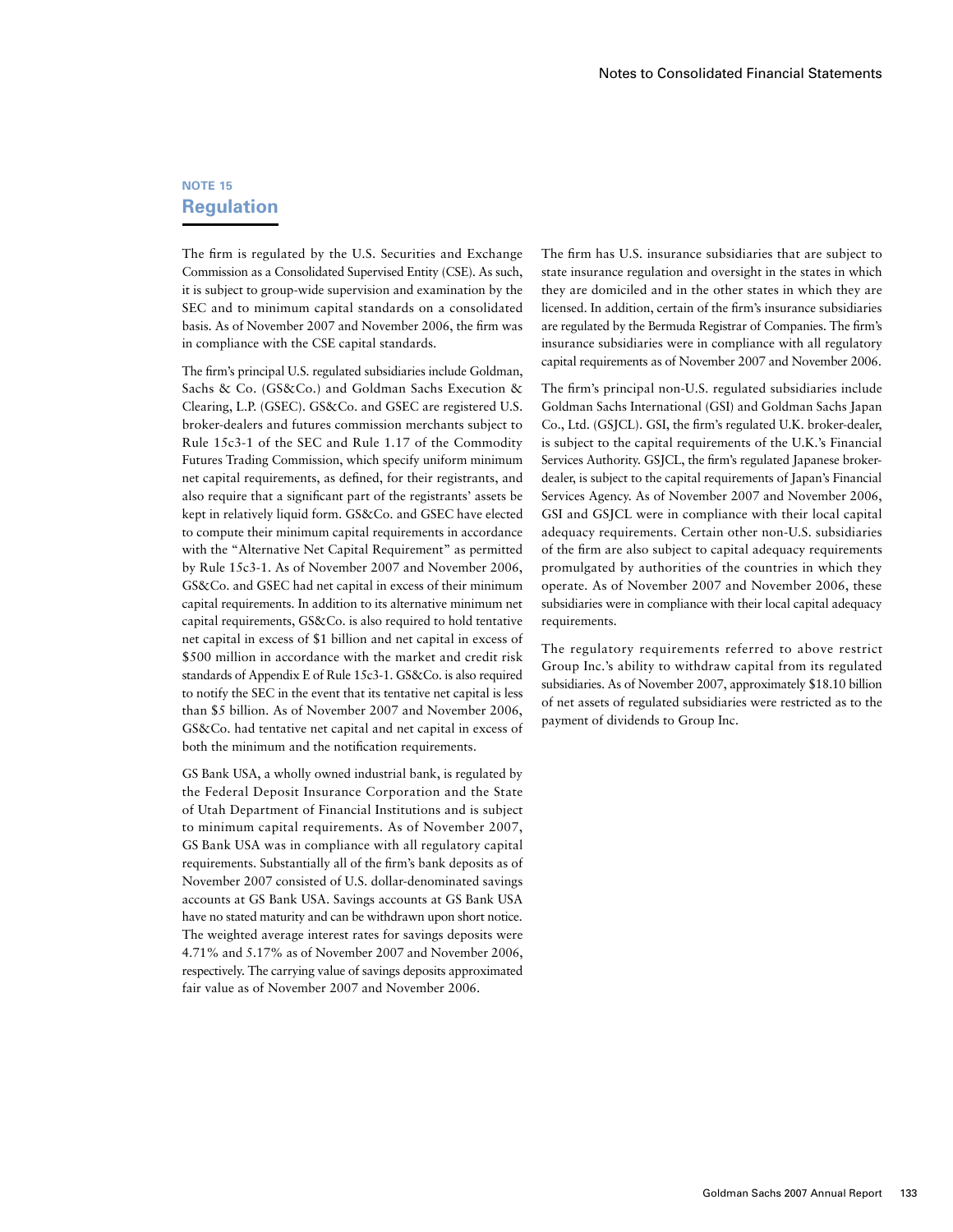### **NOTE 16 Business Segments**

In reporting to management, the firm's operating results are categorized into the following three business segments: Investment Banking, Trading and Principal Investments, and Asset Management and Securities Services.

### **Basis of Presentation**

In reporting segments, certain of the firm's business lines have been aggregated where they have similar economic characteristics and are similar in each of the following areas: (i) the nature of the services they provide, (ii) their methods of distribution, (iii) the types of clients they serve and (iv) the regulatory environments in which they operate.

The cost drivers of the firm taken as a whole—compensation, headcount and levels of business activity—are broadly similar in each of the firm's business segments. Compensation and benefits expenses within the firm's segments reflect, among other factors, the overall performance of the firm as well as the performance of individual business units. Consequently, pre-tax margins in one segment of the firm's business may be significantly affected by the performance of the firm's other business segments.

The firm allocates revenues and expenses among the three business segments. Due to the integrated nature of these segments, estimates and judgments have been made in allocating certain revenue and expense items. Transactions between segments are based on specific criteria or approximate thirdparty rates. Total operating expenses include corporate items that have not been allocated to individual business segments. The allocation process is based on the manner in which management views the business of the firm.

The segment information presented in the table below is prepared according to the following methodologies:

- ■ Revenues and expenses directly associated with each segment are included in determining pre-tax earnings.
- ■ Net revenues in the firm's segments include allocations of interest income and interest expense to specific securities, commodities and other positions in relation to the cash generated by, or funding requirements of, such underlying positions. Net interest is included within segment net revenues as it is consistent with the way in which management assesses segment performance.
- ■ Overhead expenses not directly allocable to specific segments are allocated ratably based on direct segment expenses.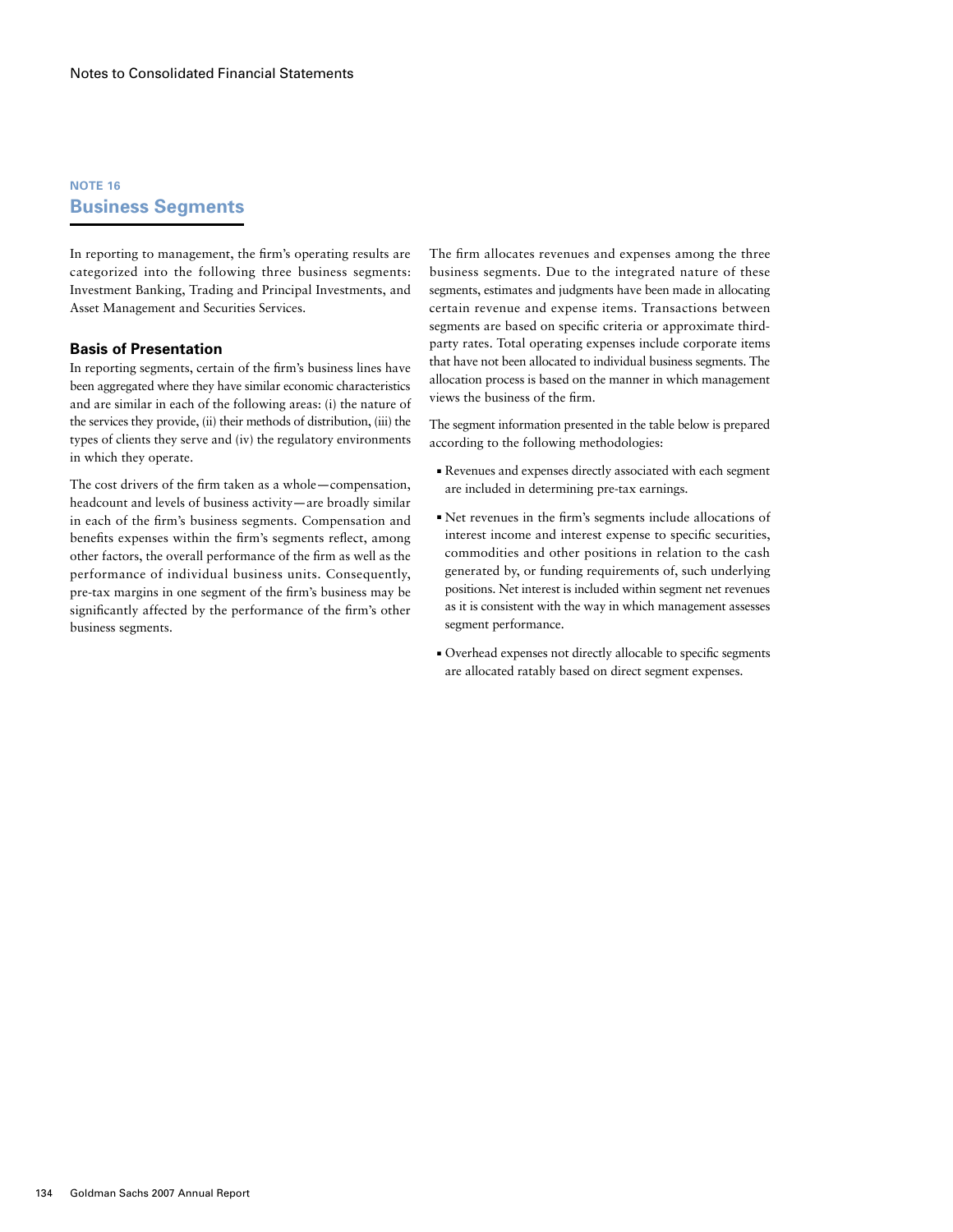### **Segment Operating Results**

Management believes that the following information provides a reasonable representation of each segment's contribution to consolidated pre-tax earnings and total assets:

|                                                 |                                   |    | As of or for the Year Ended November |    |           |    |           |
|-------------------------------------------------|-----------------------------------|----|--------------------------------------|----|-----------|----|-----------|
| (in millions)                                   |                                   |    | 2007                                 |    | 2006      |    | 2005      |
| <b>Investment Banking</b>                       | Net revenues                      | s  | 7,555                                | \$ | 5,629     | \$ | 3,671     |
|                                                 | Operating expenses                |    | 4,985                                |    | 4,062     |    | 3,258     |
|                                                 | Pre-tax earnings                  | \$ | 2,570                                | \$ | 1,567     | \$ | 413       |
|                                                 | Segment assets                    | s  | 5,526                                | \$ | 4,967     | \$ | 4,869     |
| <b>Trading and Principal Investments</b>        | Net revenues                      | s  | 31,226                               |    | \$25,562  |    | \$16,818  |
|                                                 | Operating expenses                |    | 17,998                               |    | 14,962    |    | 10,600    |
|                                                 | Pre-tax earnings                  | s  | 13,228                               |    | \$10,600  | \$ | 6,218     |
|                                                 | Segment assets                    |    | 744,647                              |    | \$566,499 |    | \$505,536 |
| <b>Asset Management and Securities Services</b> | Net revenues                      | \$ | 7,206                                | \$ | 6,474     | \$ | 4,749     |
|                                                 | Operating expenses                |    | 5,363                                |    | 4,036     |    | 3,070     |
|                                                 | Pre-tax earnings                  | s  | 1,843                                | \$ | 2,438     | \$ | 1,679     |
|                                                 | Segment assets                    |    | 369,623                              |    | \$266,735 |    | \$196,399 |
| Total                                           | Net revenues <sup>(1)</sup>       | S  | 45,987                               |    | \$37,665  |    | \$25,238  |
|                                                 | Operating expenses <sup>(2)</sup> |    | 28,383                               |    | 23,105    |    | 16,965    |
|                                                 | Pre-tax earnings <sup>(3)</sup>   | s  | 17,604                               |    | \$14,560  | \$ | 8,273     |
|                                                 | Total assets                      |    | \$1,119,796                          |    | \$838,201 |    | \$706,804 |

(1) Net revenues include net interest as set forth in the table below:

| (in millions)                            |                          | Year Ended November |         |  |  |
|------------------------------------------|--------------------------|---------------------|---------|--|--|
|                                          | 2007                     | 2006                | 2005    |  |  |
| Investment Banking                       | $\overline{\phantom{0}}$ | 16                  | \$72    |  |  |
| Trading and Principal Investments        | 1,512                    | 1.535               | .366    |  |  |
| Asset Management and Securities Services | 2.475                    | 1.947               | .659    |  |  |
| Total net interest                       | \$3.987                  | \$3.498             | \$3.097 |  |  |

(2)Operating expenses include net provisions for a number of litigation and regulatory proceedings of \$37 million, \$45 million and \$37 million for the years ended November 2007, November 2006 and November 2005, respectively, that have not been allocated to the firm's segments.

(3)Pre-tax earnings include total depreciation and amortization as set forth in the table below:

| (in millions)                            | Year Ended November |       |       |  |  |
|------------------------------------------|---------------------|-------|-------|--|--|
|                                          | 2007                | 2006  | 2005  |  |  |
| Investment Banking                       | \$ 137              | \$119 | \$143 |  |  |
| Trading and Principal Investments        | 845                 | 725   | 565   |  |  |
| Asset Management and Securities Services | 185                 | 151   | 146   |  |  |
| Total depreciation and amortization      | \$1.167             | \$995 | \$854 |  |  |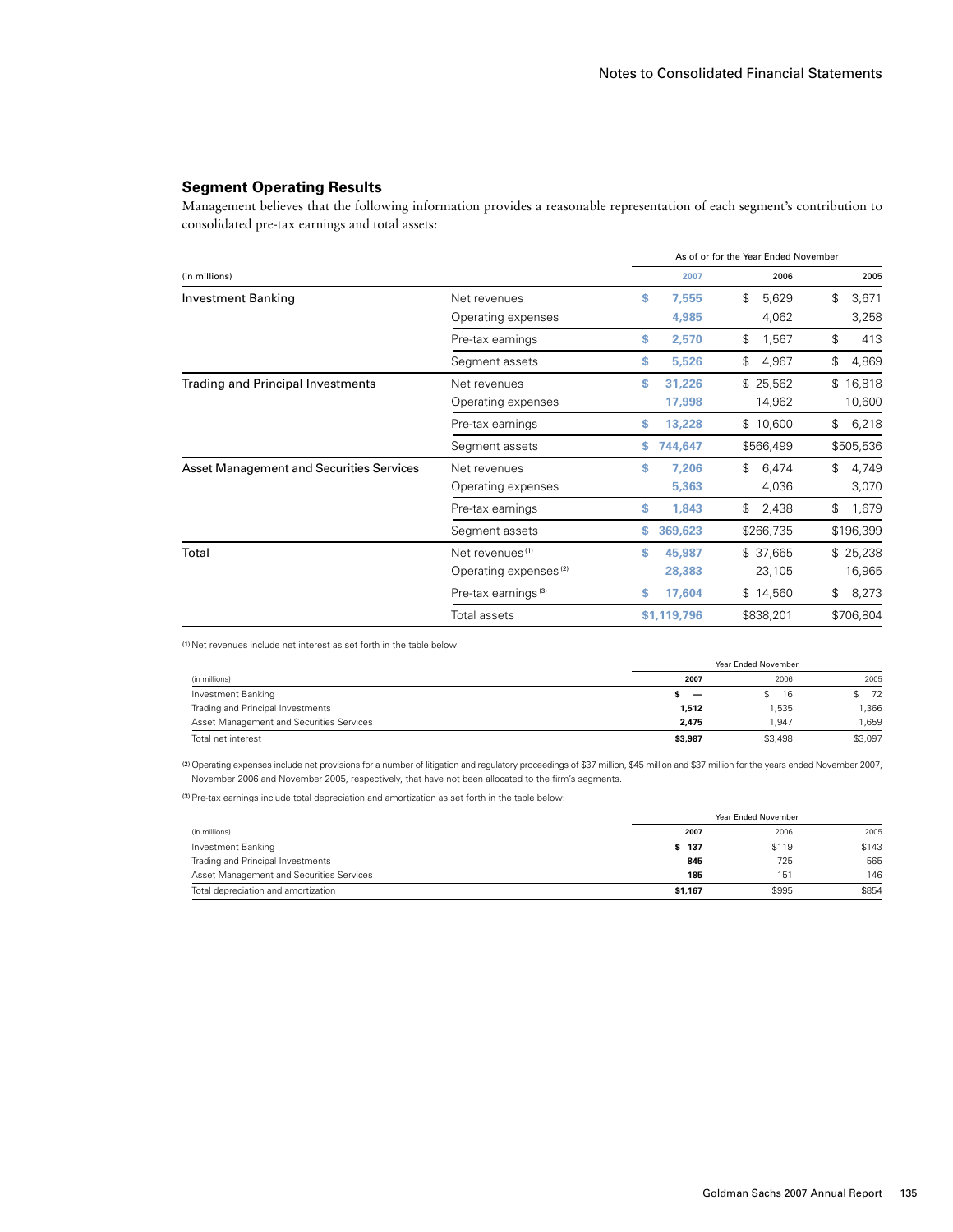#### **Geographic Information**

Due to the highly integrated nature of international financial markets, the firm manages its businesses based on the profitability of the enterprise as a whole. Since a significant portion of the firm's activities require cross-border coordination in order to facilitate the needs of the firm's clients, the methodology for allocating the firm's profitability to geographic regions is dependent on the judgment of management.

Geographic results are generally allocated as follows:

- ■ Investment Banking: location of the client and investment banking team.
- ■ Fixed Income, Currency and Commodities, and Equities: location of the trading desk.
- ■ Principal Investments: location of the investment.
- ■ Asset Management: location of the sales team.
- ■ Securities Services: location of the primary market for the underlying security.

The following table sets forth the total net revenues and pre-tax earnings of the firm and its consolidated subsidiaries by geographic region allocated on the methodology described above, as well as the percentage of total net revenues and total pre-tax earnings for each geographic region:

| (\$ in millions)         | <b>Year Ended November</b> |      |          |      |          |      |  |  |  |  |
|--------------------------|----------------------------|------|----------|------|----------|------|--|--|--|--|
|                          | 2007                       |      | 2006     |      | 2005     |      |  |  |  |  |
| Net revenues             |                            |      |          |      |          |      |  |  |  |  |
| Americas <sup>(1)</sup>  | \$23,412                   | 51%  | \$20,361 | 54%  | \$14,639 | 58%  |  |  |  |  |
| EMEA <sup>(2)</sup>      | 13,538                     | 29   | 9,354    | 25   | 6,063    | 24   |  |  |  |  |
| Asia                     | 9,037                      | 20   | 7,950    | 21   | 4,536    | 18   |  |  |  |  |
| Total net revenues       | \$45,987                   | 100% | \$37,665 | 100% | \$25,238 | 100% |  |  |  |  |
| Pre-tax earnings         |                            |      |          |      |          |      |  |  |  |  |
| Americas <sup>(1)</sup>  | \$7,673                    | 43%  | \$7,515  | 52%  | \$4,977  | 60%  |  |  |  |  |
| EMEA <sup>(2)</sup>      | 5.458                      | 31   | 3,075    | 21   | 1.457    | 17   |  |  |  |  |
| Asia                     | 4,510                      | 26   | 4,015    | 27   | 1,876    | 23   |  |  |  |  |
| Corporate <sup>(3)</sup> | (37)                       |      | (45)     |      | (37)     |      |  |  |  |  |
| Total pre-tax earnings   | \$17,604                   | 100% | \$14,560 | 100% | \$8,273  | 100% |  |  |  |  |

(1) Substantially all relates to U.S. results.

(2)EMEA (Europe, Middle East and Africa).

<sup>(3)</sup> Consists of net provisions for a number of litigation and regulatory proceedings.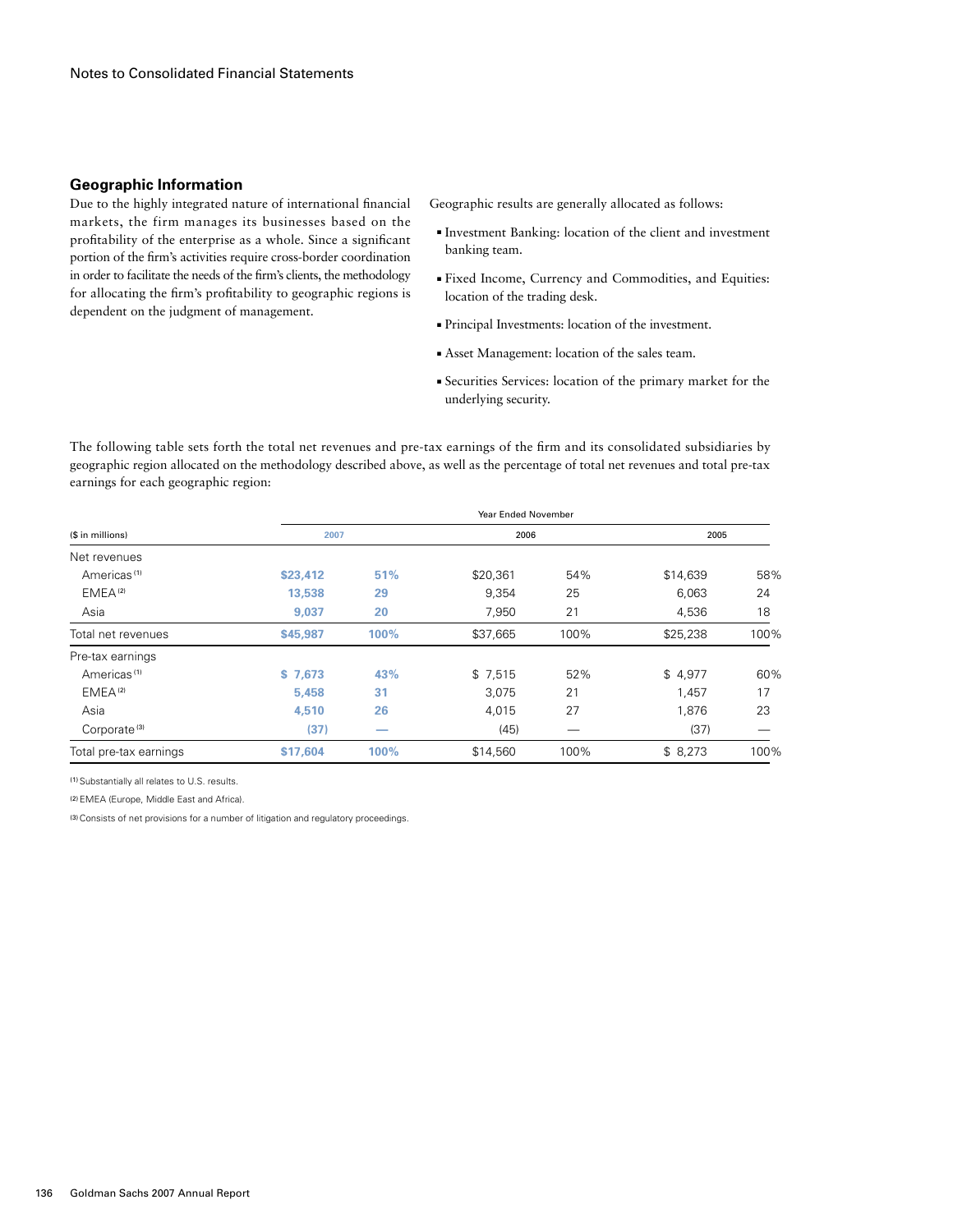# **Quarterly Results (unaudited)**

The following represents the firm's unaudited quarterly results for 2007 and 2006. These quarterly results were prepared in accordance with generally accepted accounting principles and reflect all adjustments that are, in the opinion of management, necessary for a fair statement of the results. These adjustments are of a normal recurring nature.

|                                                | 2007 Quarter |               |              |               |  |  |  |  |  |
|------------------------------------------------|--------------|---------------|--------------|---------------|--|--|--|--|--|
| (in millions, except per share data)           | <b>First</b> | <b>Second</b> | <b>Third</b> | <b>Fourth</b> |  |  |  |  |  |
| Total revenues                                 | \$22,280     | \$20,351      | \$23,803     | \$21,534      |  |  |  |  |  |
| Interest expense                               | 9,550        | 10,169        | 11,469       | 10,793        |  |  |  |  |  |
| Revenues, net of interest expense              | 12,730       | 10,182        | 12,334       | 10,741        |  |  |  |  |  |
| Operating expenses <sup>(1)</sup>              | 7,871        | 6,751         | 8,075        | 5,686         |  |  |  |  |  |
| Pre-tax earnings                               | 4,859        | 3,431         | 4,259        | 5,055         |  |  |  |  |  |
| Provision for taxes                            | 1,662        | 1,098         | 1,405        | 1,840         |  |  |  |  |  |
| Net earnings                                   | 3,197        | 2,333         | 2,854        | 3,215         |  |  |  |  |  |
| Preferred stock dividends                      | 49           | 46            | 48           | 49            |  |  |  |  |  |
| Net earnings applicable to common shareholders | \$3,148      | \$2,287       | \$2,806      | \$3,166       |  |  |  |  |  |
| Earnings per common share                      |              |               |              |               |  |  |  |  |  |
| Basic                                          | S<br>7.08    | s<br>5.25     | S.<br>6.54   | 7.49<br>\$.   |  |  |  |  |  |
| Diluted                                        | 6.67         | 4.93          | 6.13         | 7.01          |  |  |  |  |  |
| Dividends declared and paid per common share   | 0.35         | 0.35          | 0.35         | 0.35          |  |  |  |  |  |

|                                                | 2006 Quarter |            |            |            |  |  |  |  |  |
|------------------------------------------------|--------------|------------|------------|------------|--|--|--|--|--|
| (in millions, except per share data)           | First        | Second     | Third      | Fourth     |  |  |  |  |  |
| Total revenues                                 | \$17,246     | \$18,002   | \$15,979   | \$18,126   |  |  |  |  |  |
| Interest expense                               | 6,813        | 7,761      | 8,395      | 8,719      |  |  |  |  |  |
| Revenues, net of interest expense              | 10,433       | 10,241     | 7,584      | 9,407      |  |  |  |  |  |
| Operating expenses <sup>(1)</sup>              | 6,744        | 6,717      | 5,222      | 4,422      |  |  |  |  |  |
| Pre-tax earnings                               | 3,689        | 3,524      | 2,362      | 4,985      |  |  |  |  |  |
| Provision for taxes                            | 1,210        | 1,212      | 768        | 1,833      |  |  |  |  |  |
| Net earnings                                   | 2,479        | 2,312      | 1,594      | 3,152      |  |  |  |  |  |
| Preferred stock dividends                      | 26           | 26         | 39         | 48         |  |  |  |  |  |
| Net earnings applicable to common shareholders | \$2,453      | \$2,286    | \$1,555    | \$3,104    |  |  |  |  |  |
| Earnings per common share                      |              |            |            |            |  |  |  |  |  |
| Basic                                          | \$<br>5.36   | \$<br>5.08 | \$<br>3.46 | \$<br>7.06 |  |  |  |  |  |
| Diluted                                        | 5.08         | 4.78       | 3.26       | 6.59       |  |  |  |  |  |
| Dividends declared and paid per common share   | 0.25         | 0.35       | 0.35       | 0.35       |  |  |  |  |  |

(1) The timing and magnitude of changes in the firm's bonus accruals can have a significant effect on results in a given quarter.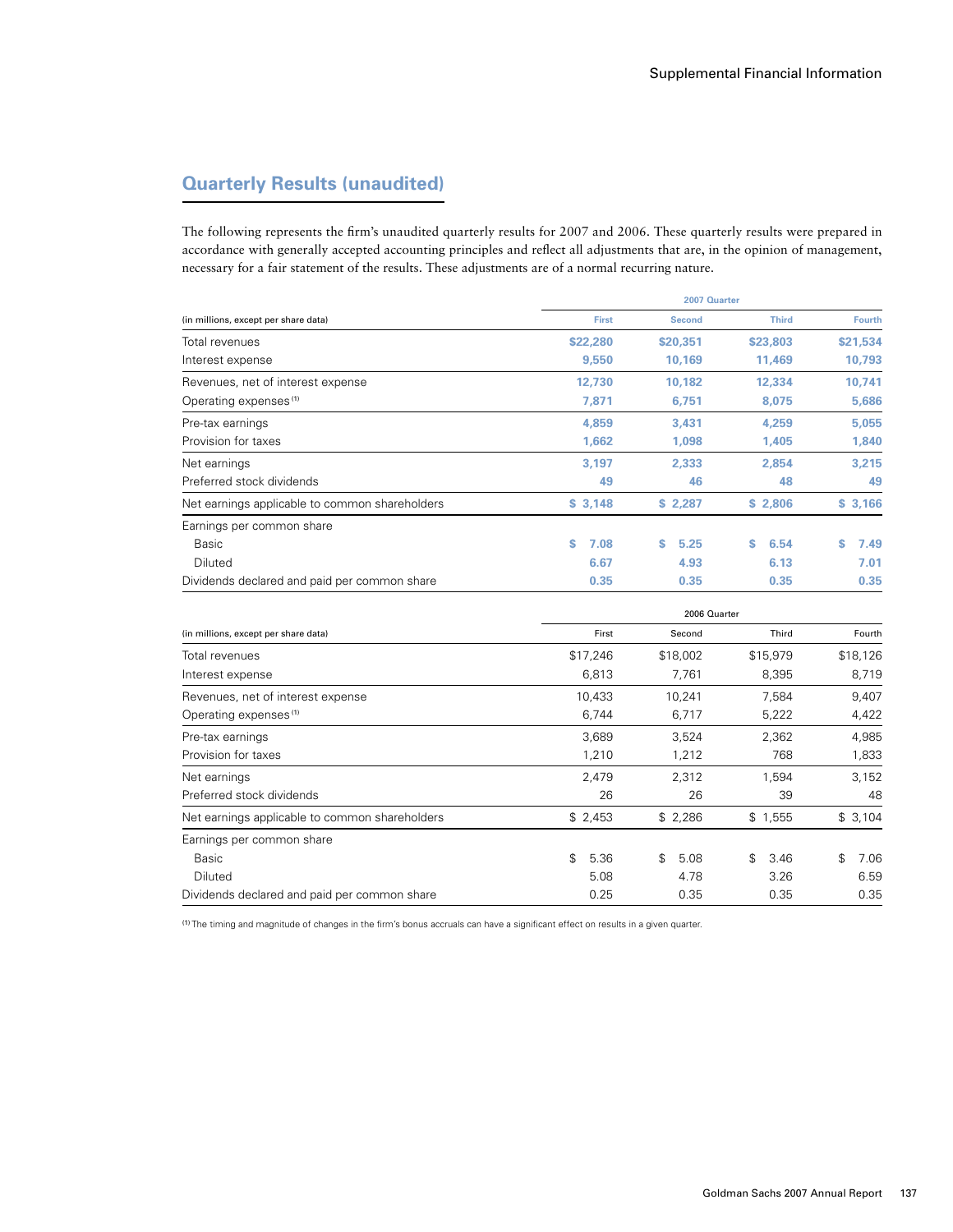# **Common Stock Price Range**

|                |             |          | Sales Price |          |          |          |  |  |  |  |  |
|----------------|-------------|----------|-------------|----------|----------|----------|--|--|--|--|--|
|                | 2007        |          |             |          | 2005     |          |  |  |  |  |  |
|                | <b>High</b> | Low      | High        | Low      | High     | Low      |  |  |  |  |  |
| First quarter  | \$222.75    | \$191.50 | \$146.35    | \$124.23 | \$113.93 | \$101.79 |  |  |  |  |  |
| Second quarter | 232.41      | 189.85   | 169.31      | 139.18   | 114.25   | 95.16    |  |  |  |  |  |
| Third quarter  | 233.97      | 157.38   | 157.00      | 136.79   | 114.87   | 94.75    |  |  |  |  |  |
| Fourth quarter | 250.70      | 175.00   | 203.35      | 145.66   | 134.99   | 108.86   |  |  |  |  |  |

The following table sets forth, for the quarters indicated, the high and low sales prices per share of the firm's common stock.

As of January 18, 2008, there were 7,784 holders of record of the firm's common stock.

On January 18, 2008, the last reported sales price for the firm's common stock on the New York Stock Exchange was \$187.21 per share.

# **Common Stock Price Performance**

The following graph compares the performance of an investment in the firm's common stock from November 29, 2002 through November 30, 2007, with the S&P 500 Index and the S&P 500 Financial Index. The graph assumes \$100 was invested on November 29, 2002 in each of the firm's common stock, the S&P 500 Index and the S&P 500 Financial Index, and the dividends were reinvested on the date of payment without payment of any commissions. The performance shown in the graph represents past performance and should not be considered an indication of future performance.



The table below shows the cumulative total returns in dollars of the firm's common stock, the S&P 500 Index and the S&P 500 Financial Index for Goldman Sachs' last five fiscal year ends, assuming \$100 was invested on November 29, 2002 in each of the firm's common stock, the S&P 500 Index and the S&P 500 Financial Index, and the dividends were reinvested on the date of payment without payment of any commissions. The performance shown in the table represents past performance and should not be considered an indication of future performance.

|                               | 11/29/02 | 11/28/03 | 11/26/04 | 11/25/05 | 11/24/06 | 11/30/07 |
|-------------------------------|----------|----------|----------|----------|----------|----------|
| The Goldman Sachs Group, Inc. | \$100.00 | \$122.90 | \$135.47 | \$174.88 | \$265.03 | \$300.00 |
| S&P 500 Index                 | 100.00   | 113.02   | 126.31   | 135.45   | 149.62   | 158.19   |
| S&P 500 Financial Index       | 100.00   | 115.42   | 126.37   | 138.36   | 153.77   | 132.30   |